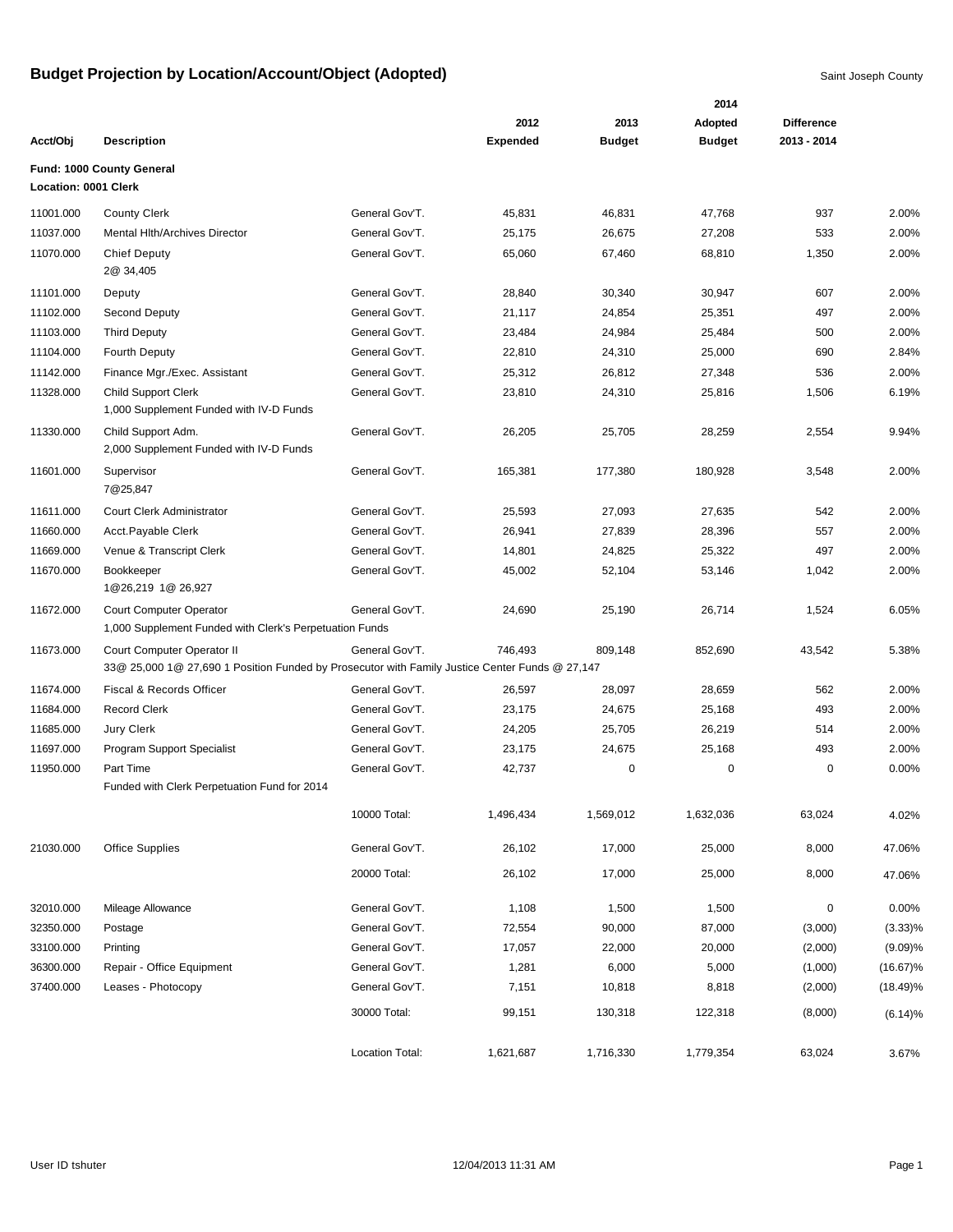|           |                                                                                               |                 |                 |               | 2014          |                   |             |
|-----------|-----------------------------------------------------------------------------------------------|-----------------|-----------------|---------------|---------------|-------------------|-------------|
|           |                                                                                               |                 | 2012            | 2013          | Adopted       | <b>Difference</b> |             |
| Acct/Obj  | <b>Description</b>                                                                            |                 | <b>Expended</b> | <b>Budget</b> | <b>Budget</b> | 2013 - 2014       |             |
|           | Fund: 1000 County General                                                                     |                 |                 |               |               |                   |             |
|           | Location: 0002 Auditor                                                                        |                 |                 |               |               |                   |             |
| 11002.000 | <b>County Auditor</b>                                                                         | General Gov'T.  | 49,955          | 50,955        | 51,974        | 1,019             | 2.00%       |
| 11070.000 | <b>Chief Deputy</b>                                                                           | General Gov'T.  | 51,132          | 52,132        | 53,175        | 1,043             | 2.00%       |
| 11082.000 | Adm. Assistant - I.T. Liaison                                                                 | General Gov'T.  | 30,000          | 31,200        | 31,824        | 624               | 2.00%       |
| 11083.000 | <b>County Budget Administrator</b>                                                            | General Gov'T.  | 34,262          | 35,462        | 36,171        | 709               | 2.00%       |
| 11084.000 | Acct Pay/Payroll Manager                                                                      | General Gov'T.  | 39,140          | 40,340        | 41,147        | 807               | 2.00%       |
| 11109.000 | Real Mapping & Transfer Deputy                                                                | General Gov'T.  | 31,415          | 32,615        | 33,267        | 652               | 2.00%       |
| 11207.000 | <b>Grant Coordinator</b>                                                                      | General Gov'T.  | $\mathbf 0$     | 49,500        | 50,490        | 990               | 2.00%       |
| 11602.000 | Office Mgr/Settlmnt Specialist                                                                | General Gov'T.  | 33,978          | 35,178        | 35,882        | 704               | 2.00%       |
| 11603.000 | Property Tax Supervisor                                                                       | General Gov'T.  | 30,000          | 31,200        | 31,824        | 624               | 2.00%       |
| 11605.000 | <b>Transfer Deputy</b>                                                                        | General Gov'T.  | 21,424          | 26,951        | 27,490        | 539               | 2.00%       |
| 11609.000 | Plat Room Supervisor                                                                          | General Gov'T.  | 32,563          | 31,200        | 31,824        | 624               | 2.00%       |
|           | 1/2 Funded from Plat Book Maintenance Fund 1181 - Funds to be transferred to the General Fund |                 |                 |               |               |                   |             |
| 11660.000 | Acct.Payable Clerk                                                                            | General Gov'T.  | 26,312          | 28,000        | 28,560        | 560               | 2.00%       |
| 11661.000 | <b>Demand Clerk</b>                                                                           | General Gov'T.  | 24,812          | 27,644        | 28,197        | 553               | 2.00%       |
| 11663.000 | <b>Tax Sales Manager</b>                                                                      | General Gov'T.  | 31,240          | 32,440        | 33,089        | 649               | 2.00%       |
| 11664.000 | <b>Property Tax Clerk</b><br>5@27,490                                                         | General Gov'T.  | 124,761         | 134,755       | 137,450       | 2,695             | 2.00%       |
| 11950.000 | Part Time<br>9.59 per hr                                                                      | General Gov'T.  | 12,202          | 6,000         | 3,000         | (3,000)           | $(50.00)\%$ |
| 14800.000 | <b>Fica Contribution</b>                                                                      | General Gov'T.  | 2,071,569       | 2,100,335     | 2,160,335     | 60,000            | 2.86%       |
| 14810.000 | P.E.R.F.<br>9.5%                                                                              | General Gov'T.  | 1,643,495       | 1,400,000     | 1,700,000     | 300,000           | 21.43%      |
| 14850.000 | Unemployment                                                                                  | General Gov'T.  | 177,487         | 250,000       | 250,000       | 0                 | 0.00%       |
|           |                                                                                               | 10000 Total:    | 4,465,747       | 4,395,907     | 4,765,699     | 369,792           | 8.41%       |
| 21020.000 | <b>Official Forms &amp; Records</b>                                                           | General Gov'T.  | 649             | 500           | 500           | 0                 | 0.00%       |
| 21030.000 | <b>Office Supplies</b>                                                                        | General Gov'T.  | 1,495           | 1,500         | 1,500         | 0                 | 0.00%       |
|           |                                                                                               | 20000 Total:    | 2,144           | 2,000         | 2,000         | 0                 | 0.00%       |
| 32020.000 | Travel                                                                                        | General Gov'T.  | 0               | 0             | 1,500         | 1,500             | 0.00%       |
| 32350.000 | Postage                                                                                       | General Gov'T.  | 7,700           | 9,100         | 9,100         | 0                 | 0.00%       |
| 36300.000 | Repair - Office Equipment                                                                     | General Gov'T.  | 70              | 75            | 75            | 0                 | 0.00%       |
| 39750.000 | Data Processing                                                                               | General Gov'T.  | 797,787         | 760,000       | 760,000       | 0                 | 0.00%       |
|           |                                                                                               | 30000 Total:    | 805,557         | 769,175       | 770,675       | 1,500             | 0.20%       |
|           |                                                                                               | Location Total: | 5,273,448       | 5,167,082     | 5,538,374     | 371,292           | 7.19%       |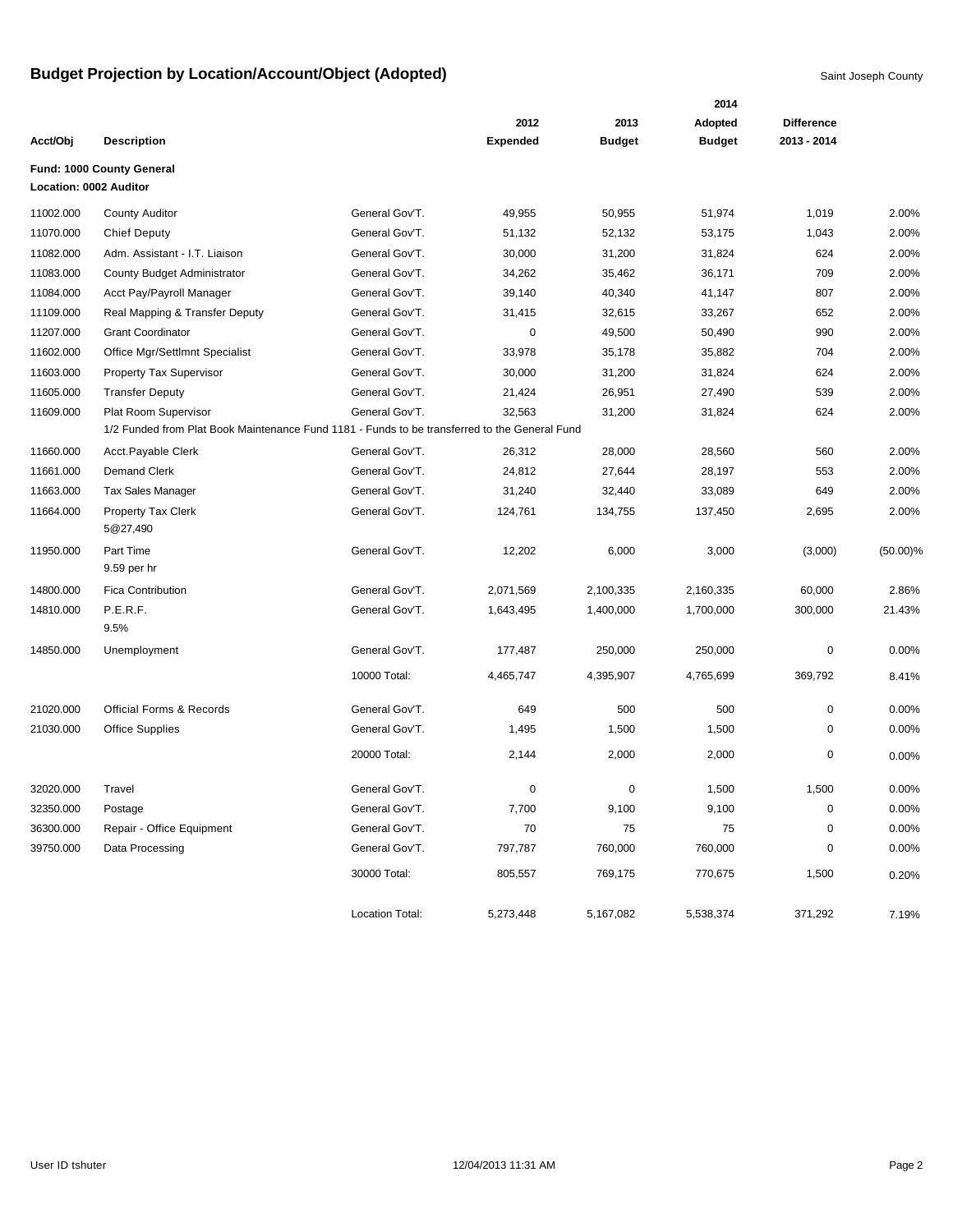|           |                                     |                        |                 |               | 2014          |                   |       |
|-----------|-------------------------------------|------------------------|-----------------|---------------|---------------|-------------------|-------|
|           |                                     |                        | 2012            | 2013          | Adopted       | <b>Difference</b> |       |
| Acct/Obj  | <b>Description</b>                  |                        | <b>Expended</b> | <b>Budget</b> | <b>Budget</b> | 2013 - 2014       |       |
|           | Fund: 1000 County General           |                        |                 |               |               |                   |       |
|           | Location: 0003 Treasurer            |                        |                 |               |               |                   |       |
| 11003.000 | <b>County Treasurer</b>             | General Gov'T.         | 46,659          | 47,659        | 48,612        | 953               | 2.00% |
| 11070.000 | <b>Chief Deputy</b>                 | General Gov'T.         | 43,672          | 44,672        | 45,565        | 893               | 2.00% |
| 11608.000 | Dep Treas/Finance                   | General Gov'T.         | 38,110          | 39,310        | 40,096        | 786               | 2.00% |
| 11610.000 | Office Mgr                          | General Gov'T.         | 31,415          | 32,615        | 33,267        | 652               | 2.00% |
| 11675.000 | Senior Clerk                        | General Gov'T.         | 26,883          | 28,383        | 28,951        | 568               | 2.00% |
| 11677.000 | Mortgage Clerk                      | General Gov'T.         | 26,574          | 28,074        | 28,635        | 561               | 2.00% |
| 11681.000 | <b>Accounting Clerk</b>             | General Gov'T.         | 26,780          | 28,280        | 28,846        | 566               | 2.00% |
| 11682.000 | Cashier/Clerk<br>4@\$26,324         | General Gov'T.         | 94,647          | 103,232       | 105,297       | 2,065             | 2.00% |
| 11683.000 | Senior Cashier                      | General Gov'T.         | 25,956          | 27,456        | 28,005        | 549               | 2.00% |
| 11950.000 | Part Time                           | General Gov'T.         | 4,885           | 3,000         | 3,000         | $\mathbf 0$       | 0.00% |
|           | 10.00 per hr                        |                        |                 |               |               |                   |       |
|           |                                     | 10000 Total:           | 365,581         | 382,681       | 390,274       | 7,593             | 1.98% |
| 21020.000 | <b>Official Forms &amp; Records</b> | General Gov'T.         | 1,688           | 2,500         | 2,500         | $\pmb{0}$         | 0.00% |
| 21030.000 | <b>Office Supplies</b>              | General Gov'T.         | 3,891           | 4,000         | 4,000         | 0                 | 0.00% |
|           |                                     | 20000 Total:           | 5,579           | 6,500         | 6,500         | 0                 | 0.00% |
| 31070.000 | <b>Other Contractual Services</b>   | General Gov'T.         | 35,223          | 37,250        | 37,250        | 0                 | 0.00% |
| 32020.000 | Travel                              | General Gov'T.         | 212             | 250           | 250           | 0                 | 0.00% |
| 32050.000 | Instruction & Training              | General Gov'T.         | 175             | 250           | 250           | $\mathbf 0$       | 0.00% |
| 32350.000 | Postage                             | General Gov'T.         | 48,673          | 46,000        | 46,000        | 0                 | 0.00% |
| 36300.000 | Repair - Office Equipment           | General Gov'T.         | 2,508           | 3,850         | 3,850         | $\mathbf 0$       | 0.00% |
| 39010.000 | Dues & Subscription                 | General Gov'T.         | 243             | 300           | 300           | $\mathbf 0$       | 0.00% |
|           |                                     | 30000 Total:           | 87,034          | 87,900        | 87,900        | 0                 | 0.00% |
|           |                                     | <b>Location Total:</b> | 458,194         | 477,081       | 484,674       | 7,593             | 1.59% |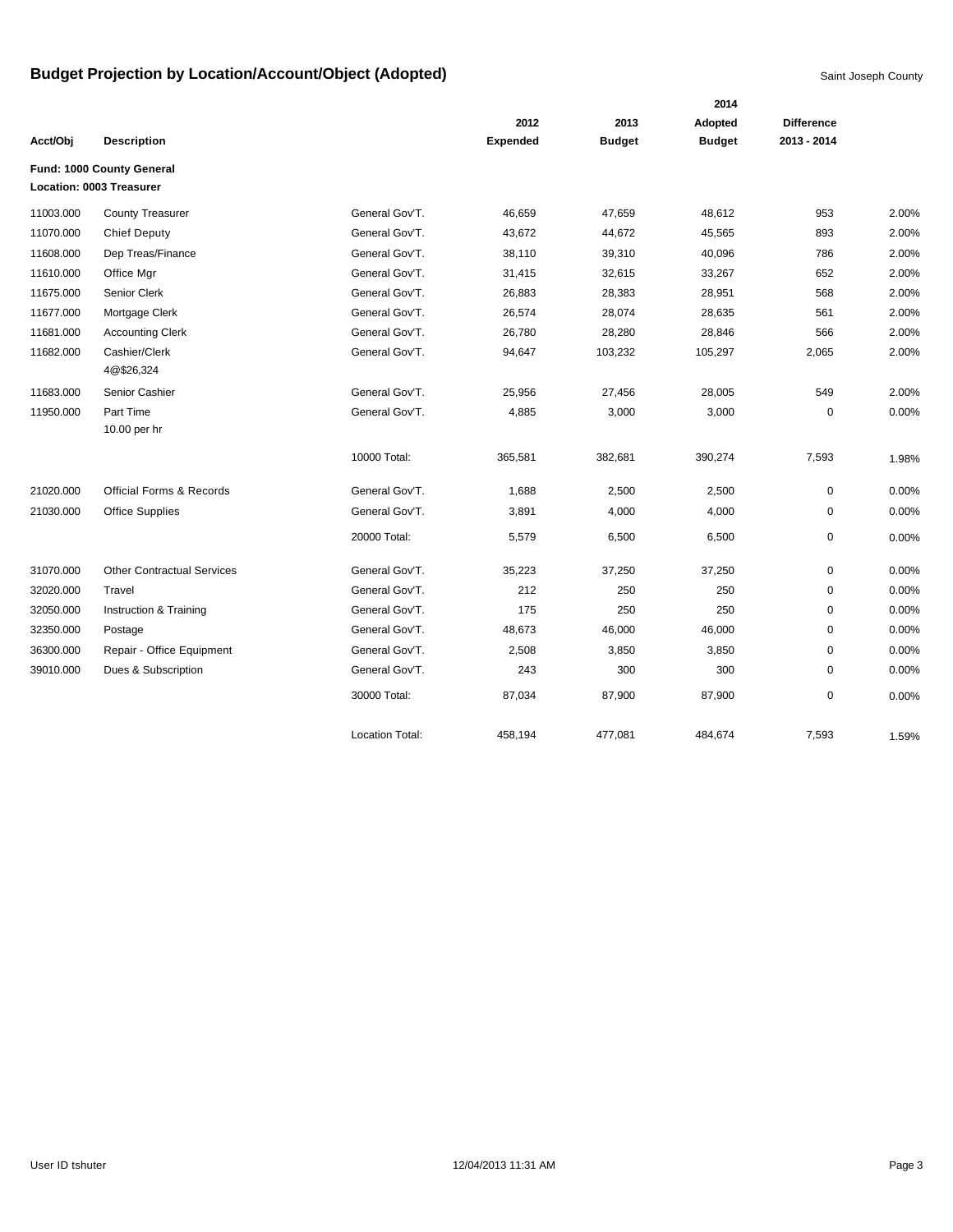|           |                           |                                                                               |                 |               | 2014          |                   |          |
|-----------|---------------------------|-------------------------------------------------------------------------------|-----------------|---------------|---------------|-------------------|----------|
|           |                           |                                                                               | 2012            |               | Adopted       | <b>Difference</b> |          |
| Acct/Obj  | <b>Description</b>        |                                                                               | <b>Expended</b> | <b>Budget</b> | <b>Budget</b> | 2013 - 2014       |          |
|           | Fund: 1000 County General |                                                                               |                 |               |               |                   |          |
|           | Location: 0004 Recorder   |                                                                               |                 |               |               |                   |          |
| 11004.000 | County Recorder           | General Gov'T.                                                                | 41,605          | 42,605        | 43,457        | 852               | 2.00%    |
| 11070.000 | <b>Chief Deputy</b>       | General Gov'T.                                                                | 32,383          | 33,583        | 34,255        | 672               | 2.00%    |
| 11360.000 | Technician I              | General Gov'T.                                                                | 0               | 0             | 0             | $\mathbf 0$       | $0.00\%$ |
|           |                           | Position, FICA and PERF to be funded with Recorder Perpetuation Fund for 2014 |                 |               |               |                   |          |
| 11607.000 | Cashier Bookkeeper        | General Gov'T.                                                                | 24,957          | 27,454        | 28,003        | 549               | 2.00%    |
| 11676.000 | <b>Counter Clerk</b>      | General Gov'T.                                                                | 48,918          | 50,852        | 52,890        | 2,038             | 4.01%    |
|           | 2@ 26,445                 |                                                                               |                 |               |               |                   |          |
|           |                           | 10000 Total:                                                                  | 147,863         | 154,494       | 158,605       | 4,111             | 2.66%    |
|           |                           |                                                                               |                 |               |               |                   |          |
|           |                           | <b>Location Total:</b>                                                        | 147,863         | 154,494       | 158,605       | 4,111             | 2.66%    |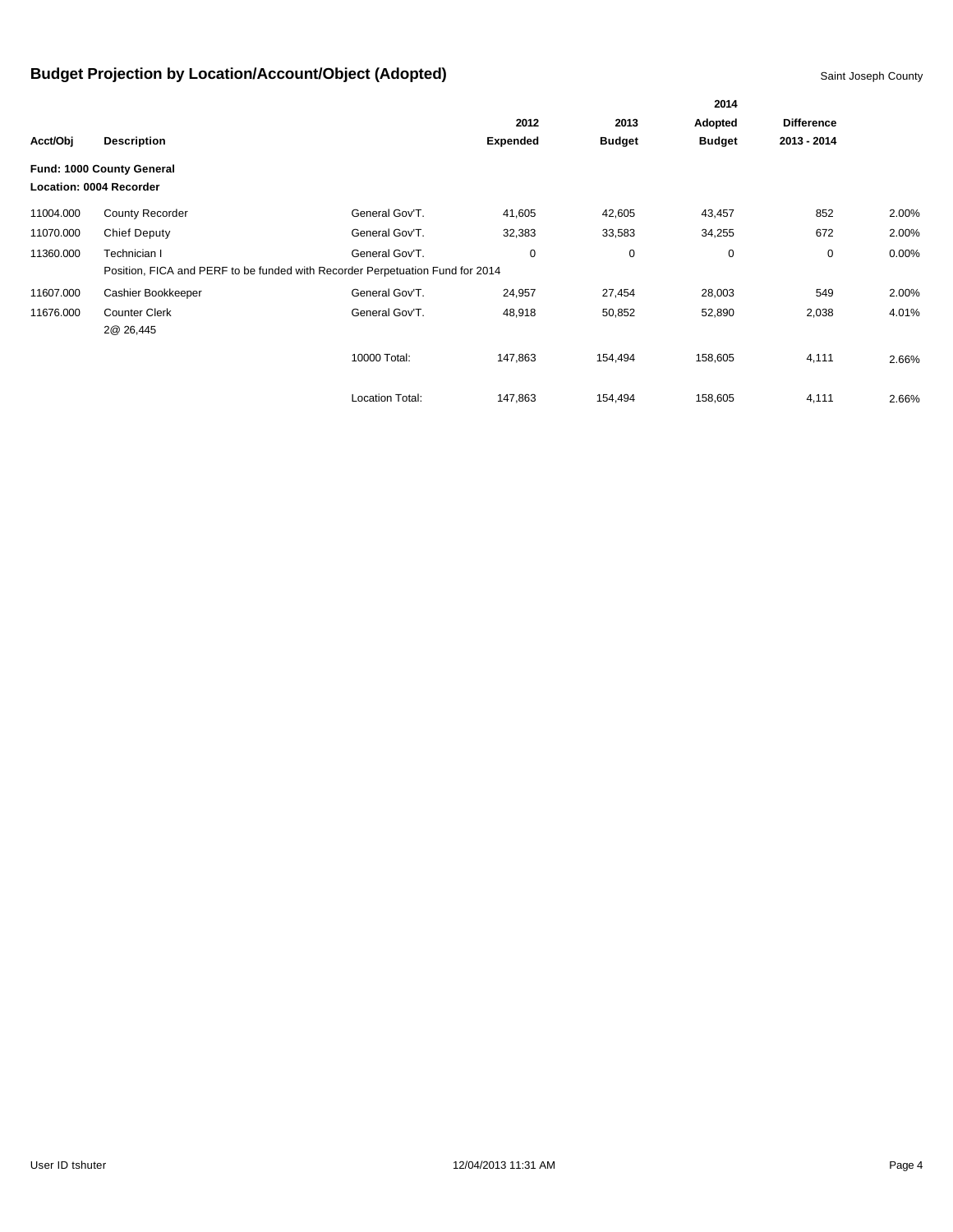|           |                                                                                                                                |                |                 |               | 2014          |                                  |             |
|-----------|--------------------------------------------------------------------------------------------------------------------------------|----------------|-----------------|---------------|---------------|----------------------------------|-------------|
|           |                                                                                                                                |                | 2012            | 2013          | Adopted       | <b>Difference</b><br>2013 - 2014 |             |
| Acct/Obj  | <b>Description</b>                                                                                                             |                | <b>Expended</b> | <b>Budget</b> | <b>Budget</b> |                                  |             |
|           | Fund: 1000 County General<br><b>Location: 0005 County Police</b>                                                               |                |                 |               |               |                                  |             |
| 11005.000 | <b>County Sheriff</b><br>134,112 Mandated by State and 2,017 adjustment                                                        | General Gov'T. | 127,280         | 132,309       | 136,129       | 3,820                            | 2.89%       |
| 11040.000 | <b>Board Member</b><br>5 Board Members. - \$63 per meeting                                                                     | General Gov'T. | 4,284           | 5,400         | 5,400         | 0                                | 0.00%       |
| 11041.000 | <b>Attorney Part Time</b>                                                                                                      | General Gov'T. | 65,920          | 66,920        | 68,258        | 1,338                            | 2.00%       |
| 11077.000 | Admin. Assistant                                                                                                               | General Gov'T. | 27,354          | 30,089        | 30,691        | 602                              | 2.00%       |
| 11312.000 | I.T. Manager                                                                                                                   | General Gov'T. | 38,275          | 46,000        | 46,920        | 920                              | 2.00%       |
| 11400.000 | Payroll Adm/Adm Assistant                                                                                                      | General Gov'T. | 31,840          | 30,557        | 31,168        | 611                              | 2.00%       |
| 11452.000 | <b>Administrative Secretary</b><br>3 @ \$26,750                                                                                | General Gov'T. | 70,792          | 78,675        | 80,250        | 1,575                            | 2.00%       |
| 11501.000 | Chief Of Police                                                                                                                | General Gov'T. | 73,683          | 74,683        | 76,177        | 1,494                            | 2.00%       |
| 11502.000 | Asst. Chief Of Police                                                                                                          | General Gov'T. | 69,557          | 70,557        | 71,968        | 1,411                            | 2.00%       |
| 11504.000 | Major                                                                                                                          | General Gov'T. | 61,875          | 62,875        | 64,133        | 1,258                            | 2.00%       |
| 11505.000 | Captain<br>7 @ 59,173                                                                                                          | General Gov'T. | 280,817         | 406,091       | 414,213       | 8,122                            | 2.00%       |
| 11508.000 | Lieutenant<br>7@ 54,384                                                                                                        | General Gov'T. | 332,381         | 373,226       | 380,691       | 7,465                            | 2.00%       |
| 11511.000 | Sergeant-Middle                                                                                                                | General Gov'T. | 0               | 0             | 0             | 0                                | 0.00%       |
| 11512.000 | Sergeant - Senior<br>22 @ 51.855                                                                                               | General Gov'T. | 991,098         | 1,118,436     | 1,140,810     | 22,374                           | 2.00%       |
| 11515.000 | Corporal II Base<br>14 @ 48,498                                                                                                | General Gov'T. | 818,417         | 760,752       | 678,972       | (81,780)                         | $(10.75)\%$ |
| 11516.000 | Corporal II Senior<br>34 @ 49,181                                                                                              | General Gov'T. | 1,326,001       | 1,687,595     | 1,672,154     | (15, 441)                        | $(0.91)\%$  |
| 11517.000 | <b>Corporal Base</b><br>10 @ 45,879                                                                                            | General Gov'T. | 209,992         | 224,895       | 458,790       | 233,895                          | 104.00%     |
| 11518.000 | <b>Corporal Middle</b><br>6 @ 46,724                                                                                           | General Gov'T. | 290,903         | 91,616        | 280,344       | 188,728                          | 206.00%     |
| 11520.000 | Patrolman<br>10 @ 44,075                                                                                                       | General Gov'T. | 894,021         | 777,798       | 440,750       | (337, 048)                       | $(43.33)\%$ |
| 11535.000 | <b>Special Deputy</b><br>1@ 39,248 6@ 30,404 3@ 29,894 4@ 29,354 1@ 30,606                                                     | General Gov'T. | 92,003          | 443,928       | 459,376       | 15,448                           | 3.48%       |
| 11540.000 | Radio Dispatcher II<br>15@ 30,309                                                                                              | General Gov'T. | 186,237         | 445,725       | 454,635       | 8,910                            | 2.00%       |
| 11547.000 | School Patrol<br>11 @ \$4,170                                                                                                  | General Gov'T. | 41,958          | 44,964        | 45,870        | 906                              | 2.01%       |
| 11560.000 | Mechanic Full Time<br>1@ 37,912 1@ 35,875                                                                                      | General Gov'T. | 69,941          | 72,341        | 73,787        | 1,446                            | 2.00%       |
| 11571.000 | Overtime                                                                                                                       | General Gov'T. | 346,299         | 225,000       | 300,000       | 75,000                           | 33.33%      |
| 11572.000 | Holiday Pay                                                                                                                    | General Gov'T. | 63,593          | 49,400        | 49,400        | 0                                | 0.00%       |
|           | Uniformed Officers (including Probationary Patrolman) \$12.50 per hour; Special Deputies - \$9.00 per hour                     |                |                 |               |               |                                  |             |
| 11576.000 | Night Incentive                                                                                                                | General Gov'T. | 30,698          | 29,135        | 36,373        | 7,238                            | 24.84%      |
|           | Uniformed Officers (incl Prob Patrolman) \$3.30 per day; Civilian Emp \$1.50 day                                               |                |                 |               |               |                                  |             |
| 11577.000 | <b>Special Service</b><br>\$1,100 per yr; K-9; SWAT; Divers; Techs; Accident Inv; Drug Unit; \$2500 per yr; Undercover Ofcer's | General Gov'T. | 18,745          | 42,900        | 46,200        | 3,300                            | 7.69%       |
| 11647.000 | TAX & A/R MANAGER                                                                                                              | General Gov'T. | 24,783          | 27,261        | 27,806        | 545                              | 2.00%       |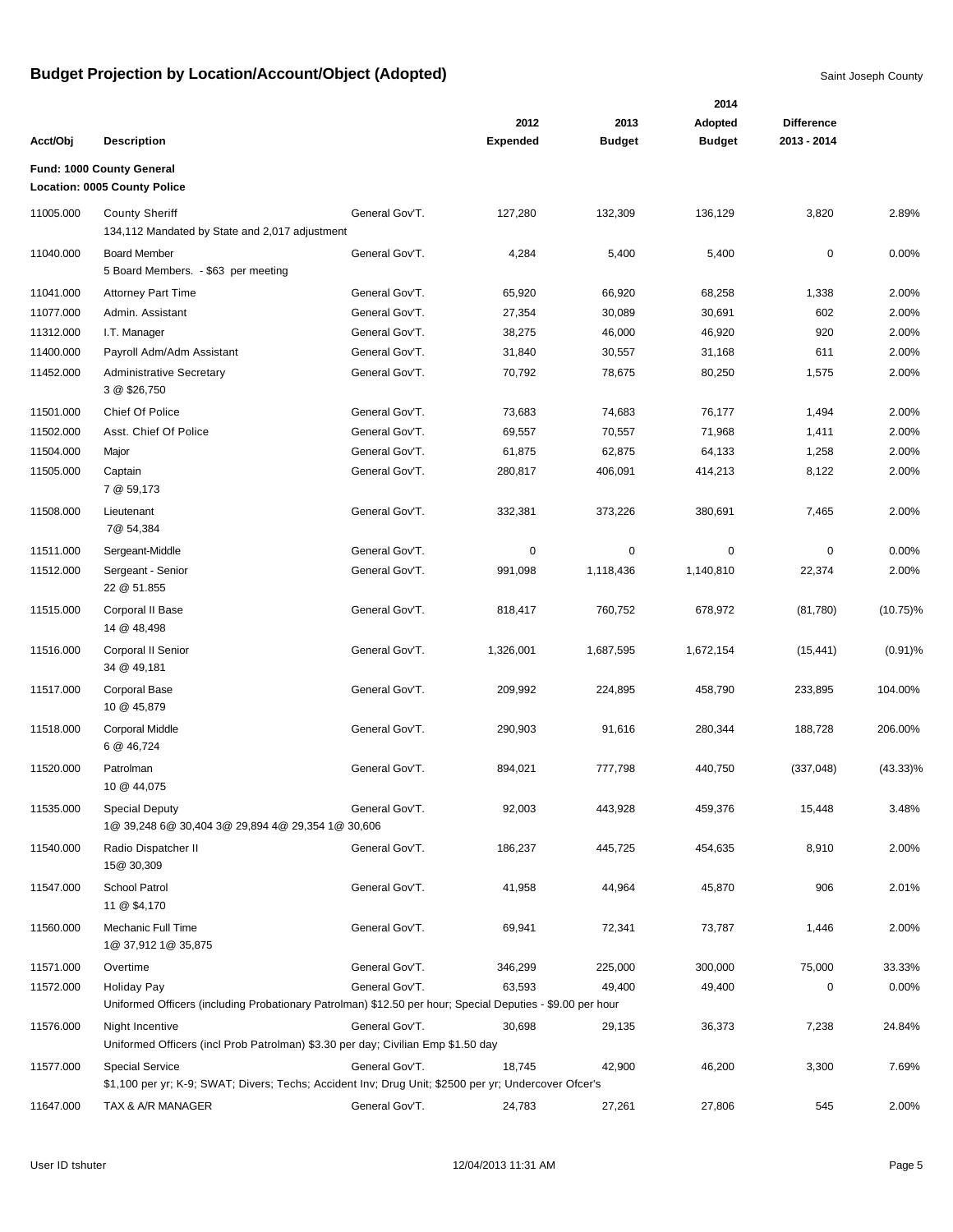|           |                                                                                                                                                                                             |                 |                 |               | 2014          |                   |              |
|-----------|---------------------------------------------------------------------------------------------------------------------------------------------------------------------------------------------|-----------------|-----------------|---------------|---------------|-------------------|--------------|
|           |                                                                                                                                                                                             |                 | 2012            | 2013          | Adopted       | <b>Difference</b> |              |
| Acct/Obj  | <b>Description</b>                                                                                                                                                                          |                 | <b>Expended</b> | <b>Budget</b> | <b>Budget</b> | 2013 - 2014       |              |
|           | Fund: 1000 County General<br><b>Location: 0005 County Police</b>                                                                                                                            |                 |                 |               |               |                   |              |
| 11654.000 | Secretary III<br>7 @ \$25,710                                                                                                                                                               | General Gov'T.  | 45,435          | 50,412        | 179,970       | 129,558           | 257.00%      |
| 11657.000 | Clerk                                                                                                                                                                                       | General Gov'T.  | 112,515         | 123,765       | 0             | (123, 765)        | $(100.00)\%$ |
| 11950.000 | Part Time<br>10 P/T Special Deputies 18.77 HOUR                                                                                                                                             | General Gov'T.  | 103,505         | 267,904       | 273,290       | 5,386             | 2.01%        |
| 14830.000 | Police Pension                                                                                                                                                                              | General Gov'T.  | 0               | 0             | 0             | 0                 | 0.00%        |
|           | Recommended County Contribution \$2,109,249 To be funded with Public Safety LOIT Fund 6005 Insufficient Funds Exist in Police Pension Fund 1193 to<br>supplement this appropriation in 2014 |                 |                 |               |               |                   |              |
| 14900.000 | Uniforms                                                                                                                                                                                    | General Gov'T.  | 95,198          | 159,000       | 167,400       | 8,400             | 5.28%        |
|           | 1,200 PER FULL TIME MERIT EMPLOYEE 300 PER PART TIME SPECIAL DEPUTY 600 PER FULL TIME SPECIAL DEPUTY                                                                                        |                 |                 |               |               |                   |              |
|           |                                                                                                                                                                                             | 10000 Total:    | 6,945,400       | 8,020,209     | 8,191,925     | 171,716           | 2.14%        |
| 21030.000 | <b>Office Supplies</b>                                                                                                                                                                      | General Gov'T.  | 23,640          | 21,700        | 21,700        | 0                 | 0.00%        |
| 21100.000 | Photographic Supplies                                                                                                                                                                       | General Gov'T.  | 67              | 1,000         | 3,000         | 2,000             | 200.00%      |
| 22010.000 | Gas Oil & Lubricants                                                                                                                                                                        | General Gov'T.  | 475,515         | 480,000       | 480,000       | 0                 | 0.00%        |
| 22100.000 | <b>Tires &amp; Tubes</b>                                                                                                                                                                    | General Gov'T.  | 37,098          | 25,000        | 25,000        | 0                 | 0.00%        |
| 22120.000 | Garage & Motor Supplies                                                                                                                                                                     | General Gov'T.  | 83,594          | 85,000        | 85,000        | 0                 | 0.00%        |
| 22400.000 | Ammunition                                                                                                                                                                                  | General Gov'T.  | 2,947           | 19,000        | 26,000        | 7,000             | 36.84%       |
| 22401.000 | Flares                                                                                                                                                                                      | General Gov'T.  | 2,490           | 2,500         | 2,500         | 0                 | 0.00%        |
| 22404.000 | <b>Canine Supplies</b>                                                                                                                                                                      | General Gov'T.  | 474             | 800           | 800           | 0                 | 0.00%        |
| 22417.000 | <b>General Supplies</b>                                                                                                                                                                     | General Gov'T.  | 2,259           | 0             | 6,400         | 6,400             | 0.00%        |
|           |                                                                                                                                                                                             | 20000 Total:    | 628,084         | 635,000       | 650,400       | 15,400            | 2.43%        |
| 31070.000 | <b>Other Contractual Services</b>                                                                                                                                                           | General Gov'T.  | 0               | 0             | 94,800        | 94,800            | 0.00%        |
| 31158.000 | <b>Veterinary Services</b>                                                                                                                                                                  | General Gov'T.  | 2,945           | 2,000         | 2,000         | 0                 | 0.00%        |
| 32050.000 | Instruction & Training                                                                                                                                                                      | General Gov'T.  | 0               | 0             | 10,000        | 10,000            | 0.00%        |
| 32200.000 | Telephone                                                                                                                                                                                   | General Gov'T.  | 44,345          | 73,000        | 73,000        | 0                 | 0.00%        |
| 32350.000 | Postage                                                                                                                                                                                     | General Gov'T.  | 18,268          | 17,000        | 17,000        | 0                 | 0.00%        |
| 36100.000 | Repairs - Auto & Truck                                                                                                                                                                      | General Gov'T.  | 25,476          | 45,000        | 27,000        | (18,000)          | $(40.00)\%$  |
| 36200.000 | Repairs - Other Equipment                                                                                                                                                                   | General Gov'T.  | 15,910          | 20,000        | 20,000        | 0                 | 0.00%        |
| 37010.000 | Rent - Bldgs & Office Space                                                                                                                                                                 | General Gov'T.  | 25,000          | 25,000        | 25,000        | 0                 | $0.00\%$     |
| 39750.000 | Data Processing                                                                                                                                                                             | General Gov'T.  | 136,284         | 111,000       | 31,130        | (79, 870)         | $(71.95)\%$  |
|           |                                                                                                                                                                                             | 30000 Total:    | 268,228         | 293,000       | 299,930       | 6,930             | 2.37%        |
| 44010.000 | Equipment<br>FUNDED IN CCD-FUND 1138                                                                                                                                                        | General Gov'T.  | 0               | $\pmb{0}$     | $\mathbf 0$   | $\pmb{0}$         | 0.00%        |
| 45010.000 | Autos<br>FUNDED IN CCD-FUND 1138                                                                                                                                                            | General Gov'T.  | 0               | $\pmb{0}$     | $\mathbf 0$   | 0                 | 0.00%        |
|           |                                                                                                                                                                                             | 40000 Total:    | $\pmb{0}$       | $\pmb{0}$     | 0             | 0                 | 0.00%        |
|           |                                                                                                                                                                                             | Location Total: | 7,841,712       | 8,948,209     | 9,142,255     | 194,046           | 2.17%        |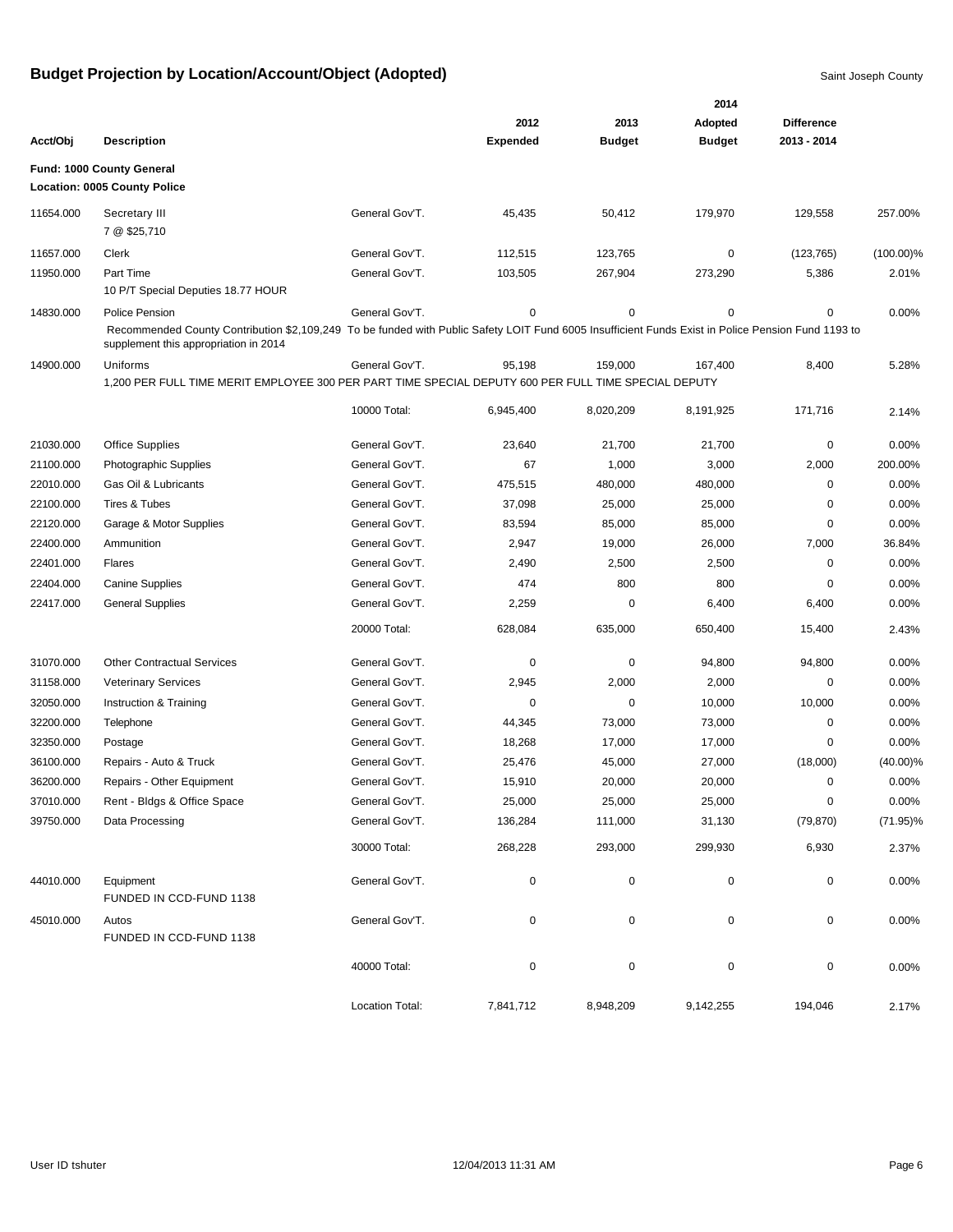|           |                                                                                                  |                 |                 |               | 2014          |                   |              |
|-----------|--------------------------------------------------------------------------------------------------|-----------------|-----------------|---------------|---------------|-------------------|--------------|
|           |                                                                                                  |                 | 2012            | 2013          | Adopted       | <b>Difference</b> |              |
| Acct/Obj  | <b>Description</b>                                                                               |                 | <b>Expended</b> | <b>Budget</b> | <b>Budget</b> | 2013 - 2014       |              |
|           | Fund: 1000 County General                                                                        |                 |                 |               |               |                   |              |
|           | Location: 0006 Cty Jail Admin                                                                    |                 |                 |               |               |                   |              |
| 11312.000 | I.T. Manager                                                                                     | General Gov'T.  | 0               | 45,000        | 45,900        | 900               | 2.00%        |
| 11503.000 | Jail Commander-Major                                                                             | General Gov'T.  | 52,200          | 53,200        | 54,264        | 1,064             | 2.00%        |
| 11507.000 | Deputy Jail Commander/Matron                                                                     | General Gov'T.  | 53,418          | 49,410        | 50,398        | 988               | 2.00%        |
| 11530.000 | Matrons                                                                                          | General Gov'T.  | 13,635          | 40,935        | 0             | (40, 935)         | $(100.00)\%$ |
| 11531.000 | Cooks                                                                                            | General Gov'T.  | 125,115         | 132,620       | 162,324       | 29,704            | 22.40%       |
|           | 6 @ \$27,054                                                                                     |                 |                 |               |               |                   |              |
| 11534.000 | <b>Correction Officer Sergeant</b><br>4@ 42,463 3@ 40,015 2@ 37,567                              | General Gov'T.  | 256,759         | 353,211       | 365,031       | 11,820            | 3.35%        |
| 11536.000 | Correction Officer Lieutenant<br>1@ 44,963 1@ 42,515 1@ 40,067                                   | General Gov'T.  | 110,322         | 131,637       | 127,545       | (4,092)           | $(3.11)\%$   |
| 11537.000 | <b>Head Cook</b>                                                                                 | General Gov'T.  | 26,157          | 27,657        | 28,210        | 553               | 2.00%        |
| 11538.000 | Prg/Grant Admin. - Chaplain                                                                      | General Gov'T.  | 28,402          | 29,902        | 30,500        | 598               | 2.00%        |
| 11541.000 | <b>Correction Officers</b>                                                                       | General Gov'T.  | 2,782,034       | 3,332,658     | 3,403,842     | 71,184            | 2.14%        |
|           | 17@ 39,963 4@ 37,515 10@ 35,067 36@ 32,619 27@ 30,171 8@ 29,355                                  |                 |                 |               |               |                   |              |
| 11571.000 | Overtime                                                                                         | General Gov'T.  | 379,808         | 200,000       | 200,000       | 0                 | 0.00%        |
| 11572.000 | <b>Holiday Pay</b>                                                                               | General Gov'T.  | 67,570          | 78,672        | 78,672        | 0                 | 0.00%        |
|           | Uniformed Ofcrs (incl Prob Patrol & Matron) -\$12.50 per hour; Other employees - \$9.00 per hour |                 |                 |               |               |                   |              |
| 11576.000 | Night Incentive                                                                                  | General Gov'T.  | 19,628          | 16,084        | 20,280        | 4,196             | 26.09%       |
|           | Uniformed Officers(including Prob Patrolman & Matrons) - \$3.30 per day & Cooks - \$1.50 per day |                 |                 |               |               |                   |              |
| 11577.000 | <b>Special Service</b><br>DETENTION RESPONSE TEAM 15 POSITIONS1,000 PER PERSON                   | General Gov'T.  | 3,288           | 15,000        | 15,000        | $\mathbf 0$       | 0.00%        |
| 11674.000 | Fiscal & Records Officer                                                                         | General Gov'T.  | 31,715          | 31,973        | 32,612        | 639               | 2.00%        |
| 11706.000 | <b>Food Service Supervisor</b>                                                                   | General Gov'T.  | 41,157          | 42,157        | 43,000        | 843               | 2.00%        |
| 14900.000 | Uniforms                                                                                         | General Gov'T.  | 9,165           | 15,000        | 15,000        | $\mathbf 0$       | 0.00%        |
|           |                                                                                                  | 10000 Total:    | 4,000,373       | 4,595,116     | 4,672,578     | 77,462            | 1.69%        |
| 21010.000 | <b>Stationery &amp; Printing</b>                                                                 | General Gov'T.  | 500             | 1,000         | 8,800         | 7,800             | 780.00%      |
| 22010.000 | Gas Oil & Lubricants                                                                             | General Gov'T.  | 9,000           | 9,000         | 14,500        | 5,500             | 61.11%       |
|           | Prisoner Transport Vans.                                                                         |                 |                 |               |               |                   |              |
| 24010.000 | <b>Other Supplies</b><br>Kitchen Cleaning Chemicals                                              | General Gov'T.  | 8,107           | 20,150        | 20,150        | 0                 | 0.00%        |
| 24100.000 | Food                                                                                             | General Gov'T.  | 849,128         | 930,000       | 930,000       | 0                 | 0.00%        |
| 24110.000 | Clothing                                                                                         | General Gov'T.  | 14,943          | 8,000         | 8,000         | 0                 | 0.00%        |
| 24115.000 | <b>Expenses For Jail Inmates</b>                                                                 | General Gov'T.  | 36,145          | 35,000        | 35,000        | 0                 | 0.00%        |
|           |                                                                                                  | 20000 Total:    | 917,823         | 1,003,150     | 1,016,450     | 13,300            | 1.33%        |
| 31150.000 | <b>Medical Services</b>                                                                          | General Gov'T.  | 386,705         | $\pmb{0}$     | 0             | 0                 | 0.00%        |
|           | Recommended to be funded through Public Safety LOIT (Fund 6005)                                  |                 |                 |               |               |                   |              |
|           |                                                                                                  | 30000 Total:    | 386,705         | $\pmb{0}$     | $\mathbf 0$   | $\pmb{0}$         | 0.00%        |
|           |                                                                                                  | Location Total: | 5,304,901       | 5,598,266     | 5,689,028     | 90,762            | 1.62%        |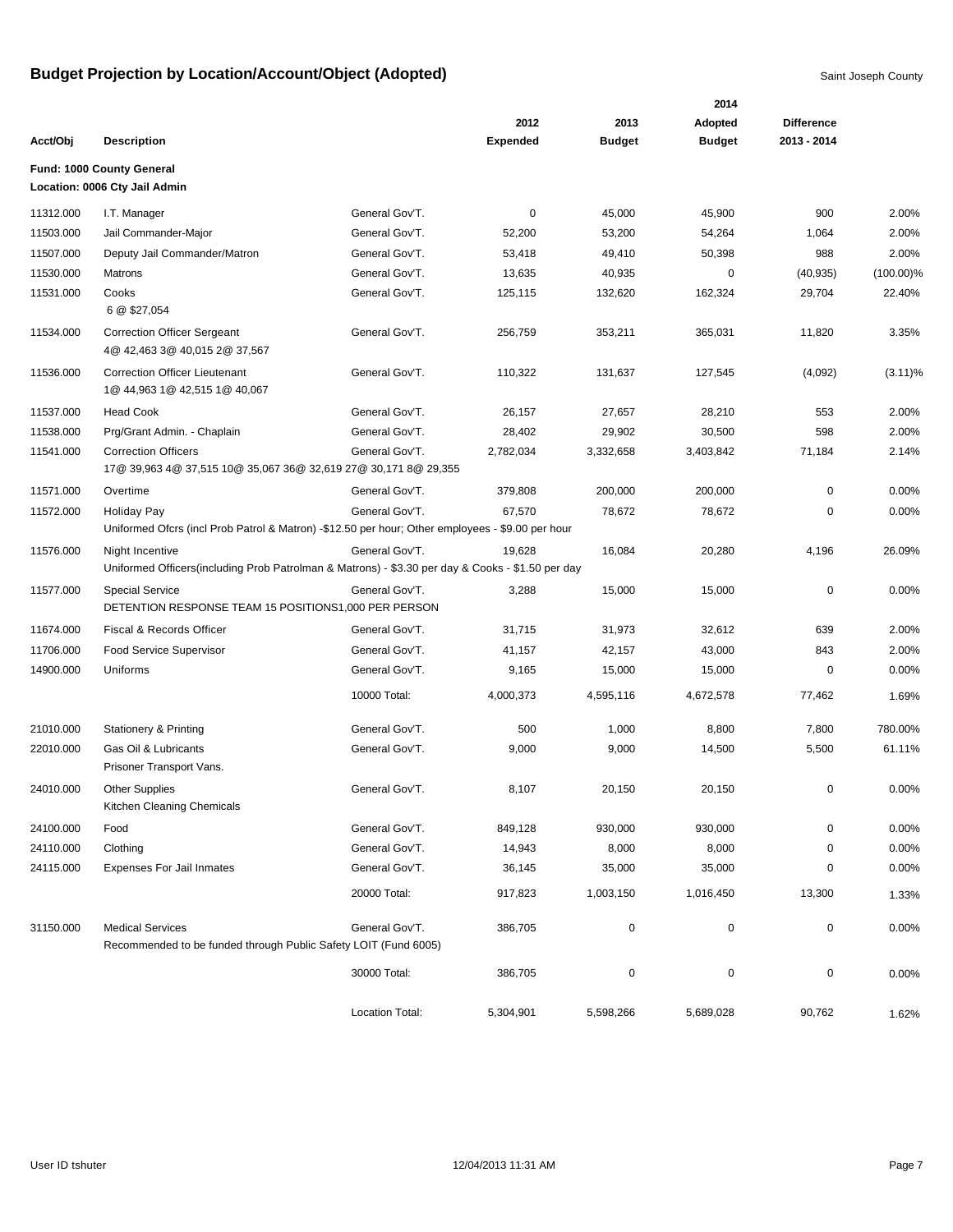|           |                                                        |                        |                 |               | 2014          |                   |              |
|-----------|--------------------------------------------------------|------------------------|-----------------|---------------|---------------|-------------------|--------------|
|           |                                                        |                        | 2012            | 2013          | Adopted       | <b>Difference</b> |              |
| Acct/Obj  | <b>Description</b>                                     |                        | <b>Expended</b> | <b>Budget</b> | <b>Budget</b> | 2013 - 2014       |              |
|           | Fund: 1000 County General<br>Location: 0008 Agri Agent |                        |                 |               |               |                   |              |
|           |                                                        |                        |                 |               |               |                   |              |
| 11610.000 | Office Mgr                                             | General Gov'T.         | 23,691          | 25,191        | 25,695        | 504               | 2.00%        |
| 11652.000 | Secretary I<br>2@ 25,000                               | General Gov'T.         | 17,102          | 23,732        | 50,000        | 26,268            | 110.69%      |
| 11653.000 | Secretary II                                           | General Gov'T.         | 12,255          | 19,344        | $\mathbf 0$   | (19, 344)         | $(100.00)\%$ |
|           | PART TIME POSITION pOSITION MOVED TO SEC I             |                        |                 |               |               |                   |              |
| 11654.000 | Secretary III                                          | General Gov'T.         | 0               | 500           | 510           | 10                | 2.00%        |
|           |                                                        | 10000 Total:           | 53,048          | 68,767        | 76,205        | 7,438             | 10.82%       |
| 21030.000 | <b>Office Supplies</b>                                 | General Gov'T.         | 3,309           | 4,000         | 4,000         | $\mathbf 0$       | 0.00%        |
|           |                                                        | 20000 Total:           | 3,309           | 4,000         | 4,000         | 0                 | 0.00%        |
| 32020.000 | Travel                                                 | General Gov'T.         | 6,574           | 6,685         | 8,185         | 1,500             | 22.44%       |
| 32200.000 | Telephone                                              | General Gov'T.         | $\mathbf 0$     | $\mathbf 0$   | 1,100         | 1,100             | 0.00%        |
| 32350.000 | Postage                                                | General Gov'T.         | 2,668           | 3,500         | 2,000         | (1,500)           | $(42.86)\%$  |
| 36015.000 | <b>Contractual Services</b>                            | General Gov'T.         | 104,530         | 105,585       | 107,440       | 1,855             | 1.76%        |
| 36300.000 | Repair - Office Equipment                              | General Gov'T.         | 0               | 0             | 5,000         | 5,000             | 0.00%        |
| 39010.000 | Dues & Subscription                                    | General Gov'T.         | 162             | 200           | 200           | 0                 | 0.00%        |
|           |                                                        | 30000 Total:           | 113,934         | 115,970       | 123,925       | 7,955             | 6.86%        |
|           |                                                        | <b>Location Total:</b> | 170,291         | 188,737       | 204,130       | 15,393            | 8.16%        |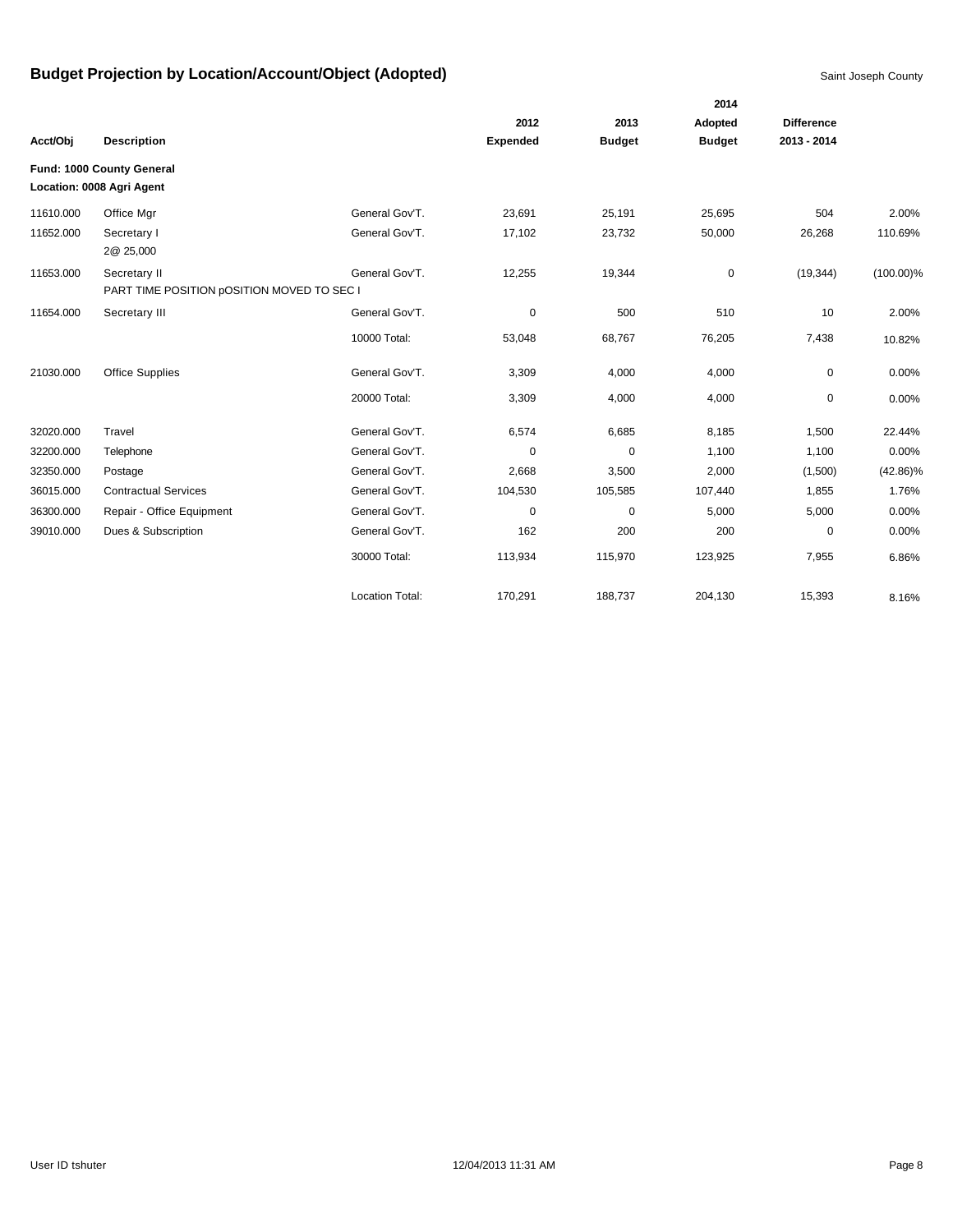|           |                                                                            |                        |                 |               | 2014          |                   |        |
|-----------|----------------------------------------------------------------------------|------------------------|-----------------|---------------|---------------|-------------------|--------|
|           |                                                                            |                        | 2012            | 2013          | Adopted       | <b>Difference</b> |        |
| Acct/Obj  | <b>Description</b>                                                         |                        | <b>Expended</b> | <b>Budget</b> | <b>Budget</b> | 2013 - 2014       |        |
|           | Fund: 1000 County General<br>Location: 0009 Emergency Management Agency    |                        |                 |               |               |                   |        |
| 11009.000 | Director<br>Reimbursed at a rate of 50% from the State                     | General Gov'T.         | 37,730          | 38,930        | 44,000        | 5,070             | 13.02% |
| 11077.000 | Admin. Assistant<br>Reimbursed at a rate of 50% from the State             | General Gov'T.         | 27,222          | 28,035        | 28,596        | 561               | 2.00%  |
| 11101.000 | Deputy<br>Reimbursed at a rate of 50% from the State                       | General Gov'T.         | 27,940          | 32,100        | 36,000        | 3,900             | 12.15% |
| 11957.000 | <b>Interns Part Time</b><br>Maximum of 20 Hrs. Per Week @ 10.00 per hr max | General Gov'T.         | $\pmb{0}$       | $\pmb{0}$     | 9,600         | 9,600             | 0.00%  |
|           |                                                                            | 10000 Total:           | 92,892          | 99,065        | 118,196       | 19,131            | 19.31% |
| 21030.000 | <b>Office Supplies</b>                                                     | General Gov'T.         | 667             | 900           | 900           | $\mathbf 0$       | 0.00%  |
| 22010.000 | Gas Oil & Lubricants                                                       | General Gov'T.         | 3,046           | 3,000         | 4,000         | 1,000             | 33.33% |
| 24010.000 | <b>Other Supplies</b>                                                      | General Gov'T.         | 902             | 900           | 900           | $\mathbf 0$       | 0.00%  |
| 24110.000 | Clothing                                                                   | General Gov'T.         | 0               | 0             | 700           | 700               | 0.00%  |
|           |                                                                            | 20000 Total:           | 4,615           | 4,800         | 6,500         | 1,700             | 35.42% |
| 31070.000 | <b>Other Contractual Services</b>                                          | General Gov'T.         | 744             | 1,300         | 1,300         | $\mathbf 0$       | 0.00%  |
| 32020.000 | Travel                                                                     | General Gov'T.         | 682             | 1,000         | 1,000         | $\pmb{0}$         | 0.00%  |
| 32050.000 | Instruction & Training                                                     | General Gov'T.         | $\mathbf 0$     | 300           | 300           | $\pmb{0}$         | 0.00%  |
| 32200.000 | Telephone<br>Radio Frequencies                                             | General Gov'T.         | 3,177           | 4,500         | 4,500         | $\mathbf 0$       | 0.00%  |
| 32350.000 | Postage                                                                    | General Gov'T.         | 5               | 250           | 250           | $\pmb{0}$         | 0.00%  |
| 33100.000 | Printing                                                                   | General Gov'T.         | 195             | 250           | 250           | $\pmb{0}$         | 0.00%  |
| 34030.000 | <b>Insurance Coverage</b>                                                  | General Gov'T.         | 200             | 250           | 250           | $\mathbf 0$       | 0.00%  |
| 35015.000 | <b>Utilities</b><br>Sirens                                                 | General Gov'T.         | 5,615           | 6,500         | 6,500         | $\mathbf 0$       | 0.00%  |
| 36100.000 | Repairs - Auto & Truck                                                     | General Gov'T.         | 642             | 1,000         | 1,500         | 500               | 50.00% |
| 36200.000 | Repairs - Other Equipment<br>Sirens                                        | General Gov'T.         | 22,411          | 30,000        | 30,000        | $\pmb{0}$         | 0.00%  |
| 36300.000 | Repair - Office Equipment                                                  | General Gov'T.         | 71              | 250           | 250           | $\pmb{0}$         | 0.00%  |
| 37010.000 | Rent - Bldgs & Office Space                                                | General Gov'T.         | 5,000           | 5,000         | 5,000         | $\pmb{0}$         | 0.00%  |
| 39010.000 | Dues & Subscription                                                        | General Gov'T.         | 80              | 80            | 80            | $\mathbf 0$       | 0.00%  |
|           |                                                                            | 30000 Total:           | 38,822          | 50,680        | 51,180        | 500               | 0.99%  |
|           |                                                                            | <b>Location Total:</b> | 136,329         | 154,545       | 175,876       | 21,331            | 13.80% |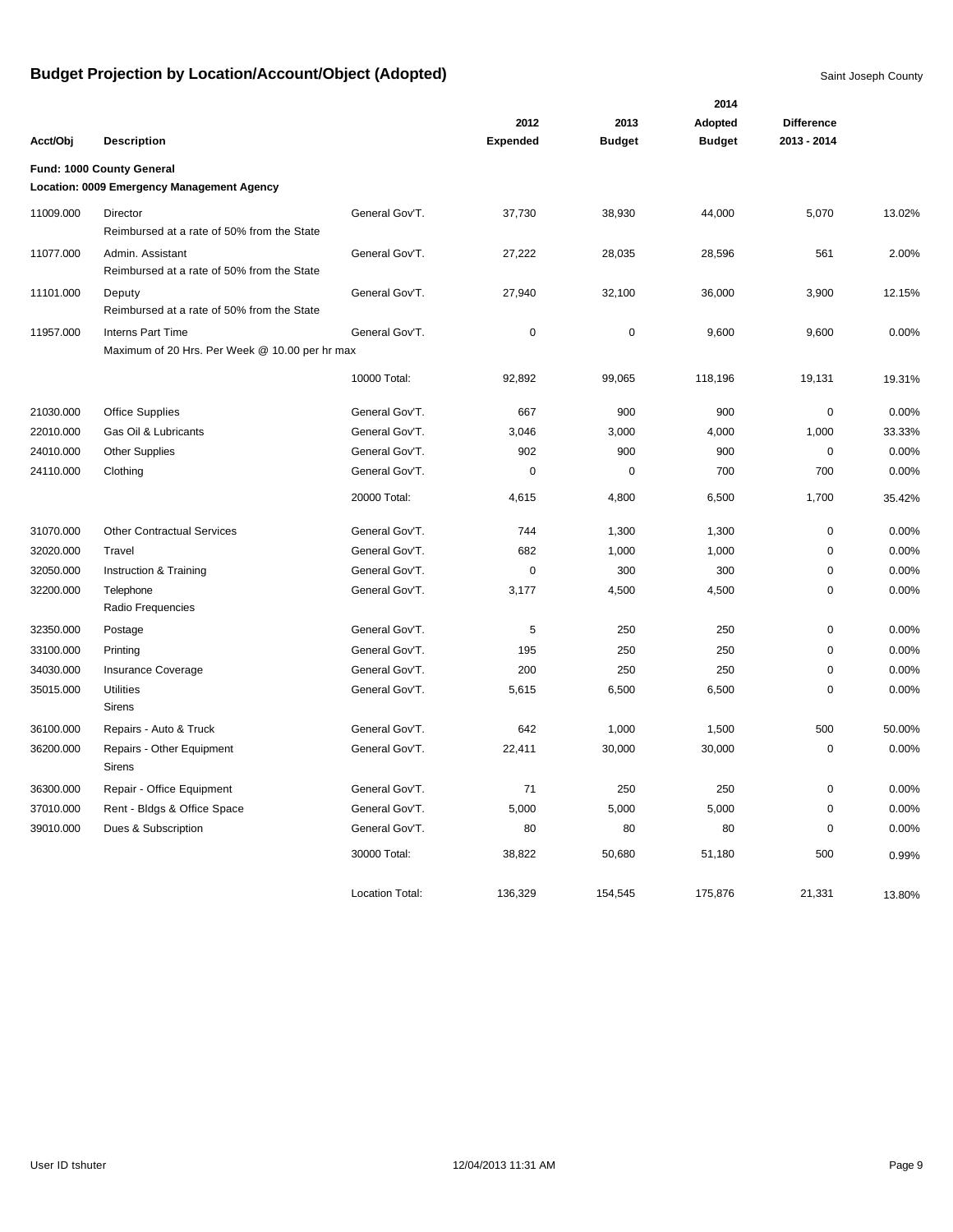|           |                                           |                 |                 |               | 2014          |                   |        |
|-----------|-------------------------------------------|-----------------|-----------------|---------------|---------------|-------------------|--------|
|           |                                           |                 | 2012            | 2013          | Adopted       | <b>Difference</b> |        |
| Acct/Obj  | <b>Description</b>                        |                 | <b>Expended</b> | <b>Budget</b> | <b>Budget</b> | 2013 - 2014       |        |
|           | Fund: 1000 County General                 |                 |                 |               |               |                   |        |
|           | Location: 0010 County/South Bend Archives |                 |                 |               |               |                   |        |
| 11033.000 | Archivist/Records Director                | General Gov'T.  | 38,853          | 40,053        | 40,854        | 801               | 2.00%  |
| 11407.000 | Supervisor                                | General Gov'T.  | 0               | 0             | 26,082        | 26,082            | 0.00%  |
| 11628.000 | Records Center Coordinator                | General Gov'T.  | 26,530          | 28,030        | 28,591        | 561               | 2.00%  |
| 11629.000 | Microfilm Coordinator                     | General Gov'T.  | 26,530          | 28,030        | 28,591        | 561               | 2.00%  |
| 11630.000 | Warehouse Manager                         | General Gov'T.  | 24,271          | 25,571        | 26,082        | 511               | 2.00%  |
| 11633.000 | <b>Inventory Specialist</b>               | General Gov'T.  | 10,150          | 22,000        | 22,440        | 440               | 2.00%  |
| 14800.000 | <b>Fica Contribution</b>                  | General Gov'T.  | 9,322           | 11,753        | 11,753        | $\pmb{0}$         | 0.00%  |
| 14810.000 | P.E.R.F.                                  | General Gov'T.  | 9,417           | 12,290        | 12,710        | 420               | 3.42%  |
|           | 9.5%                                      |                 |                 |               |               |                   |        |
| 14840.000 | Group Insurance                           | General Gov'T.  | 40,060          | 35,000        | 35,000        | $\mathbf 0$       | 0.00%  |
|           |                                           | 10000 Total:    | 185,133         | 202,727       | 232,103       | 29,376            | 14.49% |
| 21030.000 | <b>Office Supplies</b>                    | General Gov'T.  | 919             | 1,000         | 1,000         | $\pmb{0}$         | 0.00%  |
| 22010.000 | Gas Oil & Lubricants                      | General Gov'T.  | 449             | 500           | 500           | $\pmb{0}$         | 0.00%  |
| 22210.000 | <b>Institutional Supplies</b>             | General Gov'T.  | 454             | 400           | 400           | $\pmb{0}$         | 0.00%  |
| 22225.000 | <b>Archival Supplies</b>                  | General Gov'T.  | 43              | 500           | 500           | 0                 | 0.00%  |
| 22226.000 | Microfilm Supplies                        | General Gov'T.  | 1,538           | 3,200         | 3,200         | 0                 | 0.00%  |
| 24010.000 | <b>Other Supplies</b>                     | General Gov'T.  | 3,394           | 3,460         | 3,460         | 0                 | 0.00%  |
|           |                                           | 20000 Total:    | 6,797           | 9,060         | 9,060         | 0                 | 0.00%  |
| 32020.000 | Travel                                    | General Gov'T.  | 0               | 80            | 80            | 0                 | 0.00%  |
| 32200.000 | Telephone                                 | General Gov'T.  | 401             | 415           | 415           | $\pmb{0}$         | 0.00%  |
| 32350.000 | Postage                                   | General Gov'T.  | 105             | 100           | 100           | $\pmb{0}$         | 0.00%  |
| 33100.000 | Printing                                  | General Gov'T.  | 0               | 100           | 100           | 0                 | 0.00%  |
| 34030.000 | Insurance Coverage                        | General Gov'T.  | 1,500           | 1,500         | 1,500         | 0                 | 0.00%  |
| 35015.000 | <b>Utilities</b>                          | General Gov'T.  | 13,663          | 19,000        | 19,000        | $\mathbf 0$       | 0.00%  |
| 36010.000 | Repairs-Bldgs & Structures                | General Gov'T.  | 370             | 350           | 350           | $\mathbf 0$       | 0.00%  |
| 36011.000 | <b>Bldg Maintenance</b>                   | General Gov'T.  | 370             | 1,076         | 1,076         | 0                 | 0.00%  |
| 36015.000 | <b>Contractual Services</b>               | General Gov'T.  | 2,499           | 2,500         | 2,500         | 0                 | 0.00%  |
| 36100.000 | Repairs - Auto & Truck                    | General Gov'T.  | 250             | 300           | 300           | 0                 | 0.00%  |
| 36200.000 | Repairs - Other Equipment                 | General Gov'T.  | 225             | 500           | 500           | $\pmb{0}$         | 0.00%  |
| 36300.000 | Repair - Office Equipment                 | General Gov'T.  | 0               | 500           | 500           | 0                 | 0.00%  |
| 37010.000 | Rent - Bldgs & Office Space               | General Gov'T.  | 43,902          | 47,460        | 47,460        | 0                 | 0.00%  |
|           |                                           | 30000 Total:    | 63,285          | 73,881        | 73,881        | 0                 | 0.00%  |
|           |                                           | Location Total: | 255,215         | 285,668       | 315,044       | 29,376            | 10.28% |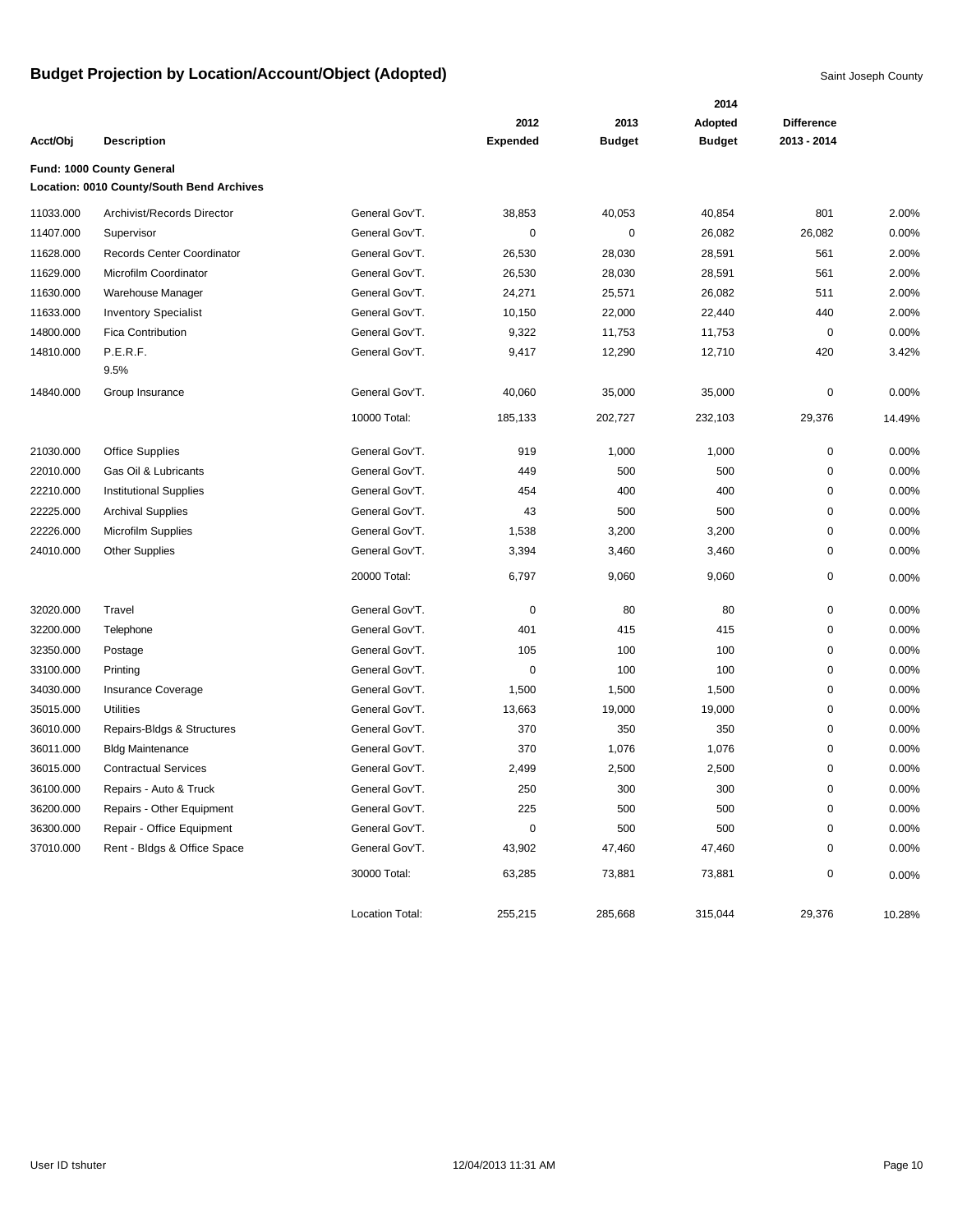|           |                              |                        |                 |               | 2014          |                   |            |
|-----------|------------------------------|------------------------|-----------------|---------------|---------------|-------------------|------------|
|           |                              |                        | 2012            | 2013          | Adopted       | <b>Difference</b> |            |
| Acct/Obj  | <b>Description</b>           |                        | <b>Expended</b> | <b>Budget</b> | <b>Budget</b> | 2013 - 2014       |            |
|           | Fund: 1000 County General    |                        |                 |               |               |                   |            |
|           | Location: 0011 Coroner       |                        |                 |               |               |                   |            |
| 11011.000 | <b>County Coroner</b>        | General Gov'T.         | 25,750          | 27,250        | 27,795        | 545               | 2.00%      |
| 11070.000 | <b>Chief Deputy</b>          | General Gov'T.         | 22,660          | 24,160        | 24,643        | 483               | 2.00%      |
| 11101.000 | Deputy                       | General Gov'T.         | 34,324          | 35,824        | 36,540        | 716               | 2.00%      |
|           | 2 @ 18,270                   |                        |                 |               |               |                   |            |
| 11656.000 | Clerk/Typist                 | General Gov'T.         | 9,093           | 9,506         | 9,696         | 190               | 2.00%      |
|           | 9.32 HR                      |                        |                 |               |               |                   |            |
|           |                              | 10000 Total:           | 91,827          | 96,740        | 98,674        | 1,934             | 2.00%      |
| 21030.000 | <b>Office Supplies</b>       | General Gov'T.         | 277             | 350           | 350           | 0                 | 0.00%      |
|           |                              |                        |                 |               |               |                   |            |
|           |                              | 20000 Total:           | 277             | 350           | 350           | 0                 | 0.00%      |
| 31200.000 | <b>Autopsy Fees</b>          | General Gov'T.         | 241,751         | 282,000       | 282,000       | 0                 | 0.00%      |
| 31210.000 | <b>Pathological Services</b> | General Gov'T.         | 99,587          | 95,000        | 88,000        | (7,000)           | $(7.37)\%$ |
| 31212.000 | Ambulance Fees               | General Gov'T.         | 32,546          | 32,000        | 32,000        | $\mathbf 0$       | 0.00%      |
| 32200.000 | Telephone                    | General Gov'T.         | 3,225           | 3,000         | 3,300         | 300               | 10.00%     |
| 32350.000 | Postage                      | General Gov'T.         | 177             | 240           | 240           | 0                 | 0.00%      |
| 32550.000 | Miscellaneous Costs          | General Gov'T.         | 3,000           | 3,000         | 3,000         | 0                 | 0.00%      |
| 39750.000 | Data Processing              | General Gov'T.         | $\mathbf 0$     | $\mathbf 0$   | 7,000         | 7,000             | 0.00%      |
|           |                              | 30000 Total:           | 380,286         | 415,240       | 415,540       | 300               | 0.07%      |
|           |                              | <b>Location Total:</b> | 472,390         | 512,330       | 514,564       | 2,234             | 0.44%      |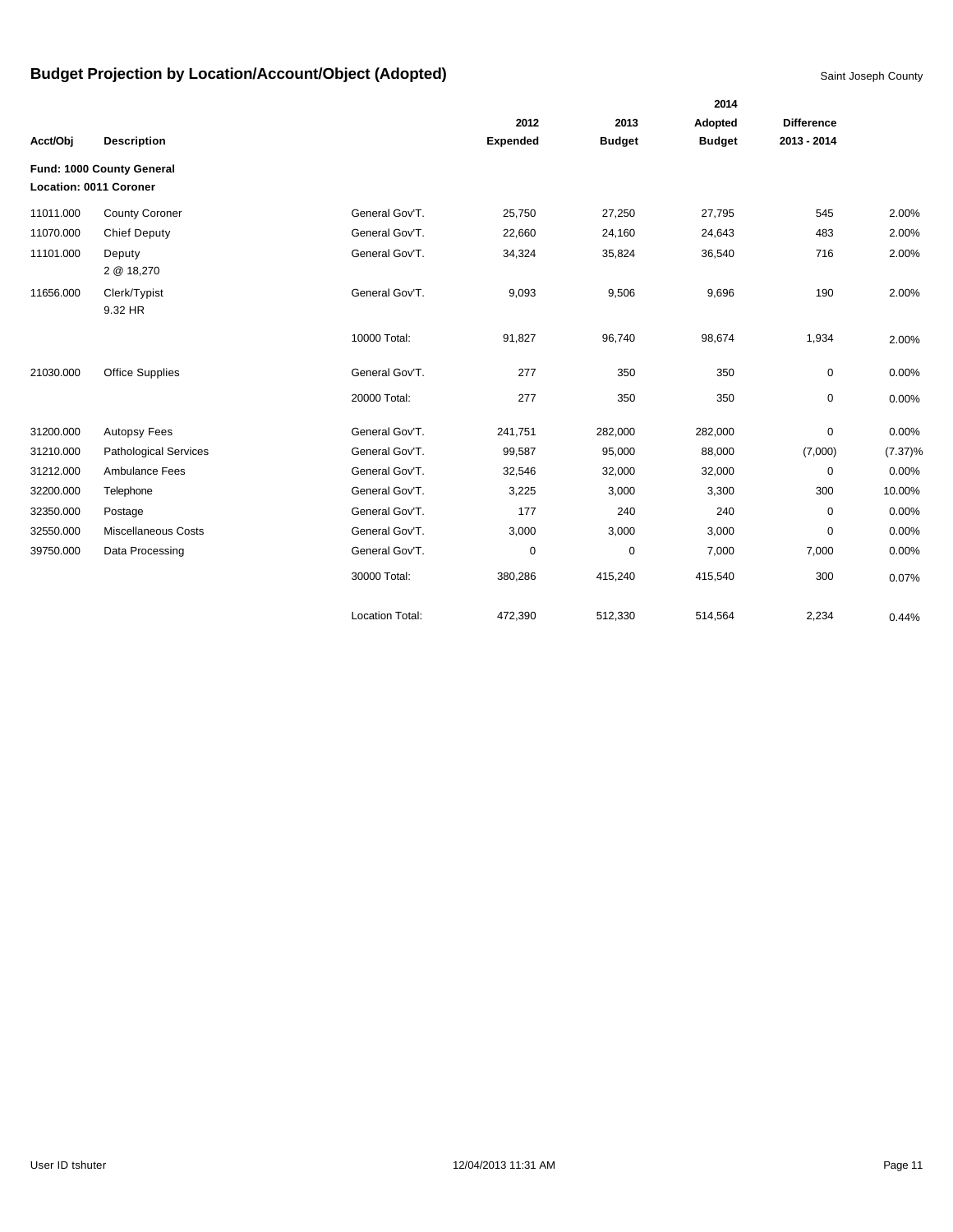|           |                                                                                                                                                 |                        |                 |               | 2014          |                   |              |
|-----------|-------------------------------------------------------------------------------------------------------------------------------------------------|------------------------|-----------------|---------------|---------------|-------------------|--------------|
|           |                                                                                                                                                 |                        | 2012            | 2013          | Adopted       | <b>Difference</b> |              |
| Acct/Obj  | <b>Description</b>                                                                                                                              |                        | <b>Expended</b> | <b>Budget</b> | <b>Budget</b> | 2013 - 2014       |              |
|           | Fund: 1000 County General                                                                                                                       |                        |                 |               |               |                   |              |
|           | Location: 0012 County Assessor                                                                                                                  |                        |                 |               |               |                   |              |
| 11012.000 | <b>County Assessor</b>                                                                                                                          | General Gov'T.         | 46,400          | 47,400        | 48,348        | 948               | 2.00%        |
| 11070.000 | <b>Chief Deputy</b>                                                                                                                             | General Gov'T.         | 37,500          | 38,700        | 39,474        | 774               | 2.00%        |
| 11076.000 | Inheritance Tax Manager                                                                                                                         | General Gov'T.         | 31,000          | 32,200        | 0             | (32, 200)         | $(100.00)\%$ |
| 11100.000 | Director of Assessments                                                                                                                         | General Gov'T.         | 39,332          | 40,532        | 41,343        | 811               | 2.00%        |
| 11101.000 | Deputy<br>1@25,000 1@25,567 1@ 25,779                                                                                                           | General Gov'T.         | 325,394         | 76,314        | 76,346        | 32                | 0.04%        |
| 11102.000 | Second Deputy<br>3@ 29,580 1@ 26,459                                                                                                            | General Gov'T.         | 0               | 116,000       | 115,199       | (801)             | (0.69)%      |
| 11103.000 | <b>Third Deputy</b><br>5@32,844 2@ 38,189                                                                                                       | General Gov'T.         | 0               | 203,680       | 240,598       | 36,918            | 18.13%       |
| 11950.000 | Part Time                                                                                                                                       | General Gov'T.         | 45,680          | 77,948        | 84,392        | 6,444             | 8.27%        |
|           | \$7,000 Certification Pay By Statute with Certificates Provided \$77,392 for Part Time Hourly Paid Employees paid \$8.00-20.00 per hour maximum |                        |                 |               |               |                   |              |
|           |                                                                                                                                                 | 10000 Total:           | 525,306         | 632,774       | 645,700       | 12,926            | 2.04%        |
| 21010.000 | <b>Stationery &amp; Printing</b><br>Subsidized by Reassessment Funds                                                                            | General Gov'T.         | 4               | 10            | 10            | 0                 | 0.00%        |
| 21020.000 | Official Forms & Records<br>Subsidized by Reassessment Funds                                                                                    | General Gov'T.         | 0               | 10            | 10            | 0                 | 0.00%        |
| 21030.000 | Office Supplies<br>Subsidized by Reassessment Fund                                                                                              | General Gov'T.         | 5,155           | 3,500         | 3,500         | 0                 | 0.00%        |
|           |                                                                                                                                                 | 20000 Total:           | 5,159           | 3,520         | 3,520         | 0                 | 0.00%        |
| 32010.000 | Mileage Allowance<br>Inheritance Tax Duties.                                                                                                    | General Gov'T.         | 995             | 1,000         | 1,000         | 0                 | 0.00%        |
| 32020.000 | Travel<br>State Called Meetings and Training.                                                                                                   | General Gov'T.         | 995             | 1,000         | 1,000         | 0                 | 0.00%        |
| 32200.000 | Telephone                                                                                                                                       | General Gov'T.         | 62              | 100           | 100           | 0                 | 0.00%        |
| 32350.000 | Postage<br>Subsidized by Reassessment Fund                                                                                                      | General Gov'T.         | 1,989           | 2,000         | 2,000         | 0                 | 0.00%        |
| 36300.000 | Repair - Office Equipment<br>Subsidized by Reassessment Fund                                                                                    | General Gov'T.         | 342             | 270           | 270           | 0                 | 0.00%        |
| 37400.000 | Leases - Photocopy<br>Subsidized by Reassessment Fund                                                                                           | General Gov'T.         | 0               | 10            | 10            | 0                 | 0.00%        |
| 39010.000 | Dues & Subscription<br>Subsidized by Reassessment Fund                                                                                          | General Gov'T.         | 185             | 710           | 710           | 0                 | 0.00%        |
|           |                                                                                                                                                 | 30000 Total:           | 4,568           | 5,090         | 5,090         | 0                 | 0.00%        |
|           |                                                                                                                                                 | <b>Location Total:</b> | 535,033         | 641,384       | 654,310       | 12,926            | 2.02%        |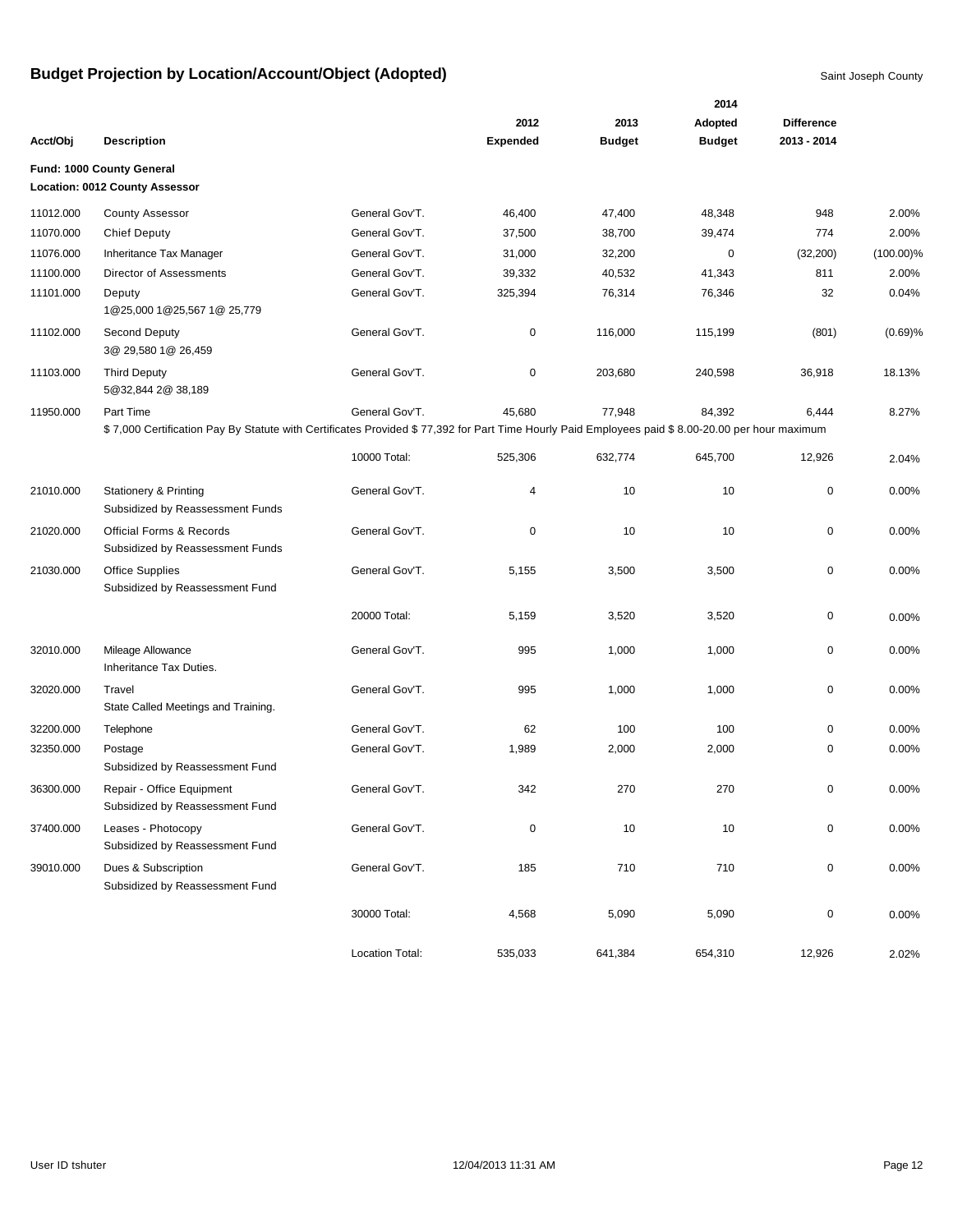|           |                                                              |                        |                 |               | 2014          |                   |       |
|-----------|--------------------------------------------------------------|------------------------|-----------------|---------------|---------------|-------------------|-------|
|           |                                                              |                        | 2012            | 2013          | Adopted       | <b>Difference</b> |       |
| Acct/Obj  | <b>Description</b>                                           |                        | <b>Expended</b> | <b>Budget</b> | <b>Budget</b> | 2013 - 2014       |       |
|           | Fund: 1000 County General<br>Location: 0017 Board Of Review  |                        |                 |               |               |                   |       |
| 11040.000 | <b>Board Member</b><br>\$12 per hour                         | General Gov'T.         | 3,000           | 3,000         | 3,000         | $\mathbf 0$       | 0.00% |
| 11657.000 | Clerk<br>\$8 per hour                                        | General Gov'T.         | $\pmb{0}$       | 10            | 10            | $\mathbf 0$       | 0.00% |
|           |                                                              | 10000 Total:           | 3,000           | 3,010         | 3,010         | $\mathbf 0$       | 0.00% |
| 21010.000 | <b>Stationery &amp; Printing</b><br>Subsidized by Reass Fund | General Gov'T.         | 0               | 10            | 10            | $\mathbf 0$       | 0.00% |
| 21020.000 | Official Forms & Records<br>Subsidized by Reass Fund         | General Gov'T.         | $\mathbf 0$     | 10            | 10            | $\mathbf 0$       | 0.00% |
| 21030.000 | <b>Office Supplies</b><br>Subsidized by Reass Fund           | General Gov'T.         | $\pmb{0}$       | 10            | 10            | $\mathbf 0$       | 0.00% |
|           |                                                              | 20000 Total:           | $\pmb{0}$       | 30            | 30            | $\mathbf 0$       | 0.00% |
| 32010.000 | Mileage Allowance<br>Subsidized by Reass Fund                | General Gov'T.         | 0               | 10            | 10            | 0                 | 0.00% |
| 32350.000 | Postage<br>Subsidized by Reass Fund                          | General Gov'T.         | $\mathbf 0$     | 10            | 10            | $\mathbf 0$       | 0.00% |
|           |                                                              | 30000 Total:           | 0               | 20            | 20            | $\mathbf 0$       | 0.00% |
|           |                                                              | <b>Location Total:</b> | 3,000           | 3,060         | 3,060         | 0                 | 0.00% |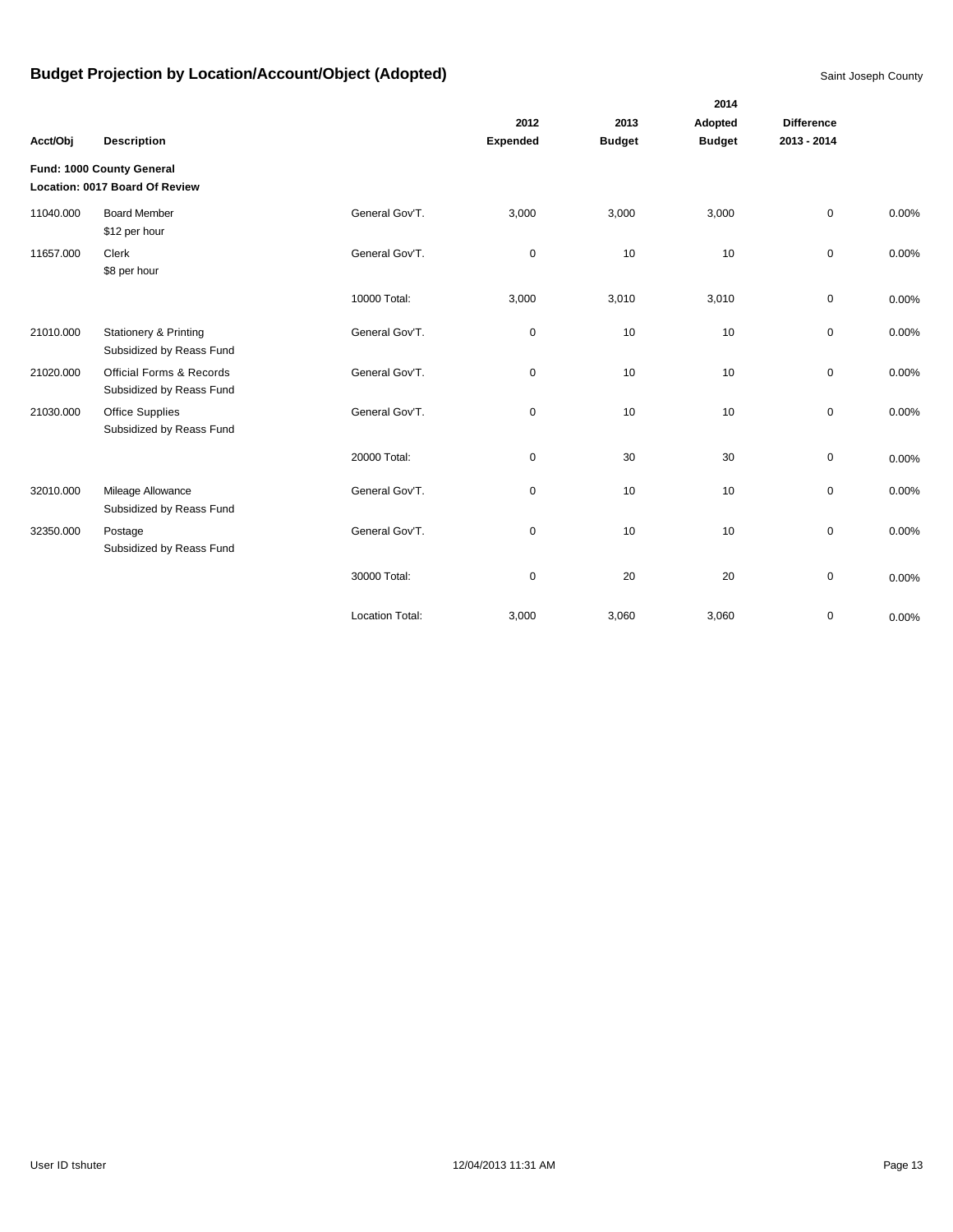|           |                                                                                                                                                                                                                                                        |                        |                 |               | 2014          |                   |              |
|-----------|--------------------------------------------------------------------------------------------------------------------------------------------------------------------------------------------------------------------------------------------------------|------------------------|-----------------|---------------|---------------|-------------------|--------------|
|           |                                                                                                                                                                                                                                                        |                        | 2012            | 2013          | Adopted       | <b>Difference</b> |              |
| Acct/Obj  | <b>Description</b>                                                                                                                                                                                                                                     |                        | <b>Expended</b> | <b>Budget</b> | <b>Budget</b> | 2013 - 2014       |              |
|           | Fund: 1000 County General<br><b>Location: 0018 Prosecutor</b>                                                                                                                                                                                          |                        |                 |               |               |                   |              |
| 11018.000 | Prosecutor                                                                                                                                                                                                                                             | General Gov'T.         | 5,000           | 5,000         | 5,000         | $\mathbf 0$       | 0.00%        |
| 11070.000 | Chief Deputy                                                                                                                                                                                                                                           | General Gov'T.         | 162,993         | 166,236       | 171,389       | 5,153             | 3.10%        |
|           | 1@103,536 1@ 60.636 1@ 7,217 One Chief Deputy also paid from Location 48 INCREASES OF 5153                                                                                                                                                             |                        |                 |               |               |                   |              |
| 11077.000 | Admin, Assistant                                                                                                                                                                                                                                       | General Gov'T.         | 38,110          | 39,310        | 40,096        | 786               | 2.00%        |
| 11080.000 | Chief Of Admin/Finance<br>Position also paid from Location 48                                                                                                                                                                                          | General Gov'T.         | 40,582          | 41,082        | 41,904        | 822               | 2.00%        |
| 11081.000 | Asst. Chief - Admin./Finance<br>Position also paid from Location 48                                                                                                                                                                                    | General Gov'T.         | 17,360          | 17,960        | 18,319        | 359               | 2.00%        |
| 11101.000 | Deputy                                                                                                                                                                                                                                                 | General Gov'T.         | 161,070         | 1,212,453     | 1,239,900     | 27,447            | 2.26%        |
|           | DPA'S HAVE A SALARY RANGE OF 45,000-75,000 BASED ON EXPERIENCE AS FOLLOWS 1@67,984 1@65,280 1@64,260 1@63,240 1@59,160 1@57,120<br>1@56,100 1@55,590 1@54,570 1@52,530 2@52,020 3@51,000 4@49,980 1@48,598 1@45,284 1@38,689 1@31,671 1@17,703 1@5,161 |                        |                 |               |               |                   |              |
| 11102.000 | Second Deputy                                                                                                                                                                                                                                          | General Gov'T.         | 200,526         | 0             | 0             | 0                 | 0.00%        |
| 11103.000 | <b>Third Deputy</b>                                                                                                                                                                                                                                    | General Gov'T.         | 263,516         | $\Omega$      | $\mathbf 0$   | 0                 | 0.00%        |
| 11104.000 | <b>Fourth Deputy</b>                                                                                                                                                                                                                                   | General Gov'T.         | 333,621         | 0             | $\Omega$      | 0                 | 0.00%        |
| 11120.000 | Commander<br>SVU GRANT - COUNTY SUPPLEMENT FOR SVU PROGRAM                                                                                                                                                                                             | General Gov'T.         | 0               | 0             | 29,179        | 29,179            | 0.00%        |
| 11120.605 | Commander<br>CMHU-NOT A GRANT                                                                                                                                                                                                                          | C.M.H.U.               | 61,187          | 63,367        | 64,634        | 1,267             | 2.00%        |
| 11120.618 | Commander                                                                                                                                                                                                                                              | Spcl. Victims          | 28,276          | 27,912        | 0             | (27, 912)         | $(100.00)\%$ |
| 11121.000 | Victim Advocate                                                                                                                                                                                                                                        | General Gov'T.         | 30,900          | 32,100        | 124,378       | 92,278            | 287.47%      |
|           | 1@ 32,742 2@ 30,211 1@16,278 1@ 14,936 INCLUDES I NEW POSITION @ 30,211                                                                                                                                                                                |                        |                 |               |               |                   |              |
| 11121.618 | Victim Advocate                                                                                                                                                                                                                                        | Spcl. Victims          | 55,413          | 59,613        | 0             | (59, 613)         | $(100.00)\%$ |
| 11295.000 | Community Prosecution Coord.<br>COMMUNITY PROSECUTION-NOT A GRANT                                                                                                                                                                                      | General Gov'T.         | 0               | 0             | 34,371        | 34,371            | 0.00%        |
| 11295.616 | Community Prosecution Coord.                                                                                                                                                                                                                           | <b>Community Pros.</b> | 32,497          | 33,697        | 0             | (33, 697)         | $(100.00)\%$ |
| 11317.000 | Director Victim Witness Prog<br>VICTIM WITNESS GRANT - COUNTY SUPPLEMENT FOR VICTIM WITNESS PROGRAM                                                                                                                                                    | General Gov'T.         | $\Omega$        | 0             | 3,422         | 3,422             | 0.00%        |
| 11317.620 | Director Victim Witness Prog                                                                                                                                                                                                                           | <b>Victim Witness</b>  | 33,527          | 2,727         | 0             | (2,727)           | $(100.00)\%$ |
| 11318.000 | Investigator Aps                                                                                                                                                                                                                                       | General Gov'T.         | 0               | 0             | 15,131        | 15,131            | 0.00%        |
|           | APS GRANT - COUNTY SUPPLEMENT FOR APS PROGRAM 1@ 4,175 1@ 2,898 1@ 2,843 1@ 2,742 1@ 1,473 1@ 1,000                                                                                                                                                    |                        |                 |               |               |                   |              |
| 11318.610 | Investigator Aps                                                                                                                                                                                                                                       | A.P.S Grant            | 98,838          | 11,282        | 0             | (11, 282)         | $(100.00)\%$ |
| 11319.000 | <b>Director Aps</b><br>APS GRANT - COUNTY SUPPLEMENT FOR APS PROGRAM                                                                                                                                                                                   | General Gov'T.         | 0               | 0             | 9,453         | 9,453             | 0.00%        |
| 11319.610 | <b>Director Aps</b>                                                                                                                                                                                                                                    | A.P.S Grant            | 35,086          | 8,440         | 0             | (8, 440)          | $(100.00)\%$ |
| 11320.000 | <b>Coordinator Pre-Trial</b><br>FUNDED WITH PRE-TRIAL DEFERRAL-NOT A GRANT                                                                                                                                                                             | General Gov'T.         | 0               | 0             | 30,422        | 30,422            | 0.00%        |
| 11320.600 | <b>Coordinator Pre-Trial</b>                                                                                                                                                                                                                           | <b>Pretrial Div</b>    | 28,325          | 29,825        | 0             | (29, 825)         | $(100.00)\%$ |
| 11321.000 | Dir. Str. Pros./Diversion<br>FUNDED WITH PRE-TRIAL DEFERRAL-NOT A GRANT                                                                                                                                                                                | General Gov'T.         | 0               | $\mathbf 0$   | 35,422        | 35,422            | 0.00%        |
| 11321.600 | Dir. Str. Pros./Diversion                                                                                                                                                                                                                              | <b>Pretrial Div</b>    | 33,527          | 34,727        | 0             | (34, 727)         | $(100.00)\%$ |
| 11324.000 | Asst. Dir. St. Pros/Grnt                                                                                                                                                                                                                               | General Gov'T.         | 27,810          | 29,310        | 29,896        | 586               | 2.00%        |
| 11329.000 | Coordinator-Victim Witness                                                                                                                                                                                                                             | General Gov'T.         | 0               | 0             | 7,872         | 7,872             | 0.00%        |
|           | VICTIM WITNESS GRANT - COUNTY SUPPLEMENT FOR VICTIM WITNESS PROGRAM                                                                                                                                                                                    |                        |                 |               |               |                   |              |
| 11329.620 | Coordinator-Victim Witness                                                                                                                                                                                                                             | <b>Victim Witness</b>  | 28,019          | 6,281         | 0             | (6, 281)          | $(100.00)\%$ |
| 11348.000 | Comms. & I.T. Coordinator                                                                                                                                                                                                                              | General Gov'T.         | 25,518          | 29,907        | 55,495        | 25,588            | 85.56%       |
|           | 1@ 30,505 1@ 24,990 INCLUDES I NEW @ 24,990 FOR THE YEAR 2014 ONLY- POSITIONS ARE ALSO PAID FROM LOCATION 48                                                                                                                                           |                        |                 |               |               |                   |              |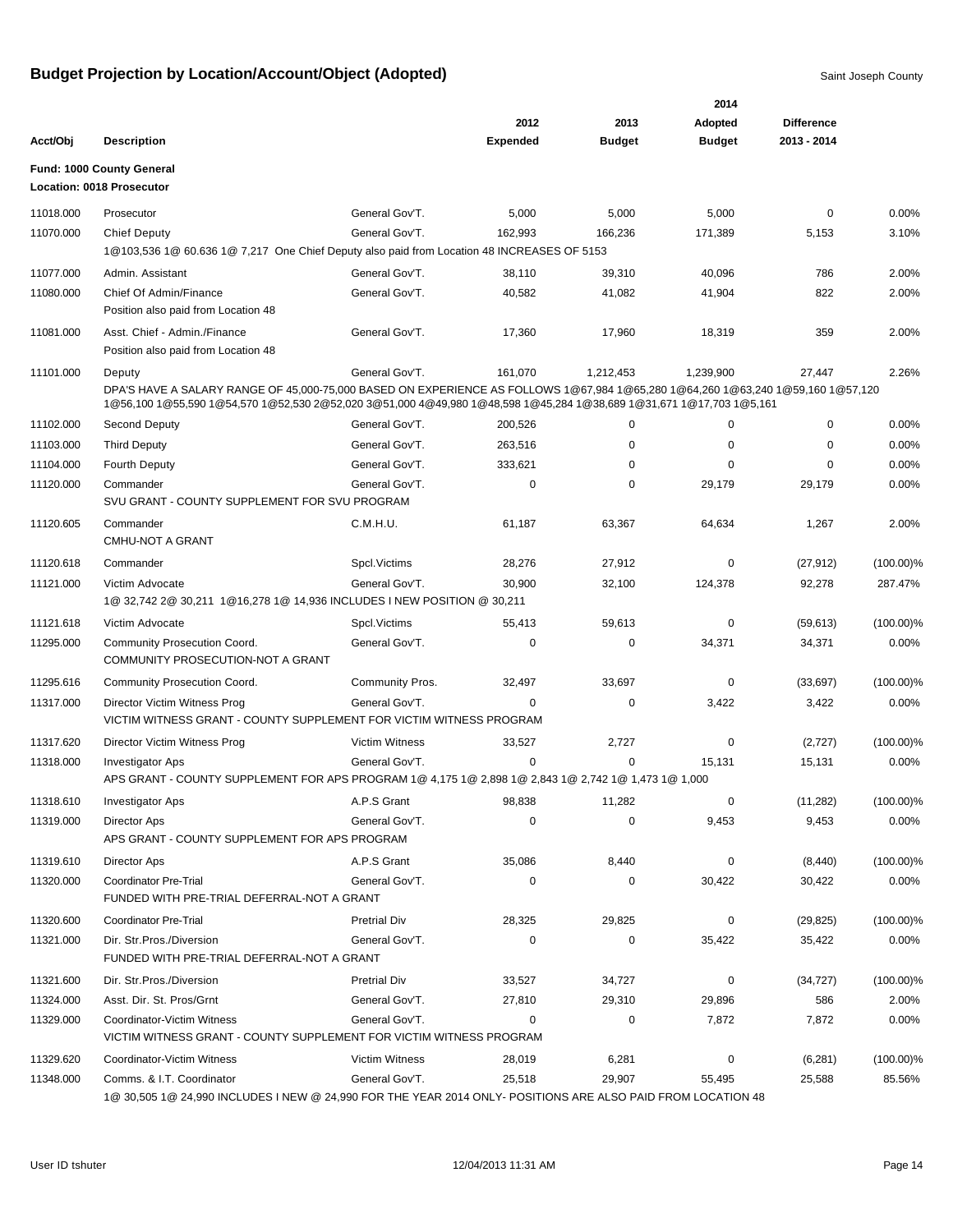|           |                                                                                                    |                       |                 |               | 2014          |                   |              |
|-----------|----------------------------------------------------------------------------------------------------|-----------------------|-----------------|---------------|---------------|-------------------|--------------|
|           |                                                                                                    |                       | 2012            | 2013          | Adopted       | <b>Difference</b> |              |
| Acct/Obj  | <b>Description</b>                                                                                 |                       | <b>Expended</b> | <b>Budget</b> | <b>Budget</b> | 2013 - 2014       |              |
|           | Fund: 1000 County General                                                                          |                       |                 |               |               |                   |              |
|           | Location: 0018 Prosecutor                                                                          |                       |                 |               |               |                   |              |
| 11351.000 | Para Legals<br>2@ 42,177 3@ 34,884 2@ 34,318 1@ 28,019 1@ 16,921 1@ 15,581 INCLUDES I NEW @ 34,318 | General Gov'T.        | 209,111         | 218,945       | 318,163       | 99,218            | 45.32%       |
| 11351.618 | Para Legals                                                                                        | Spcl.Victims          | 53,864          | 58,624        | 0             | (58, 624)         | $(100.00)\%$ |
| 11355.000 | Investigator<br>1@ 43,622 1@ 36,581 1@ 15,320 One Investigator also paid from Location 48          | General Gov'T.        | 56,187          | 57,787        | 95,523        | 37,736            | 65.30%       |
| 11355.605 | Investigator<br><b>CMHU-NOT A GRANT</b>                                                            | C.M.H.U.              | 35,020          | 49,977        | 50,977        | 1,000             | 2.00%        |
| 11355.618 | Investigator                                                                                       | Spcl. Victims         | 22,916          | 35,623        | $\mathbf 0$   | (35, 623)         | $(100.00)\%$ |
| 11652.000 | Secretary I                                                                                        | General Gov'T.        | 262,046         | 276,746       | 342,639       | 65,893            | 23.81%       |
|           | 1@ 34,752 1@ 29,896 1@ 28,320 4@ 27,270 5@ 26,744 1@ 4,964 1@ 1,907                                |                       |                 |               |               |                   |              |
| 11652.605 | Secretary I<br><b>CMHU-NOT A GRANT</b>                                                             | C.M.H.U.              | 27,316          | 28,816        | 29,392        | 576               | 2.00%        |
| 11652.610 | Secretary I                                                                                        | A.P.S Grant           | 19,246          | 1,328         | 0             | (1,328)           | $(100.00)\%$ |
| 11652.618 | Secretary I                                                                                        | Spcl.Victims          | 48,904          | 52,440        | 0             | (52, 440)         | $(100.00)\%$ |
| 11652.620 | Secretary I                                                                                        | <b>Victim Witness</b> | 29,407          | 4,346         | 0             | (4,346)           | $(100.00)\%$ |
| 11694.000 | P T D Program Secretary<br>FUNDED WITH PRE-TRIAL DEFERRAL-NOT A GRANT                              | General Gov'T.        | 0               | $\pmb{0}$     | 34,371        | 34,371            | 0.00%        |
| 11694.600 | P T D Program Secretary                                                                            | <b>Pretrial Div</b>   | 32,497          | 33,697        | $\mathbf 0$   | (33, 697)         | $(100.00)\%$ |
| 11957.000 | Interns Part Time<br>15.00 per hr max                                                              | General Gov'T.        | 21,561          | 7,210         | 7,210         | 0                 | 0.00%        |
| 16300.000 | <b>Witness Fees</b>                                                                                | General Gov'T.        | 17,837          | 15,000        | 15,000        | 0                 | 0.00%        |
| 16700.000 | <b>Police Services</b><br>FACT Team-NEW IN 2014                                                    | General Gov'T.        | 0               | $\mathbf 0$   | 11,000        | 11,000            | 0.00%        |
|           |                                                                                                    | 10000 Total:          | 2,577,613       | 2,691,768     | 2,860,558     | 168,790           | 6.27%        |
| 21010.000 | <b>Stationery &amp; Printing</b>                                                                   | General Gov'T.        | 4,479           | 4,500         | 4,500         | $\mathbf 0$       | 0.00%        |
| 21020.000 | Official Forms & Records                                                                           | General Gov'T.        | 23,536          | 26,000        | 26,000        | 0                 | 0.00%        |
| 21030.000 | Office Supplies<br>INCREASE OF 990                                                                 | General Gov'T.        | 20,449          | 19,800        | 20,790        | 990               | 5.00%        |
| 21030.605 | Office Supplies<br><b>CMHU-NOT A GRANT</b>                                                         | C.M.H.U.              | 7,026           | 7,000         | 7,000         | 0                 | 0.00%        |
| 21100.605 | Photographic Supplies<br>CMHU-NOT A GRANT                                                          | C.M.H.U.              | 1,006           | 750           | 750           | 0                 | 0.00%        |
| 22010.000 | Gas Oil & Lubricants                                                                               | General Gov'T.        | 15,078          | 15,200        | 15,200        | 0                 | 0.00%        |
| 22010.605 | Gas Oil & Lubricants<br>CMHU-NOT A GRANT                                                           | C.M.H.U.              | 6,295           | 5,000         | 5,000         | 0                 | 0.00%        |
| 22402.000 | <b>Investigative Supplies</b>                                                                      | General Gov'T.        | 4,320           | 3,700         | 3,700         | 0                 | 0.00%        |
| 22402.605 | <b>Investigative Supplies</b><br><b>CMHU-NOT A GRANT</b>                                           | C.M.H.U.              | 3,500           | 3,500         | 3,500         | 0                 | 0.00%        |
| 24010.000 | <b>Other Supplies</b>                                                                              | General Gov'T.        | 14,179          | 14,000        | 14,000        | 0                 | 0.00%        |
|           |                                                                                                    | 20000 Total:          | 99,868          | 99,450        | 100,440       | 990               | 1.00%        |
| 31070.000 | <b>Other Contractual Services</b><br>30,000-FACT Team NEW IN 2014                                  | General Gov'T.        | 17,526          | 5,300         | 35,300        | 30,000            | 566.04%      |
| 32020.000 | Travel<br>15,000-FACT Team NEW IN 2014                                                             | General Gov'T.        | 14,460          | 19,500        | 34,500        | 15,000            | 76.92%       |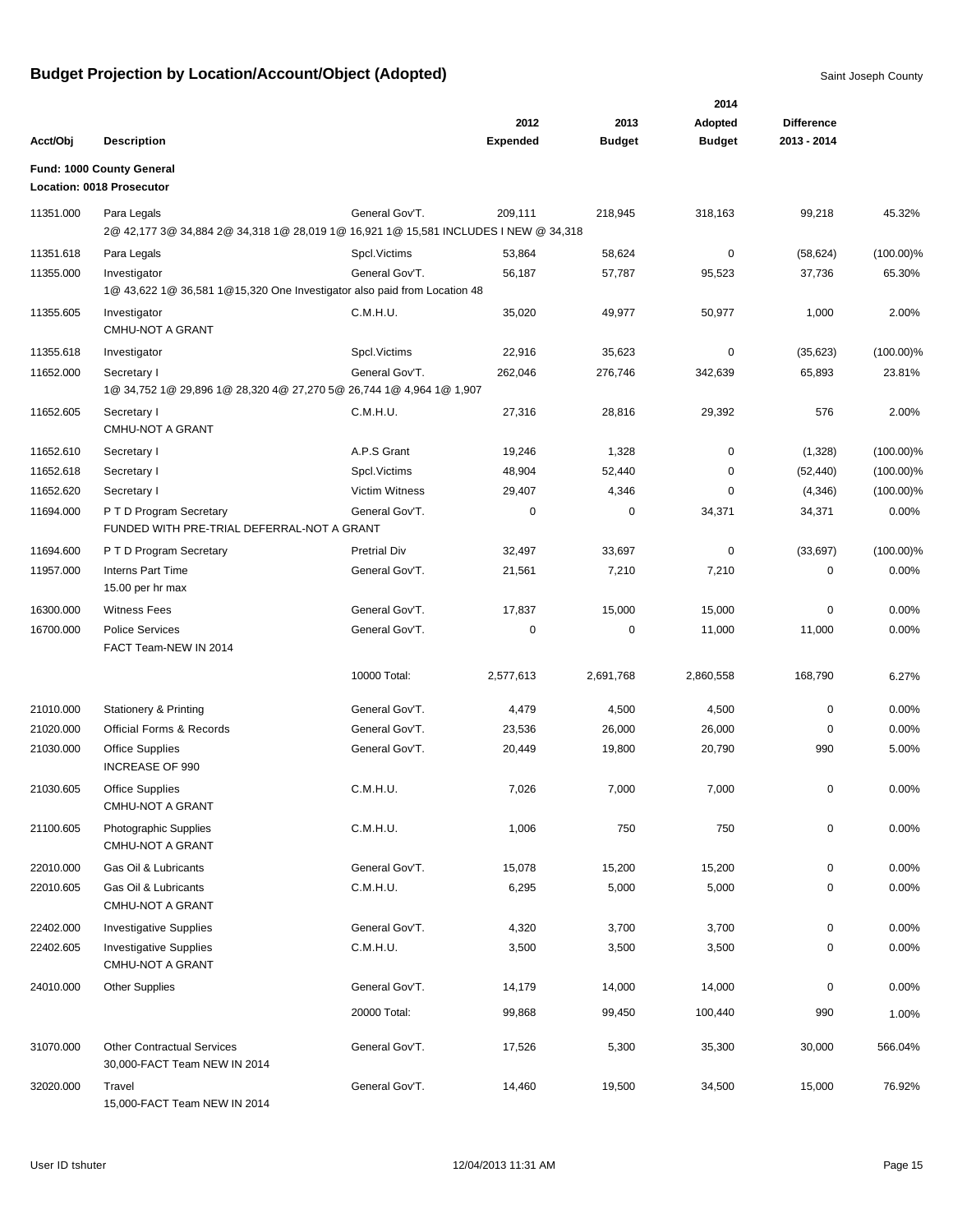|           |                                                                                   |                 |                 |               | 2014          |                   |              |
|-----------|-----------------------------------------------------------------------------------|-----------------|-----------------|---------------|---------------|-------------------|--------------|
|           |                                                                                   |                 | 2012            | 2013          | Adopted       | <b>Difference</b> |              |
| Acct/Obj  | <b>Description</b>                                                                |                 | <b>Expended</b> | <b>Budget</b> | <b>Budget</b> | 2013 - 2014       |              |
|           | Fund: 1000 County General<br>Location: 0018 Prosecutor                            |                 |                 |               |               |                   |              |
| 32020.605 | Travel<br><b>CMHU-NOT A GRANT</b>                                                 | C.M.H.U.        | 1,981           | 5,000         | 5,000         | $\pmb{0}$         | 0.00%        |
| 32050.000 | Instruction & Training                                                            | General Gov'T.  | 10,098          | 9,500         | 9,500         | $\mathbf 0$       | 0.00%        |
| 32050.605 | Instruction & Training<br>CMHU-NOT A GRANT                                        | C.M.H.U.        | 570             | 1,400         | 1,400         | 0                 | 0.00%        |
| 32200.000 | Telephone                                                                         | General Gov'T.  | 18,295          | 38,200        | 38,200        | $\pmb{0}$         | 0.00%        |
| 32200.605 | Telephone<br>CMHU-NOT A GRANT                                                     | C.M.H.U.        | 12,813          | 17,000        | 17,000        | $\mathbf 0$       | 0.00%        |
| 32350.000 | Postage                                                                           | General Gov'T.  | 7,315           | 11,200        | 11,200        | 0                 | 0.00%        |
| 32350.605 | Postage<br><b>CMHU-NOT A GRANT</b>                                                | C.M.H.U.        | 500             | 500           | 500           | 0                 | 0.00%        |
| 35015.605 | <b>Utilities</b><br><b>CMHU-NOT A GRANT</b>                                       | C.M.H.U.        | 6,516           | 14,000        | 14,000        | $\pmb{0}$         | 0.00%        |
| 36015.000 | <b>Contractual Services</b>                                                       | General Gov'T.  | 5,588           | 4,000         | 4,000         | 0                 | 0.00%        |
| 36015.605 | <b>Contractual Services</b><br>CMHU-NOT A GRANT                                   | C.M.H.U.        | 7,279           | 4,800         | 4,800         | $\pmb{0}$         | 0.00%        |
| 36100.000 | Repairs - Auto & Truck                                                            | General Gov'T.  | 4,700           | 3,500         | 3,500         | 0                 | 0.00%        |
| 36300.000 | Repair - Office Equipment                                                         | General Gov'T.  | 4,992           | 6,000         | 6,000         | 0                 | 0.00%        |
| 37010.000 | Rent - Bldgs & Office Space<br>APS GRANT- COUNTY SUPPLEMENT FOR APS PROGRAM & SVU | General Gov'T.  | 0               | 8,000         | 58,000        | 50,000            | 625.00%      |
| 37010.605 | Rent - Bldgs & Office Space<br>CMHU-NOT A GRANT INCREASE OF 4,310                 | C.M.H.U.        | 42,048          | 42,048        | 46,358        | 4,310             | 10.25%       |
| 37010.618 | Rent - Bldgs & Office Space                                                       | Spcl.Victims    | 0               | 50,000        | 0             | (50,000)          | $(100.00)\%$ |
| 37100.000 | Auto Lease<br>INCREASE OF 9808                                                    | General Gov'T.  | 13,980          | 16,080        | 25,888        | 9,808             | 61.00%       |
| 39010.000 | Dues & Subscription<br>INCREASE OF 7,060                                          | General Gov'T.  | 44,963          | 24,000        | 31,060        | 7,060             | 29.42%       |
| 39010.605 | Dues & Subscription<br><b>CMHU-NOT A GRANT</b>                                    | C.M.H.U.        | 496             | 500           | 500           | $\pmb{0}$         | 0.00%        |
| 39605.605 | Informer Fees & Buy Money<br>INCLUDES \$400 FOR SVU GRANT INCREASE OF 1000        | C.M.H.U.        | 1,000           | 900           | 1,900         | 1,000             | 111.11%      |
| 39750.000 | Data Processing                                                                   | General Gov'T.  | 61,999          | 64,000        | 64,000        | $\pmb{0}$         | 0.00%        |
|           |                                                                                   | 30000 Total:    | 277,119         | 345,428       | 412,606       | 67,178            | 19.45%       |
| 44250.605 | <b>Office Machines</b><br>CMHU-NOT A GRANT                                        | C.M.H.U.        | 852             | 1,000         | 1,000         | $\pmb{0}$         | 0.00%        |
| 44600.605 | Special Equipment<br><b>CMHU-NOT A GRANT</b>                                      | C.M.H.U.        | 1,750           | 2,500         | 2,500         | $\pmb{0}$         | 0.00%        |
|           |                                                                                   | 40000 Total:    | 2,602           | 3,500         | 3,500         | $\pmb{0}$         | 0.00%        |
|           |                                                                                   | Location Total: | 2,957,202       | 3,140,146     | 3,377,104     | 236,958           | 7.55%        |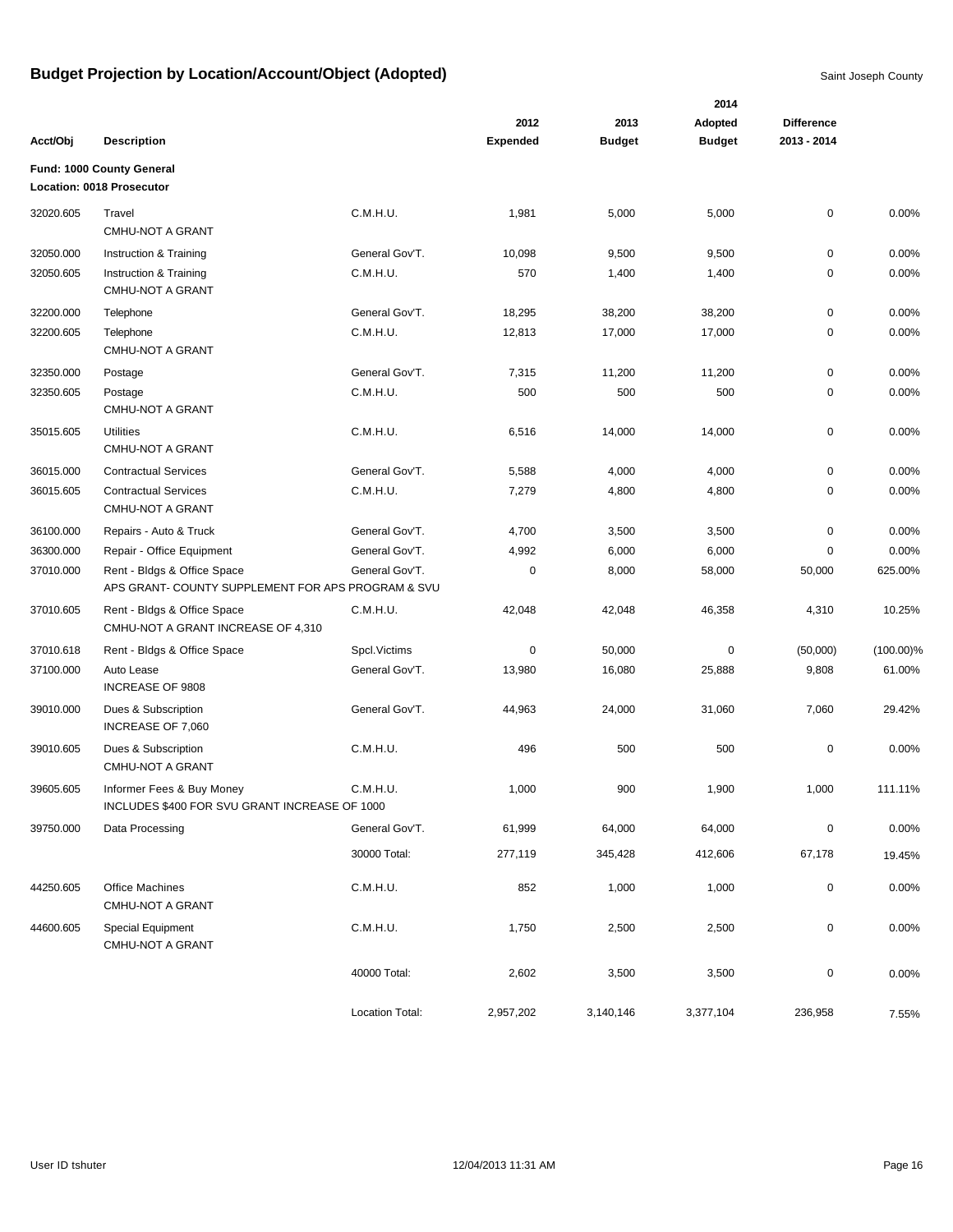|           |                                                                     |                        |                 |               | 2014          |                   |         |
|-----------|---------------------------------------------------------------------|------------------------|-----------------|---------------|---------------|-------------------|---------|
|           |                                                                     |                        | 2012            | 2013          | Adopted       | <b>Difference</b> |         |
| Acct/Obj  | <b>Description</b>                                                  |                        | <b>Expended</b> | <b>Budget</b> | <b>Budget</b> | 2013 - 2014       |         |
|           | Fund: 1000 County General<br><b>Location: 0019 Circuit Court</b>    |                        |                 |               |               |                   |         |
| 11019.000 | Judge Circuit Court<br>2011 Max Co Share per Statute                | General Gov'T.         | 5,000           | 5,000         | 5,000         | $\mathbf 0$       | 0.00%   |
| 11065.000 | <b>Court Magistrate</b><br>2 @ 4,000 ea Maximum County Contribution | General Gov'T.         | 8,000           | 8,000         | 8,000         | $\mathbf 0$       | 0.00%   |
| 11077.000 | Admin. Assistant<br>1@\$32,100 2@ 28,129 1@ 17,850                  | General Gov'T.         | 82,425          | 86,625        | 106,208       | 19,583            | 22.61%  |
| 11079.000 | Court Administrator<br>2013 - \$7,317to be paid from ADR fund       | General Gov'T.         | 37,080          | 38,280        | 39,046        | 766               | 2.00%   |
| 11302.000 | <b>Court Reporters</b><br>3 @ \$45,679                              | General Gov'T.         | 131,349         | 134,349       | 137,036       | 2,687             | 2.00%   |
| 11350.000 | Stenographer                                                        | General Gov'T.         | 0               | 0             | 30,243        | 30,243            | 0.00%   |
| 11352.000 | <b>Court Bailiff</b><br>2 @ \$26,541                                | General Gov'T.         | 49,042          | 52,042        | 53,083        | 1,041             | 2.00%   |
| 16100.000 | <b>Grand Jurors</b>                                                 | General Gov'T.         | 0               | 1,000         | 1,000         | $\mathbf 0$       | 0.00%   |
| 16200.000 | Petit Jurors                                                        | General Gov'T.         | 11,341          | 15,000        | 14,750        | (250)             | (1.67)% |
|           |                                                                     | 10000 Total:           | 324,237         | 340,296       | 394,366       | 54,070            | 15.89%  |
| 21030.000 | <b>Office Supplies</b>                                              | General Gov'T.         | 3,717           | 5,000         | 7,000         | 2,000             | 40.00%  |
| 24102.000 | Meals & Etc Jurors & Witnesses                                      | General Gov'T.         | 0               | 0             | 200           | 200               | 0.00%   |
|           |                                                                     | 20000 Total:           | 3,717           | 5,000         | 7,200         | 2,200             | 44.00%  |
| 31070.000 | <b>Other Contractual Services</b>                                   | General Gov'T.         | $\mathbf 0$     | 0             | 50            | 50                | 0.00%   |
| 32050.000 | Instruction & Training                                              | General Gov'T.         | 2,822           | 3,000         | 4,000         | 1,000             | 33.33%  |
| 32200.000 | Telephone                                                           | General Gov'T.         | 1,182           | 1,200         | 1,200         | $\mathbf 0$       | 0.00%   |
| 32350.000 | Postage                                                             | General Gov'T.         | 2,995           | 5,000         | 6,500         | 1,500             | 30.00%  |
| 36300.000 | Repair - Office Equipment                                           | General Gov'T.         | 570             | 800           | 800           | $\mathbf 0$       | 0.00%   |
| 39010.000 | Dues & Subscription                                                 | General Gov'T.         | 1,024           | 1,050         | 1,050         | $\mathbf 0$       | 0.00%   |
| 39015.000 | Legal Books & Report Services                                       | General Gov'T.         | 10,066          | 10,000        | 10,000        | $\mathbf 0$       | 0.00%   |
|           |                                                                     | 30000 Total:           | 18,659          | 21,050        | 23,600        | 2,550             | 12.11%  |
|           |                                                                     | <b>Location Total:</b> | 346,613         | 366,346       | 425,166       | 58,820            | 16.06%  |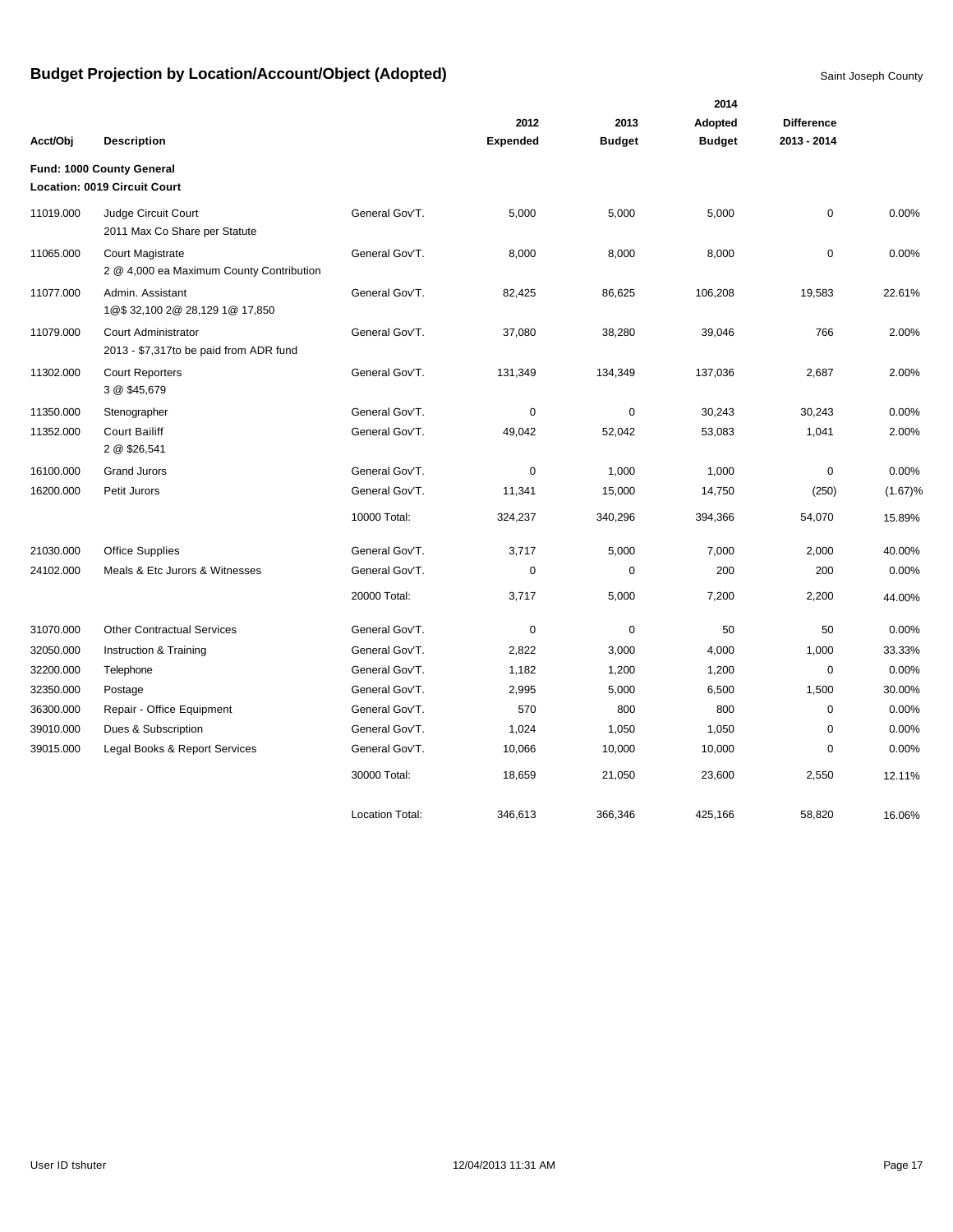|           |                                                                           |                        | 2014            |               |               |                   |              |  |
|-----------|---------------------------------------------------------------------------|------------------------|-----------------|---------------|---------------|-------------------|--------------|--|
|           |                                                                           |                        | 2012            | 2013          | Adopted       | <b>Difference</b> |              |  |
| Acct/Obj  | <b>Description</b>                                                        |                        | <b>Expended</b> | <b>Budget</b> | <b>Budget</b> | 2013 - 2014       |              |  |
|           | Fund: 1000 County General<br>Location: 0020 Superior Court                |                        |                 |               |               |                   |              |  |
| 11020.000 | Judge Superior Court<br>8 @ \$5000.; Maximum County Share per statute.    | General Gov'T.         | 40,000          | 40,000        | 40,000        | 0                 | 0.00%        |  |
| 11065.000 | <b>Court Magistrate</b><br>2 @ \$4,000; Maximum County Share per Statute. | General Gov'T.         | 8,000           | 8,000         | 8,000         | $\mathbf 0$       | 0.00%        |  |
| 11077.000 | Admin. Assistant<br>1@ 32,440 8 @ 32,100                                  | General Gov'T.         | 274,518         | 283,572       | 289,240       | 5,668             | 2.00%        |  |
| 11079.000 | Court Administrator<br>New title to replace Asst. to Chief Judge          | General Gov'T.         | $\pmb{0}$       | 38,558        | 39,329        | 771               | 2.00%        |  |
| 11302.000 | <b>Court Reporters</b><br>8@ 45,181                                       | General Gov'T.         | 346,360         | 354,360       | 361,448       | 7,088             | 2.00%        |  |
| 11352.000 | <b>Court Bailiff</b><br>10@ 28,572                                        | General Gov'T.         | 263,667         | 280,120       | 285,722       | 5,602             | 2.00%        |  |
| 11950.000 | Part Time<br>12.00 per hour                                               | General Gov'T.         | 6,840           | 18,000        | 18,000        | 0                 | 0.00%        |  |
| 16019.000 | Judge Pro Tem                                                             | General Gov'T.         | 200             | 500           | 500           | 0                 | 0.00%        |  |
| 16023.000 | <b>Emergency Employees</b>                                                | General Gov'T.         | 11,194          | 5,000         | 5,000         | 0                 | 0.00%        |  |
| 16200.000 | Petit Jurors                                                              | General Gov'T.         | 178,060         | 163,500       | 163,500       | 0                 | 0.00%        |  |
| 16400.000 | Meals & Etc Jurors & Witnesses                                            | General Gov'T.         | 4,620           | 6,000         | 0             | (6,000)           | $(100.00)\%$ |  |
|           |                                                                           | 10000 Total:           | 1,133,459       | 1,197,610     | 1,210,739     | 13,129            | 1.10%        |  |
| 21010.000 | <b>Stationery &amp; Printing</b>                                          | General Gov'T.         | 487             | 1,500         | 1,500         | 0                 | 0.00%        |  |
| 21020.000 | Official Forms & Records                                                  | General Gov'T.         | 5,740           | 5,900         | 5,900         | $\mathbf 0$       | 0.00%        |  |
| 21030.000 | <b>Office Supplies</b>                                                    | General Gov'T.         | 21,628          | 19,500        | 19,500        | $\mathbf 0$       | 0.00%        |  |
| 24102.000 | Meals & Etc Jurors & Witnesses                                            | General Gov'T.         | 0               | $\mathbf 0$   | 6,000         | 6,000             | 0.00%        |  |
|           |                                                                           | 20000 Total:           | 27,855          | 26,900        | 32,900        | 6,000             | 22.30%       |  |
| 32050.000 | Instruction & Training                                                    | General Gov'T.         | 5,403           | 10,000        | 10,000        | 0                 | 0.00%        |  |
| 32350.000 | Postage                                                                   | General Gov'T.         | 25,489          | 23,000        | 26,500        | 3,500             | 15.22%       |  |
| 36300.000 | Repair - Office Equipment                                                 | General Gov'T.         | 4,233           | 5,500         | 5,500         | 0                 | 0.00%        |  |
| 39010.000 | Dues & Subscription                                                       | General Gov'T.         | 2,000           | 2,000         | 2,100         | 100               | 5.00%        |  |
| 39015.000 | Legal Books & Report Services                                             | General Gov'T.         | 44,461          | 47,500        | 57,000        | 9,500             | 20.00%       |  |
|           |                                                                           | 30000 Total:           | 81,586          | 88,000        | 101,100       | 13,100            | 14.89%       |  |
|           |                                                                           | <b>Location Total:</b> | 1,242,900       | 1,312,510     | 1,344,739     | 32,229            | 2.46%        |  |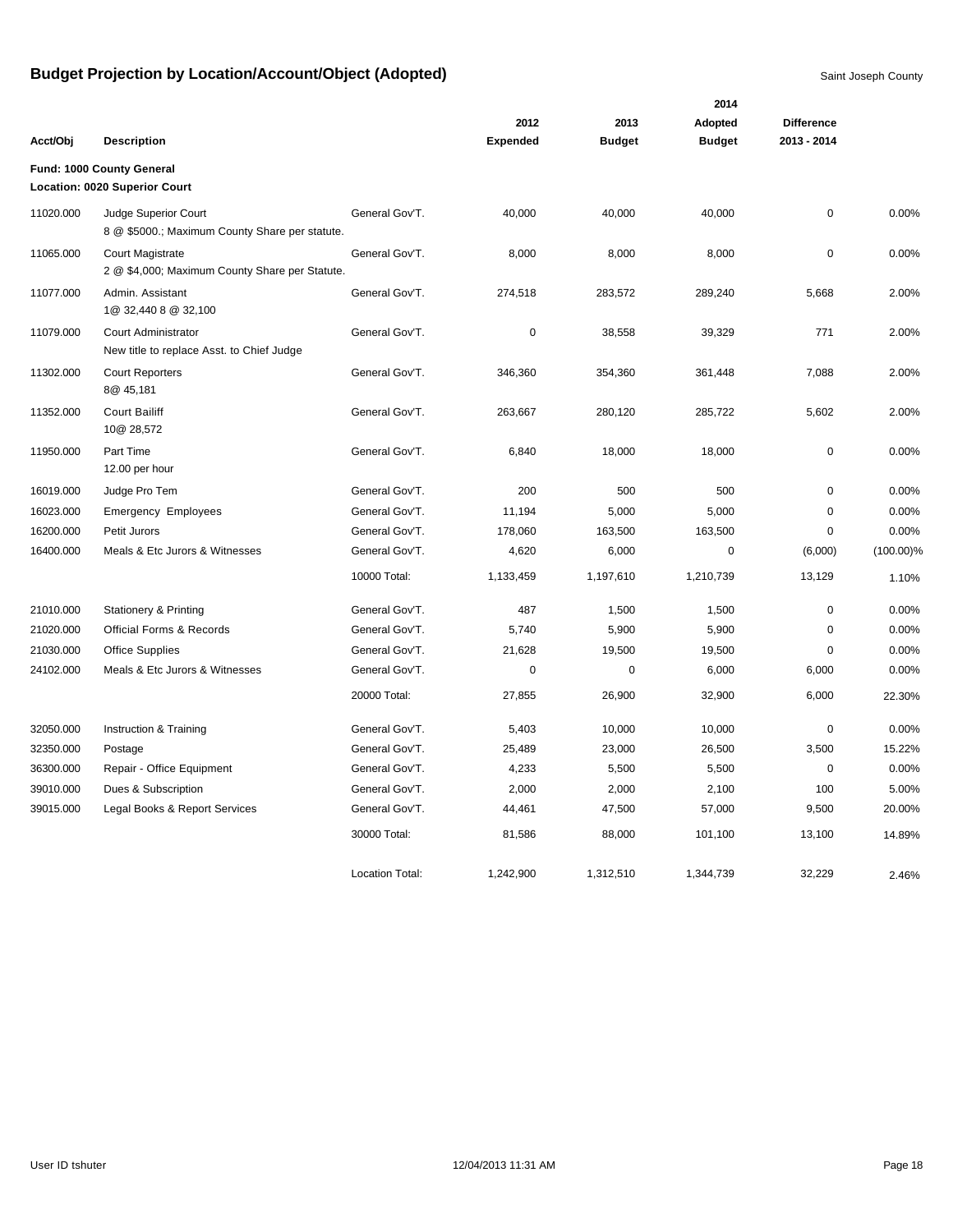|           |                                                                                                                                                                        |                        | 2014            |               |               |                   |        |  |  |  |
|-----------|------------------------------------------------------------------------------------------------------------------------------------------------------------------------|------------------------|-----------------|---------------|---------------|-------------------|--------|--|--|--|
|           |                                                                                                                                                                        |                        | 2012            | 2013          | Adopted       | <b>Difference</b> |        |  |  |  |
| Acct/Obj  | <b>Description</b>                                                                                                                                                     |                        | <b>Expended</b> | <b>Budget</b> | <b>Budget</b> | 2013 - 2014       |        |  |  |  |
|           | Fund: 1000 County General<br>Location: 0021 County-City Bldg.                                                                                                          |                        |                 |               |               |                   |        |  |  |  |
| 11021.000 | <b>Buildings Engineer</b><br>68% of Salary; 32% in Dept. 038. Ord 64-06                                                                                                | General Gov'T.         | 51,342          | 43,054        | 43,915        | 861               | 2.00%  |  |  |  |
| 11374.000 | <b>Telephone Coordinator</b>                                                                                                                                           | General Gov'T.         | 20,806          | 22,306        | 25,000        | 2,694             | 12.08% |  |  |  |
| 11407.000 | Supervisor                                                                                                                                                             | General Gov'T.         | 15,907          | 17,407        | 25,000        | 7,593             | 43.62% |  |  |  |
| 11650.000 | <b>Executive Secretary</b>                                                                                                                                             | General Gov'T.         | 27,079          | 28,579        | 29,151        | 572               | 2.00%  |  |  |  |
| 11657.000 | Clerk                                                                                                                                                                  | General Gov'T.         | 20,806          | 22,306        | 25,000        | 2,694             | 12.08% |  |  |  |
| 11689.000 | Lead Maintenance Man                                                                                                                                                   | General Gov'T.         | 32,156          | 33,356        | 34,023        | 667               | 2.00%  |  |  |  |
| 11691.000 | Maintenance Man Class I<br>7@ 29,693                                                                                                                                   | General Gov'T.         | 187,894         | 203,777       | 207,851       | 4,074             | 2.00%  |  |  |  |
| 11780.000 | Housekeeper/Security<br>1300 Hrs x 8.03 (10,439) each for 9 Part Time Housekeepers                                                                                     | General Gov'T.         | 58,595          | 92,079        | 93,951        | 1,872             | 2.03%  |  |  |  |
| 11959.000 | Maintenance Part Time Class 3<br>1300 Hrs @ 8.03 per hour (10,439) each for 8 Part Time Housekeepers & 1921 Hrs @ 9.34 per hour (17,942) each for 2 Part Time Security | General Gov'T.         | 82,546          | 117,041       | 119,396       | 2,355             | 2.01%  |  |  |  |
| 14800.000 | Fica Contribution                                                                                                                                                      | General Gov'T.         | 38,570          | 42,135        | 44,363        | 2,228             | 5.29%  |  |  |  |
| 14810.000 | P.E.R.F.                                                                                                                                                               | General Gov'T.         | 29,399          | 44,062        | 55,091        | 11,029            | 25.03% |  |  |  |
| 14840.000 | Group Insurance                                                                                                                                                        | General Gov'T.         | 140,160         | 140,160       | 140,160       | $\mathbf 0$       | 0.00%  |  |  |  |
| 14900.000 | Uniforms                                                                                                                                                               | General Gov'T.         | 973             | 1,000         | 1,000         | $\mathbf 0$       | 0.00%  |  |  |  |
|           |                                                                                                                                                                        | 10000 Total:           | 706,233         | 807,262       | 843,901       | 36,639            | 4.54%  |  |  |  |
| 22417.000 | <b>General Supplies</b>                                                                                                                                                | General Gov'T.         | 73,453          | 80,000        | 80,000        | $\pmb{0}$         | 0.00%  |  |  |  |
| 23460.000 | <b>Other Materials</b>                                                                                                                                                 | General Gov'T.         | 0               | 60,000        | 60,000        | 0                 | 0.00%  |  |  |  |
|           |                                                                                                                                                                        | 20000 Total:           | 73,453          | 140,000       | 140,000       | 0                 | 0.00%  |  |  |  |
| 34030.000 | Insurance Coverage                                                                                                                                                     | General Gov'T.         | 30,000          | 30,000        | 30,000        | 0                 | 0.00%  |  |  |  |
| 35015.000 | <b>Utilities</b>                                                                                                                                                       | General Gov'T.         | 447,824         | 765,000       | 765,000       | 0                 | 0.00%  |  |  |  |
| 36010.000 | Repairs-Bldgs & Structures                                                                                                                                             | General Gov'T.         | 2,500           | 2,500         | 2,500         | 0                 | 0.00%  |  |  |  |
| 36011.000 | <b>Bldg Maintenance</b>                                                                                                                                                | General Gov'T.         | 5,000           | 5,000         | 5,000         | $\mathbf 0$       | 0.00%  |  |  |  |
| 36200.000 | Repairs - Other Equipment                                                                                                                                              | General Gov'T.         | 79,391          | 90,000        | 90,000        | $\mathbf 0$       | 0.00%  |  |  |  |
|           |                                                                                                                                                                        | 30000 Total:           | 564,715         | 892,500       | 892,500       | $\mathbf 0$       | 0.00%  |  |  |  |
|           |                                                                                                                                                                        | <b>Location Total:</b> | 1,344,401       | 1,839,762     | 1,876,401     | 36,639            | 1.99%  |  |  |  |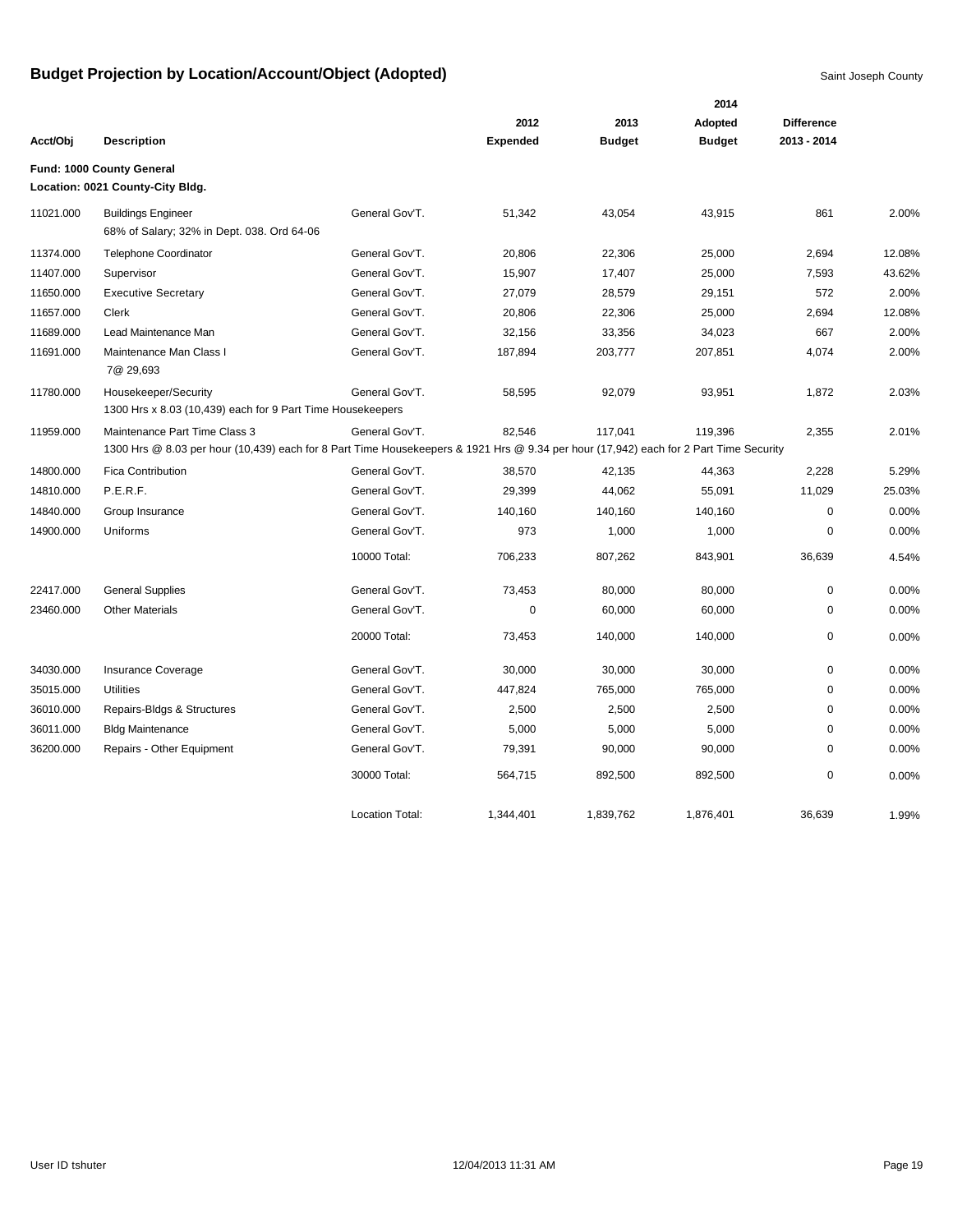|           |                                                                      |                 |                 |               | 2014          |                   |             |
|-----------|----------------------------------------------------------------------|-----------------|-----------------|---------------|---------------|-------------------|-------------|
|           |                                                                      |                 | 2012            | 2013          | Adopted       | <b>Difference</b> |             |
| Acct/Obj  | <b>Description</b>                                                   |                 | <b>Expended</b> | <b>Budget</b> | <b>Budget</b> | 2013 - 2014       |             |
|           | Fund: 1000 County General<br>Location: 0023 County Engineer          |                 |                 |               |               |                   |             |
| 11007.000 | <b>County Surveyor</b>                                               | General Gov'T.  | 58,484          | 59,484        | 60,674        | 1,190             | 2.00%       |
| 11023.000 | <b>County Engineer</b><br>\$32,000 from MBF and \$28,000 from LRSA   | General Gov'T.  | 76,951          | 77,951        | 79,510        | 1,559             | 2.00%       |
| 11040.000 | <b>Board Member</b><br>4@ \$1224                                     | General Gov'T.  | 4,849           | 4,896         | 4,896         | 0                 | 0.00%       |
| 11344.000 | <b>MS4 Conservationist</b><br>Reimbursed from CEDIT funds MS4 Approp | General Gov'T.  | 32,999          | 34,199        | 34,883        | 684               | 2.00%       |
| 11401.000 | <b>Highway Engineer</b><br>4,200 Funded from Major Bridge Fund       | General Gov'T.  | 0               | 4,326         | 4,413         | 87                | 2.01%       |
| 11440.000 | Chief Design Engineer<br>\$15,750 from MBF                           | General Gov'T.  | 59,000          | 65,890        | 67,208        | 1,318             | 2.00%       |
| 11441.000 | <b>Construction Manager</b><br>\$13,000 from MBF                     | General Gov'T.  | 54,332          | 55,332        | 56,439        | 1,107             | 2.00%       |
| 11442.000 | Proj Engineer I-III<br>1@ 53,550 1@ 62,220 \$13,000 Funded from MBF  | General Gov'T.  | 51,500          | 113,500       | 115,770       | 2,270             | 2.00%       |
| 11444.000 | <b>Construction Supervisor</b>                                       | General Gov'T.  | 51,788          | 52,788        | 53,844        | 1,056             | 2.00%       |
| 11446.000 | <b>Project Manager</b><br>\$22,600 from MBF & \$18,000 from LRSA     | General Gov'T.  | 65,000          | 66,000        | 67,320        | 1,320             | 2.00%       |
| 11447.000 | <b>Construction Technician IV</b><br>1@ 42,878 1@ 51,921             | General Gov'T.  | 49,903          | 92,940        | 94,799        | 1,859             | 2.00%       |
| 11610.000 | Office Mgr                                                           | General Gov'T.  | 35,720          | 36,920        | 37,658        | 738               | 2.00%       |
| 11650.000 | <b>Executive Secretary</b>                                           | General Gov'T.  | 30,467          | 31,667        | 32,300        | 633               | 2.00%       |
|           |                                                                      | 10000 Total:    | 570,993         | 695,893       | 709,714       | 13,821            | 1.99%       |
| 21030.000 | Office Supplies                                                      | General Gov'T.  | 309             | 800           | 800           | 0                 | 0.00%       |
| 22010.000 | Gas Oil & Lubricants                                                 | General Gov'T.  | 4,959           | 5,000         | 5,000         | 0                 | 0.00%       |
| 22100.000 | Tires & Tubes                                                        | General Gov'T.  | 679             | 800           | 800           | 0                 | 0.00%       |
| 24010.000 | <b>Other Supplies</b>                                                | General Gov'T.  | 939             | 1,000         | 1,000         | 0                 | 0.00%       |
|           |                                                                      | 20000 Total:    | 6,886           | 7,600         | 7,600         | 0                 | 0.00%       |
| 32020.000 | Travel                                                               | General Gov'T.  | 330             | 300           | 1,300         | 1,000             | 333.33%     |
| 32350.000 | Postage                                                              | General Gov'T.  | 280             | 350           | 350           | 0                 | 0.00%       |
| 33010.000 | <b>Publication Of Legal Notices</b>                                  | General Gov'T.  | 119             | 300           | 300           | 0                 | 0.00%       |
| 33200.000 | Photo & Blueprinting                                                 | General Gov'T.  | 0               | 100           | 100           | 0                 | 0.00%       |
| 36100.000 | Repairs - Auto & Truck                                               | General Gov'T.  | 798             | 1,500         | 1,500         | 0                 | 0.00%       |
| 36200.000 | Repairs - Other Equipment                                            | General Gov'T.  | 43              | 330           | 330           | 0                 | 0.00%       |
| 37100.000 | Auto Lease                                                           | General Gov'T.  | 4,702           | 5,000         | 4,000         | (1,000)           | $(20.00)\%$ |
| 39010.000 | Dues & Subscription                                                  | General Gov'T.  | 443             | 500           | 500           | 0                 | 0.00%       |
| 39431.000 | Repair Drainage System                                               | General Gov'T.  | 518             | 2,000         | 2,000         | 0                 | 0.00%       |
|           |                                                                      | 30000 Total:    | 7,233           | 10,380        | 10,380        | 0                 | 0.00%       |
|           |                                                                      | Location Total: | 585,112         | 713,873       | 727,694       | 13,821            | 1.94%       |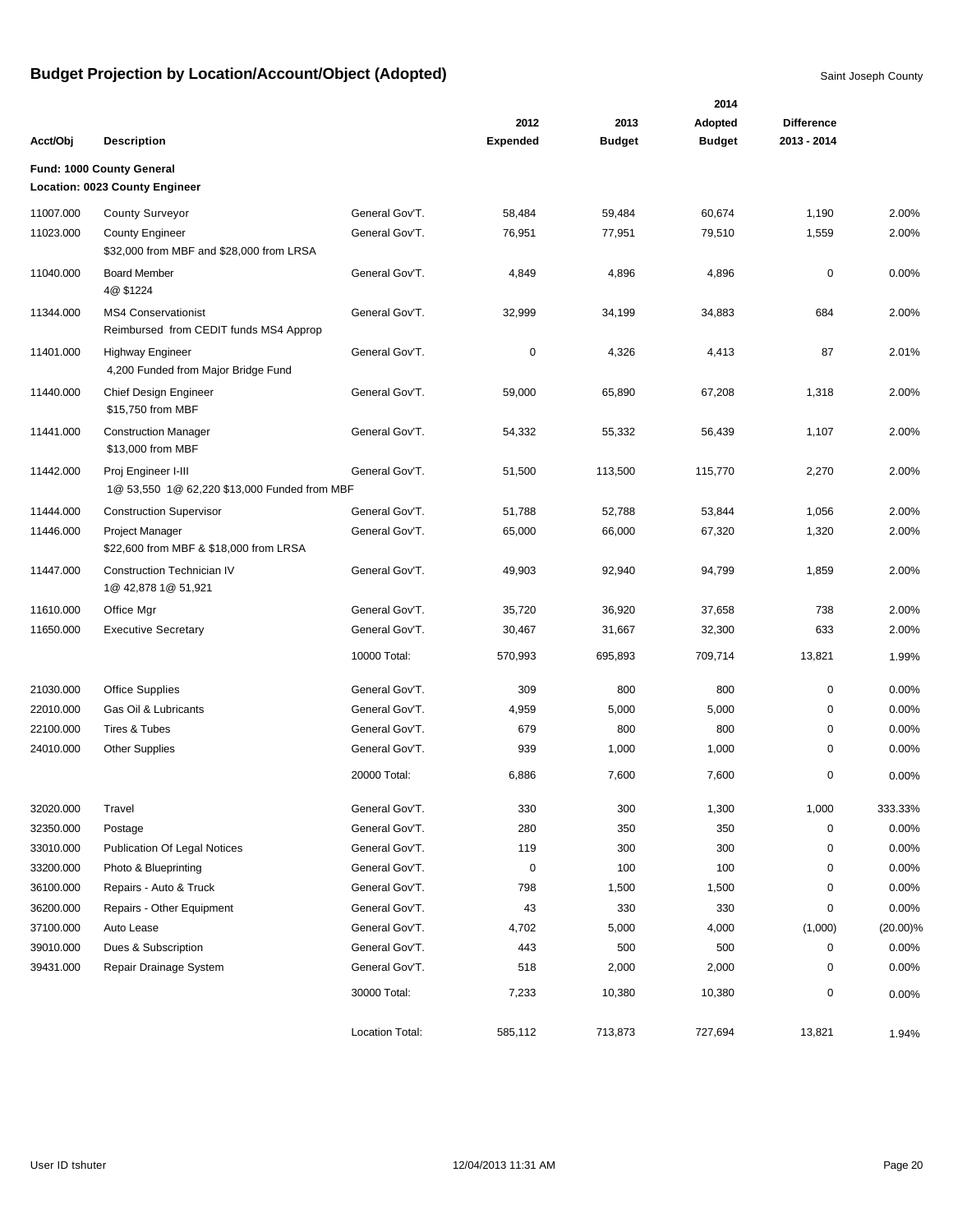|           |                                                                                                           |                 |                 |               | 2014          |                   |        |
|-----------|-----------------------------------------------------------------------------------------------------------|-----------------|-----------------|---------------|---------------|-------------------|--------|
|           |                                                                                                           |                 | 2012            | 2013          | Adopted       | <b>Difference</b> |        |
| Acct/Obj  | <b>Description</b>                                                                                        |                 | <b>Expended</b> | <b>Budget</b> | <b>Budget</b> | 2013 - 2014       |        |
|           | Fund: 1000 County General                                                                                 |                 |                 |               |               |                   |        |
|           | Location: 0024 Adult Probation                                                                            |                 |                 |               |               |                   |        |
| 11024.000 | <b>Chief Probation Officer</b>                                                                            | General Gov'T.  | 65,000          | 66,100        | 67,684        | 1,584             | 2.40%  |
| 11077.000 | Admin. Assistant                                                                                          | General Gov'T.  | 31,887          | 33,087        | 33,749        | 662               | 2.00%  |
| 11320.625 | <b>Coordinator Pre-Trial</b><br>State Mabdated Wage same as PO                                            | Tasc Pgm. (Dui) | 48,940          | 50,017        | 51,568        | 1,551             | 3.10%  |
| 11385.000 | <b>Probation Officer I</b>                                                                                | General Gov'T.  | 53,833          | 55,017        | 56,723        | 1,706             | 3.10%  |
| 11386.000 | <b>Probation Officer II</b>                                                                               | General Gov'T.  | 48,940          | 51,222        | 56,723        | 5,501             | 10.74% |
| 11386.650 | <b>Probation Officer II</b>                                                                               | Int.Serv. Pgm.  | 53,833          | 55,017        | 56,723        | 1,706             | 3.10%  |
| 11387.000 | <b>Probation Officer III</b>                                                                              | General Gov'T.  | 44,904          | 50,017        | 51,568        | 1,551             | 3.10%  |
| 11388.000 | Probation Officer IV                                                                                      | General Gov'T.  | 34,262          | 50,469        | 61,723        | 11,254            | 22.30% |
| 11389.000 | Probation Officer V                                                                                       | General Gov'T.  | 37,544          | 40,822        | 42,618        | 1,796             | 4.40%  |
| 11393.650 | Intensive Service Prob Officer                                                                            | Int.Serv. Pgm.  | 53,833          | 55,017        | 56,723        | 1,706             | 3.10%  |
| 11612.000 | <b>Asst Chief Adult Probation</b>                                                                         | General Gov'T.  | 38,675          | 55,469        | 56,879        | 1,410             | 2.54%  |
| 11613.000 | <b>Probation Officer VI</b>                                                                               | General Gov'T.  | 58,833          | 60,017        | 61,723        | 1,706             | 2.84%  |
| 11614.000 | <b>Probation Officer VII</b><br>2@ 51,568 1@ 42,618                                                       | General Gov'T.  | 137,673         | 141,371       | 145,754       | 4,383             | 3.10%  |
| 11615.000 | Probation Officer VIII<br>1@ 56,723 1@ 51,879 1@ 51,568 2@ 46,879 1@ 46,698 1@ 46,071 1@ 41,417 1@ 41,273 | General Gov'T.  | 380,534         | 411,494       | 429,387       | 17,893            | 4.35%  |
| 11619.000 | Probation Officer IX<br>1@ 42,618 1@ 41,083                                                               | General Gov'T.  | 0               | 76,996        | 83,701        | 6,705             | 8.71%  |
| 11652.000 | Secretary I                                                                                               | General Gov'T.  | 23,905          | 25,405        | 25,913        | 508               | 2.00%  |
| 11653.000 | Secretary II                                                                                              | General Gov'T.  | 24,628          | 26,128        | 26,651        | 523               | 2.00%  |
| 11654.000 | Secretary III                                                                                             | General Gov'T.  | 22,223          | 26,541        | 27,072        | 531               | 2.00%  |
| 11696.650 | <b>Intensive Service Secretary</b>                                                                        | Int.Serv. Pgm.  | 23,905          | 25,405        | 25,913        | 508               | 2.00%  |
|           |                                                                                                           | 10000 Total:    | 1,183,352       | 1,355,611     | 1,418,795     | 63,184            | 4.66%  |
| 21020.000 | <b>Official Forms &amp; Records</b>                                                                       | General Gov'T.  | 1,494           | 1,500         | 1,500         | 0                 | 0.00%  |
| 21030.000 | <b>Office Supplies</b>                                                                                    | General Gov'T.  | 8,544           | 7,500         | 7,500         | 0                 | 0.00%  |
| 22215.000 | <b>Drug Testing Supplies</b>                                                                              | General Gov'T.  | 2,400           | 2,400         | 2,400         | $\mathbf 0$       | 0.00%  |
|           |                                                                                                           | 20000 Total:    | 12,438          | 11,400        | 11,400        | 0                 | 0.00%  |
|           |                                                                                                           | Location Total: | 1,195,790       | 1,367,011     | 1,430,195     | 63,184            | 4.62%  |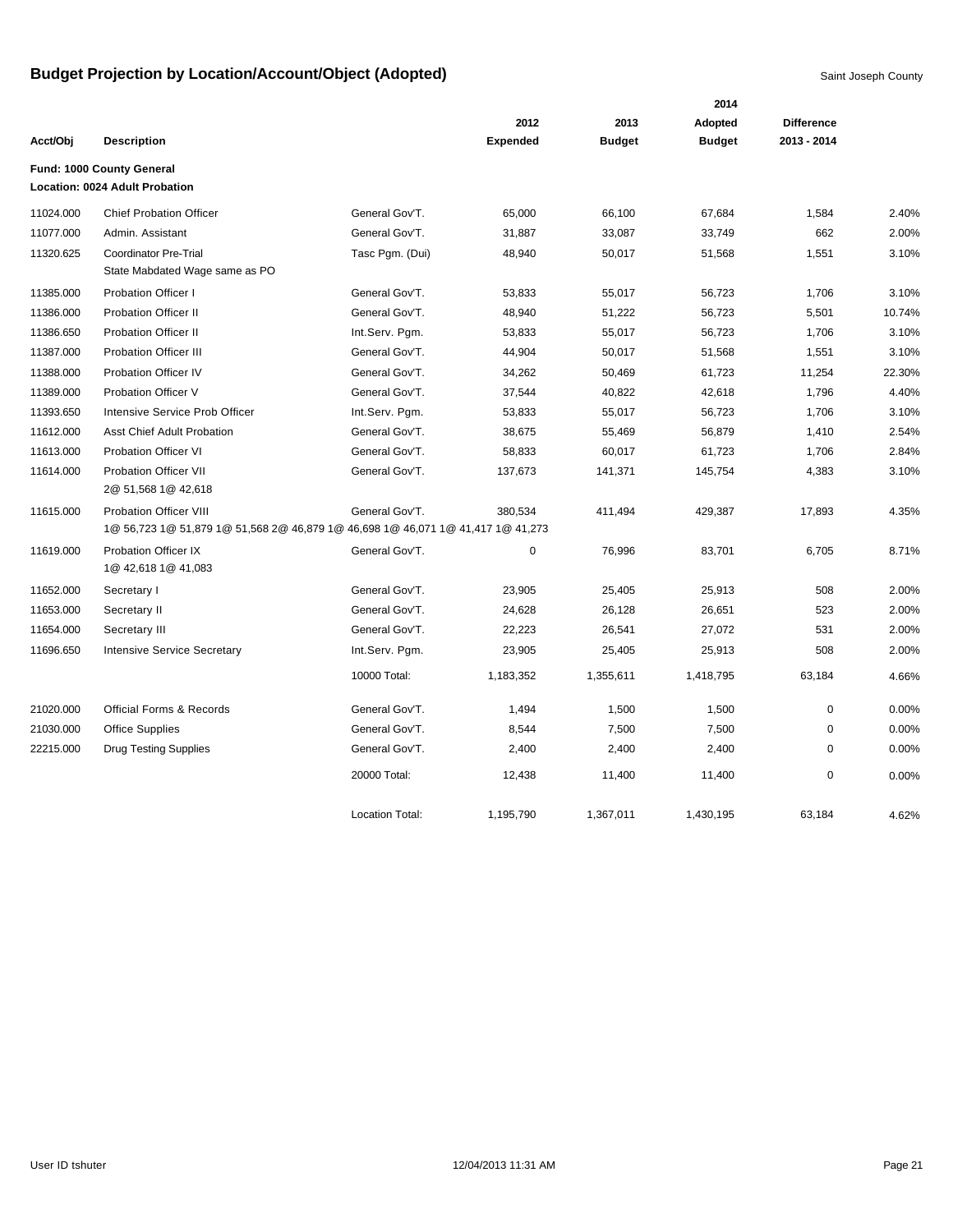|           |                                                                                                                                                                                     |                |                 |               | 2014          |                   |              |
|-----------|-------------------------------------------------------------------------------------------------------------------------------------------------------------------------------------|----------------|-----------------|---------------|---------------|-------------------|--------------|
|           |                                                                                                                                                                                     |                | 2012            | 2013          | Adopted       | <b>Difference</b> |              |
| Acct/Obj  | <b>Description</b>                                                                                                                                                                  |                | <b>Expended</b> | <b>Budget</b> | <b>Budget</b> | 2013 - 2014       |              |
|           | Fund: 1000 County General                                                                                                                                                           |                |                 |               |               |                   |              |
|           | Location: 0025 Juvenile & Probate Court                                                                                                                                             |                |                 |               |               |                   |              |
| 11026.000 | Judge Probate Court<br>Maximum County Share by Statute.                                                                                                                             | General Gov'T. | 5,000           | 5,000         | 5,000         | $\mathbf 0$       | 0.00%        |
| 11065.000 | <b>Court Magistrate</b><br>3 @ \$4000 max share per statute                                                                                                                         | General Gov'T. | 12,000          | 12,000        | 12,000        | $\mathbf 0$       | 0.00%        |
| 11078.000 | <b>Chief Probation Officer</b><br>Chief PO per State Mandated Schedule                                                                                                              | General Gov'T. | 72,162          | 70,017        | 60,469        | (9,548)           | $(13.64)\%$  |
| 11302.000 | <b>Court Reporters</b><br>1@ 49,317 3@ 37,964                                                                                                                                       | General Gov'T. | 151,410         | 160,010       | 163,210       | 3,200             | 2.00%        |
| 11347.000 | <b>Accelerated Academy Teacher</b>                                                                                                                                                  | General Gov'T. | 47,038          | 0             | $\mathbf 0$   | 0                 | 0.00%        |
| 11349.000 | <b>Truancy Probation Officer</b><br>State Mandated Schedule.                                                                                                                        | General Gov'T. | 46,020          | 50,017        | 52,518        | 2,501             | 5.00%        |
| 11350.000 | Stenographer                                                                                                                                                                        | General Gov'T. | 94,900          | 102,600       | 0             | (102,600)         | $(100.00)\%$ |
| 11352.000 | <b>Court Bailiff</b><br>4@ 26,541                                                                                                                                                   | General Gov'T. | 91,255          | 104,084       | 106,166       | 2,082             | 2.00%        |
| 11385.000 | <b>Probation Officer I</b>                                                                                                                                                          | General Gov'T. | 865,722         | 985,972       | 1,025,289     | 39,317            | 3.99%        |
|           | 1@ 60,017 1@ 57,768 1@ 55,017 3@ 50,017 2@47,742 8@ 45,469 1@42,034 4@ 41,337 1@ 35,818 New position @35,818 represents P-T to F-T with difference of<br>14,285 reimbursed from PUF |                |                 |               |               |                   |              |
| 11388.000 | Probation Officer IV<br>Assistant Chief P.O. Per State Mandated Schedule.                                                                                                           | General Gov'T. | 63,833          | 65,017        | 65,017        | 0                 | 0.00%        |
| 11616.000 | Supervisor Of Probation<br>Per State Mandated Schedule                                                                                                                              | General Gov'T. | 45,421          | 49,490        | 52,742        | 3,252             | 6.57%        |
| 11650.000 | <b>Executive Secretary</b>                                                                                                                                                          | General Gov'T. | 30,058          | 31,258        | 31,883        | 625               | 2.00%        |
| 11652.000 | Secretary I<br>4@ 26,163                                                                                                                                                            | General Gov'T. | 0               | 0             | 104,652       | 104,652           | 0.00%        |
| 11657.000 | Clerk                                                                                                                                                                               | General Gov'T. | 24,720          | 26,220        | 26,744        | 524               | 2.00%        |
| 11667.000 | Fiscal Ofcr/Bookkeeper                                                                                                                                                              | General Gov'T. | 29,876          | 31,576        | 32,208        | 632               | 2.00%        |
| 11770.000 | Casa Executive Director<br>County Match for State CASA grant                                                                                                                        | General Gov'T. | 43,000          | 44,000        | 44,880        | 880               | 2.00%        |
| 11771.000 | Casa Program Coordinator<br>County Match for State CASA grant                                                                                                                       | General Gov'T. | 28,979          | 33,200        | 33,864        | 664               | 2.00%        |
| 11772.000 | Casa Volunteer Supervisor I<br>3 @\$35,904 County Match for State CASA grant                                                                                                        | General Gov'T. | 85,686          | 105,600       | 107,712       | 2,112             | 2.00%        |
| 11773.000 | Casa Recruiter/Trainer<br>County Match for State CASA Grant                                                                                                                         | General Gov'T. | 28,134          | 35,200        | 35,904        | 704               | 2.00%        |
| 11791.000 | Electronic File Clerk Suppl.                                                                                                                                                        | General Gov'T. | 10,300          | 10,300        | 10,506        | 206               | 2.00%        |
| 11960.000 | Probation Officer Part Time                                                                                                                                                         | General Gov'T. | 8,696           | 21,533        | 0             | (21, 533)         | $(100.00)\%$ |
| 16020.000 | Per Diem - Special Judges                                                                                                                                                           | General Gov'T. | 0               | 500           | 500           | 0                 | 0.00%        |
|           |                                                                                                                                                                                     | 10000 Total:   | 1,784,210       | 1,943,594     | 1,971,264     | 27,670            | 1.42%        |
| 21010.000 | <b>Stationery &amp; Printing</b>                                                                                                                                                    | General Gov'T. | 2,496           | 2,000         | 3,000         | 1,000             | 50.00%       |
| 21020.000 | <b>Official Forms &amp; Records</b>                                                                                                                                                 | General Gov'T. | 480             | 500           | 0             | (500)             | $(100.00)\%$ |
| 21030.000 | <b>Office Supplies</b>                                                                                                                                                              | General Gov'T. | 16,291          | 23,000        | 21,000        | (2,000)           | (8.70)%      |
| 24100.000 | Food                                                                                                                                                                                | General Gov'T. | 0               | 0             | 2,000         | 2,000             | 0.00%        |
| 24110.000 | Clothing                                                                                                                                                                            | General Gov'T. | 0               | 2,000         | 400           | (1,600)           | $(80.00)\%$  |
|           |                                                                                                                                                                                     | 20000 Total:   | 19,267          | 27,500        | 26,400        | (1,100)           | $(4.00)\%$   |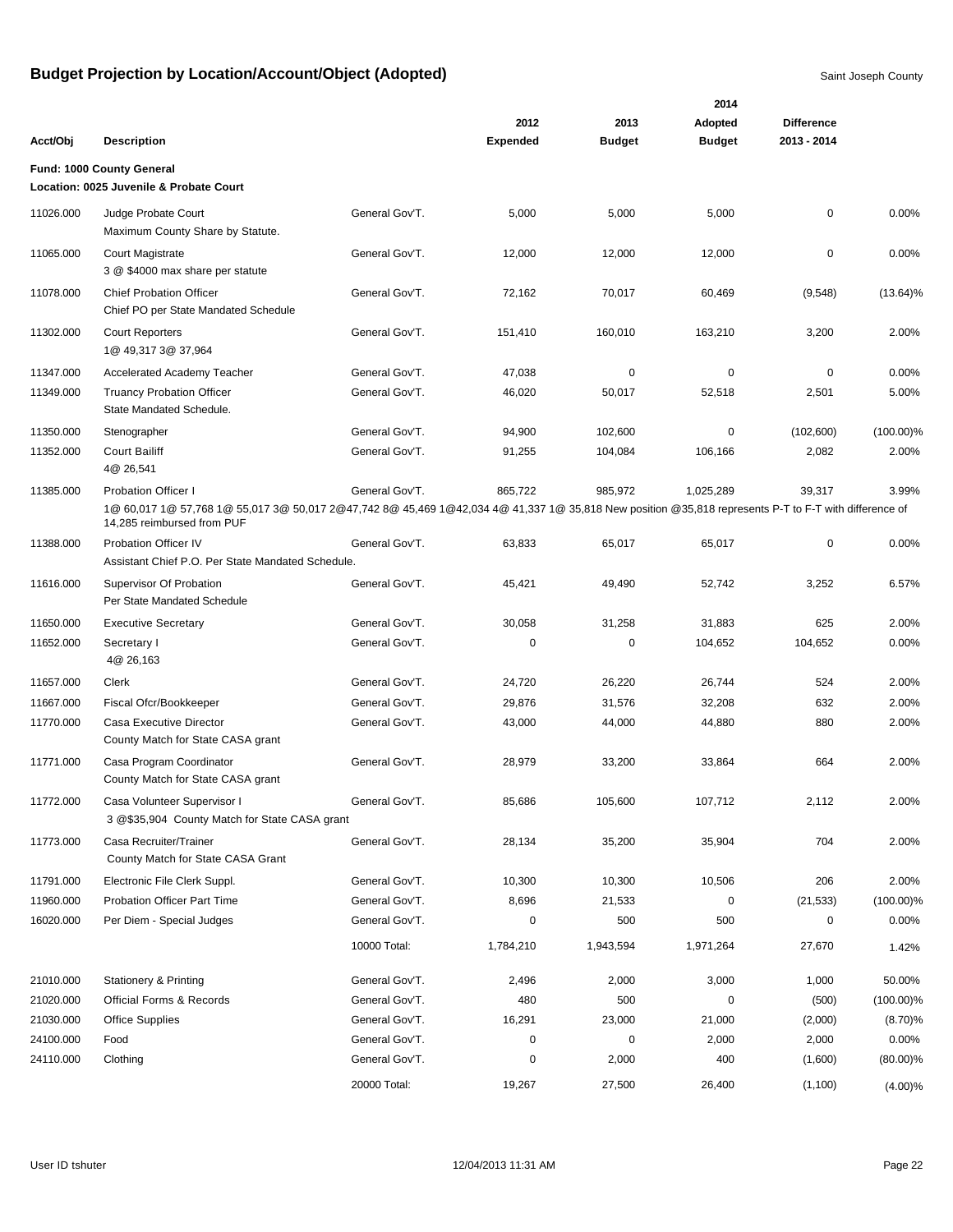|           |                                         |                        |                 |               | 2014          |                   |              |
|-----------|-----------------------------------------|------------------------|-----------------|---------------|---------------|-------------------|--------------|
|           |                                         |                        | 2012            | 2013          | Adopted       | <b>Difference</b> |              |
| Acct/Obj  | <b>Description</b>                      |                        | <b>Expended</b> | <b>Budget</b> | <b>Budget</b> | 2013 - 2014       |              |
|           | Fund: 1000 County General               |                        |                 |               |               |                   |              |
|           | Location: 0025 Juvenile & Probate Court |                        |                 |               |               |                   |              |
| 32010.000 | Mileage Allowance                       | General Gov'T.         | 3,729           | 4,000         | 0             | (4,000)           | $(100.00)\%$ |
| 32020.000 | Travel                                  | General Gov'T.         | 6,657           | 10,000        | 10,000        | 0                 | 0.00%        |
| 32050.000 | Instruction & Training                  | General Gov'T.         | 0               | $\mathbf 0$   | 10,000        | 10,000            | 0.00%        |
| 32200.000 | Telephone                               | General Gov'T.         | 0               | $\mathbf 0$   | 2,800         | 2,800             | 0.00%        |
| 32350.000 | Postage                                 | General Gov'T.         | 7,397           | 8,000         | 8,000         | 0                 | 0.00%        |
| 36010.000 | Repairs-Bldgs & Structures              | General Gov'T.         | 79,389          | $\mathbf 0$   | $\mathbf 0$   | 0                 | 0.00%        |
| 36015.000 | <b>Contractual Services</b>             | General Gov'T.         | 0               | 8,000         | 0             | (8,000)           | $(100.00)\%$ |
| 36300.000 | Repair - Office Equipment               | General Gov'T.         | 414             | 1,500         | 1,500         | 0                 | 0.00%        |
| 36500.000 | Service Contract                        | General Gov'T.         | 22,766          | 10,000        | 50,600        | 40,600            | 406.00%      |
| 39010.000 | Dues & Subscription                     | General Gov'T.         | 3,041           | 2,000         | 3,500         | 1,500             | 75.00%       |
| 39015.000 | Legal Books & Report Services           | General Gov'T.         | 5,908           | 7,500         | 6,000         | (1,500)           | $(20.00)\%$  |
| 39750.000 | Data Processing                         | General Gov'T.         | 9,432           | 10,000        | 10,000        | 0                 | 0.00%        |
|           |                                         | 30000 Total:           | 138,733         | 61,000        | 102,400       | 41,400            | 67.87%       |
|           |                                         | <b>Location Total:</b> | 1,942,210       | 2,032,094     | 2,100,064     | 67,970            | 3.34%        |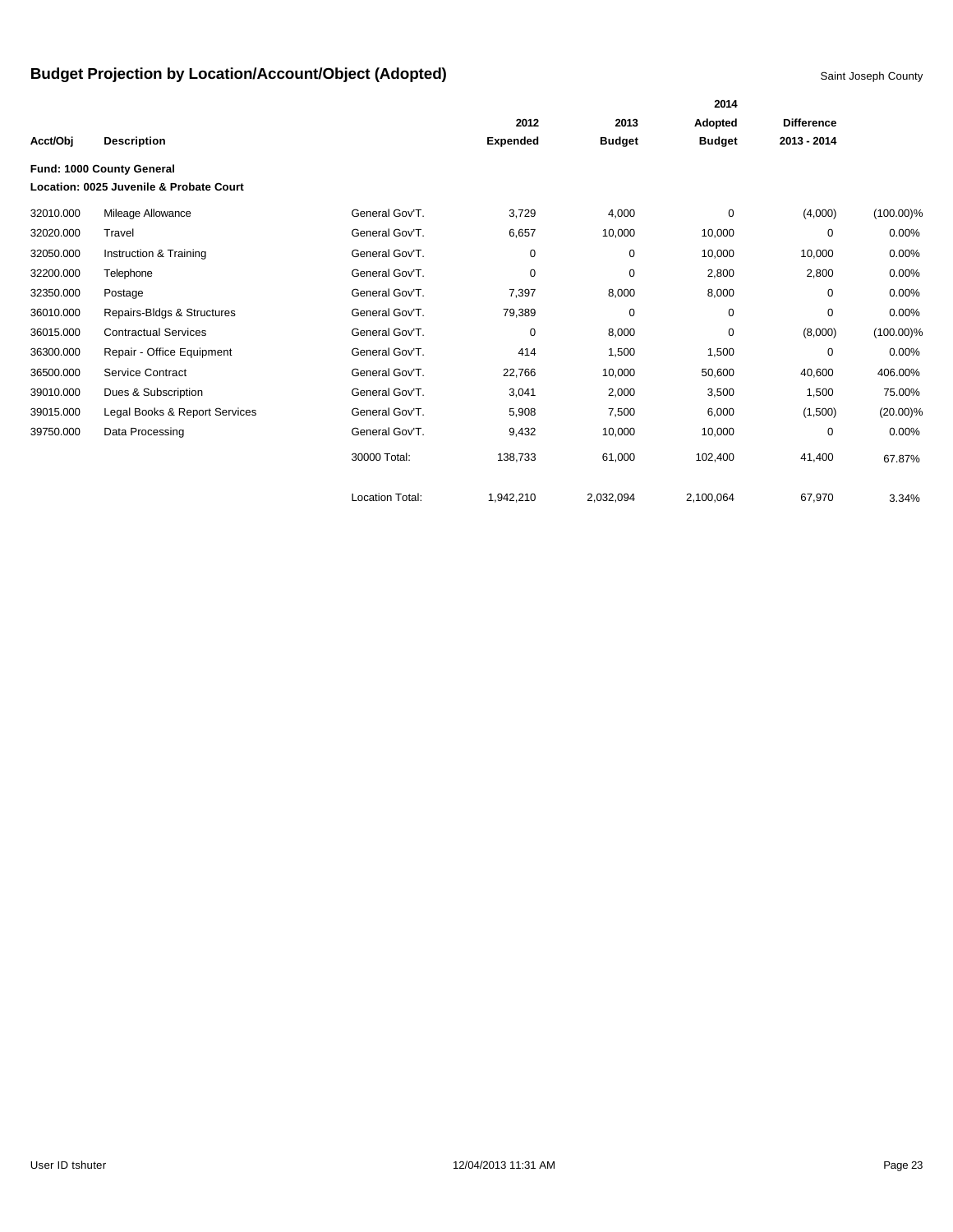|           |                               |                        |                 |               | 2014          | <b>Difference</b><br>2013 - 2014 |       |
|-----------|-------------------------------|------------------------|-----------------|---------------|---------------|----------------------------------|-------|
|           | <b>Description</b>            |                        | 2012            | 2013          | Adopted       |                                  |       |
| Acct/Obj  |                               |                        | <b>Expended</b> | <b>Budget</b> | <b>Budget</b> |                                  |       |
|           | Fund: 1000 County General     |                        |                 |               |               |                                  |       |
|           | Location: 0026 Soil & Water   |                        |                 |               |               |                                  |       |
| 11308.000 | Co Conservationist            | General Gov'T.         | 32,999          | 34,199        | 34,883        | 684                              | 2.00% |
| 11310.000 | Soil&Water Coord-Environ Cord | General Gov'T.         | 32,071          | 33,271        | 33,936        | 665                              | 2.00% |
| 11679.000 | Soil & Water Secretary        | General Gov'T.         | 22,473          | 23,973        | 25,000        | 1,027                            | 4.28% |
|           |                               | 10000 Total:           | 87,543          | 91,443        | 93,819        | 2,376                            | 2.60% |
|           |                               | <b>Location Total:</b> | 87,543          | 91,443        | 93,819        | 2,376                            | 2.60% |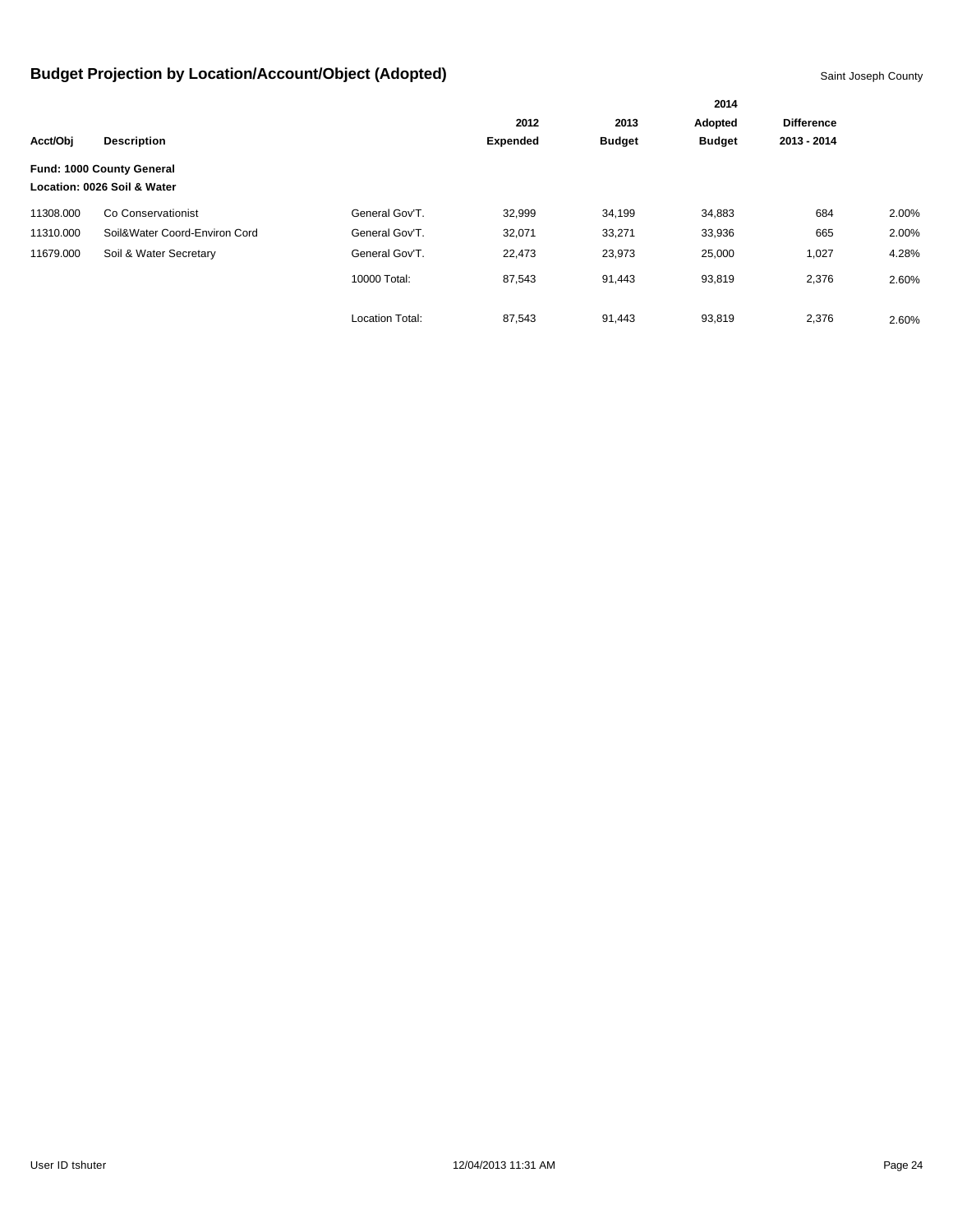|           |                                                                                                        |                 | 2012            | 2013          | 2014<br>Adopted | <b>Difference</b> |             |
|-----------|--------------------------------------------------------------------------------------------------------|-----------------|-----------------|---------------|-----------------|-------------------|-------------|
| Acct/Obj  | <b>Description</b>                                                                                     |                 | <b>Expended</b> | <b>Budget</b> | <b>Budget</b>   | 2013 - 2014       |             |
|           | Fund: 1000 County General<br>Location: 0027 Election Board                                             |                 |                 |               |                 |                   |             |
| 11042.000 | <b>Election Board Members</b><br>3@ \$4,250                                                            | General Gov'T.  | 11,250          | 12,750        | 12,750          | 0                 | 0.00%       |
| 11044.000 | Absentee Voter Board<br>45.00 per day/Deliver Ballots                                                  | General Gov'T.  | 7,110           | $\pmb{0}$     | 8,200           | 8,200             | 0.00%       |
| 11045.000 | <b>Clerical Assistants</b><br>Overtime for Clerk's Staff/Extra Hire for lobby at 9.00 per hour maximum | General Gov'T.  | 108,776         | 5,000         | 110,000         | 105,000           | 2,100.00%   |
| 11047.000 | Voting MacHine Technicians<br>Paid by Contract Agreement                                               | General Gov'T.  | 47,070          | 20,000        | 60,000          | 40,000            | 200.00%     |
| 11313.000 | G.I.S. Technician<br>Salary also paid from the Area Plan Dept                                          | General Gov'T.  | 12,360          | 12,360        | 12,607          | 247               | 2.00%       |
| 11900.000 | Inspector - Primary<br>125.00 per day                                                                  | General Gov'T.  | 27,500          | $\pmb{0}$     | 28,750          | 28,750            | 0.00%       |
| 11901.000 | Inspector - General<br>125.00 per day                                                                  | General Gov'T.  | 27,500          | $\pmb{0}$     | 28,750          | 28,750            | 0.00%       |
| 11910.000 | Judge-Primary<br>80.00 per day                                                                         | General Gov'T.  | 33,960          | $\pmb{0}$     | 36,800          | 36,800            | 0.00%       |
| 11911.000 | Judge-General<br>80.00 per day                                                                         | General Gov'T.  | 34,560          | $\pmb{0}$     | 36,800          | 36,800            | 0.00%       |
| 11920.000 | Sheriff-Primary<br>80.00 per day                                                                       | General Gov'T.  | 31,360          | $\pmb{0}$     | 36,800          | 36,800            | 0.00%       |
| 11921.000 | Sheriff-General<br>80.00 per day                                                                       | General Gov'T.  | 32,000          | $\pmb{0}$     | 36,800          | 36,800            | 0.00%       |
| 11930.000 | Clerk-Primary<br>80.00 per day                                                                         | General Gov'T.  | 33,000          | $\mathbf 0$   | 36,800          | 36,800            | 0.00%       |
| 11931.000 | Clerk-General<br>80.00 per day                                                                         | General Gov'T.  | 34,400          | $\mathbf 0$   | 36,800          | 36,800            | 0.00%       |
|           |                                                                                                        | 10000 Total:    | 440,846         | 50,110        | 481,857         | 431,747           | 861.60%     |
| 21021.000 | <b>Election Supplies</b>                                                                               | General Gov'T.  | 17,122          | 5,000         | 25,000          | 20,000            | 400.00%     |
| 21030.000 | <b>Office Supplies</b>                                                                                 | General Gov'T.  | 2,874           | 3,000         | 5,000           | 2,000             | 66.67%      |
| 24500.000 | Meals For Precinct Board<br>5.50 per person/per day                                                    | General Gov'T.  | 18,102          | $\pmb{0}$     | 18,480          | 18,480            | 0.00%       |
|           |                                                                                                        | 20000 Total:    | 38,098          | 8,000         | 48,480          | 40,480            | 506.00%     |
| 31070.000 | <b>Other Contractual Services</b>                                                                      | General Gov'T.  | 247,988         | 35,000        | 250,000         | 215,000           | 614.29%     |
| 32010.000 | Mileage Allowance                                                                                      | General Gov'T.  | 2,067           | $\pmb{0}$     | 2,000           | 2,000             | 0.00%       |
| 32350.000 | Postage                                                                                                | General Gov'T.  | 7,368           | 5,000         | 15,500          | 10,500            | 210.00%     |
| 33100.000 | Printing                                                                                               | General Gov'T.  | 37,271          | 4,000         | 55,000          | 51,000            | 1,275.00%   |
| 36210.000 | Voting MacHine Repairs                                                                                 | General Gov'T.  | 660             | 10,000        | 7,000           | (3,000)           | $(30.00)\%$ |
| 37900.000 | Polling Places                                                                                         | General Gov'T.  | 5,705           | $\pmb{0}$     | 7,000           | 7,000             | 0.00%       |
|           |                                                                                                        | 30000 Total:    | 301,059         | 54,000        | 336,500         | 282,500           | 523.15%     |
|           |                                                                                                        | Location Total: | 780,003         | 112,110       | 866,837         | 754,727           | 673.20%     |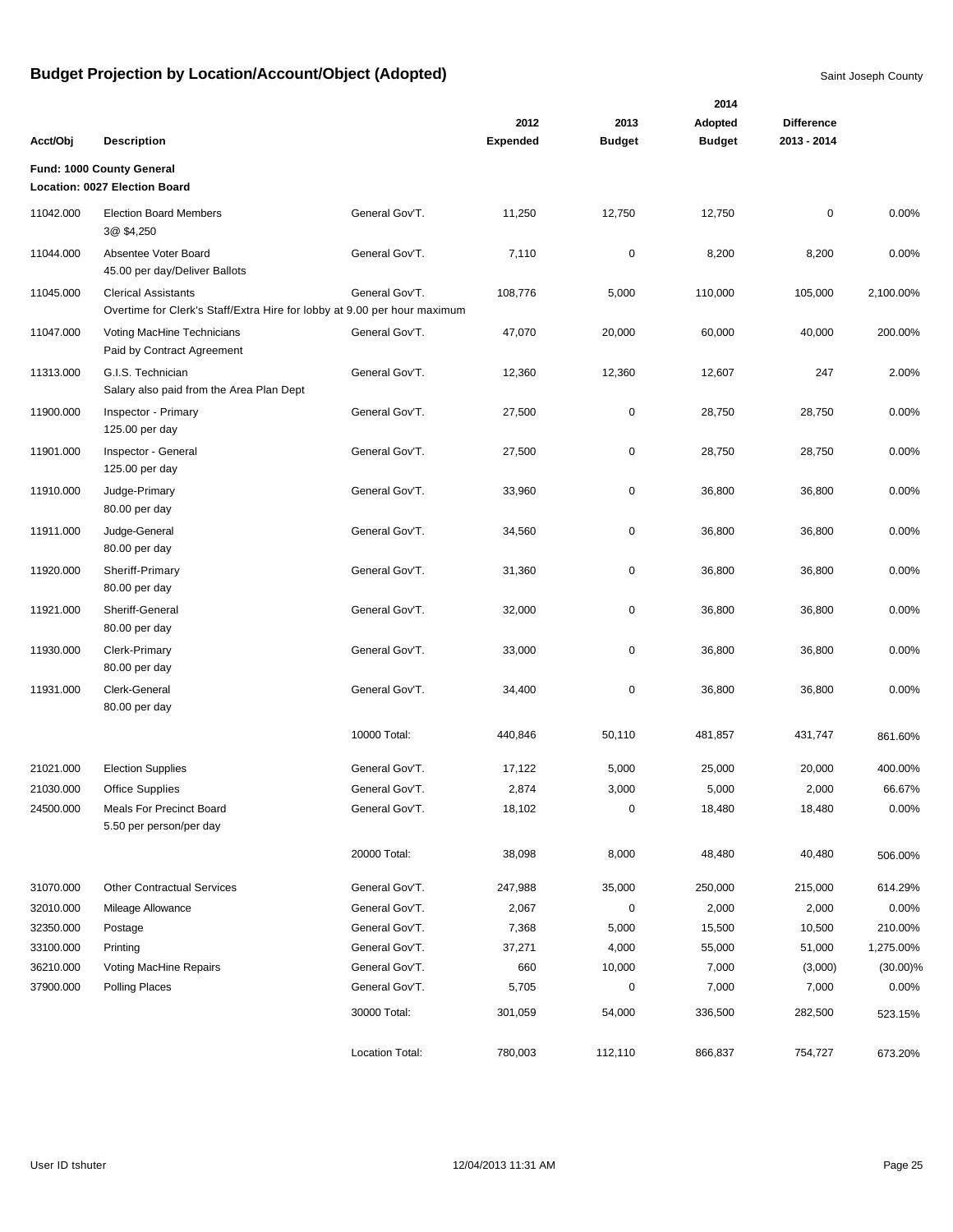|           |                                                          |                        |                 |               | 2014          |                   |              |
|-----------|----------------------------------------------------------|------------------------|-----------------|---------------|---------------|-------------------|--------------|
|           |                                                          |                        | 2012            | 2013          | Adopted       | <b>Difference</b> |              |
| Acct/Obj  | <b>Description</b>                                       |                        | <b>Expended</b> | <b>Budget</b> | <b>Budget</b> | 2013 - 2014       |              |
|           | Fund: 1000 County General<br>Location: 0028 Registration |                        |                 |               |               |                   |              |
| 11040.000 | <b>Board Member</b><br>2@ 36,595                         | General Gov'T.         | 65,928          | 64,410        | 73,190        | 8,780             | 13.63%       |
| 11101.000 | Deputy<br>6@ 26,951                                      | General Gov'T.         | 43,907          | 47,632        | 161,706       | 114,074           | 239.49%      |
| 11102.000 | Second Deputy                                            | General Gov'T.         | 126,366         | 140,886       | 0             | (140, 886)        | $(100.00)\%$ |
|           |                                                          | 10000 Total:           | 236,201         | 252,928       | 234,896       | (18,032)          | $(7.13)\%$   |
| 21030.000 | <b>Office Supplies</b>                                   | General Gov'T.         | 2,359           | 2,500         | 2,500         | 0                 | 0.00%        |
|           |                                                          | 20000 Total:           | 2,359           | 2,500         | 2,500         | 0                 | 0.00%        |
| 32020.000 | Travel                                                   | General Gov'T.         | 0               | $\mathbf 0$   | 1,800         | 1,800             | 0.00%        |
| 32350.000 | Postage                                                  | General Gov'T.         | 11,713          | 10,000        | 10,000        | $\mathbf 0$       | 0.00%        |
| 33100.000 | Printing                                                 | General Gov'T.         | 1,738           | 5,000         | 2,000         | (3,000)           | $(60.00)\%$  |
| 36300.000 | Repair - Office Equipment                                | General Gov'T.         | 383             | 2,096         | 650           | (1, 446)          | $(68.99)\%$  |
| 39010.000 | Dues & Subscription                                      | General Gov'T.         | 162             | $\mathbf 0$   | 250           | 250               | 0.00%        |
|           |                                                          | 30000 Total:           | 13,996          | 17,096        | 14,700        | (2,396)           | $(14.01)\%$  |
|           |                                                          | <b>Location Total:</b> | 252,556         | 272,524       | 252,096       | (20, 428)         | $(7.50)$ %   |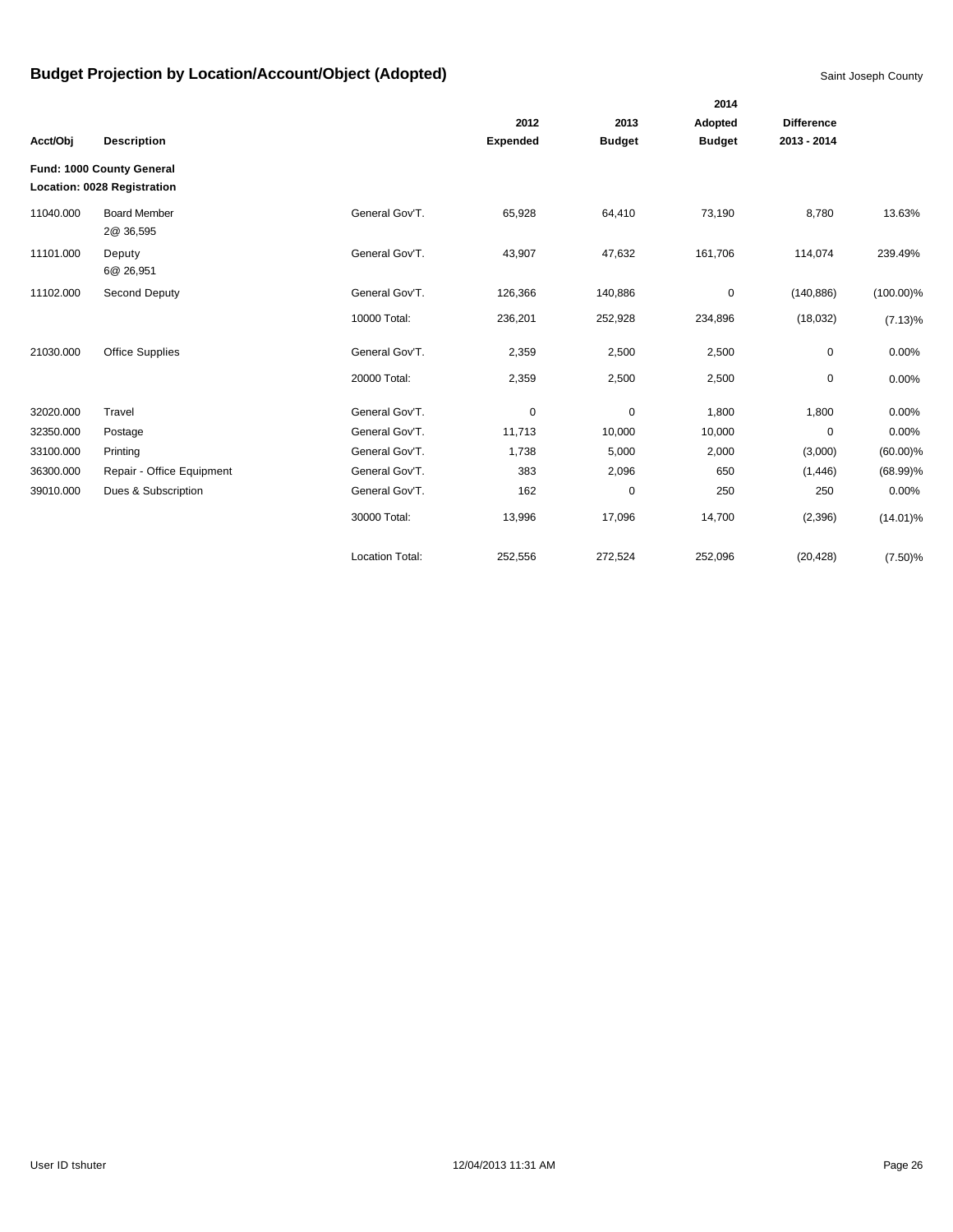|           |                                                                                                        |                        |                 |               | 2014          |                   |       |
|-----------|--------------------------------------------------------------------------------------------------------|------------------------|-----------------|---------------|---------------|-------------------|-------|
|           |                                                                                                        |                        | 2012            | 2013          | Adopted       | <b>Difference</b> |       |
| Acct/Obj  | <b>Description</b>                                                                                     |                        | <b>Expended</b> | <b>Budget</b> | <b>Budget</b> | 2013 - 2014       |       |
|           | Fund: 1000 County General<br>Location: 0029 Co. Jail Maint.                                            |                        |                 |               |               |                   |       |
| 11022.000 | <b>Assistant Buildings Engineer</b>                                                                    | General Gov'T.         | 51,500          | 52,500        | 53,550        | 1,050             | 2.00% |
| 11689.000 | Lead Maintenance Man                                                                                   | General Gov'T.         | 32,156          | 33,356        | 34,023        | 667               | 2.00% |
| 11690.000 | Maintenance Man<br>2 @ \$31,093                                                                        | General Gov'T.         | 57,966          | 60,966        | 62,185        | 1,219             | 2.00% |
| 11959.000 | Maintenance Part Time Class 3<br>1300 Hours @ 8.03 per hour (10,439) each for 3 Part Time Housekeepers | General Gov'T.         | 25,401          | 30,693        | 31,317        | 624               | 2.03% |
| 14900.000 | Uniforms                                                                                               | General Gov'T.         | 700             | 700           | 700           | 0                 | 0.00% |
|           |                                                                                                        | 10000 Total:           | 167,723         | 178,215       | 181,775       | 3,560             | 2.00% |
| 22011.000 | Diesel Fuel                                                                                            | General Gov'T.         | 1,325           | 1,325         | 1,325         | 0                 | 0.00% |
| 22210.000 | <b>Institutional Supplies</b>                                                                          | General Gov'T.         | 77,804          | 80,000        | 80,000        | 0                 | 0.00% |
| 22417.000 | <b>General Supplies</b>                                                                                | General Gov'T.         | 33,762          | 42,000        | 42,000        | 0                 | 0.00% |
| 23460.000 | <b>Other Materials</b>                                                                                 | General Gov'T.         | 0               | 50,000        | 50,000        | 0                 | 0.00% |
|           |                                                                                                        | 20000 Total:           | 112,891         | 173,325       | 173,325       | 0                 | 0.00% |
| 35010.000 | Electric                                                                                               | General Gov'T.         | 242,068         | 306,200       | 306,200       | 0                 | 0.00% |
|           | \$19,200 for Power at four shelters for the tower sites for Communications                             |                        |                 |               |               |                   |       |
| 35020.000 | Gas                                                                                                    | General Gov'T.         | 97,562          | 284,509       | 284,509       | 0                 | 0.00% |
| 35030.000 | Water & Sewage                                                                                         | General Gov'T.         | 60,000          | 90,000        | 90,000        | 0                 | 0.00% |
| 35090.000 | <b>Trash Removal</b>                                                                                   | General Gov'T.         | 12,220          | 20,000        | 20,000        | $\mathbf 0$       | 0.00% |
| 36011.000 | <b>Bldg Maintenance</b>                                                                                | General Gov'T.         | 17,000          | 17,000        | 17,000        | 0                 | 0.00% |
| 36200.000 | Repairs - Other Equipment                                                                              | General Gov'T.         | 105,901         | 100,000       | 100,000       | 0                 | 0.00% |
|           |                                                                                                        | 30000 Total:           | 534,751         | 817,709       | 817,709       | $\mathbf 0$       | 0.00% |
|           |                                                                                                        | <b>Location Total:</b> | 815,365         | 1,169,249     | 1,172,809     | 3,560             | 0.30% |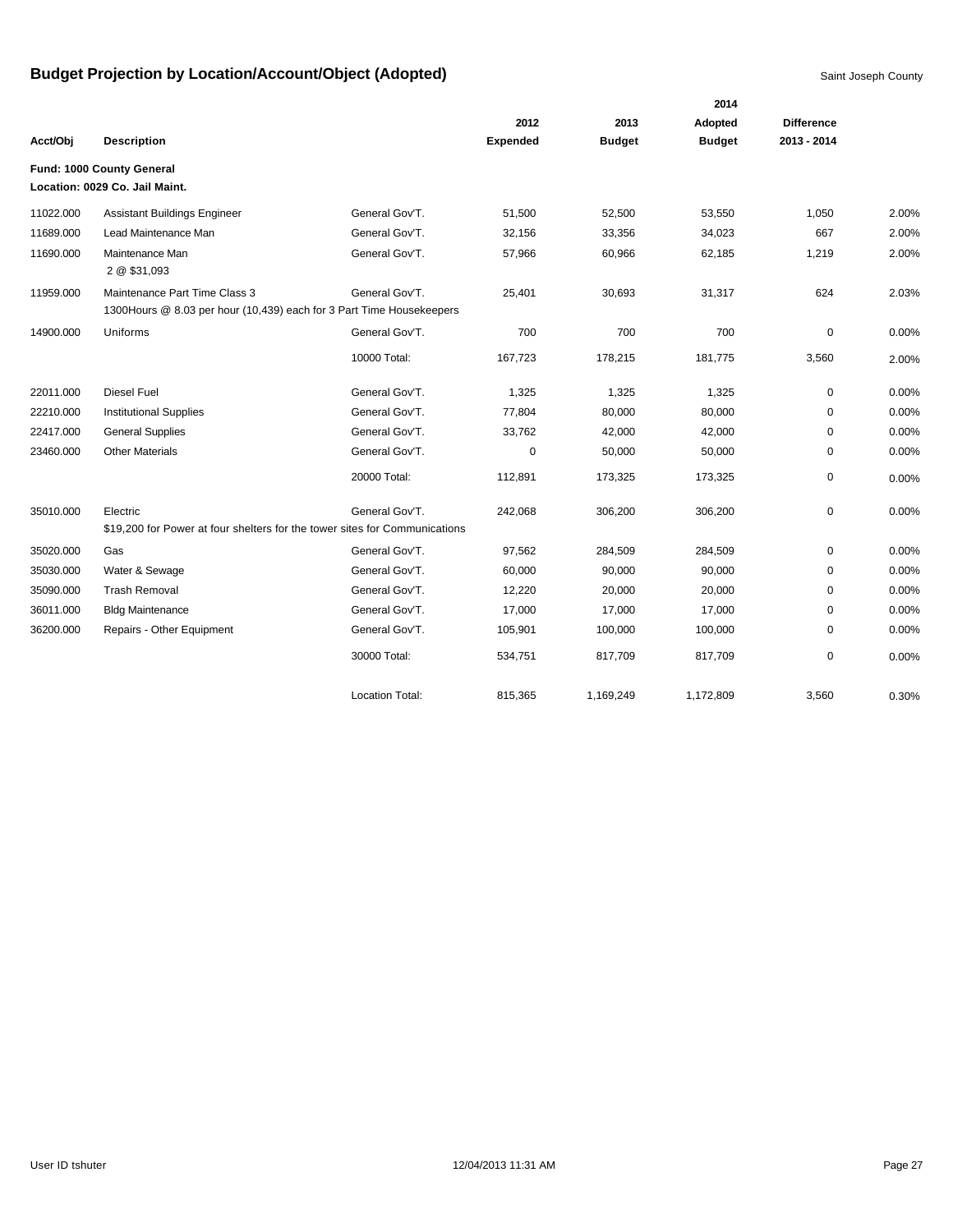|           |                                   |                        |                 |               | 2014          |                   |             |
|-----------|-----------------------------------|------------------------|-----------------|---------------|---------------|-------------------|-------------|
|           |                                   |                        | 2012            | 2013          | Adopted       | <b>Difference</b> |             |
| Acct/Obj  | <b>Description</b>                |                        | <b>Expended</b> | <b>Budget</b> | <b>Budget</b> | 2013 - 2014       |             |
|           | Fund: 1000 County General         |                        |                 |               |               |                   |             |
|           | Location: 0031 Weights & Measures |                        |                 |               |               |                   |             |
| 11031.000 | Inspector-Weights & Measures      | General Gov'T.         | 34,762          | 35,962        | 36,681        | 719               | 2.00%       |
| 11051.000 | Dep. Inspector-Wghts.&Measures    | General Gov'T.         | 28,115          | 32,538        | 33,189        | 651               | 2.00%       |
| 11950.000 | Part Time                         | General Gov'T.         | 1,446           | 2,803         | 2,859         | 56                | 2.00%       |
|           | 10.61 per hour                    |                        |                 |               |               |                   |             |
| 14800.000 | <b>Fica Contribution</b>          | General Gov'T.         | 4,906           | 5,271         | 5,271         | 0                 | 0.00%       |
| 14810.000 | P.E.R.F.<br>9.5%                  | General Gov'T.         | 3,369           | 5,288         | 6,774         | 1,486             | 28.10%      |
| 14840.000 | Group Insurance                   | General Gov'T.         | 20,030          | 5,500         | 5,500         | $\mathbf 0$       | 0.00%       |
| 14900.000 | Uniforms                          | General Gov'T.         | 283             | 300           | 300           | 0                 | 0.00%       |
|           |                                   | 10000 Total:           | 92,911          | 87,662        | 90,574        | 2,912             | 3.32%       |
| 21022.000 | Seals & Seal Plug                 | General Gov'T.         | 421             | 500           | 500           | 0                 | 0.00%       |
| 21030.000 | <b>Office Supplies</b>            | General Gov'T.         | 172             | 200           | 400           | 200               | 100.00%     |
| 22010.000 | Gas Oil & Lubricants              | General Gov'T.         | 3,215           | 3,600         | 3,600         | $\mathbf 0$       | 0.00%       |
|           |                                   | 20000 Total:           | 3,808           | 4,300         | 4,500         | 200               | 4.65%       |
| 31070.000 | <b>Other Contractual Services</b> | General Gov'T.         | $\mathbf 0$     | 7,500         | 7,000         | (500)             | (6.67)%     |
| 32020.000 | Travel                            | General Gov'T.         | 0               | 600           | 400           | (200)             | $(33.33)\%$ |
| 32350.000 | Postage                           | General Gov'T.         | 4               | 100           | 100           | $\mathbf 0$       | 0.00%       |
| 33100.000 | Printing                          | General Gov'T.         | 0               | $\mathbf 0$   | 200           | 200               | 0.00%       |
| 36100.000 | Repairs - Auto & Truck            | General Gov'T.         | 1,134           | 1,000         | 1,500         | 500               | 50.00%      |
| 36200.000 | Repairs - Other Equipment         | General Gov'T.         | 43              | 200           | 200           | $\mathbf 0$       | 0.00%       |
|           |                                   | 30000 Total:           | 1,181           | 9,400         | 9,400         | 0                 | 0.00%       |
|           |                                   | <b>Location Total:</b> | 97,900          | 101,362       | 104,474       | 3,112             | 3.07%       |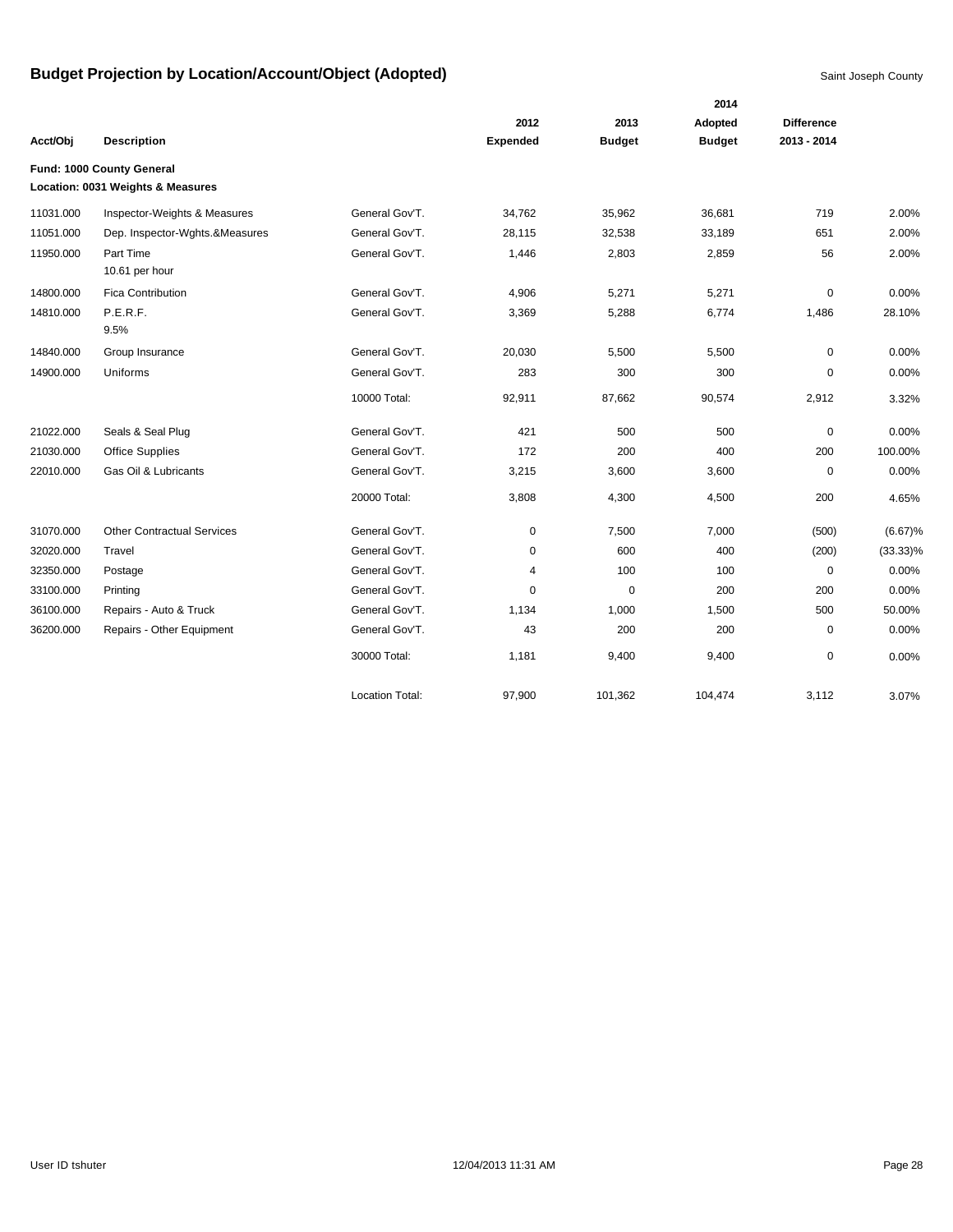|           |                                                           |                 | 2014            |               |               |                   |              |  |
|-----------|-----------------------------------------------------------|-----------------|-----------------|---------------|---------------|-------------------|--------------|--|
|           |                                                           |                 | 2012            | 2013          | Adopted       | <b>Difference</b> |              |  |
| Acct/Obj  | <b>Description</b>                                        |                 | <b>Expended</b> | <b>Budget</b> | <b>Budget</b> | 2013 - 2014       |              |  |
|           | Fund: 1000 County General                                 |                 |                 |               |               |                   |              |  |
|           | Location: 0032 Area Plan                                  |                 |                 |               |               |                   |              |  |
| 11032.000 | <b>Executive Director</b>                                 | General Gov'T.  | 65,866          | 66,866        | 68,203        | 1,337             | 2.00%        |  |
| 11075.000 | Deputy Director                                           | General Gov'T.  | 56,943          | 57,943        | 59,102        | 1,159             | 2.00%        |  |
| 11313.000 | G.I.S. Technician<br>Salary also paid from Election Board | General Gov'T.  | 37,698          | 38,898        | 39,676        | 778               | 2.00%        |  |
| 11366.000 | Planner<br>3@ 37,995                                      | General Gov'T.  | 72,100          | 111,750       | 113,985       | 2,235             | 2.00%        |  |
| 11610.000 | Office Mgr                                                | General Gov'T.  | 28,541          | 30,041        | 30,642        | 601               | 2.00%        |  |
|           |                                                           | 10000 Total:    | 261,148         | 305,498       | 311,608       | 6,110             | 2.00%        |  |
| 21030.000 | <b>Office Supplies</b>                                    | General Gov'T.  | 851             | 1,700         | 1,700         | 0                 | 0.00%        |  |
| 22010.000 | Gas Oil & Lubricants                                      | General Gov'T.  | 369             | 800           | 800           | 0                 | 0.00%        |  |
| 22100.000 | Tires & Tubes                                             | General Gov'T.  | $\mathbf 0$     | 100           | 100           | $\mathbf 0$       | 0.00%        |  |
| 22120.000 | Garage & Motor Supplies                                   | General Gov'T.  | 83              | 100           | 100           | 0                 | 0.00%        |  |
| 24010.000 | <b>Other Supplies</b>                                     | General Gov'T.  | 1,117           | 2,000         | 2,000         | $\mathbf 0$       | 0.00%        |  |
|           |                                                           | 20000 Total:    | 2,420           | 4,700         | 4,700         | 0                 | 0.00%        |  |
| 32050.000 | Instruction & Training                                    | General Gov'T.  | $\mathbf 0$     | 500           | 500           | 0                 | 0.00%        |  |
| 32350.000 | Postage                                                   | General Gov'T.  | 660             | 1,200         | 1,200         | $\mathbf 0$       | 0.00%        |  |
| 33010.000 | <b>Publication Of Legal Notices</b>                       | General Gov'T.  | 370             | 1,000         | 1,000         | 0                 | 0.00%        |  |
| 33200.000 | Photo & Blueprinting                                      | General Gov'T.  | 582             | 600           | 600           | 0                 | 0.00%        |  |
| 36300.000 | Repair - Office Equipment                                 | General Gov'T.  | 720             | 1,400         | 1,400         | $\mathbf 0$       | 0.00%        |  |
| 37100.000 | Auto Lease                                                | General Gov'T.  | $\mathbf 0$     | $\mathbf{1}$  | $\mathbf{1}$  | 0                 | 0.00%        |  |
| 39010.000 | Dues & Subscription                                       | General Gov'T.  | 396             | 400           | 400           | 0                 | 0.00%        |  |
| 39750.000 | Data Processing                                           | General Gov'T.  | 8,319           | 2,567         | $\mathbf 0$   | (2,567)           | $(100.00)\%$ |  |
|           |                                                           | 30000 Total:    | 11,047          | 7,668         | 5,101         | (2, 567)          | $(33.48)\%$  |  |
|           |                                                           | Location Total: | 274,615         | 317,866       | 321,409       | 3,543             | 1.11%        |  |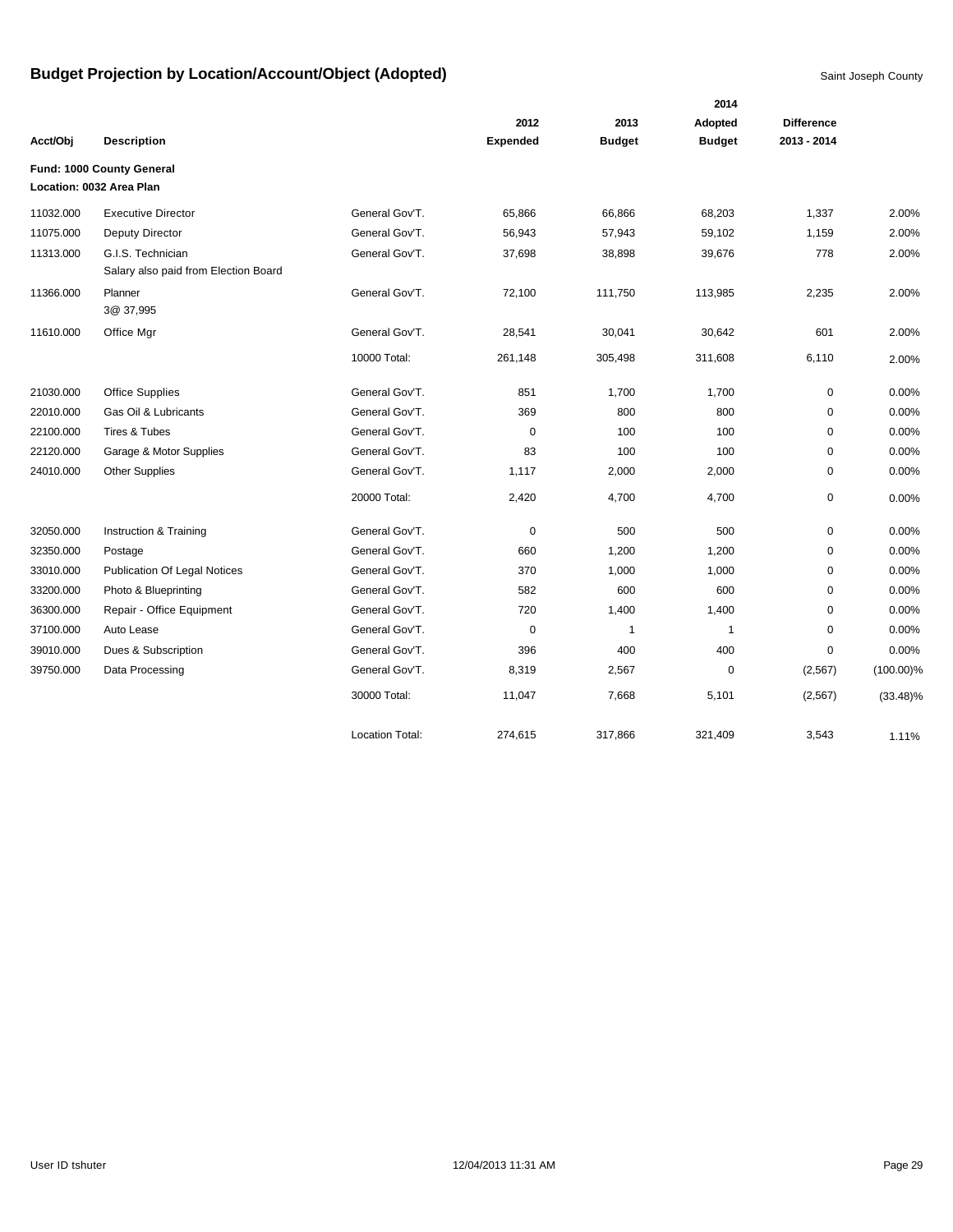|           |                                |                        |                 |               | 2014          |                   |       |
|-----------|--------------------------------|------------------------|-----------------|---------------|---------------|-------------------|-------|
|           |                                |                        | 2012            |               | Adopted       | <b>Difference</b> |       |
| Acct/Obj  | <b>Description</b>             |                        | <b>Expended</b> | <b>Budget</b> | <b>Budget</b> | 2013 - 2014       |       |
|           | Fund: 1000 County General      |                        |                 |               |               |                   |       |
|           | Location: 0033 N.I.H.S. Museum |                        |                 |               |               |                   |       |
| 11009.000 | Director                       | General Gov'T.         | 29,500          | 31,000        | 31,620        | 620               | 2.00% |
| 11365.000 | Curator                        | General Gov'T.         | 20,341          | 21,841        | 22,278        | 437               | 2.00% |
| 11954.000 | <b>Registrar Part Time</b>     | General Gov'T.         | 8,479           | 9,229         | 9,414         | 185               | 2.00% |
|           | 362.06 max per pay period      |                        |                 |               |               |                   |       |
|           |                                | 10000 Total:           | 58,320          | 62,070        | 63,312        | 1,242             | 2.00% |
| 35015.000 | <b>Utilities</b>               | General Gov'T.         | 0               | 5,000         | 5,000         | 0                 | 0.00% |
|           |                                | 30000 Total:           | 0               | 5,000         | 5,000         | 0                 | 0.00% |
|           |                                | <b>Location Total:</b> | 58,320          | 67,070        | 68,312        | 1,242             | 1.85% |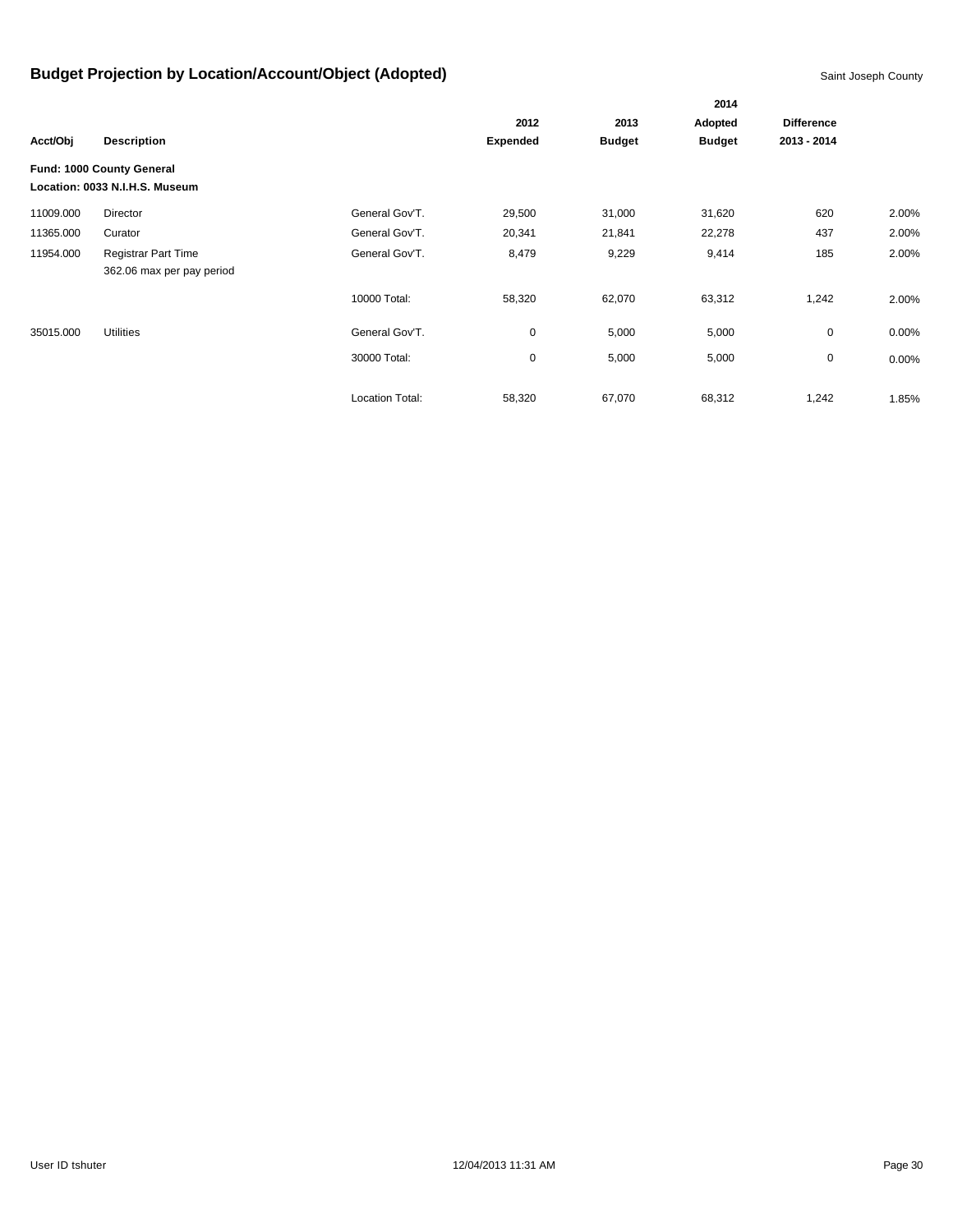|           |                                                                                                                                                           |                |                 |               | 2014          |                   |              |
|-----------|-----------------------------------------------------------------------------------------------------------------------------------------------------------|----------------|-----------------|---------------|---------------|-------------------|--------------|
|           |                                                                                                                                                           |                | 2012            | 2013          | Adopted       | <b>Difference</b> |              |
| Acct/Obj  | <b>Description</b>                                                                                                                                        |                | <b>Expended</b> | <b>Budget</b> | <b>Budget</b> | 2013 - 2014       |              |
|           | Fund: 1000 County General<br><b>Location: 0034 Commissioners</b>                                                                                          |                |                 |               |               |                   |              |
| 11034.000 | <b>County Commissioner</b><br>1@ 42,358 2@ 38,507                                                                                                         | General Gov'T. | 111,456         | 113,256       | 119,372       | 6,116             | 5.40%        |
| 11077.000 | Admin. Assistant<br>1@35881 NEW POSITION APPROVED IN 2013 MOVED TO EXECUTIVE SECRETARY FOR 2014                                                           | General Gov'T. | 34,691          | 61,231        | 36,599        | (24, 632)         | $(40.23)\%$  |
| 11211.000 | <b>Financial Coordinator</b><br>POSITION WAS HR SPECIALIST IN 2013 @ 30,467                                                                               | General Gov'T. | 0               | $\pmb{0}$     | 34,000        | 34,000            | 0.00%        |
| 11303.000 | <b>County Attorney</b>                                                                                                                                    | General Gov'T. | 24,940          | 25,940        | 26,459        | 519               | 2.00%        |
| 11304.000 | <b>Asst County Attorney</b>                                                                                                                               | General Gov'T. | 17,682          | 18,682        | 19,056        | 374               | 2.00%        |
| 11305.000 | Deputy County Attorney<br>5 @ \$14,085                                                                                                                    | General Gov'T. | 64,045          | 69,045        | 70,426        | 1,381             | 2.00%        |
| 11306.000 | County Personnel Mgr<br>NEW JOB TITLE OF HR DIRECTOR FOR 2014                                                                                             | General Gov'T. | 45,578          | 46,578        | 0             | (46, 578)         | $(100.00)\%$ |
| 11307.000 | County Purchasing Mgr                                                                                                                                     | General Gov'T. | 38,108          | 39,308        | 40,094        | 786               | 2.00%        |
| 11316.000 | Veterans' Service Officer                                                                                                                                 | General Gov'T. | 24,348          | 26,500        | 30,375        | 3,875             | 14.62%       |
| 11346.000 | <b>HR Generalist</b>                                                                                                                                      | General Gov'T. | 28,967          | 30,873        | 31,500        | 627               | 2.03%        |
| 11600.000 | <b>Fixed Asset Specialist</b>                                                                                                                             | General Gov'T. | 29,373          | 31,473        | 32,102        | 629               | 2.00%        |
| 11606.000 | <b>Clerk Supervisor</b><br>NEW TITLE OF CLERK FOR 2014                                                                                                    | General Gov'T. | 19,520          | 22,564        | 0             | (22, 564)         | $(100.00)\%$ |
| 11650.000 | <b>Executive Secretary</b><br>2@ 28,050 INCLUDES ONE ADMIN ASST POSITION CHANGED TO EXEC SEC FOR 2014                                                     | General Gov'T. | 26,059          | 30,186        | 56,100        | 25,914            | 85.85%       |
| 11657.000 | Clerk<br>TITLE CHANGED FROM CLERK SUPERVISOR AND PART TIME VETERAN SERVICE CLERK MOVED TO CLERK PT FOR 2014                                               | General Gov'T. | 5,336           | 5,432         | 25,000        | 19,568            | 360.24%      |
| 11658.000 | Supply/Stock Clerk<br>\$12,65 per hr @ 1666 hours                                                                                                         | General Gov'T. | 14,030          | 20,658        | 21,071        | 413               | 2.00%        |
| 11698.000 | Human Resources Specialist<br>NEW TITLE OF FINANCIAL COORDINATOR FOR 2014                                                                                 | General Gov'T. | 12,013          | 30,467        | 0             | (30, 467)         | $(100.00)\%$ |
| 11699.000 | Human Resources Director                                                                                                                                  | General Gov'T. | 0               | 0             | 50,278        | 50,278            | 0.00%        |
|           | POSITION WAS COUNTY PERSONNEL MGR-NEW TITLE FOR 2014 HR DIRECTOR-INCREASE OF 3.700 TO BE FUNDED WITH GROUP HEALTH ADMIN FEES<br>AND REIMB TO GENERAL FUND |                |                 |               |               |                   |              |
| 11945.000 | Insurance Investigator P.T.<br>2 PART TIME POSITIONS-NOW ONE FULL TIME FOR 2014                                                                           | General Gov'T. | 17,609          | 35,770        | 32,000        | (3,770)           | $(10.54)\%$  |
| 11950.000 | Part Time<br>10.00 per hr max                                                                                                                             | General Gov'T. | 18,569          | 20,000        | 5,000         | (15,000)          | $(75.00)\%$  |
| 11952.000 | <b>Clerk Part Time</b><br>MOVED FROM CLERK TO CLERK PT @ 7.80 per hr max                                                                                  | General Gov'T. | 0               | $\pmb{0}$     | 5,541         | 5,541             | 0.00%        |
| 14840.000 | Group Insurance                                                                                                                                           | General Gov'T. | 12,247,310      | 1,747,310     | 0             | (1,747,310)       | $(100.00)\%$ |
|           |                                                                                                                                                           | 10000 Total:   | 12,779,634      | 2,375,273     | 634,973       | (1,740,300)       | $(73.27)\%$  |
| 21020.000 | <b>Official Forms &amp; Records</b>                                                                                                                       | General Gov'T. | 397             | 600           | 600           | $\pmb{0}$         | 0.00%        |
| 21030.000 | <b>Office Supplies</b>                                                                                                                                    | General Gov'T. | 66,391          | 70,000        | 70,000        | 0                 | 0.00%        |
| 21110.000 | <b>Duplicating Supplies</b>                                                                                                                               | General Gov'T. | 2,864           | 2,300         | 2,300         | 0                 | 0.00%        |
| 22010.000 | Gas Oil & Lubricants                                                                                                                                      | General Gov'T. | 2,568           | 6,000         | 6,000         | 0                 | 0.00%        |
|           |                                                                                                                                                           | 20000 Total:   | 72,220          | 78,900        | 78,900        | 0                 | 0.00%        |
| 31010.000 | <b>Legal Services</b>                                                                                                                                     | General Gov'T. | 2,900           | 23,000        | 23,000        | 0                 | 0.00%        |
| 31070.000 | <b>Other Contractual Services</b>                                                                                                                         | General Gov'T. | 209,250         | 230,000       | 230,000       | 0                 | $0.00\%$     |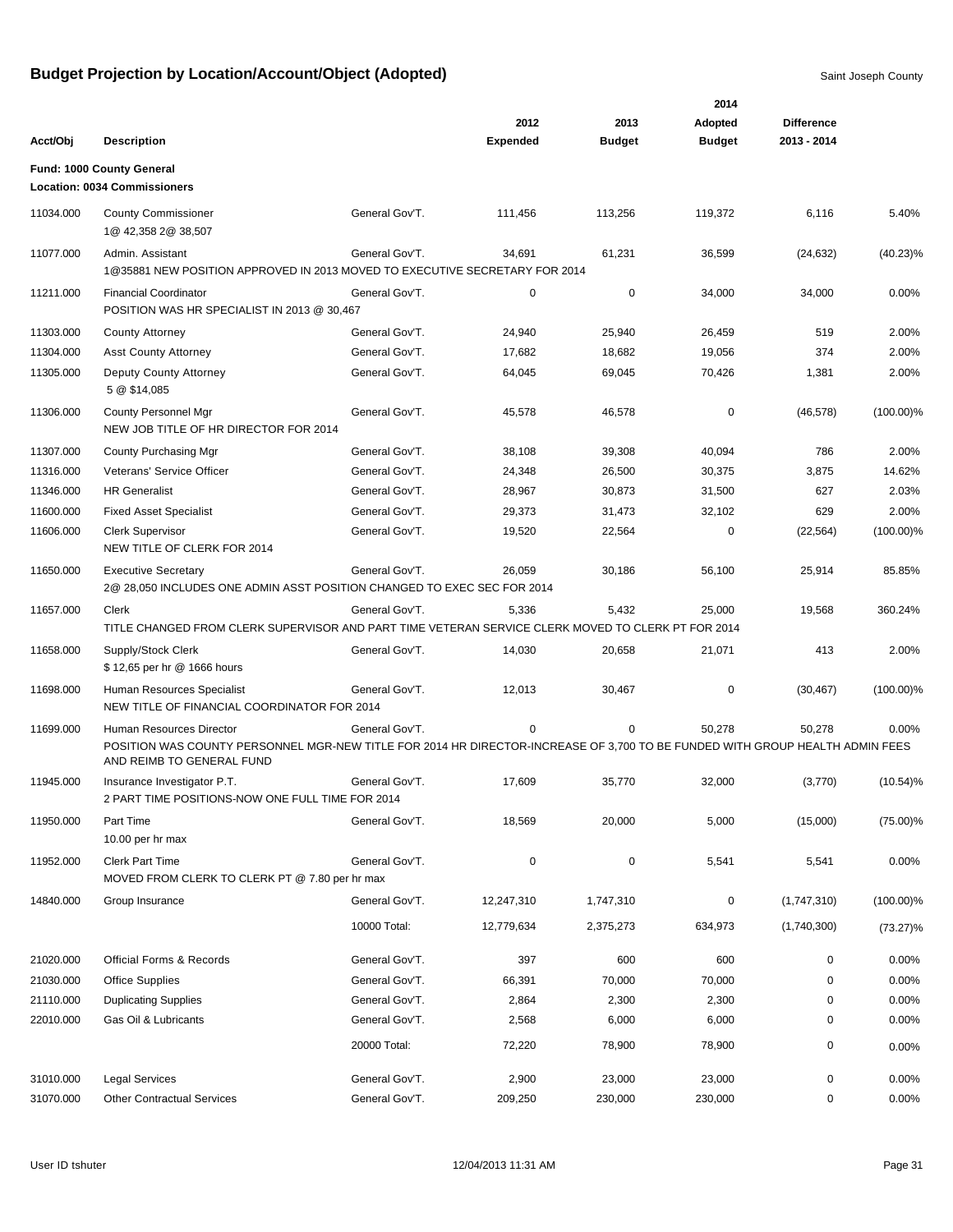|           |                                                                    |                        |                 |               | 2014          |                   |             |
|-----------|--------------------------------------------------------------------|------------------------|-----------------|---------------|---------------|-------------------|-------------|
|           |                                                                    |                        | 2012            | 2013          | Adopted       | <b>Difference</b> |             |
| Acct/Obj  | <b>Description</b>                                                 |                        | <b>Expended</b> | <b>Budget</b> | <b>Budget</b> | 2013 - 2014       |             |
|           | Fund: 1000 County General                                          |                        |                 |               |               |                   |             |
|           | Location: 0034 Commissioners                                       |                        |                 |               |               |                   |             |
| 31152.000 | <b>Paramedic Services</b>                                          | General Gov'T.         | 2,090,526       | 2,120,000     | 2,120,000     | 0                 | 0.00%       |
| 32020.000 | Travel                                                             | General Gov'T.         | 3,940           | 10,000        | 10,000        | $\mathbf 0$       | 0.00%       |
| 32022.000 | <b>Return Of Fugitives</b><br><b>Transferred back from Sheriff</b> | General Gov'T.         | 20,284          | 25,000        | 25,000        | 0                 | 0.00%       |
| 32050.000 | Instruction & Training                                             | General Gov'T.         | $\mathbf 0$     | $\mathbf 0$   | 15,000        | 15,000            | 0.00%       |
| 32051.000 | Promotion                                                          | General Gov'T.         | 1,300           | 2,500         | 5,000         | 2,500             | 100.00%     |
| 32200.000 | Telephone                                                          | General Gov'T.         | 291,246         | 300,000       | 300,000       | 0                 | 0.00%       |
| 32350.000 | Postage                                                            | General Gov'T.         | 174,967         | 230,000       | 230,000       | 0                 | 0.00%       |
| 33010.000 | <b>Publication Of Legal Notices</b>                                | General Gov'T.         | 82,256          | 110,000       | 110,000       | 0                 | 0.00%       |
| 33025.000 | Other                                                              | General Gov'T.         | 48,414          | 45,000        | 45,000        | $\mathbf 0$       | 0.00%       |
| 34030.000 | <b>Insurance Coverage</b>                                          | General Gov'T.         | 1,020,000       | 520,000       | 520,000       | $\mathbf 0$       | 0.00%       |
| 35015.000 | <b>Utilities</b>                                                   | General Gov'T.         | 3,552           | $\mathbf 0$   | 2,000         | 2,000             | 0.00%       |
| 36200.000 | Repairs - Other Equipment                                          | General Gov'T.         | 22,202          | 40,000        | 40,000        | $\mathbf 0$       | 0.00%       |
| 36500.000 | Service Contract                                                   | General Gov'T.         | 7,016           | 15,400        | 15,400        | 0                 | 0.00%       |
| 39010.000 | Dues & Subscription                                                | General Gov'T.         | 16,337          | 14,260        | 25,000        | 10,740            | 75.32%      |
| 39201.000 | <b>Mental Health</b>                                               | General Gov'T.         | 3,755,875       | 3,000,000     | 3,078,000     | 78,000            | 2.60%       |
| 39202.000 | <b>Council For The Retarded</b>                                    | General Gov'T.         | 455,000         | 455,000       | 455,000       | 0                 | 0.00%       |
| 39241.000 | <b>Memorial Day Expense</b>                                        | General Gov'T.         | 6,900           | 10,000        | 10,000        | $\mathbf 0$       | 0.00%       |
| 39242.000 | <b>Cemetary Committee</b>                                          | General Gov'T.         | 900             | 1,000         | 1,000         | $\mathbf 0$       | 0.00%       |
| 39251.000 | <b>Humane Society</b>                                              | General Gov'T.         | 122,800         | 122,800       | 122,800       | 0                 | 0.00%       |
| 39261.000 | M.A.C.O.G.                                                         | General Gov'T.         | 92,946          | 92,946        | 92,946        | $\mathbf 0$       | 0.00%       |
| 39401.000 | Mandates                                                           | General Gov'T.         | 143,862         | $\pmb{0}$     | 100,000       | 100,000           | 0.00%       |
| 39402.000 | Care Patients & Inmates                                            | General Gov'T.         | 99,791          | 35,000        | 75,000        | 40,000            | 114.29%     |
| 39403.000 | <b>Burial</b>                                                      | General Gov'T.         | 53,835          | 55,000        | 55,000        | $\mathbf 0$       | 0.00%       |
| 39411.000 | <b>Animal Health Test</b>                                          | General Gov'T.         | 0               | 1,000         | 1,000         | 0                 | 0.00%       |
| 39450.000 | <b>Environmental Control</b>                                       | General Gov'T.         | 535             | 88,000        | 88,000        | $\mathbf 0$       | 0.00%       |
| 39491.000 | Change Of Venue                                                    | General Gov'T.         | 0               | 1,000         | 1,000         | $\Omega$          | 0.00%       |
| 39500.000 | Kankakee River Assessment                                          | General Gov'T.         | 13,300          | 6,650         | 6,650         | $\mathbf 0$       | 0.00%       |
| 39955.000 | Sale Cost-Co. Property                                             | General Gov'T.         | 0               | 35,000        | 35,000        | $\Omega$          | 0.00%       |
|           |                                                                    | 30000 Total:           | 8,739,934       | 7,588,556     | 7,836,796     | 248,240           | 3.27%       |
|           |                                                                    | <b>Location Total:</b> | 21,591,788      | 10,042,729    | 8,550,669     | (1,492,060)       | $(14.86)\%$ |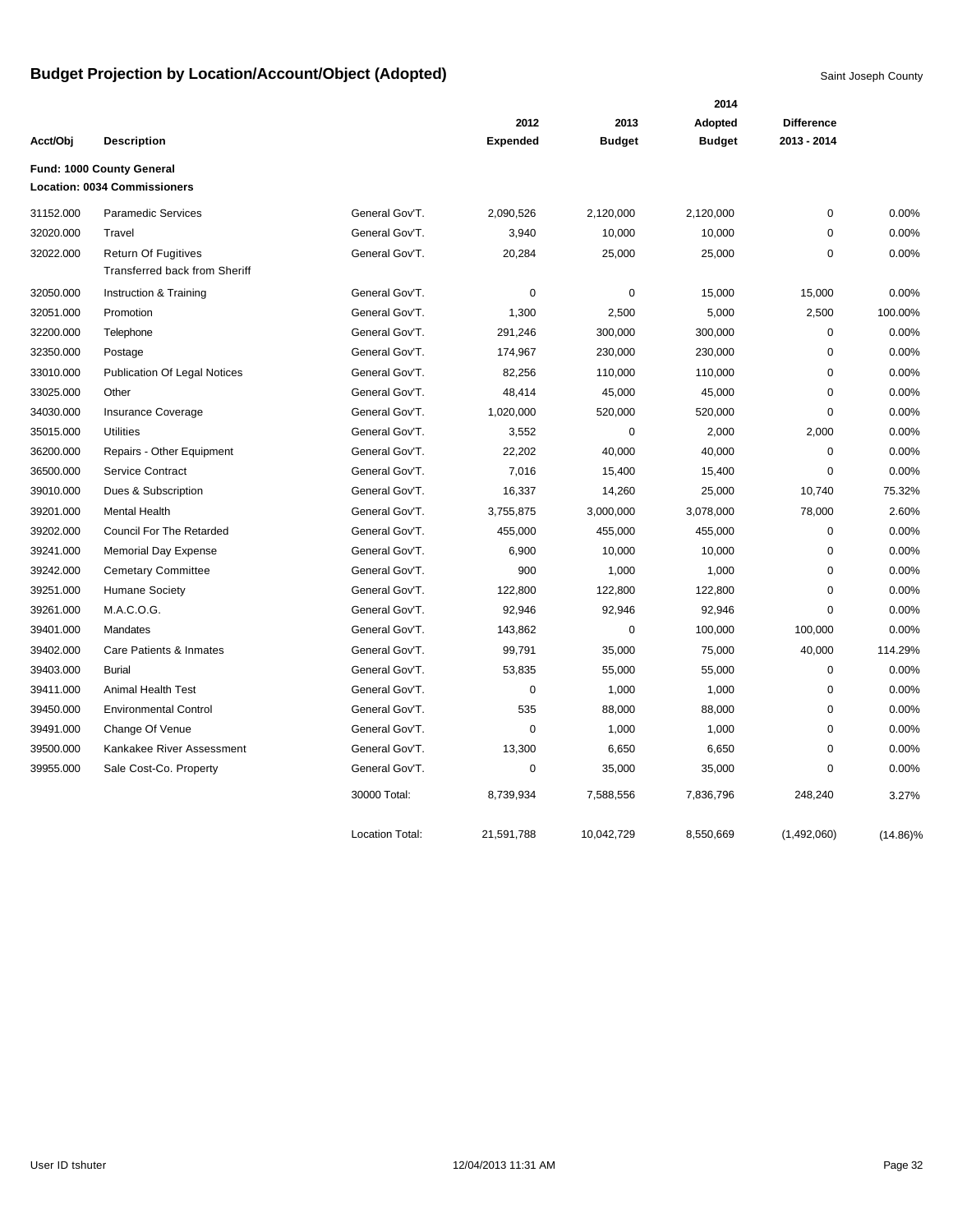|           |                                                                                |                        |                 |               | 2014          |                   |        |
|-----------|--------------------------------------------------------------------------------|------------------------|-----------------|---------------|---------------|-------------------|--------|
|           |                                                                                |                        | 2012            | 2013          | Adopted       | <b>Difference</b> |        |
| Acct/Obj  | <b>Description</b>                                                             |                        | <b>Expended</b> | <b>Budget</b> | <b>Budget</b> | 2013 - 2014       |        |
|           | Fund: 1000 County General                                                      |                        |                 |               |               |                   |        |
|           | <b>Location: 0035 County Council</b>                                           |                        |                 |               |               |                   |        |
| 11035.000 | County Councilman<br>8@ 14,003 1@ 15,403                                       | General Gov'T.         | 116,453         | 123,552       | 127,427       | 3,875             | 3.14%  |
| 11041.000 | <b>Attorney Part Time</b>                                                      | General Gov'T.         | 21,657          | 22,657        | 23,110        | 453               | 2.00%  |
| 11080.000 | Chief Of Admin/Finance                                                         | General Gov'T.         | 0               | 45,000        | 45,000        | 0                 | 0.00%  |
| 11650.000 | <b>Executive Secretary</b>                                                     | General Gov'T.         | 31,117          | 29,500        | 30,090        | 590               | 2.00%  |
|           |                                                                                | 10000 Total:           | 169,227         | 220,709       | 225,627       | 4,918             | 2.23%  |
| 21030.000 | <b>Office Supplies</b>                                                         | General Gov'T.         | 314             | 1,200         | 1,200         | 0                 | 0.00%  |
|           |                                                                                | 20000 Total:           | 314             | 1,200         | 1,200         | 0                 | 0.00%  |
| 31070.000 | <b>Other Contractual Services</b><br>Code Book Maintenance & Deniston Contract | General Gov'T.         | 12,535          | 7,000         | 13,000        | 6,000             | 85.71% |
| 32350.000 | Postage                                                                        | General Gov'T.         | 174             | 250           | 250           | 0                 | 0.00%  |
| 33100.000 | Printing                                                                       | General Gov'T.         | 0               | 100           | 100           | $\Omega$          | 0.00%  |
| 36300.000 | Repair - Office Equipment                                                      | General Gov'T.         | 0               | 100           | 100           | 0                 | 0.00%  |
| 37400.000 | Leases - Photocopy                                                             | General Gov'T.         | 342             | 560           | 560           | 0                 | 0.00%  |
|           |                                                                                | 30000 Total:           | 13,051          | 8,010         | 14,010        | 6,000             | 74.91% |
|           |                                                                                | <b>Location Total:</b> | 182,592         | 229,919       | 240,837       | 10,918            | 4.75%  |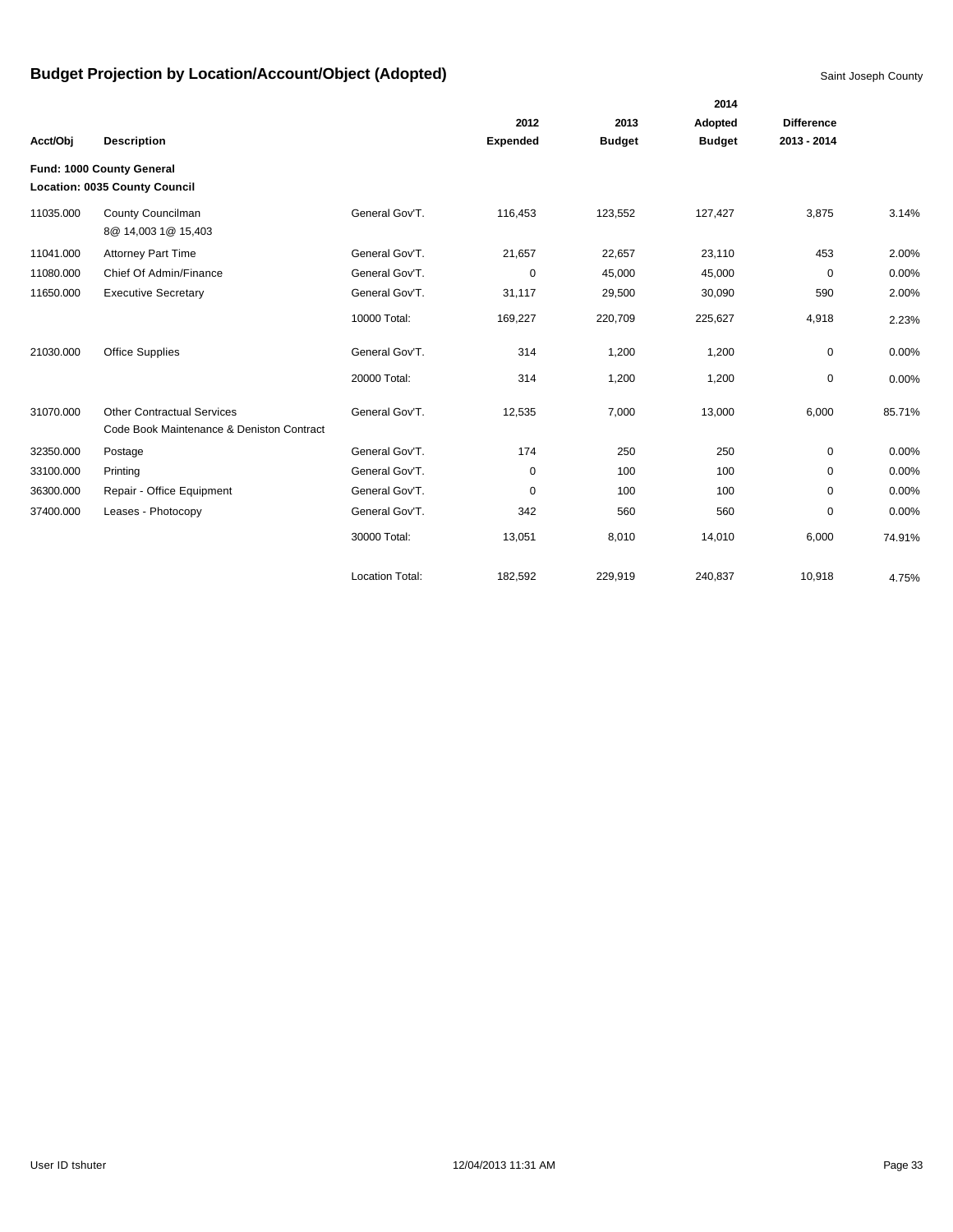|           |                                                                                                                                                                                                |                        |                 |               | 2014          |                   |          |
|-----------|------------------------------------------------------------------------------------------------------------------------------------------------------------------------------------------------|------------------------|-----------------|---------------|---------------|-------------------|----------|
|           |                                                                                                                                                                                                |                        | 2012            | 2013          | Adopted       | <b>Difference</b> |          |
| Acct/Obj  | <b>Description</b>                                                                                                                                                                             |                        | <b>Expended</b> | <b>Budget</b> | <b>Budget</b> | 2013 - 2014       |          |
|           | Fund: 1000 County General<br><b>Location: 0036 Public Defenders</b>                                                                                                                            |                        |                 |               |               |                   |          |
| 11036.000 | <b>Chief Public Defender</b>                                                                                                                                                                   | General Gov'T.         | 70,200          | 74,743        | 83,467        | 8,724             | 11.67%   |
| 11041.000 | <b>Attorney Part Time</b>                                                                                                                                                                      | General Gov'T.         | 908,585         | 969,910       | 989,314       | 19,404            | 2.00%    |
|           | 1@ 47,685 2@ 39,862 3@ 39,410 2@ 36,950 1@34,197 1@ 34,004 3@ 33,737 1@ 33,489 1@ 33,415 1@ 31,990 1@ 31,717 3@ 31,347 1@ 31,008 1@ 30,639 1@<br>29,205 3@ 28,681 1@ 28,130 3@ 23,562 30 Total |                        |                 |               |               |                   |          |
| 11070.000 | <b>Chief Deputy</b>                                                                                                                                                                            | General Gov'T.         | 55,000          | 58,650        | 64,550        | 5,900             | 10.06%   |
| 11077.000 | Admin, Assistant                                                                                                                                                                               | General Gov'T.         | 25,000          | 25,750        | 32,130        | 6,380             | 24.78%   |
|           | INCREASE OF 5,750 TO BE REIMBURSED TO GENERL FUND FROM THE PUBLIC DEFENDER FUND 4919                                                                                                           |                        |                 |               |               |                   |          |
| 14800.000 | <b>Fica Contribution</b>                                                                                                                                                                       | General Gov'T.         | 77,477          | 80,976        | 87,931        | 6,955             | 8.59%    |
| 14810.000 | P.E.R.F.                                                                                                                                                                                       | General Gov'T.         | 80,220          | 84,681        | 109,196       | 24,515            | 28.95%   |
|           | 9.5%                                                                                                                                                                                           |                        |                 |               |               |                   |          |
| 14840.000 | Group Insurance                                                                                                                                                                                | General Gov'T.         | 180,000         | 342,158       | 342,158       | 0                 | 0.00%    |
|           |                                                                                                                                                                                                | 10000 Total:           | 1,396,482       | 1,636,868     | 1,708,746     | 71,878            | 4.39%    |
| 21030.000 | <b>Office Supplies</b>                                                                                                                                                                         | General Gov'T.         | 243             | 800           | 800           | 0                 | $0.00\%$ |
|           |                                                                                                                                                                                                | 20000 Total:           | 243             | 800           | 800           | 0                 | 0.00%    |
| 32050.000 | Instruction & Training                                                                                                                                                                         | General Gov'T.         | 0               | $\mathbf 0$   | 0             | 0                 | 0.00%    |
| 32200.000 | Telephone                                                                                                                                                                                      | General Gov'T.         | 200             | 200           | 200           | 0                 | 0.00%    |
| 32350.000 | Postage                                                                                                                                                                                        | General Gov'T.         | 6               | 250           | 250           | $\Omega$          | 0.00%    |
| 33198.000 | <b>Consultants &amp; Contractual Serv</b>                                                                                                                                                      | General Gov'T.         | 5,339           | 21,500        | 21,500        | 0                 | 0.00%    |
| 36015.000 | <b>Contractual Services</b>                                                                                                                                                                    | General Gov'T.         | 56,811          | 83,500        | 83,500        | 0                 | 0.00%    |
| 36016.000 | <b>Professional Contracts</b>                                                                                                                                                                  | General Gov'T.         | 116,274         | 153,696       | 153,696       | 0                 | 0.00%    |
| 37010.000 | Rent - Bldgs & Office Space                                                                                                                                                                    | General Gov'T.         | 271,200         | 271,200       | 271,200       | 0                 | 0.00%    |
|           | Rent office allowance pd to Pub Def to defray costs of rent, secretarial/paralegal, supplies used toward Pub Def wk                                                                            |                        |                 |               |               |                   |          |
|           |                                                                                                                                                                                                | 30000 Total:           | 449,830         | 530,346       | 530,346       | 0                 | 0.00%    |
|           |                                                                                                                                                                                                | <b>Location Total:</b> | 1,846,555       | 2,168,014     | 2,239,892     | 71,878            | 3.32%    |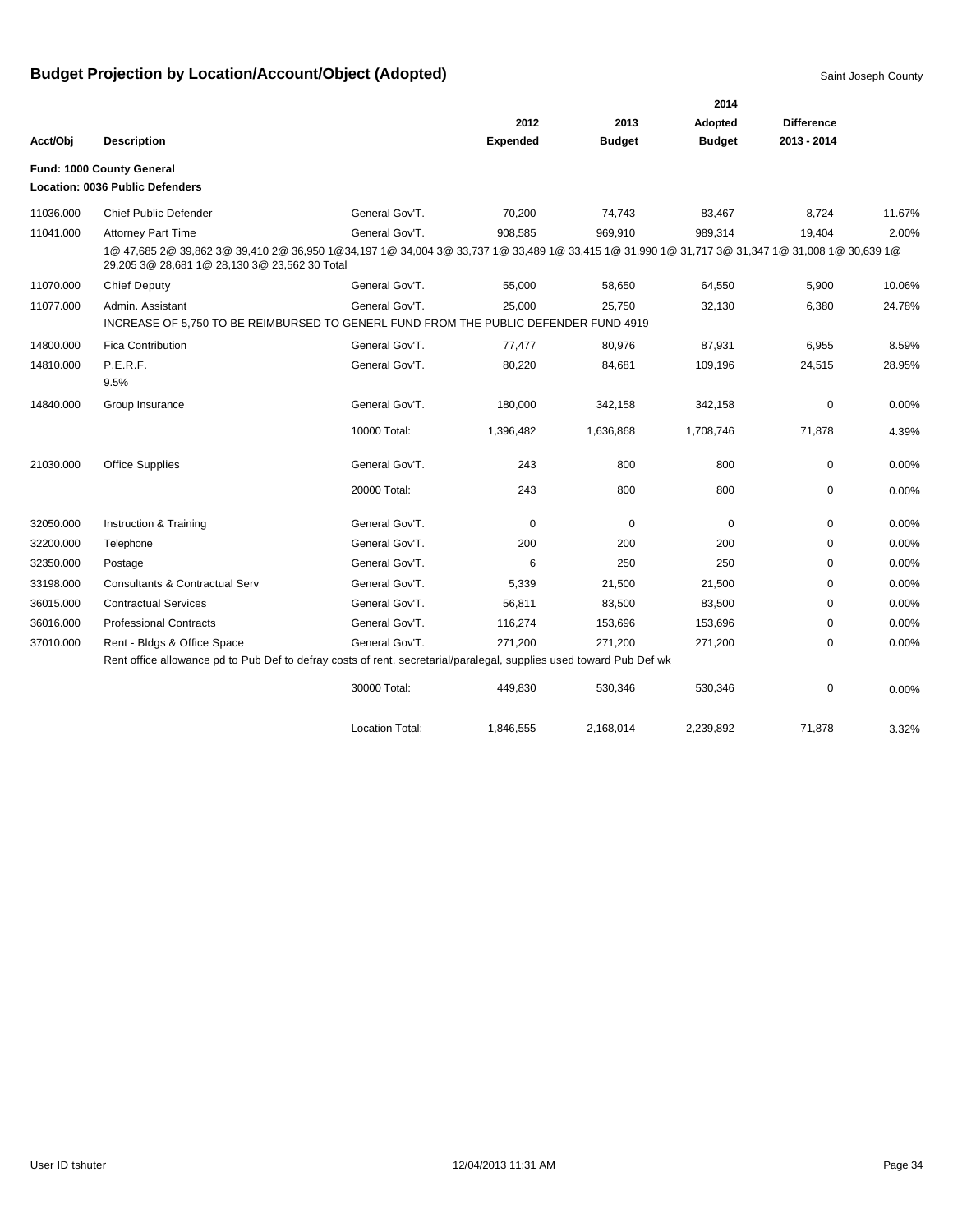|           |                                                                            |                        |                 |               | 2014          |                   |             |
|-----------|----------------------------------------------------------------------------|------------------------|-----------------|---------------|---------------|-------------------|-------------|
|           |                                                                            |                        | 2012            | 2013          | Adopted       | <b>Difference</b> |             |
| Acct/Obj  | <b>Description</b>                                                         |                        | <b>Expended</b> | <b>Budget</b> | <b>Budget</b> | 2013 - 2014       |             |
|           | Fund: 1000 County General                                                  |                        |                 |               |               |                   |             |
|           | Location: 0037 Historic Preservation                                       |                        |                 |               |               |                   |             |
| 11075.000 | Deputy Director<br>\$9,000 funded by City of South Bend Grant.             | General Gov'T.         | 33,000          | 34,200        | 34,884        | 684               | 2.00%       |
| 11309.000 | Historic Preservation Admin.                                               | General Gov'T.         | 37,132          | 38,332        | 39,099        | 767               | 2.00%       |
|           |                                                                            | 10000 Total:           | 70,132          | 72,532        | 73,983        | 1,451             | 2.00%       |
| 21030.000 | Office Supplies                                                            | General Gov'T.         | 617             | 400           | 400           | 0                 | 0.00%       |
| 22010.000 | Gas Oil & Lubricants                                                       | General Gov'T.         | 1,011           | 1,200         | 1,200         | 0                 | 0.00%       |
| 22120.000 | Garage & Motor Supplies                                                    | General Gov'T.         | 225             | 225           | 225           | 0                 | 0.00%       |
|           |                                                                            | 20000 Total:           | 1,853           | 1,825         | 1,825         | $\mathbf 0$       | 0.00%       |
| 31070.000 | <b>Other Contractual Services</b><br>\$15,200 funded by City of So Bnd Grt | General Gov'T.         | 15,985          | 16,216        | 16,416        | 200               | 1.23%       |
| 32020.000 | Travel                                                                     | General Gov'T.         | 0               | 100           | 100           | 0                 | 0.00%       |
| 32053.000 | <b>Public Relations</b>                                                    | General Gov'T.         | 150             | $\mathbf 0$   | $\mathbf 0$   | $\mathbf 0$       | 0.00%       |
| 32200.000 | Telephone                                                                  | General Gov'T.         | 0               | 160           | 160           | 0                 | 0.00%       |
| 32350.000 | Postage                                                                    | General Gov'T.         | 645             | 400           | 400           | $\mathbf 0$       | 0.00%       |
| 33010.000 | <b>Publication Of Legal Notices</b>                                        | General Gov'T.         | 112             | 200           | 200           | $\mathbf 0$       | 0.00%       |
| 33100.000 | Printing                                                                   | General Gov'T.         | 212             | 100           | 100           | $\mathbf 0$       | 0.00%       |
| 34040.000 | <b>Auto Liability</b>                                                      | General Gov'T.         | 829             | 1,100         | 900           | (200)             | $(18.18)\%$ |
|           | Auto Insurance \$800 from City SB Grant                                    |                        |                 |               |               |                   |             |
| 39010.000 | Dues & Subscription                                                        | General Gov'T.         | 130             | 245           | 245           | 0                 | 0.00%       |
|           |                                                                            | 30000 Total:           | 18,063          | 18,521        | 18,521        | $\mathbf 0$       | 0.00%       |
|           |                                                                            | <b>Location Total:</b> | 90.048          | 92.878        | 94.329        | 1.451             | 1.56%       |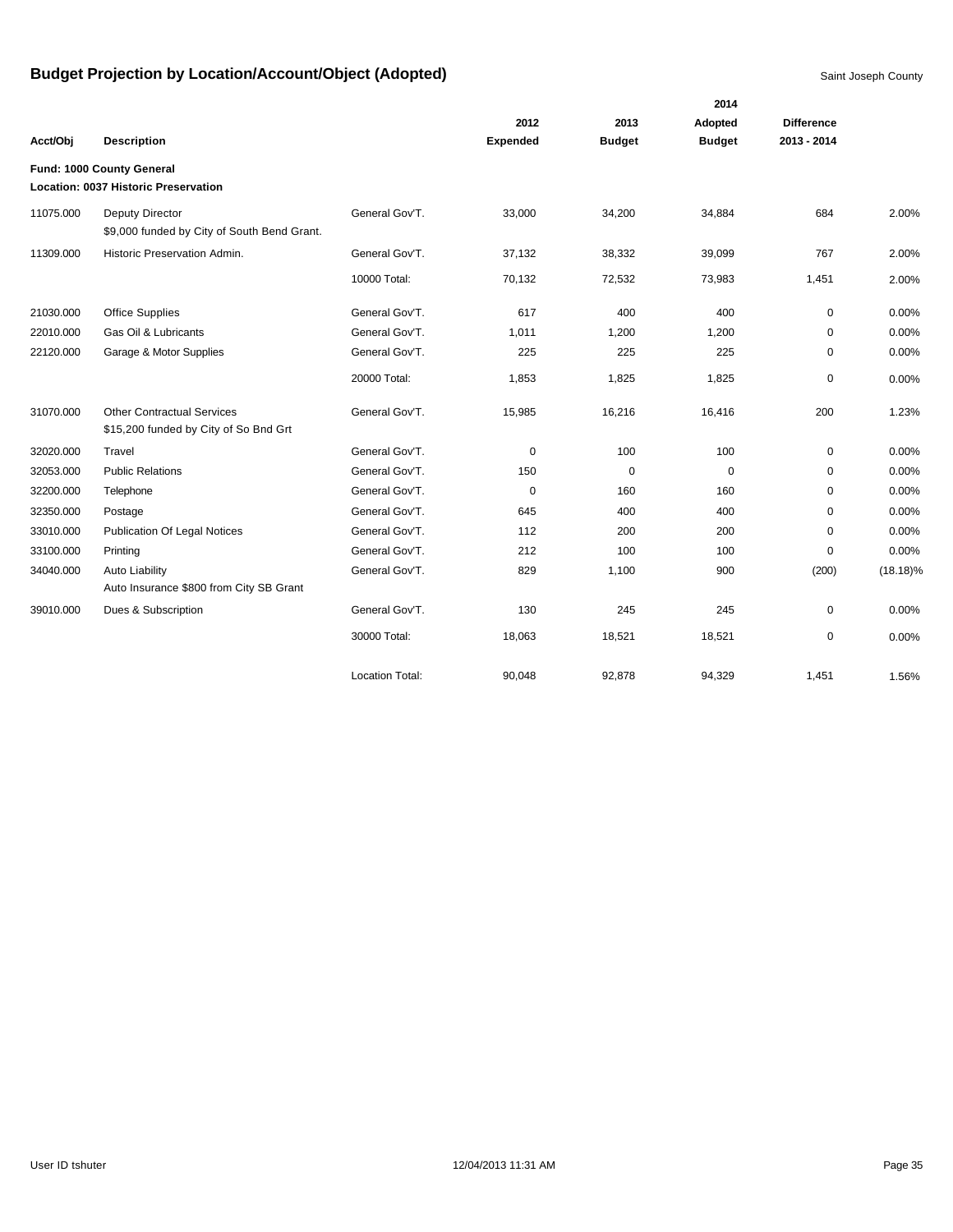|           |                                                                                                                                | 2014                   |                 |               |               |                   |       |  |  |
|-----------|--------------------------------------------------------------------------------------------------------------------------------|------------------------|-----------------|---------------|---------------|-------------------|-------|--|--|
|           |                                                                                                                                |                        | 2012            | 2013          | Adopted       | <b>Difference</b> |       |  |  |
| Acct/Obj  | <b>Description</b>                                                                                                             |                        | <b>Expended</b> | <b>Budget</b> | <b>Budget</b> | 2013 - 2014       |       |  |  |
|           | Fund: 1000 County General                                                                                                      |                        |                 |               |               |                   |       |  |  |
|           | <b>Location: 0038 Court House</b>                                                                                              |                        |                 |               |               |                   |       |  |  |
| 11021.000 | <b>Buildings Engineer</b><br>32% of salary-68% funded from Location 21                                                         | General Gov'T.         | 20,214          | 20,820        | 21,236        | 416               | 2.00% |  |  |
| 11690.000 | Maintenance Man<br>2@ 29,693                                                                                                   | General Gov'T.         | 55,222          | 58,222        | 59,386        | 1,164             | 2.00% |  |  |
| 11959.000 | Maintenance Part Time Class 3                                                                                                  | General Gov'T.         | 9,251           | 23,901        | 24,382        | 481               | 2.01% |  |  |
|           | 683 Hrs.@ 9.34 per hour for 1 Security On-Call & 2242 Hrs @ 8.03 per hour (18,003) for 1 Housekeeper and 1 On-Call Housekeeper |                        |                 |               |               |                   |       |  |  |
| 14900.000 | Uniforms                                                                                                                       | General Gov'T.         | 700             | 700           | 700           | 0                 | 0.00% |  |  |
|           |                                                                                                                                | 10000 Total:           | 85,387          | 103,643       | 105,704       | 2,061             | 1.99% |  |  |
| 22417.000 | <b>General Supplies</b>                                                                                                        | General Gov'T.         | 20,039          | 26,000        | 26,000        | 0                 | 0.00% |  |  |
|           |                                                                                                                                | 20000 Total:           | 20,039          | 26,000        | 26,000        | 0                 | 0.00% |  |  |
| 35015.000 | <b>Utilities</b>                                                                                                               | General Gov'T.         | 138,266         | 181,500       | 181,500       | 0                 | 0.00% |  |  |
| 36010.000 | Repairs-Bldgs & Structures                                                                                                     | General Gov'T.         | 2,400           | 2,400         | 2,400         | 0                 | 0.00% |  |  |
| 36011.000 | <b>Bldg Maintenance</b>                                                                                                        | General Gov'T.         | 15,841          | 15,841        | 15,841        | 0                 | 0.00% |  |  |
| 36200.000 | Repairs - Other Equipment                                                                                                      | General Gov'T.         | 4,608           | 5,000         | 5,000         | $\mathbf 0$       | 0.00% |  |  |
|           |                                                                                                                                | 30000 Total:           | 161,115         | 204,741       | 204,741       | 0                 | 0.00% |  |  |
|           |                                                                                                                                | <b>Location Total:</b> | 266,541         | 334,384       | 336,445       | 2,061             | 0.62% |  |  |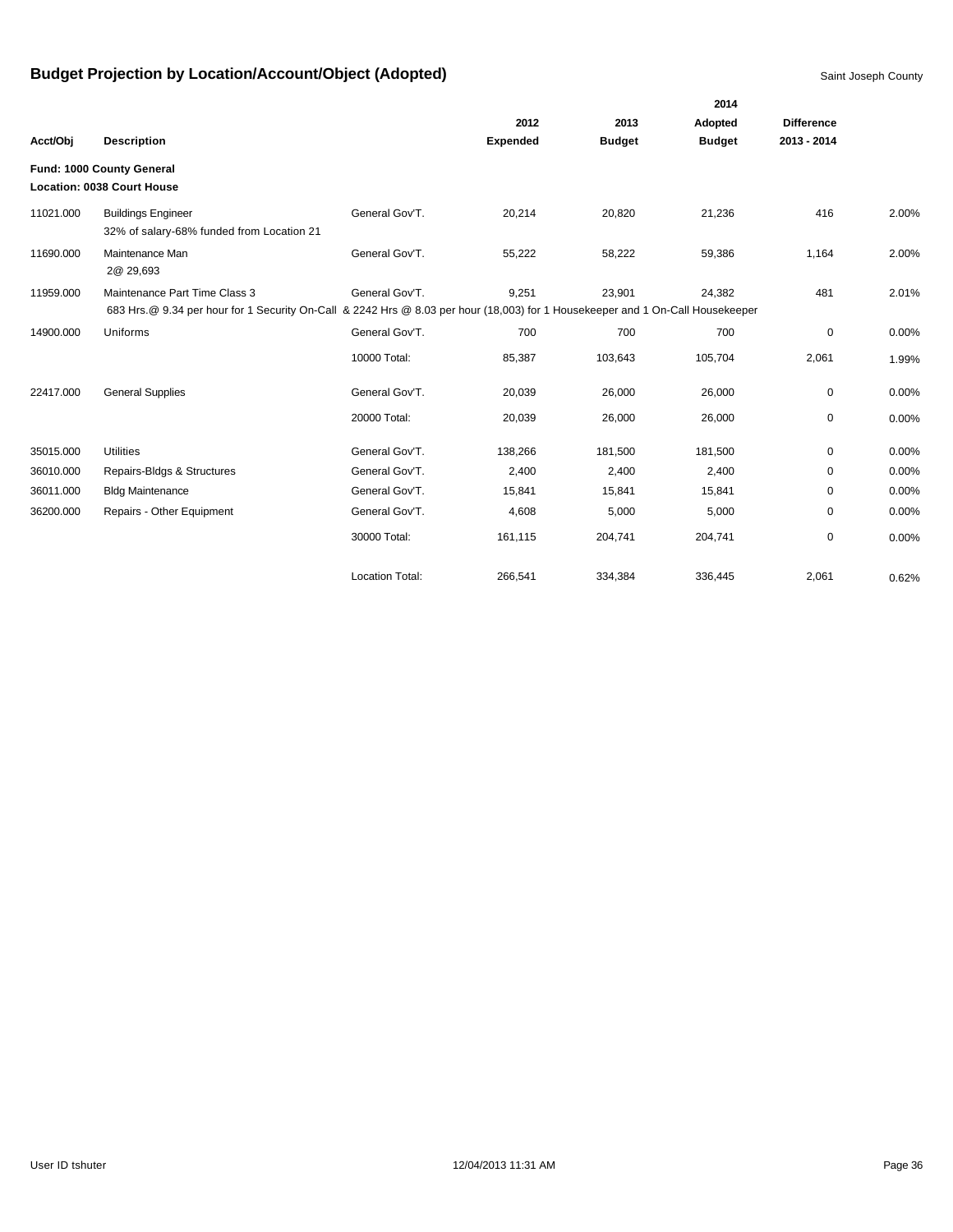|           |                                                                                                                                             |                 |                 |               | 2014          |                   |              |
|-----------|---------------------------------------------------------------------------------------------------------------------------------------------|-----------------|-----------------|---------------|---------------|-------------------|--------------|
|           |                                                                                                                                             |                 | 2012            | 2013          | Adopted       | <b>Difference</b> |              |
| Acct/Obj  | <b>Description</b>                                                                                                                          |                 | <b>Expended</b> | <b>Budget</b> | <b>Budget</b> | 2013 - 2014       |              |
|           | Fund: 1000 County General                                                                                                                   |                 |                 |               |               |                   |              |
|           | Location: 0048 Pros. Title Iv                                                                                                               |                 |                 |               |               |                   |              |
| 11070.000 | <b>Chief Deputy</b><br>Also paid from Location 18                                                                                           | General Gov'T.  | 40,529          | 41,610        | 42,900        | 1,290             | 3.10%        |
| 11080.000 | Chief Of Admin/Finance<br>Also paid from Location 18                                                                                        | General Gov'T.  | 10,146          | 10,646        | 10,859        | 213               | 2.00%        |
| 11081.000 | Asst. Chief - Admin./Finance<br>Also paid from Location 18                                                                                  | General Gov'T.  | 22,483          | 23,083        | 23,545        | 462               | 2.00%        |
| 11326.000 | Deputy Prosecutor IV-D<br>DPA'S HAVE A SALARY RANGE OF 45,000- 60,000 BASED ON EXPERIENCE SALARIES AS FOLLOWS 1@ 57,735 1@ 55,695 2@ 52,635 | General Gov'T.  | 201,312         | 214,412       | 218,700       | 4,288             | 2.00%        |
| 11330.000 | Child Support Adm.<br>1@ 74,431 1@ 68,174 1@ 49,348 1@ 39,046 4@ 32,742                                                                     | General Gov'T.  | 341,234         | 354,869       | 361,967       | 7,098             | 2.00%        |
| 11348.000 | Comms. & I.T. Coordinator<br>1@ 13,117 1@ 10,710 Also paid from Location 18                                                                 | General Gov'T.  | 11,067          | 12,860        | 23,827        | 10,967            | 85.28%       |
| 11355.000 | Investigator<br>Also paid from Location 18                                                                                                  | General Gov'T.  | 16,480          | 17,080        | 17,422        | 342               | 2.00%        |
| 11645.000 | Caseworker<br>1@ 36,944 1@ 34,843 1@ 31,472 2@ 30,947 16@ 29,896                                                                            | General Gov'T.  | 596,074         | 630,875       | 643,489       | 12,614            | 2.00%        |
| 11645.621 | Caseworker<br>1@ 29,070 4@29,896 1@ 32,742 NO APPROPRIATION REQUIRED INCENTIVE FUNDED POSITIONS                                             | Child Sup Incen | 31,085          | 0             | $\mathbf 0$   | $\mathbf 0$       | 0.00%        |
| 11950.000 | Part Time<br>15.45 per hr max                                                                                                               | General Gov'T.  | 0               | $\mathbf 0$   | 30,000        | 30,000            | 0.00%        |
| 11957.000 | <b>Interns Part Time</b><br>12.50 per hr max                                                                                                | General Gov'T.  | 8,472           | 5,665         | 5,665         | $\mathbf 0$       | 0.00%        |
| 14800.000 | <b>Fica Contribution</b>                                                                                                                    | General Gov'T.  | 91,001          | 100,921       | 105,446       | 4,525             | 4.48%        |
| 14810.000 | P.E.R.F.                                                                                                                                    | General Gov'T.  | 94,914          | 105,085       | 128,096       | 23,011            | 21.90%       |
| 14840.000 | Group Insurance                                                                                                                             | General Gov'T.  | 152,447         | 331,305       | 331,305       | 0                 | 0.00%        |
|           |                                                                                                                                             | 10000 Total:    | 1,617,244       | 1,848,411     | 1,943,221     | 94,810            | 5.13%        |
| 21030.000 | <b>Office Supplies</b>                                                                                                                      | General Gov'T.  | 8,854           | 8,578         | 8,578         | 0                 | 0.00%        |
| 22010.000 | Gas Oil & Lubricants                                                                                                                        | General Gov'T.  | 2,400           | 3,000         | 3,000         | 0                 | 0.00%        |
| 24010.000 | <b>Other Supplies</b>                                                                                                                       | General Gov'T.  | 7,103           | 6,831         | 6,831         | 0                 | 0.00%        |
|           |                                                                                                                                             | 20000 Total:    | 18,357          | 18,409        | 18,409        | 0                 | 0.00%        |
| 31070.000 | <b>Other Contractual Services</b>                                                                                                           | General Gov'T.  | 35,007          | 30,000        | 16,496        | (13,504)          | $(45.01)\%$  |
| 32020.000 | Travel                                                                                                                                      | General Gov'T.  | 10,153          | 10,000        | 10,000        | 0                 | 0.00%        |
| 32050.000 | Instruction & Training                                                                                                                      | General Gov'T.  | 8,928           | 10,000        | 10,000        | $\mathbf 0$       | 0.00%        |
| 32200.000 | Telephone                                                                                                                                   | General Gov'T.  | 11,866          | 14,600        | 14,600        | 0                 | 0.00%        |
| 32350.000 | Postage                                                                                                                                     | General Gov'T.  | 19,674          | 22,980        | 22,980        | 0                 | 0.00%        |
| 36100.000 | Repairs - Auto & Truck                                                                                                                      | General Gov'T.  | 0               | 1,750         | 1,750         | 0                 | 0.00%        |
| 36300.000 | Repair - Office Equipment                                                                                                                   | General Gov'T.  | 1,255           | 1,750         | 1,750         | $\pmb{0}$         | 0.00%        |
| 37100.000 | Auto Lease<br>From Dept 18                                                                                                                  | General Gov'T.  | 4,200           | 4,200         | 5,424         | 1,224             | 29.14%       |
| 39750.000 | Data Processing                                                                                                                             | General Gov'T.  | 7,299           | 11,800        | 36,800        | 25,000            | 211.86%      |
|           |                                                                                                                                             | 30000 Total:    | 98,382          | 107,080       | 119,800       | 12,720            | 11.88%       |
| 44250.000 | <b>Office Machines</b>                                                                                                                      | General Gov'T.  | 0               | 47,000        | $\pmb{0}$     | (47,000)          | $(100.00)\%$ |
|           |                                                                                                                                             | 40000 Total:    | 0               | 47,000        | 0             | (47,000)          | $(100.00)\%$ |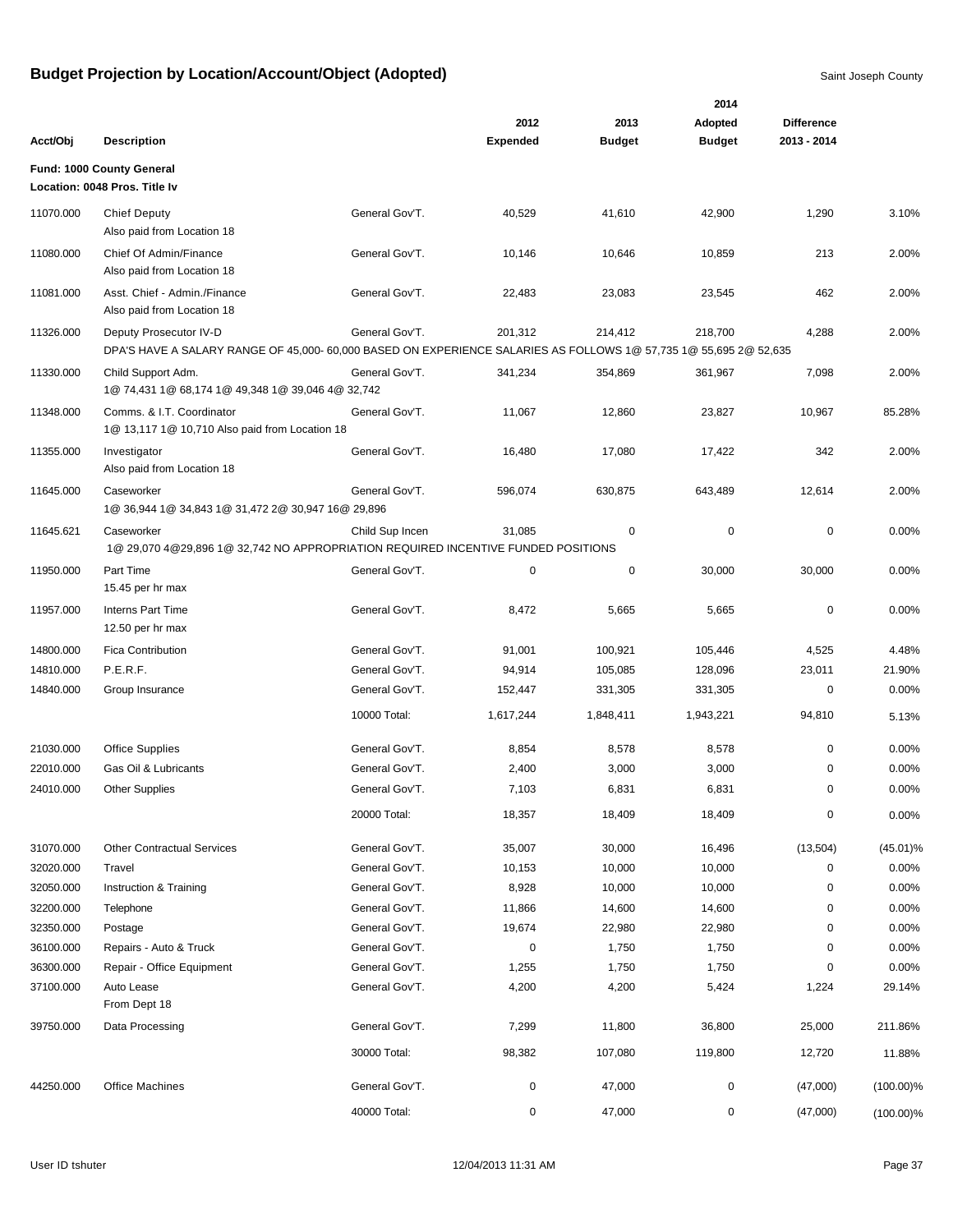|                                                            |                    |                        |           |               | 2014          |                   |       |
|------------------------------------------------------------|--------------------|------------------------|-----------|---------------|---------------|-------------------|-------|
|                                                            |                    |                        | 2012      | 2013          | Adopted       | <b>Difference</b> |       |
| Acct/Obj                                                   | <b>Description</b> |                        | Expended  | <b>Budget</b> | <b>Budget</b> | 2013 - 2014       |       |
| Fund: 1000 County General<br>Location: 0048 Pros. Title Iv |                    |                        |           |               |               |                   |       |
|                                                            |                    | <b>Location Total:</b> | 1,733,983 | 2,020,900     | 2,081,430     | 60,530            | 3.00% |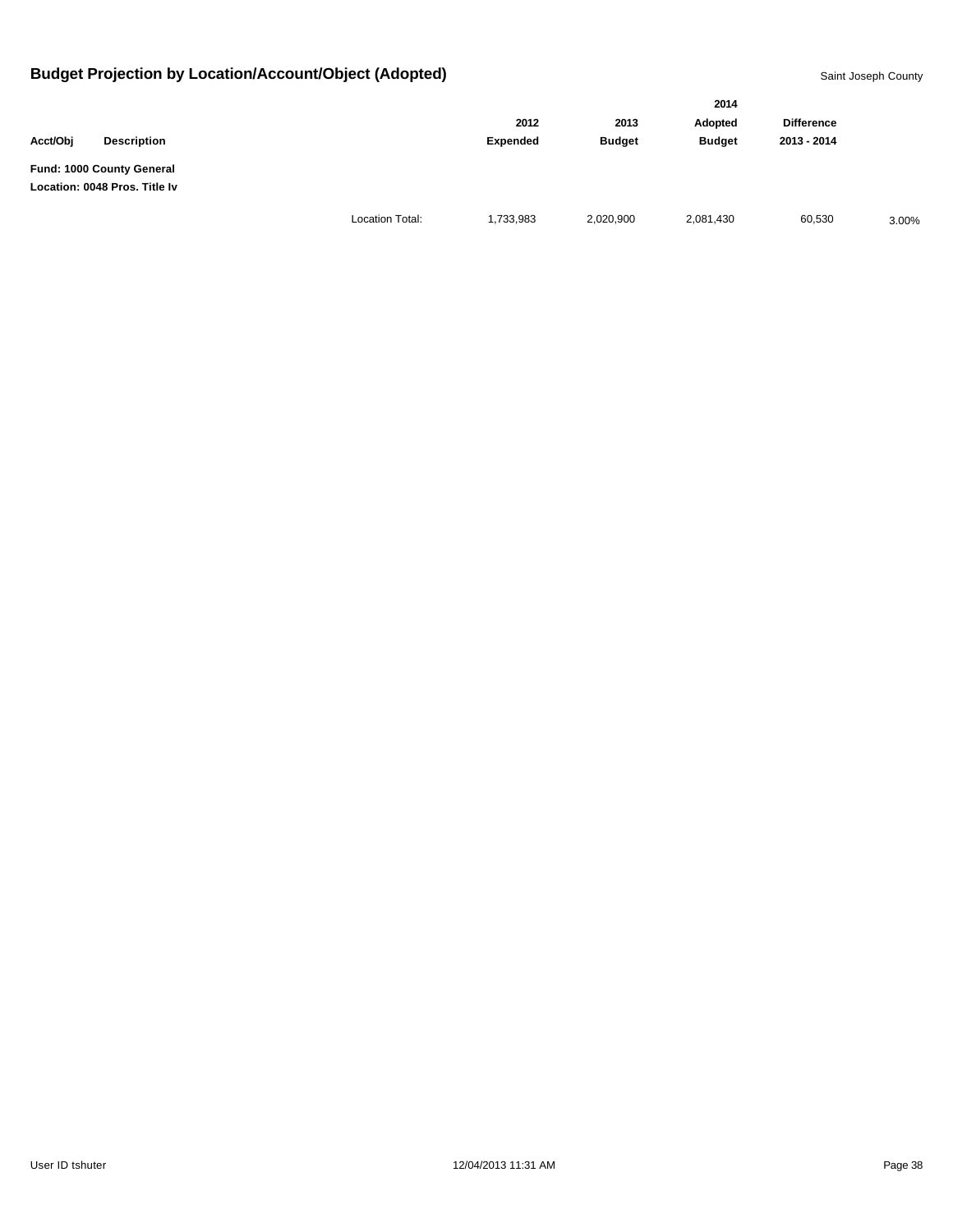|           |                                                                                      |                |                 |               | 2014          |                   |             |
|-----------|--------------------------------------------------------------------------------------|----------------|-----------------|---------------|---------------|-------------------|-------------|
|           |                                                                                      |                | 2012            | 2013          | Adopted       | <b>Difference</b> |             |
| Acct/Obj  | <b>Description</b>                                                                   |                | <b>Expended</b> | <b>Budget</b> | <b>Budget</b> | 2013 - 2014       |             |
|           | Fund: 1000 County General                                                            |                |                 |               |               |                   |             |
|           | Location: 0049 Juvenile Justice Center                                               |                |                 |               |               |                   |             |
| 11032.000 | <b>Executive Director</b>                                                            | General Gov'T. | 84,846          | 85,846        | 87,563        | 1,717             | 2.00%       |
| 11049.000 | Director Of Detention                                                                | General Gov'T. | 55,894          | 56,894        | 58,032        | 1,138             | 2.00%       |
| 11067.000 | Director Of Security                                                                 | General Gov'T. | 41,285          | 42,285        | 43,131        | 846               | 2.00%       |
| 11075.000 | Deputy Director<br>Assistant Director of Detention.                                  | General Gov'T. | 43,947          | 44,947        | 45,846        | 899               | 2.00%       |
| 11155.000 | <b>Nurses</b><br>1 @ 55,651 2 @ 34,003                                               | General Gov'T. | 110,452         | 121,232       | 123,657       | 2,425             | 2.00%       |
| 11332.000 | Psychologist<br>23,000 reimbursed from PUF                                           | General Gov'T. | 58,197          | 62,587        | 85,587        | 23,000            | 36.75%      |
| 11334.000 | Controller-Juv. Cntr.<br>Salary includes Grant from DOC supplement of \$3564         | General Gov'T. | 36,895          | 40,679        | 41,493        | 814               | 2.00%       |
| 11335.000 | Personnel/Training Officer<br>1@ 55,017 PO Guidelines & 1@ 45,276                    | General Gov'T. | 98,109          | 100,293       | 100,293       | 0                 | 0.00%       |
| 11338.000 | Youth Care Specialist<br>2@ 30,747                                                   | General Gov'T. | 55,620          | 60,288        | 61,494        | 1,206             | 2.00%       |
| 11367.000 | <b>Team Leaders</b><br>11@ 31,859 w/degree, 6@ 30,775 w/o deg CONTROL OFFICERS       | General Gov'T. | 481,180         | 520,358       | 535,096       | 14,738            | 2.83%       |
| 11370.000 | <b>Detention Officers</b><br>9@ 30,775 w/degree, 20@ 29,787w/o degree                | General Gov'T. | 746,116         | 855,608       | 872,715       | 17,107            | 2.00%       |
| 11379.000 | Counselor/Caseworker<br>1@ 59,361 1@ 53,040 1@ 35,797                                | General Gov'T. | 106,231         | 145,292       | 148,198       | 2,906             | 2.00%       |
| 11439.000 | Overtime                                                                             | General Gov'T. | 219,204         | 120,000       | 120,000       | 0                 | 0.00%       |
| 11535.000 | <b>Special Deputy</b><br>9@ 27,805 SECURITY OFFICERS                                 | General Gov'T. | 192,974         | 245,340       | 250,247       | 4,907             | 2.00%       |
| 11601.000 | Supervisor<br>3@ 39,134 3@ 34,801 DETENTION SUPERVISOR                               | General Gov'T. | 208,836         | 217,458       | 221,805       | 4,347             | 2.00%       |
| 11655.000 | Receptionist                                                                         | General Gov'T. | 18,877          | 25,780        | 26,296        | 516               | 2.00%       |
| 11670.000 | Bookkeeper<br>Reinstated per mandate including raise                                 | General Gov'T. | 28,938          | 31,896        | 32,534        | 638               | 2.00%       |
| 11692.000 | Maintenance Man Class II<br>2 @ 27,040 1 Position was moved to a Housekeeper account | General Gov'T. | 74,530          | 79,530        | 54,080        | (25, 450)         | $(32.00)\%$ |
| 11704.000 | Dir. Of Bldgs. & Grounds                                                             | General Gov'T. | 55,894          | 56,894        | 58,032        | 1,138             | 2.00%       |
| 11706.000 | Food Service Supervisor                                                              | General Gov'T. | 36,050          | 37,250        | 37,995        | 745               | 2.00%       |
| 11713.000 | Housekeeper                                                                          | General Gov'T. | 0               | $\mathbf 0$   | 25,000        | 25,000            | 0.00%       |
| 11714.000 | Maintenance Class III                                                                | General Gov'T. | 13,365          | 23,130        | 25,000        | 1,870             | 8.08%       |
| 11716.000 | Cooks<br>4@ 25,612                                                                   | General Gov'T. | 94,440          | 100,980       | 102,448       | 1,468             | 1.45%       |
| 11720.000 | <b>Recreation Officers</b>                                                           | General Gov'T. | 29,776          | 31,576        | 32,208        | 632               | 2.00%       |
| 11950.000 | Part Time<br>9.00-13.00 Hr                                                           | General Gov'T. | 31,011          | 43,282        | 43,282        | 0                 | 0.00%       |
| 14900.000 | Uniforms                                                                             | General Gov'T. | 3,934           | 3,715         | 3,715         | 0                 | 0.00%       |
|           |                                                                                      | 10000 Total:   | 2,926,601       | 3,153,140     | 3,235,747     | 82,607            | 2.62%       |
| 22010.000 | Gas Oil & Lubricants                                                                 | General Gov'T. | 8,125           | 5,500         | 7,000         | 1,500             | 27.27%      |
| 22200.000 | <b>Household Supplies</b>                                                            | General Gov'T. | 47,319          | 43,400        | 46,000        | 2,600             | 5.99%       |
| 24100.000 | Food                                                                                 | General Gov'T. | 159,518         | 180,000       | 180,000       | 0                 | 0.00%       |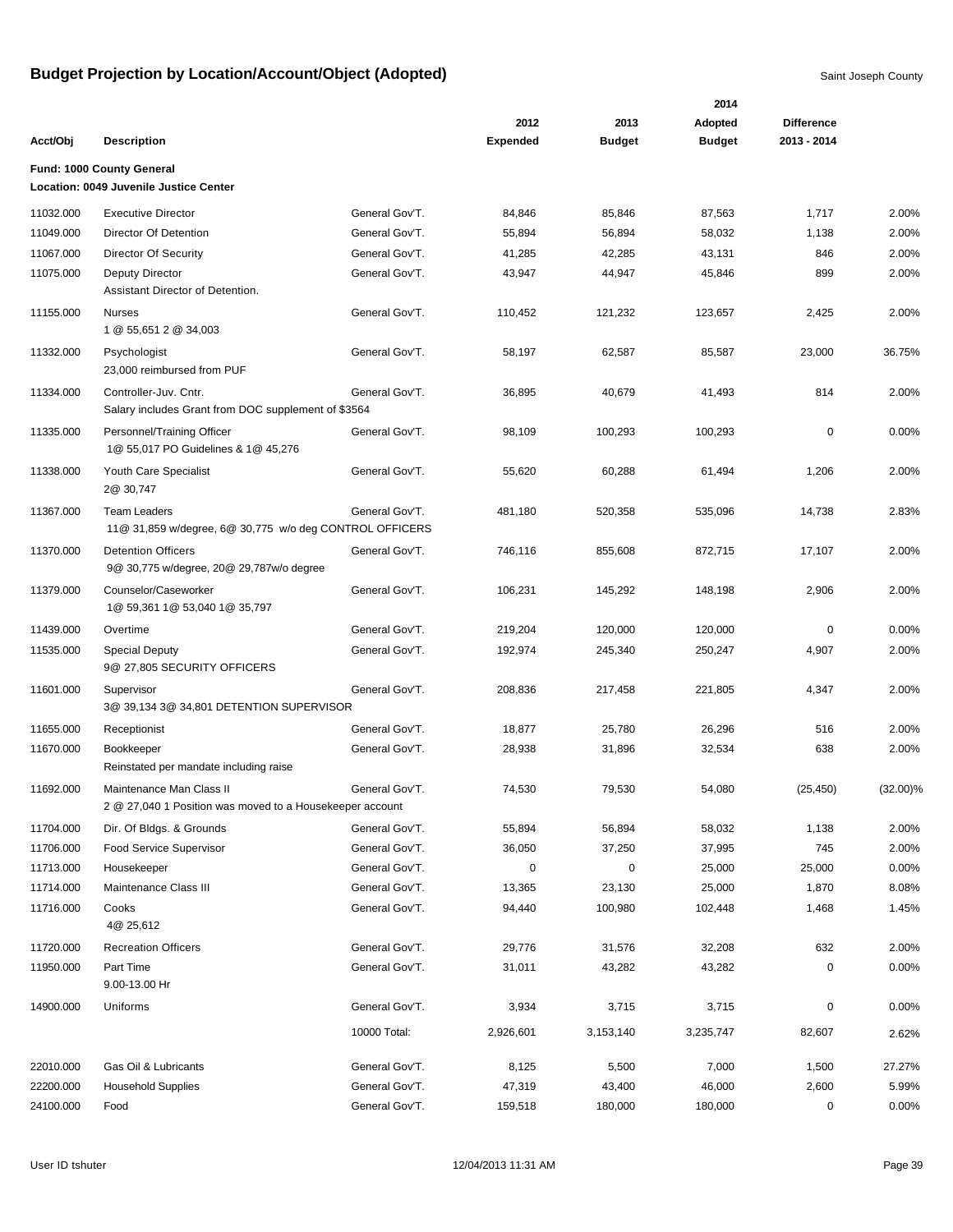|           |                                        |                        |                 |               | 2014          |                   |             |
|-----------|----------------------------------------|------------------------|-----------------|---------------|---------------|-------------------|-------------|
|           |                                        |                        | 2012            | 2013          | Adopted       | <b>Difference</b> |             |
| Acct/Obj  | <b>Description</b>                     |                        | <b>Expended</b> | <b>Budget</b> | <b>Budget</b> | 2013 - 2014       |             |
|           | Fund: 1000 County General              |                        |                 |               |               |                   |             |
|           | Location: 0049 Juvenile Justice Center |                        |                 |               |               |                   |             |
| 24110.000 | Clothing                               | General Gov'T.         | 10,281          | 13,000        | 13,000        | 0                 | 0.00%       |
| 24120.000 | Medical Supplies, Etc                  | General Gov'T.         | 4,289           | 4,050         | 4,050         | 0                 | 0.00%       |
|           |                                        | 20000 Total:           | 229,532         | 245,950       | 250,050       | 4,100             | 1.67%       |
| 31070.000 | <b>Other Contractual Services</b>      | General Gov'T.         | 101,662         | 100,000       | 57,400        | (42,600)          | $(42.60)\%$ |
| 31150.000 | <b>Medical Services</b>                | General Gov'T.         | 25,600          | 25,600        | 25,600        | 0                 | 0.00%       |
| 32020.000 | Travel                                 | General Gov'T.         | 143             | 250           | 250           | $\mathbf 0$       | 0.00%       |
| 32050.000 | Instruction & Training                 | General Gov'T.         | 16,271          | 18,000        | 18,000        | $\Omega$          | 0.00%       |
| 32200.000 | Telephone                              | General Gov'T.         | 41,901          | 35,000        | 40,000        | 5,000             | 14.29%      |
| 35010.000 | Electric                               | General Gov'T.         | 190,793         | 170,000       | 185,000       | 15,000            | 8.82%       |
| 35020.000 | Gas                                    | General Gov'T.         | 78,090          | 105,000       | 100,000       | (5,000)           | $(4.76)\%$  |
| 35030.000 | Water & Sewage                         | General Gov'T.         | 44,849          | 41,200        | 45,000        | 3,800             | 9.22%       |
| 35090.000 | <b>Trash Removal</b>                   | General Gov'T.         | 14,663          | 15,000        | 15,000        | 0                 | 0.00%       |
| 36010.000 | Repairs-Bldgs & Structures             | General Gov'T.         | 72,403          | 50,000        | 50,000        | 0                 | 0.00%       |
| 36100.000 | Repairs - Auto & Truck                 | General Gov'T.         | 3,345           | 5,000         | 5,000         | 0                 | 0.00%       |
| 36200.000 | Repairs - Other Equipment              | General Gov'T.         | 37,538          | 35,000        | 35,000        | 0                 | 0.00%       |
|           |                                        | 30000 Total:           | 627,258         | 600,050       | 576,250       | (23, 800)         | $(3.97)\%$  |
|           |                                        | <b>Location Total:</b> | 3,783,391       | 3,999,140     | 4,062,047     | 62,907            | 1.57%       |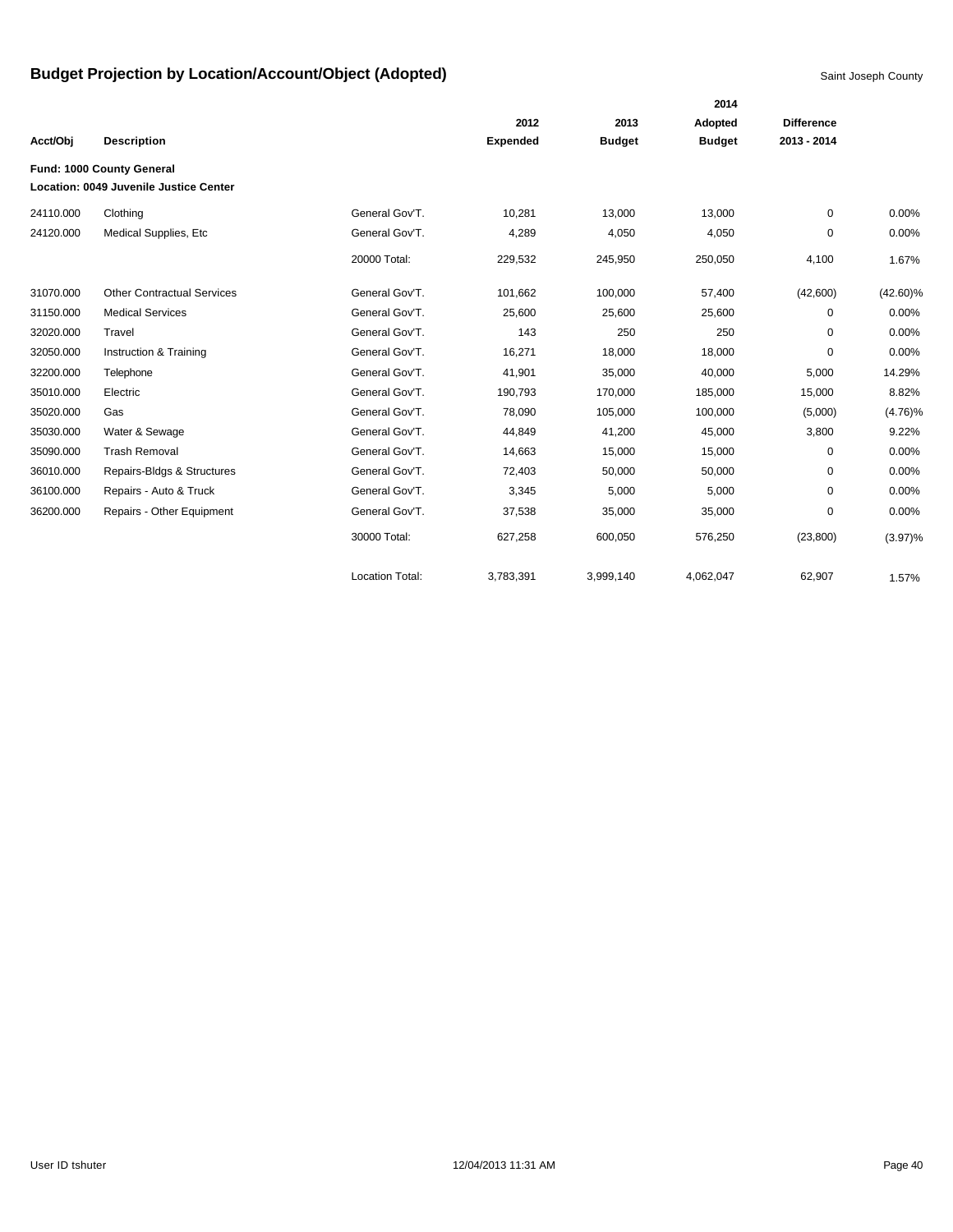|           |                                                                   |                        |                 |               | 2014          |                   |       |
|-----------|-------------------------------------------------------------------|------------------------|-----------------|---------------|---------------|-------------------|-------|
|           |                                                                   |                        | 2012            | 2013          | Adopted       | <b>Difference</b> |       |
| Acct/Obj  | <b>Description</b>                                                |                        | <b>Expended</b> | <b>Budget</b> | <b>Budget</b> | 2013 - 2014       |       |
|           | Fund: 1000 County General                                         |                        |                 |               |               |                   |       |
|           | <b>Location: 0054 Domestic Relations</b>                          |                        |                 |               |               |                   |       |
| 11009.000 | Director                                                          | General Gov'T.         | 47,332          | 48,332        | 49,299        | 967               | 2.00% |
| 11075.000 | Deputy Director<br>NEW POSITION IN 2013                           | General Gov'T.         | 0               | 37,250        | 37,995        | 745               | 2.00% |
| 11077.000 | Admin. Assistant<br>2@ 29,359                                     | General Gov'T.         | 54,566          | 57,566        | 58,718        | 1,152             | 2.00% |
| 11375.000 | <b>Family Court Specialist</b><br>5 positions 1@ 37,680 4@ 33,660 | General Gov'T.         | 184,165         | 168,150       | 172,320       | 4,170             | 2.48% |
|           |                                                                   | 10000 Total:           | 286,063         | 311,298       | 318,332       | 7,034             | 2.26% |
| 21030.000 | <b>Office Supplies</b>                                            | General Gov'T.         | 2,862           | 2,200         | 2,200         | 0                 | 0.00% |
|           |                                                                   | 20000 Total:           | 2,862           | 2,200         | 2,200         | 0                 | 0.00% |
| 32020.000 | Travel                                                            | General Gov'T.         | 502             | 900           | 900           | 0                 | 0.00% |
| 32050.000 | Instruction & Training                                            | General Gov'T.         | 364             | 350           | 350           | 0                 | 0.00% |
| 32200.000 | Telephone                                                         | General Gov'T.         | 941             | 900           | 900           | $\mathbf 0$       | 0.00% |
| 32350.000 | Postage                                                           | General Gov'T.         | 574             | 693           | 693           | 0                 | 0.00% |
| 37400.000 | Leases - Photocopy                                                | General Gov'T.         | 353             | 500           | 500           | 0                 | 0.00% |
|           |                                                                   | 30000 Total:           | 2,734           | 3,343         | 3,343         | 0                 | 0.00% |
|           |                                                                   | <b>Location Total:</b> | 291,659         | 316,841       | 323,875       | 7,034             | 2.22% |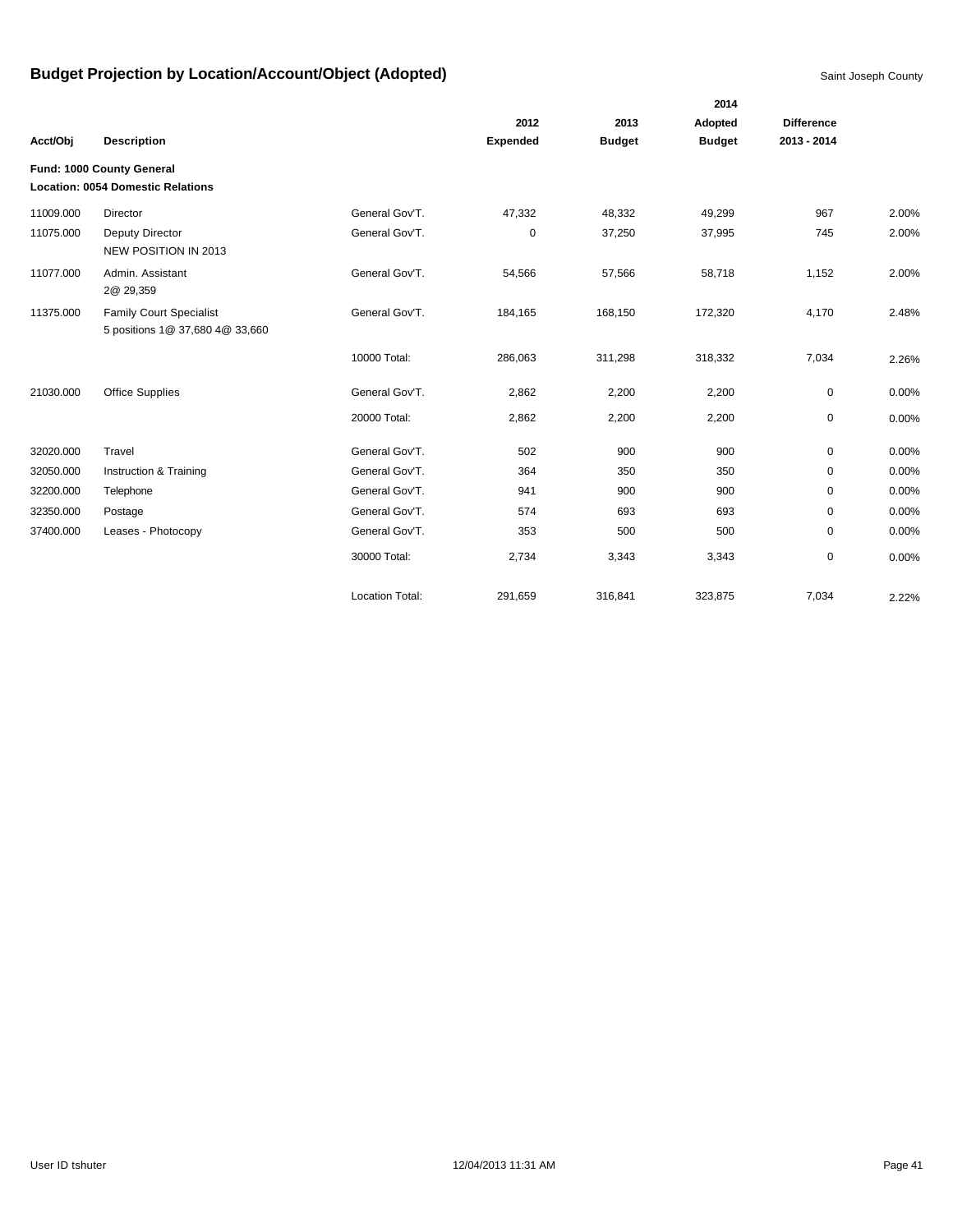|           |                                                                                 |                        |                 |               | 2014          |                   |        |
|-----------|---------------------------------------------------------------------------------|------------------------|-----------------|---------------|---------------|-------------------|--------|
|           |                                                                                 |                        | 2012            | 2013          | Adopted       | <b>Difference</b> |        |
| Acct/Obj  | <b>Description</b>                                                              |                        | <b>Expended</b> | <b>Budget</b> | <b>Budget</b> | 2013 - 2014       |        |
|           | Fund: 1000 County General<br>Location: 0056 C.S.A.P.                            |                        |                 |               |               |                   |        |
| 11009.000 | Director<br>PO/DIRECTOR                                                         | General Gov'T.         | 31,018          | 52,742        | 54,223        | 1,481             | 2.81%  |
| 11077.000 | Admin. Assistant                                                                | General Gov'T.         | 26,265          | 27,765        | 28,320        | 555               | 2.00%  |
| 11280.000 | Comp Ofcr/Client Service Coord<br>PO/DRUG COURT COMPIANCE COORD                 | General Gov'T.         | 39,655          | 40,527        | 41,783        | 1,256             | 3.10%  |
| 11291.000 | Client Srv Coord/Drug Court<br>PO/DRUG COURT COORD                              | General Gov'T.         | 39,655          | 40,527        | 41,928        | 1,401             | 3.46%  |
| 11362.000 | Technician                                                                      | General Gov'T.         | 35,156          | 32,100        | 32,742        | 642               | 2.00%  |
| 11363.000 | Technician III<br>2@ 25,000                                                     | General Gov'T.         | 53,529          | 45,230        | 50,000        | 4,770             | 10.55% |
| 11379.000 | Counselor/Caseworker<br>1@ 49,731 2@ 36,928 1@34,106 Paid as Probation Officers | General Gov'T.         | 112,572         | 150,501       | 157,693       | 7,192             | 4.78%  |
| 11396.000 | Educator<br>2@ 11.96 hr                                                         | General Gov'T.         | 3,635           | 5,020         | 5,120         | 100               | 1.99%  |
| 11652.000 | Secretary I                                                                     | General Gov'T.         | 22,145          | 23,645        | 25,000        | 1,355             | 5.73%  |
| 11950.000 | Part Time<br>1-Technician I - 13.02 Hr 2-Technician III- 10.91 Hr               | General Gov'T.         | $\mathbf 0$     | 28,125        | 28,688        | 563               | 2.00%  |
|           |                                                                                 | 10000 Total:           | 363,630         | 446,182       | 465,497       | 19,315            | 4.33%  |
| 21030.000 | <b>Office Supplies</b>                                                          | General Gov'T.         | 3,180           | 3,300         | 3,300         | 0                 | 0.00%  |
|           |                                                                                 | 20000 Total:           | 3,180           | 3,300         | 3,300         | $\mathbf 0$       | 0.00%  |
| 31215.000 | Drug Test Fees<br><b>LAB Supplies</b>                                           | General Gov'T.         | 116,765         | 126,500       | 132,825       | 6,325             | 5.00%  |
| 32010.000 | Mileage Allowance                                                               | General Gov'T.         | 1,646           | 3,050         | 3,050         | $\mathbf 0$       | 0.00%  |
| 32050.000 | Instruction & Training                                                          | General Gov'T.         | 4,763           | 5,000         | 5,300         | 300               | 6.00%  |
| 32200.000 | Telephone                                                                       | General Gov'T.         | 3,069           | 3,072         | 3,072         | $\mathbf 0$       | 0.00%  |
| 32350.000 | Postage                                                                         | General Gov'T.         | 452             | 1,200         | 1,200         | $\mathsf 0$       | 0.00%  |
| 36015.000 | <b>Contractual Services</b>                                                     | General Gov'T.         | 1,540           | 5,000         | 5,000         | 0                 | 0.00%  |
| 36300.000 | Repair - Office Equipment                                                       | General Gov'T.         | 567             | 600           | 600           | $\mathbf 0$       | 0.00%  |
| 39750.000 | Data Processing                                                                 | General Gov'T.         | 5,183           | 6,000         | 6,000         | 0                 | 0.00%  |
|           |                                                                                 | 30000 Total:           | 133,985         | 150,422       | 157,047       | 6,625             | 4.40%  |
|           |                                                                                 | <b>Location Total:</b> | 500,795         | 599,904       | 625,844       | 25,940            | 4.32%  |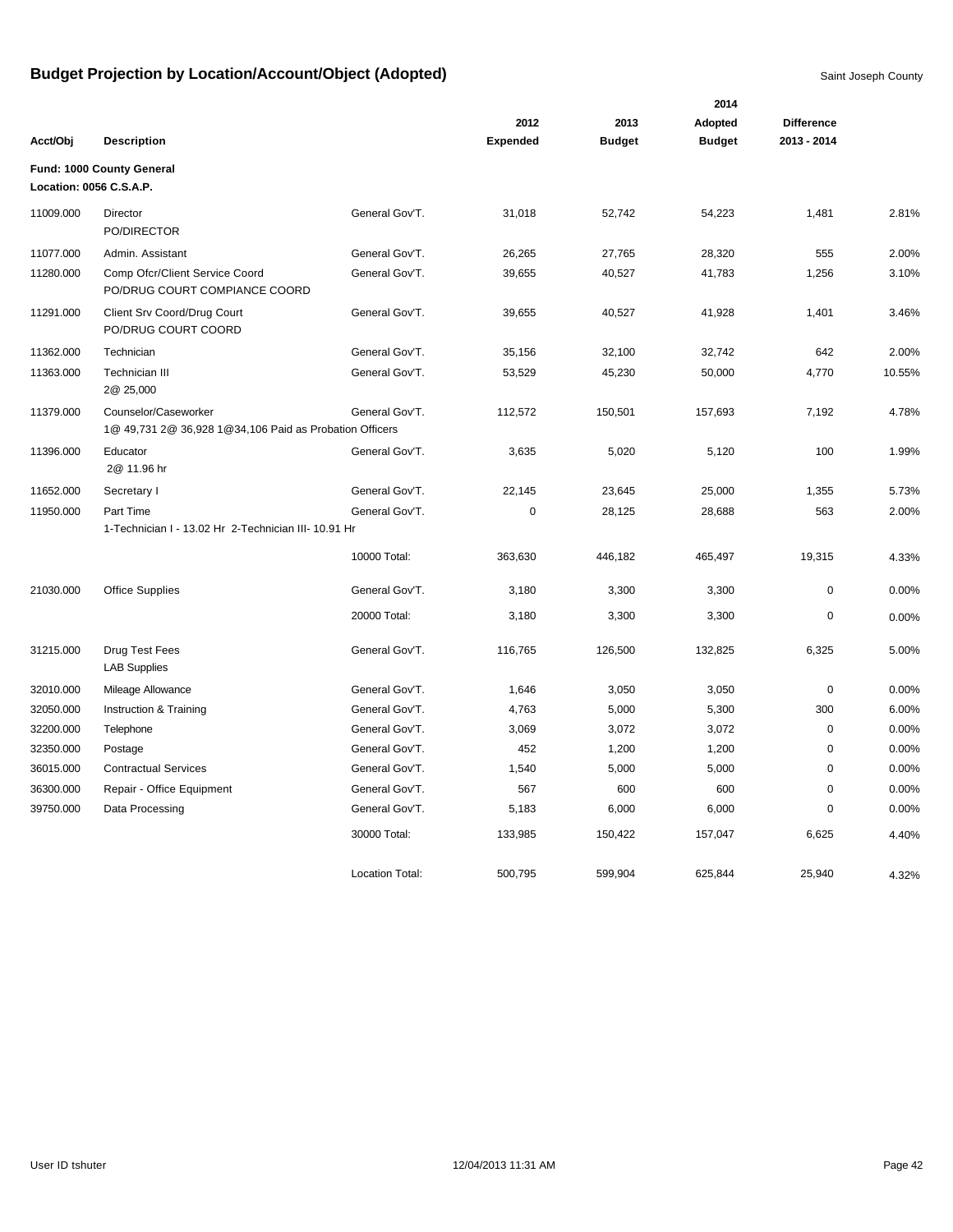|           |                                     |                        |                 |               | 2014          |                   |        |
|-----------|-------------------------------------|------------------------|-----------------|---------------|---------------|-------------------|--------|
|           |                                     |                        | 2012            | 2013          | Adopted       | <b>Difference</b> |        |
| Acct/Obj  | <b>Description</b>                  |                        | <b>Expended</b> | <b>Budget</b> | <b>Budget</b> | 2013 - 2014       |        |
|           | Fund: 1000 County General           |                        |                 |               |               |                   |        |
|           | <b>Location: 0150 Penn Assessor</b> |                        |                 |               |               |                   |        |
| 11010.000 | <b>Township Assessor</b>            | General Gov'T.         | 39,332          | 40,332        | 41,139        | 807               | 2.00%  |
| 11070.000 | <b>Chief Deputy</b>                 | General Gov'T.         | 30,656          | 31,856        | 32,493        | 637               | 2.00%  |
| 11102.000 | Second Deputy                       | General Gov'T.         | 22,248          | 23,748        | 26,263        | 2,515             | 10.59% |
| 11107.000 | Real Estate Deputy One              | General Gov'T.         | 30,498          | 31,698        | 32,332        | 634               | 2.00%  |
| 11108.000 | Real Estate Deputy Two              | General Gov'T.         | 24,624          | 26,124        | 26,646        | 522               | 2.00%  |
| 11950.000 | Part Time                           | General Gov'T.         | 0               | 1,500         | 2,000         | 500               | 33.33% |
|           | Certifications                      |                        |                 |               |               |                   |        |
|           |                                     | 10000 Total:           | 147,358         | 155,258       | 160,873       | 5,615             | 3.62%  |
| 21030.000 | <b>Office Supplies</b>              | General Gov'T.         | 558             | 1,180         | 1,180         | 0                 | 0.00%  |
|           |                                     | 20000 Total:           | 558             | 1,180         | 1,180         | 0                 | 0.00%  |
| 32010.000 | Mileage Allowance                   | General Gov'T.         | 3,406           | 6,300         | 6,300         | 0                 | 0.00%  |
| 32020.000 | Travel                              | General Gov'T.         | 1,267           | 4,000         | 4,000         | 0                 | 0.00%  |
| 32350.000 | Postage                             | General Gov'T.         | 1,989           | 2,000         | 2,000         | 0                 | 0.00%  |
| 36300.000 | Repair - Office Equipment           | General Gov'T.         | 889             | 600           | 600           | 0                 | 0.00%  |
| 39010.000 | Dues & Subscription                 | General Gov'T.         | 443             | 832           | 832           | 0                 | 0.00%  |
|           |                                     | 30000 Total:           | 7,994           | 13,732        | 13,732        | 0                 | 0.00%  |
|           |                                     | <b>Location Total:</b> | 155,910         | 170,170       | 175,785       | 5,615             | 3.30%  |
|           |                                     | Fund Totals:           | 64,643,855      | 56,725,431    | 57,551,546    | 826,115           | 0.00%  |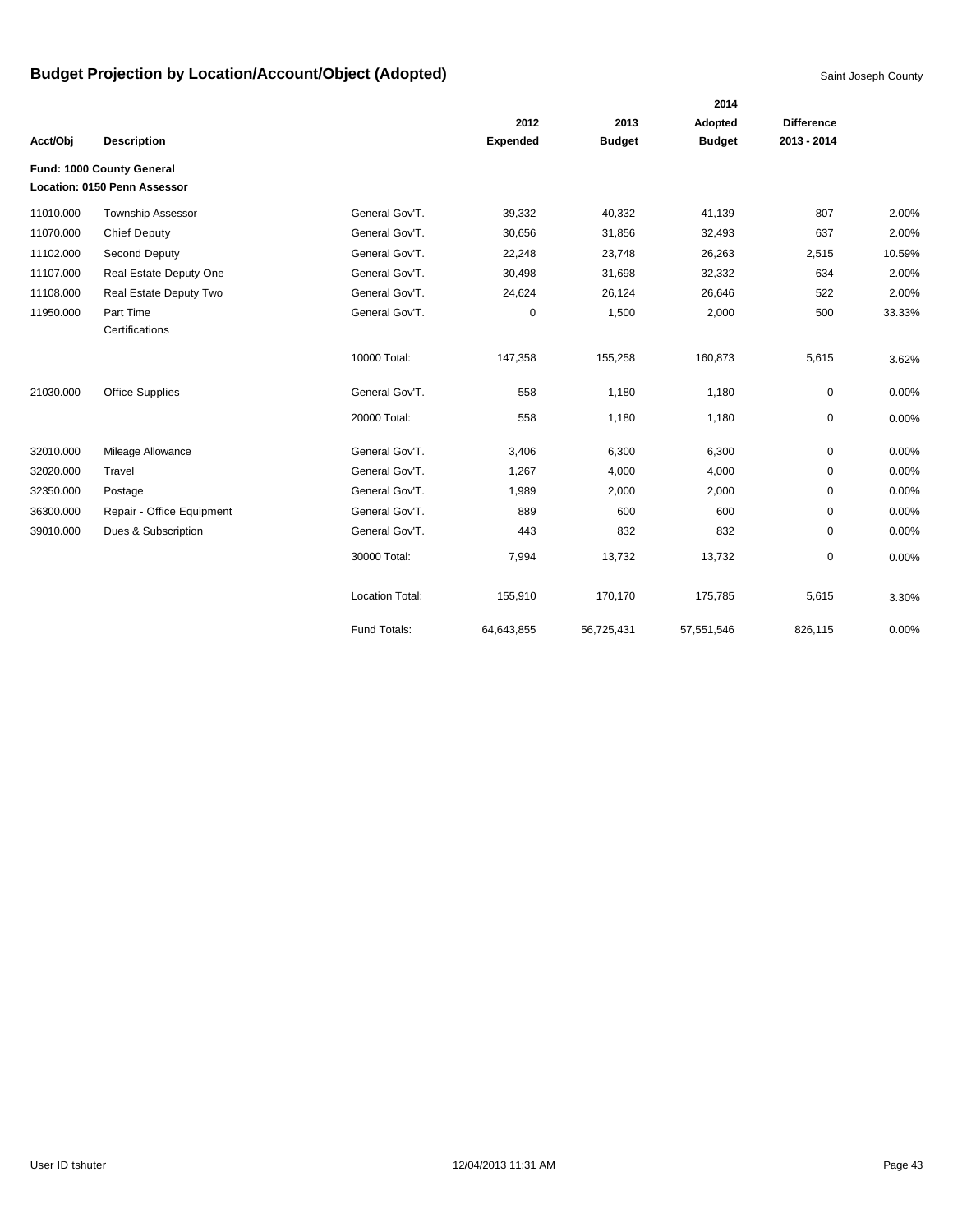|           |                                                                       |                        |                 |               | 2014          |                   |              |
|-----------|-----------------------------------------------------------------------|------------------------|-----------------|---------------|---------------|-------------------|--------------|
|           |                                                                       |                        | 2012            | 2013          | Adopted       | <b>Difference</b> |              |
| Acct/Obj  | <b>Description</b>                                                    |                        | <b>Expended</b> | <b>Budget</b> | <b>Budget</b> | 2013 - 2014       |              |
|           | Fund: 1135 Cumulative Bridge<br>Location: 0069 Cum Bridge-Co Engineer |                        |                 |               |               |                   |              |
| 23401.000 | <b>Bridge Materials</b>                                               | General Gov'T.         | 30,000          | 15,000        | 15,000        | $\mathbf 0$       | 0.00%        |
|           |                                                                       | 20000 Total:           | 30,000          | 15,000        | 15,000        | 0                 | 0.00%        |
| 31030.000 | <b>Engineering Services</b>                                           | General Gov'T.         | 36,614          | 30,000        | 50,000        | 20,000            | 66.67%       |
| 36005.000 | Darden Br. Hist. Grant Repairs                                        | General Gov'T.         | 0               | 1,250         | 9,284         | 8,034             | 642.72%      |
| 36015.000 | <b>Contractual Services</b>                                           | General Gov'T.         | 30,000          | 30,000        | 30,000        | 0                 | 0.00%        |
| 39150.000 | Other Expense                                                         | General Gov'T.         | 54,293          | 90,000        | 90,000        | 0                 | 0.00%        |
|           |                                                                       | 30000 Total:           | 120,907         | 151,250       | 179,284       | 28,034            | 18.53%       |
| 43124.000 | Spruce Rd/Pine Creek                                                  | General Gov'T.         | 39,974          | $\mathbf 0$   | $\Omega$      | $\mathbf 0$       | 0.00%        |
| 45000.000 | Small Bridge Maintenance                                              | General Gov'T.         | 354,523         | 125,000       | 130,000       | 5,000             | 4.00%        |
|           |                                                                       | 40000 Total:           | 394,497         | 125,000       | 130,000       | 5,000             | 4.00%        |
| 90006.000 | Tyler Rd Over Yellowbank Creek<br><b>Federal Aid Project</b>          | General Gov'T.         | 169,865         | $\mathbf 0$   | $\mathbf 0$   | $\mathbf 0$       | 0.00%        |
| 90101.000 | Beech Rd over Grimes Ditch                                            | General Gov'T.         | 29,961          | 450,000       | $\mathbf 0$   | (450,000)         | $(100.00)\%$ |
| 90103.000 | Riley Road over Gross Ditch                                           | General Gov'T.         | 0               | 0             | 250,000       | 250,000           | 0.00%        |
| 90104.000 | Underwood Road over Pine Creek                                        | General Gov'T.         | 0               | 0             | 85,000        | 85,000            | 0.00%        |
|           |                                                                       | 90000 Total:           | 199,826         | 450,000       | 335,000       | (115,000)         | $(25.56)\%$  |
|           |                                                                       | <b>Location Total:</b> | 745,230         | 741,250       | 659,284       | (81,966)          | $(11.06)\%$  |
|           |                                                                       | Fund Totals:           | 745,230         | 741,250       | 659,284       | (81,966)          | 0.00%        |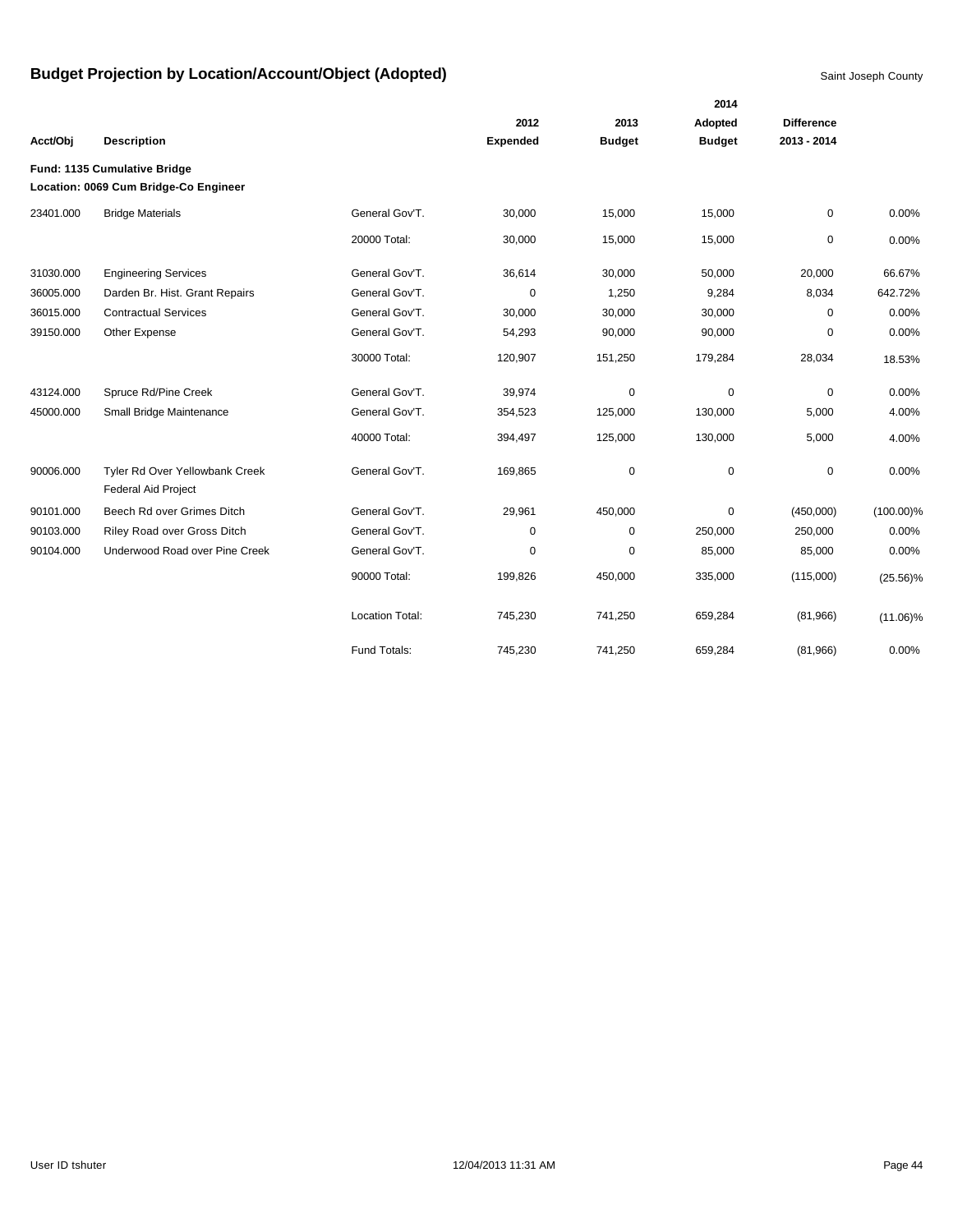|                        |                                     |                        |                 |               | 2014          |                   |             |
|------------------------|-------------------------------------|------------------------|-----------------|---------------|---------------|-------------------|-------------|
|                        |                                     |                        | 2012            | 2013          | Adopted       | <b>Difference</b> |             |
| Acct/Obj               | <b>Description</b>                  |                        | <b>Expended</b> | <b>Budget</b> | <b>Budget</b> | 2013 - 2014       |             |
| Location: 0002 Auditor | Fund: 1138 Cum Capital Devlpmt Fund |                        |                 |               |               |                   |             |
| 39750.000              | Data Processing                     | General Gov'T.         | 341,624         | 125,000       | 125,000       | 0                 | 0.00%       |
|                        |                                     | 30000 Total:           | 341,624         | 125,000       | 125,000       | 0                 | 0.00%       |
| 42010.000              | <b>Buildings &amp; Structures</b>   | General Gov'T.         | 258,577         | 675,000       | 700,000       | 25,000            | 3.70%       |
| 44009.000              | <b>Heavy Equipment</b>              | General Gov'T.         | 257,896         | 555,000       | 555,000       | 0                 | 0.00%       |
| 44250.000              | <b>Office Machines</b>              | General Gov'T.         | 22,429          | 50,000        | 50,000        | 0                 | 0.00%       |
| 44311.000              | <b>Emergency Equipment</b>          | General Gov'T.         | 20,522          | 25,000        | 10,000        | (15,000)          | $(60.00)\%$ |
| 44601.000              | Maintenance Equipment               | General Gov'T.         | 0               | 0             | 25,000        | 25,000            | 0.00%       |
| 44605.000              | <b>County Police Equipment</b>      | General Gov'T.         | 0               | 273,000       | 125,000       | (148,000)         | $(54.21)\%$ |
| 45010.000              | Autos                               | General Gov'T.         | 501,134         | 450,000       | 450,000       | 0                 | 0.00%       |
| 45510.000              | Furniture & Fixtures                | General Gov'T.         | 14,598          | 10,000        | 50,000        | 40,000            | 400.00%     |
|                        |                                     | 40000 Total:           | 1,075,156       | 2,038,000     | 1,965,000     | (73,000)          | $(3.58)\%$  |
|                        |                                     | <b>Location Total:</b> | 1,416,780       | 2,163,000     | 2,090,000     | (73,000)          | $(3.37)\%$  |
|                        |                                     | Fund Totals:           | 1,416,780       | 2,163,000     | 2,090,000     | (73,000)          | 400.00%     |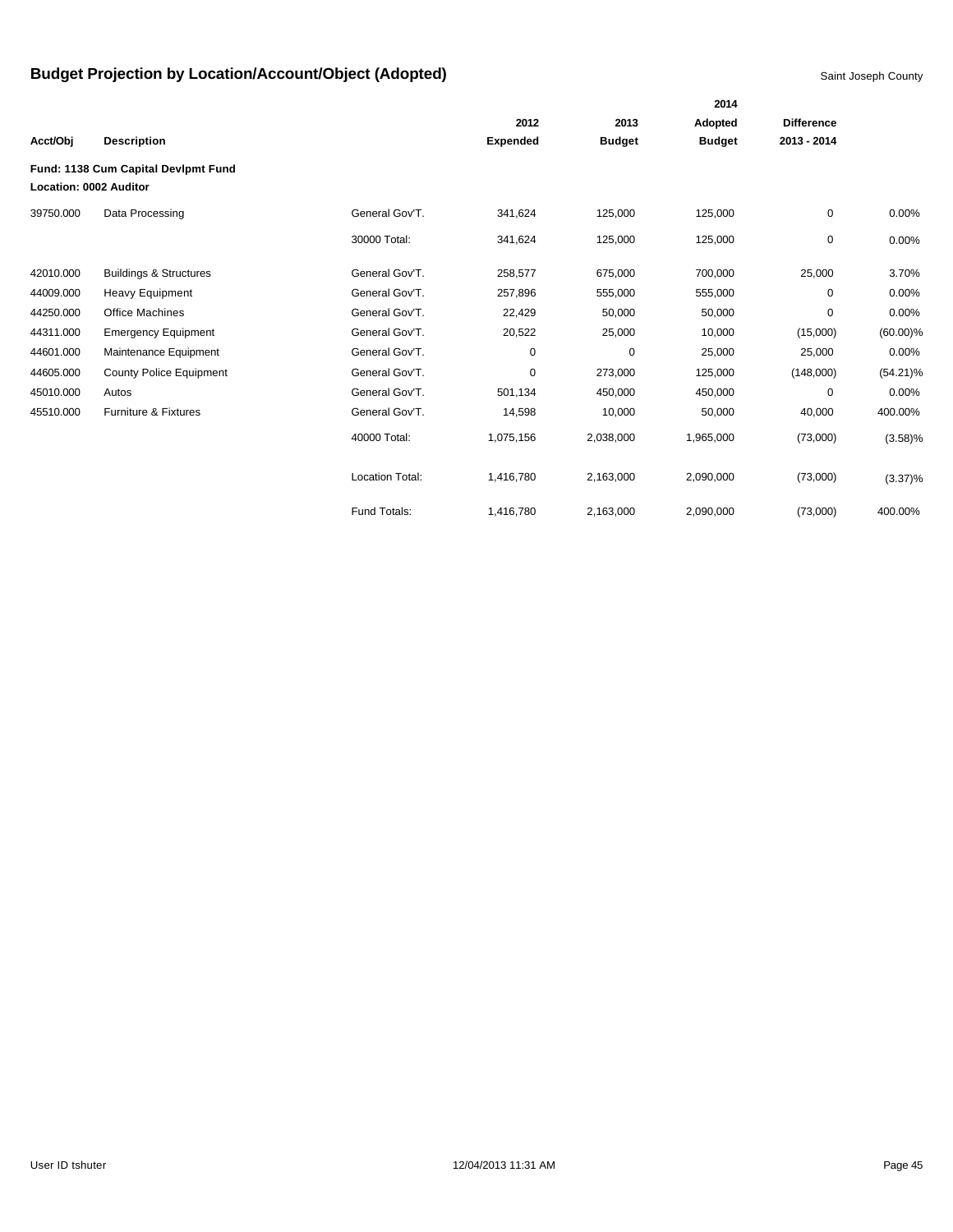|                       |                                                                                     |                |                 |               | 2014          |                   |              |
|-----------------------|-------------------------------------------------------------------------------------|----------------|-----------------|---------------|---------------|-------------------|--------------|
|                       |                                                                                     |                | 2012            | 2013          | Adopted       | <b>Difference</b> |              |
| Acct/Obi              | <b>Description</b>                                                                  |                | <b>Expended</b> | <b>Budget</b> | <b>Budget</b> | 2013 - 2014       |              |
|                       | Fund: 1159 County Health                                                            |                |                 |               |               |                   |              |
| Location: 0055 Health |                                                                                     |                |                 |               |               |                   |              |
| 11030.000             | Administrator                                                                       | General Gov'T. | 56,650          | 57,650        | 58,803        | 1,153             | 2.00%        |
| 11041.000             | <b>Attorney Part Time</b>                                                           | General Gov'T. | 15,135          | 16,135        | 16,458        | 323               | 2.00%        |
| 11055.000             | County Health Officer                                                               | General Gov'T. | 59,740          | 60,740        | 61,955        | 1,215             | 2.00%        |
| 11073.000             | Finance Manager                                                                     | General Gov'T. | 32,394          | 33,594        | 34,266        | 672               | 2.00%        |
| 11077.000             | Admin. Assistant<br>1@28,357 1@28,882 1@30,144                                      | General Gov'T. | 81,169          | 85,669        | 87,383        | 1,714             | 2.00%        |
| 11143.000             | Registrars<br>4@ 25,000 1@ 25,222 1@ 25,694 1@ 26,955 1@ 27,008 1@ 27,270 1@ 27,795 | General Gov'T. | 229,247         | 253,704       | 259,944       | 6,240             | 2.46%        |
| 11150.000             | Vital Records Supervisor                                                            | General Gov'T. | 29,870          | 31,370        | 31,997        | 627               | 2.00%        |
| 11155.000             | <b>Nurses</b>                                                                       | General Gov'T. | 324,289         | 349,422       | 356,409       | 6,987             | 2.00%        |
|                       | 7@ 39,282 1@ 39,890 1@ 41,545                                                       |                |                 |               |               |                   |              |
| 11157.000             | Epidemiologist/EmerPre Super                                                        | General Gov'T. | 42,787          | 45,856        | 46,773        | 917               | 2.00%        |
| 11161.000             | Env. Health Director                                                                | General Gov'T. | 44,856          | 45,856        | 46,773        | 917               | 2.00%        |
| 11164.000             | <b>Environmental/Food Specialist</b>                                                | General Gov'T. | 424,065         | 497,246       | 507,190       | 9,944             | 2.00%        |
|                       | 1@ 32,097 1@ 32,270 2@ 32,742 3@ 32,795 4@ 33,320 1@ 33,846 1@ 34,056 2@ 38,886     |                |                 |               |               |                   |              |
| 11193.000             | <b>Health Educator</b><br>1@ 30,840 1@ 37,995                                       | General Gov'T. | 35,952          | 67,485        | 68,835        | 1,350             | 2.00%        |
| 11650.000             | <b>Executive Secretary</b>                                                          | General Gov'T. | 28,366          | 29,866        | 30,463        | 597               | 2.00%        |
| 11701.000             | Director Of Nursing                                                                 | General Gov'T. | 0               | 0             | 54,522        | 54,522            | 0.00%        |
| 11706.000             | <b>Food Service Supervisor</b>                                                      | General Gov'T. | 0               | 0             | 46,773        | 46,773            | 0.00%        |
| 11709.000             | Asst. Dir. Nursing                                                                  | General Gov'T. | 0               | 0             | 46,305        | 46,305            | 0.00%        |
| 11718.000             | Soc Sec Cont & Grant Fringe                                                         | General Gov'T. | 111,578         | 131,527       | 0             | (131, 527)        | $(100.00)\%$ |
| 11728.000             | <b>Retirement Cont Health</b>                                                       | General Gov'T. | 114,180         | 131,394       | 0             | (131, 394)        | $(100.00)\%$ |
| 11738.000             | Group Insurance                                                                     | General Gov'T. | 211,000         | 422,000       | 0             | (422,000)         | $(100.00)\%$ |
| 11828.000             | Instruction<br>Moved to 30000 accounts                                              | General Gov'T. | 449             | 1,000         | $\mathbf 0$   | (1,000)           | $(100.00)\%$ |
| 11965.000             | Clinic Physician Parttime Hrly<br>50.00 per hr                                      | General Gov'T. | 0               | 1,000         | 1,000         | 0                 | 0.00%        |
| 14800.000             | <b>Fica Contribution</b>                                                            | General Gov'T. | 0               | 0             | 134,246       | 134,246           | 0.00%        |
| 14810.000             | P.E.R.F.<br>9.5%                                                                    | General Gov'T. | 0               | 0             | 159,262       | 159,262           | 0.00%        |
| 14840.000             | Group Insurance                                                                     | General Gov'T. | 0               | 0             | 464,200       | 464,200           | 0.00%        |
| 14850.000             | Unemployment                                                                        | General Gov'T. | 0               | 0             | 750           | 750               | 0.00%        |
|                       |                                                                                     | 10000 Total:   | 1,841,727       | 2,261,514     | 2,514,307     | 252,793           | 11.18%       |
| 21030.000             | <b>Office Supplies</b>                                                              | General Gov'T. | 0               | 0             | 16,850        | 16,850            | 0.00%        |
| 22120.000             | Garage & Motor Supplies                                                             | General Gov'T. | 0               | 0             | 14,000        | 14,000            | 0.00%        |
| 22148.000             | <b>Field Supplies</b>                                                               | General Gov'T. | 3,339           | 3,000         | 3,000         | 0                 | 0.00%        |
| 22328.000             | <b>Equipment Repairs</b>                                                            | General Gov'T. | 1,164           | 2,250         | 2,250         | $\pmb{0}$         | 0.00%        |
| 22448.000             | <b>Books</b>                                                                        | General Gov'T. | 202             | 500           | 500           | $\pmb{0}$         | 0.00%        |
| 24120.000             | Medical Supplies, Etc                                                               | General Gov'T. | 0               | 0             | 500           | 500               | 0.00%        |
|                       |                                                                                     | 20000 Total:   | 4,705           | 5,750         | 37,100        | 31,350            | 545.22%      |
| 31070.000             | <b>Other Contractual Services</b>                                                   | General Gov'T. | 0               | 225           | 25,225        | 25,000            | 11,111.11%   |
| 31150.000             | <b>Medical Services</b>                                                             | General Gov'T. | 0               | $\pmb{0}$     | 3,750         | 3,750             | 0.00%        |
| 32020.000             | Travel                                                                              | General Gov'T. | 0               | 0             | 16,500        | 16,500            | 0.00%        |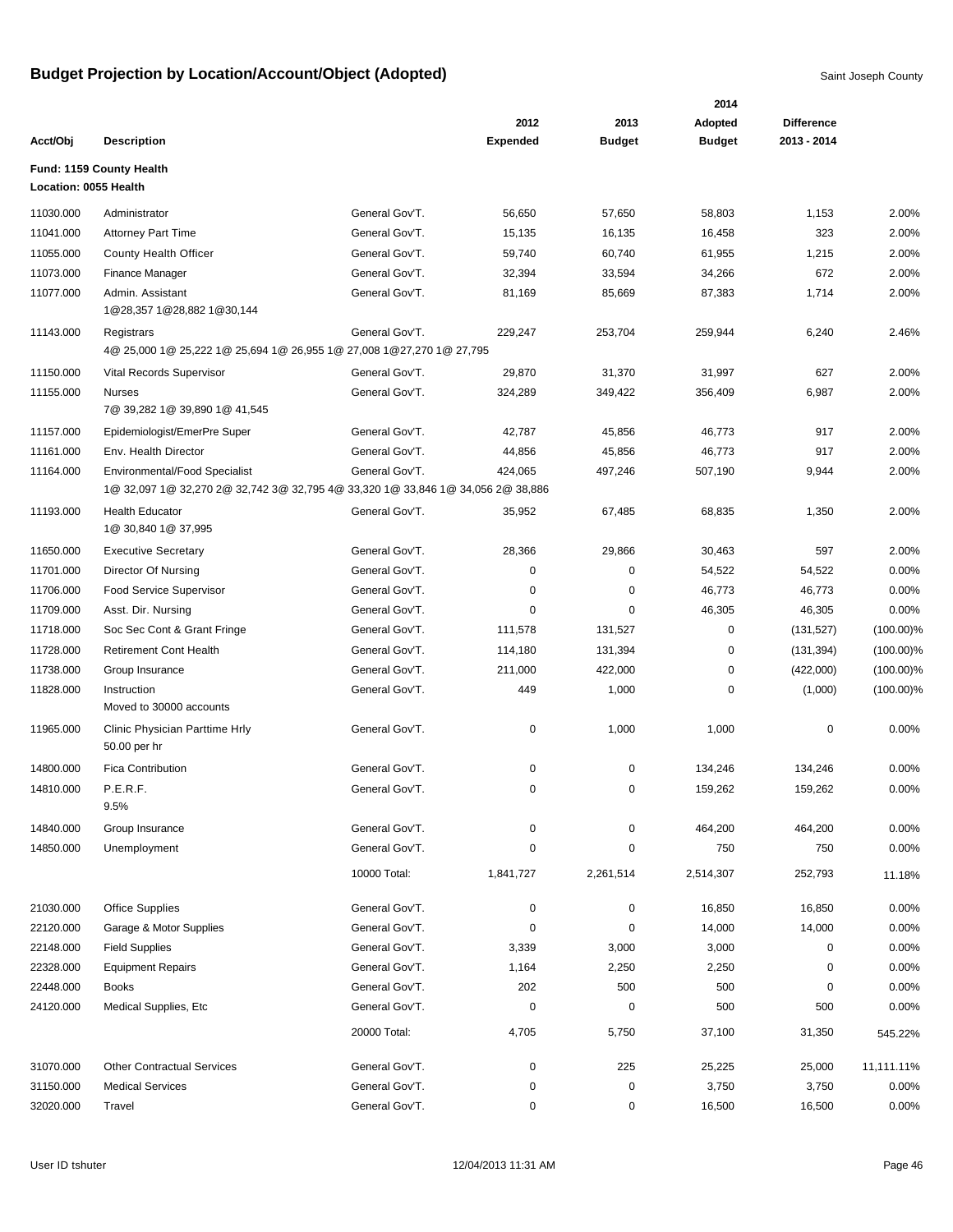|                       |                                 |                        |                 |               | 2014          |                   |         |
|-----------------------|---------------------------------|------------------------|-----------------|---------------|---------------|-------------------|---------|
|                       |                                 |                        | 2012            | 2013          | Adopted       | <b>Difference</b> |         |
| Acct/Obj              | <b>Description</b>              |                        | <b>Expended</b> | <b>Budget</b> | <b>Budget</b> | 2013 - 2014       |         |
|                       | Fund: 1159 County Health        |                        |                 |               |               |                   |         |
| Location: 0055 Health |                                 |                        |                 |               |               |                   |         |
| 32050.000             | Instruction & Training          | General Gov'T.         | 0               | $\pmb{0}$     | 1,000         | 1,000             | 0.00%   |
|                       | Moved from 10000 accounts       |                        |                 |               |               |                   |         |
| 32200.000             | Telephone                       | General Gov'T.         | 0               | $\mathbf 0$   | 12,400        | 12,400            | 0.00%   |
| 32350.000             | Postage                         | General Gov'T.         | 0               | 0             | 9,000         | 9,000             | 0.00%   |
| 33025.800             | Other                           | Bio-Terrorism          | 0               | 1,000         | 1,000         | 0                 | 0.00%   |
|                       | <b>Bio Terrorism</b>            |                        |                 |               |               |                   |         |
| 33118.000             | <b>Immunization Supplies</b>    | General Gov'T.         | 130,000         | 130,000       | 130,000       | $\mathbf 0$       | 0.00%   |
| 33128.000             | <b>Environmental Health</b>     | General Gov'T.         | 1,136           | 2,000         | 7,000         | 5,000             | 250.00% |
| 33368.000             | Public Info. & Educ.            | General Gov'T.         | 0               | 100           | 100           | 0                 | 0.00%   |
| 33648.000             | <b>Rebinding Records</b>        | General Gov'T.         | 0               | 1,500         | 1,500         | 0                 | 0.00%   |
| 33938.000             | Vector Abatement                | General Gov'T.         | 0               | 2,000         | 2,000         | 0                 | 0.00%   |
| 36500.000             | Service Contract                | General Gov'T.         | 5,399           | 6,100         | 6,100         | 0                 | 0.00%   |
| 37050.000             | <b>Credit Card Service Fees</b> | General Gov'T.         | $\mathbf 0$     | 550           | 550           | $\mathbf 0$       | 0.00%   |
| 39010.000             | Dues & Subscription             | General Gov'T.         | 0               | $\mathbf 0$   | 500           | 500               | 0.00%   |
| 39450.000             | <b>Environmental Control</b>    | General Gov'T.         | 1,000           | 1,000         | 1,000         | 0                 | 0.00%   |
| 39750.000             | Data Processing                 | General Gov'T.         | 569             | 8,500         | 28,500        | 20,000            | 235.29% |
|                       |                                 | 30000 Total:           | 138,104         | 152,975       | 246,125       | 93,150            | 60.89%  |
|                       |                                 | <b>Location Total:</b> | 1,984,536       | 2,420,239     | 2,797,532     | 377,293           | 15.59%  |
|                       |                                 | Fund Totals:           | 1,984,536       | 2,420,239     | 2,797,532     | 377,293           | 235.29% |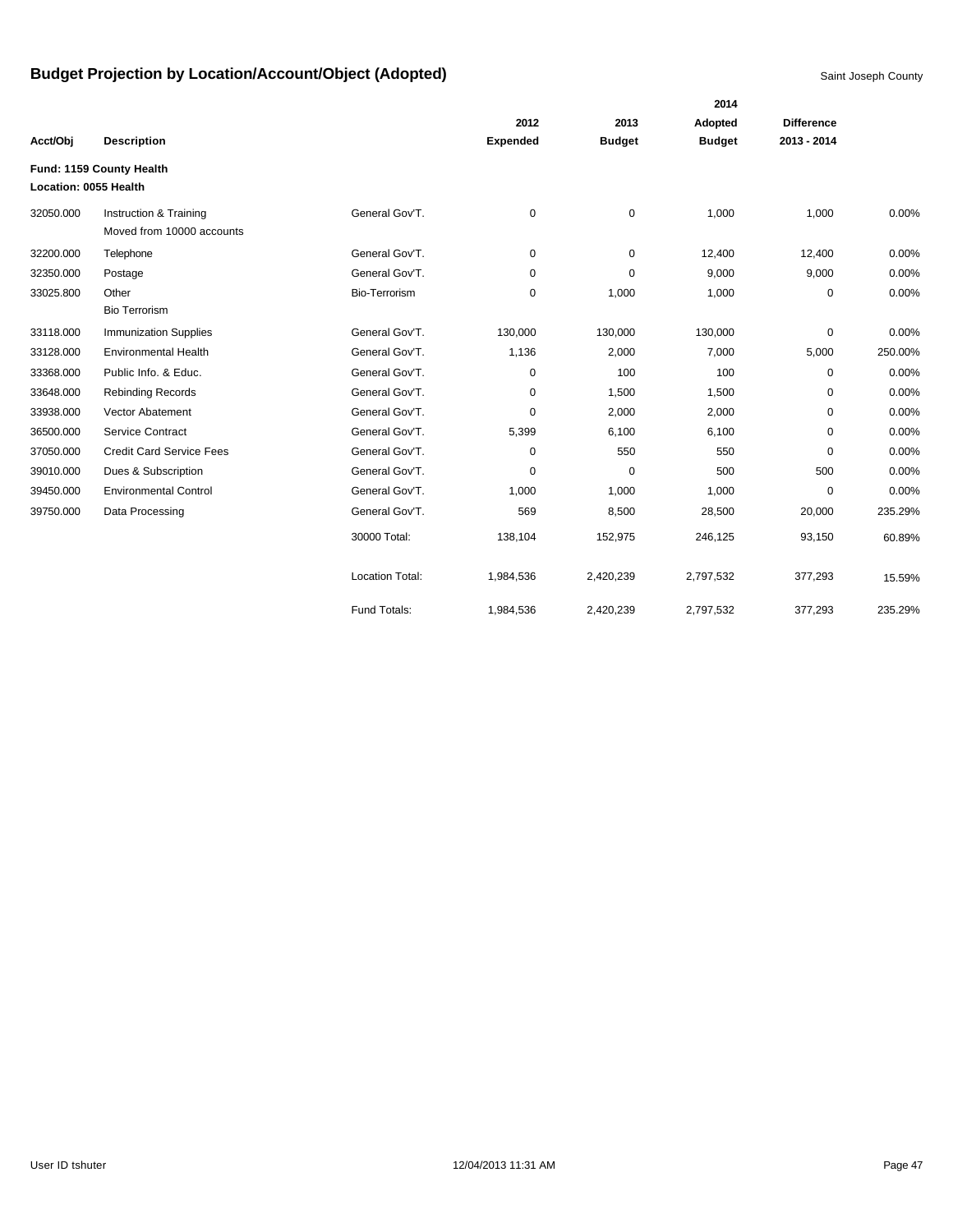|           |                                  |                        |                 |               | 2014          |                   |       |
|-----------|----------------------------------|------------------------|-----------------|---------------|---------------|-------------------|-------|
|           |                                  |                        | 2012            | 2013          | Adopted       | <b>Difference</b> |       |
| Acct/Obj  | <b>Description</b>               |                        | <b>Expended</b> | <b>Budget</b> | <b>Budget</b> | 2013 - 2014       |       |
|           | Fund: 1169 Local Roads & Streets |                        |                 |               |               |                   |       |
|           | Location: 0060 Roads & Highways  |                        |                 |               |               |                   |       |
| 39150.000 | Other Expense                    | General Gov'T.         | 0               | 0             | $\mathbf 0$   | 0                 | 0.00% |
|           |                                  | 30000 Total:           | 0               | $\mathbf 0$   | 0             | 0                 | 0.00% |
| 91001.000 | Reconstruction/Resurf-2010       | General Gov'T.         | 53,637          | 0             | 0             | $\mathbf 0$       | 0.00% |
| 91201.000 | Reconstruction/Resurface-2012    | General Gov'T.         | 974,680         | 0             | 0             | 0                 | 0.00% |
| 91202.000 | Special Projects - 2012          | General Gov'T.         | 90,232          | 0             | 0             | $\Omega$          | 0.00% |
| 91301.000 | Reconstruction/resuface-2013     | General Gov'T.         | 0               | 0             | 0             | 0                 | 0.00% |
| 91302.000 | Special Projects - 2013          | General Gov'T.         | 0               | $\mathbf 0$   | 0             | $\Omega$          | 0.00% |
| 91401.000 | Reconstruction/resuface-2014     | General Gov'T.         | 0               | 0             | 1,400,000     | 1,400,000         | 0.00% |
| 91402.000 | Special Projects - 2014          | General Gov'T.         | 0               | $\mathbf 0$   | 100,000       | 100,000           | 0.00% |
|           |                                  | 90000 Total:           | 1,118,549       | $\pmb{0}$     | 1,500,000     | 1,500,000         | 0.00% |
|           |                                  | <b>Location Total:</b> | 1,118,549       | 0             | 1,500,000     | 1,500,000         | 0.00% |
|           |                                  | Fund Totals:           | 1,118,549       | 0             | 1,500,000     | 1,500,000         | 0.00% |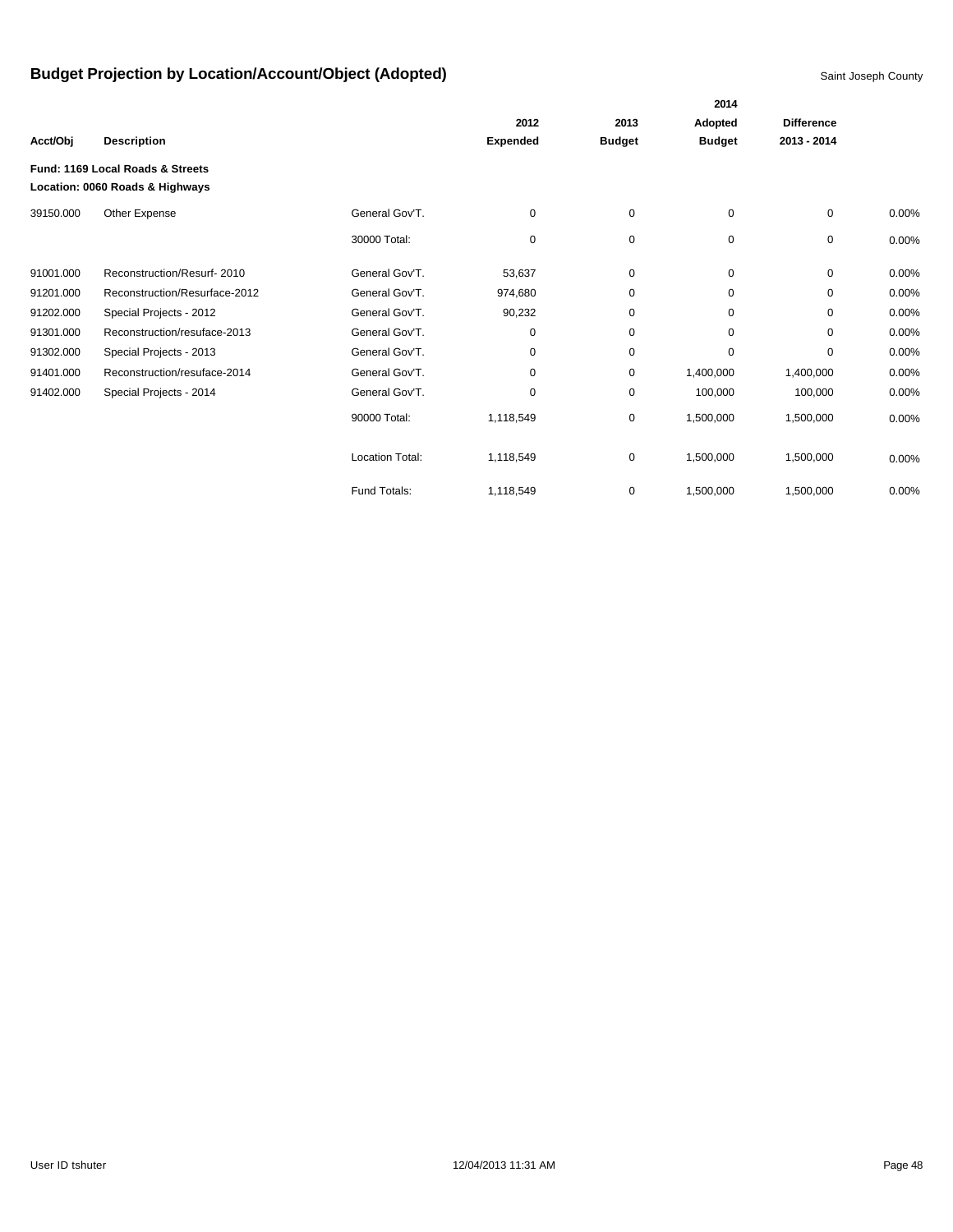|           |                                                                             |                        |                 |               | 2014          |                   |             |
|-----------|-----------------------------------------------------------------------------|------------------------|-----------------|---------------|---------------|-------------------|-------------|
|           |                                                                             |                        | 2012            | 2013          | Adopted       | <b>Difference</b> |             |
| Acct/Obj  | <b>Description</b>                                                          |                        | <b>Expended</b> | <b>Budget</b> | <b>Budget</b> | 2013 - 2014       |             |
|           | Fund: 1171 Major Cumulative Bridge<br><b>Location: 0023 County Engineer</b> |                        |                 |               |               |                   |             |
| 31020.000 | Administration                                                              | General Gov'T.         | 100,550         | 100,550       | 100,550       | 0                 | 0.00%       |
|           | Reimburse County General Fund for Engineer Staff.                           |                        |                 |               |               |                   |             |
| 38012.000 | Int. - Maj. Bridge Bonds-2005                                               | General Gov'T.         | 0               | 119,025       | 111,000       | (8,025)           | (6.74)%     |
| 38013.000 | Prin - Maj Bridge Bonds - 2005                                              | General Gov'T.         | 127,025         | 225,000       | 250,000       | 25,000            | 11.11%      |
| 38017.000 | MCB Bonds - 2000                                                            | General Gov'T.         | 680,000         | 690,000       | 700,000       | 10,000            | 1.45%       |
| 38024.000 | Int. - Maj. Bridge Bonds-2000                                               | General Gov'T.         | 323,420         | 103,020       | 85,000        | (18,020)          | $(17.49)\%$ |
|           |                                                                             | 30000 Total:           | 1,230,995       | 1,237,595     | 1,246,550     | 8,955             | 0.72%       |
| 43050.000 | Major Bridge Maintenance/Rehab                                              | General Gov'T.         | 46,838          | 163,000       | 125,000       | (38,000)          | $(23.31)\%$ |
| 43142.000 | Sample/Olive Overpass Rehab.                                                | General Gov'T.         | 0               | 0             | 0             | 0                 | 0.00%       |
| 43144.000 | Mishawaka Ave./St. Jos. River                                               | General Gov'T.         | 5,842           | 0             | 0             | 0                 | 0.00%       |
|           |                                                                             | 40000 Total:           | 52,680          | 163,000       | 125,000       | (38,000)          | $(23.31)\%$ |
|           |                                                                             | <b>Location Total:</b> | 1,283,675       | 1,400,595     | 1,371,550     | (29, 045)         | (2.07)%     |
|           |                                                                             | Fund Totals:           | 1,283,675       | 1,400,595     | 1,371,550     | (29, 045)         | 0.00%       |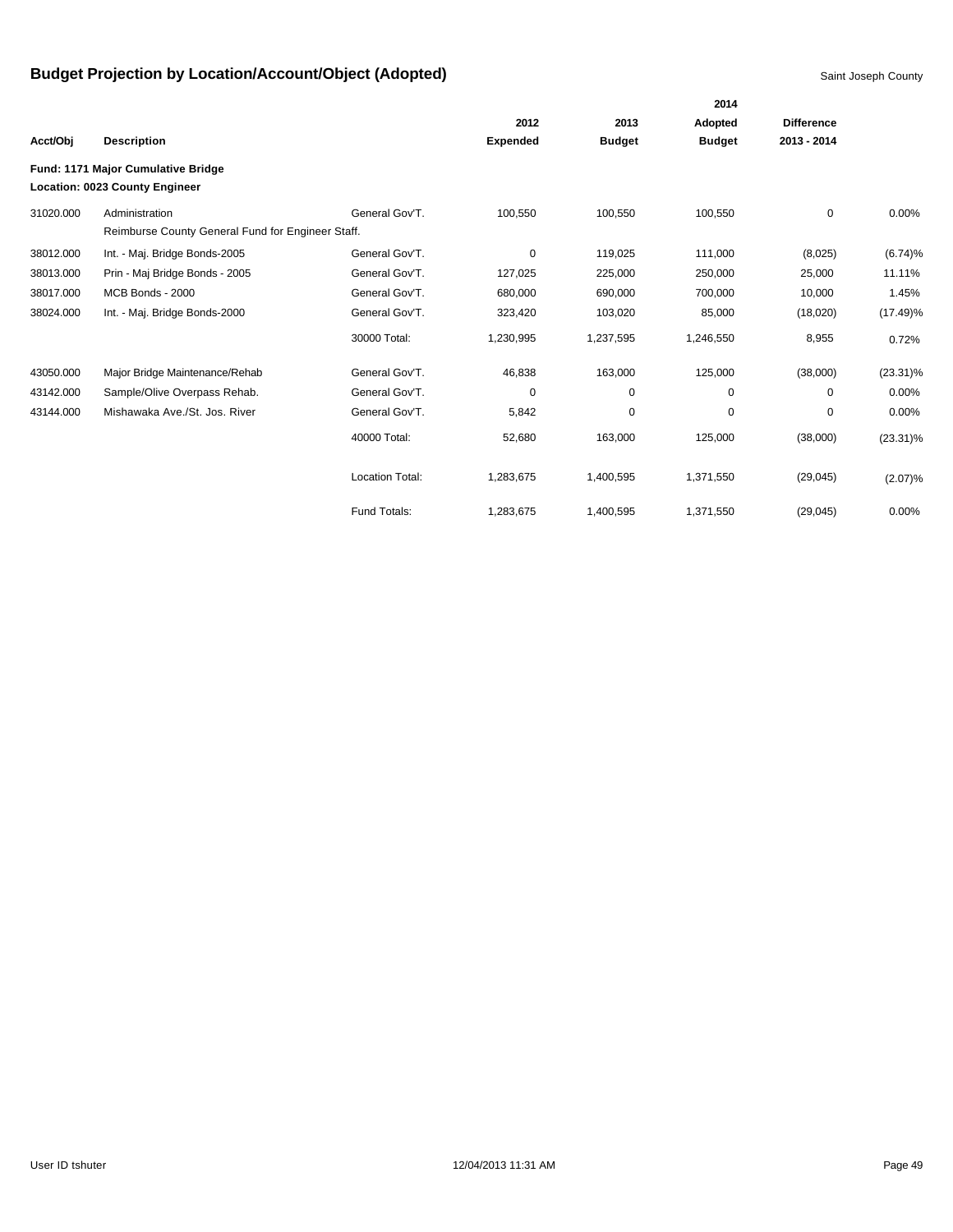|           |                                   |                        |                 |               | 2014          |                   |              |
|-----------|-----------------------------------|------------------------|-----------------|---------------|---------------|-------------------|--------------|
|           |                                   |                        | 2012            | 2013          | Adopted       | <b>Difference</b> |              |
| Acct/Obj  | <b>Description</b>                |                        | <b>Expended</b> | <b>Budget</b> | <b>Budget</b> | 2013 - 2014       |              |
|           | Fund: 1176 County Highway         |                        |                 |               |               |                   |              |
|           | Location: 0061 Highway Adm        |                        |                 |               |               |                   |              |
| 11061.000 | <b>Highway Commissioner</b>       | General Gov'T.         | 59,909          | 60,909        | 62,127        | 1,218             | 2.00%        |
| 11400.000 | Payroll Adm/Adm Assistant         | General Gov'T.         | 32,282          | 33,482        | 34,152        | 670               | 2.00%        |
| 11401.000 | <b>Highway Engineer</b>           | General Gov'T.         | 62,500          | 64,195        | 65,479        | 1,284             | 2.00%        |
| 11406.000 | Area Adm./Adm. Assistant          | General Gov'T.         | 32,282          | 33,482        | 34,152        | 670               | 2.00%        |
| 11407.000 | Supervisor<br>5@\$49,336          | General Gov'T.         | 236,845         | 241,845       | 246,682       | 4,837             | 2.00%        |
| 11447.000 | <b>Construction Technician IV</b> | General Gov'T.         | 37,082          | 38,505        | $\mathbf 0$   | (38, 505)         | $(100.00)\%$ |
|           |                                   | 10000 Total:           | 460,900         | 472,418       | 442,592       | (29, 826)         | $(6.31)\%$   |
| 21030.000 | Office Supplies                   | General Gov'T.         | 939             | 700           | 700           | $\mathbf 0$       | 0.00%        |
| 24010.000 | <b>Other Supplies</b>             | General Gov'T.         | 1,038           | 2,000         | 2,000         | 0                 | 0.00%        |
|           |                                   | 20000 Total:           | 1,977           | 2,700         | 2,700         | $\pmb{0}$         | 0.00%        |
| 32020.000 | Travel                            | General Gov'T.         | 598             | 600           | 600           | $\mathbf 0$       | 0.00%        |
| 32200.000 | Telephone                         | General Gov'T.         | 16,761          | 18,000        | 20,000        | 2,000             | 11.11%       |
| 32300.000 | Freight & Express                 | General Gov'T.         | $\mathbf 0$     | 250           | 250           | $\mathbf 0$       | 0.00%        |
| 32350.000 | Postage                           | General Gov'T.         | 208             | 400           | 400           | 0                 | 0.00%        |
| 35015.000 | Utilities                         | General Gov'T.         | 74,757          | 75,000        | 75,000        | 0                 | 0.00%        |
| 36010.000 | Repairs-Bldgs & Structures        | General Gov'T.         | 15,528          | 10,000        | 10,000        | 0                 | 0.00%        |
| 39010.000 | Dues & Subscription               | General Gov'T.         | 273             | 600           | 600           | $\Omega$          | 0.00%        |
| 39150.000 | Other Expense                     | General Gov'T.         | 785             | 1,500         | 1,500         | $\Omega$          | 0.00%        |
| 39750.000 | Data Processing                   | General Gov'T.         | $\mathbf 0$     | $\mathbf 0$   | 10,000        | 10,000            | 0.00%        |
|           |                                   | 30000 Total:           | 108,910         | 106,350       | 118,350       | 12,000            | 11.28%       |
|           |                                   | <b>Location Total:</b> | 571,787         | 581,468       | 563,642       | (17, 826)         | $(3.07)\%$   |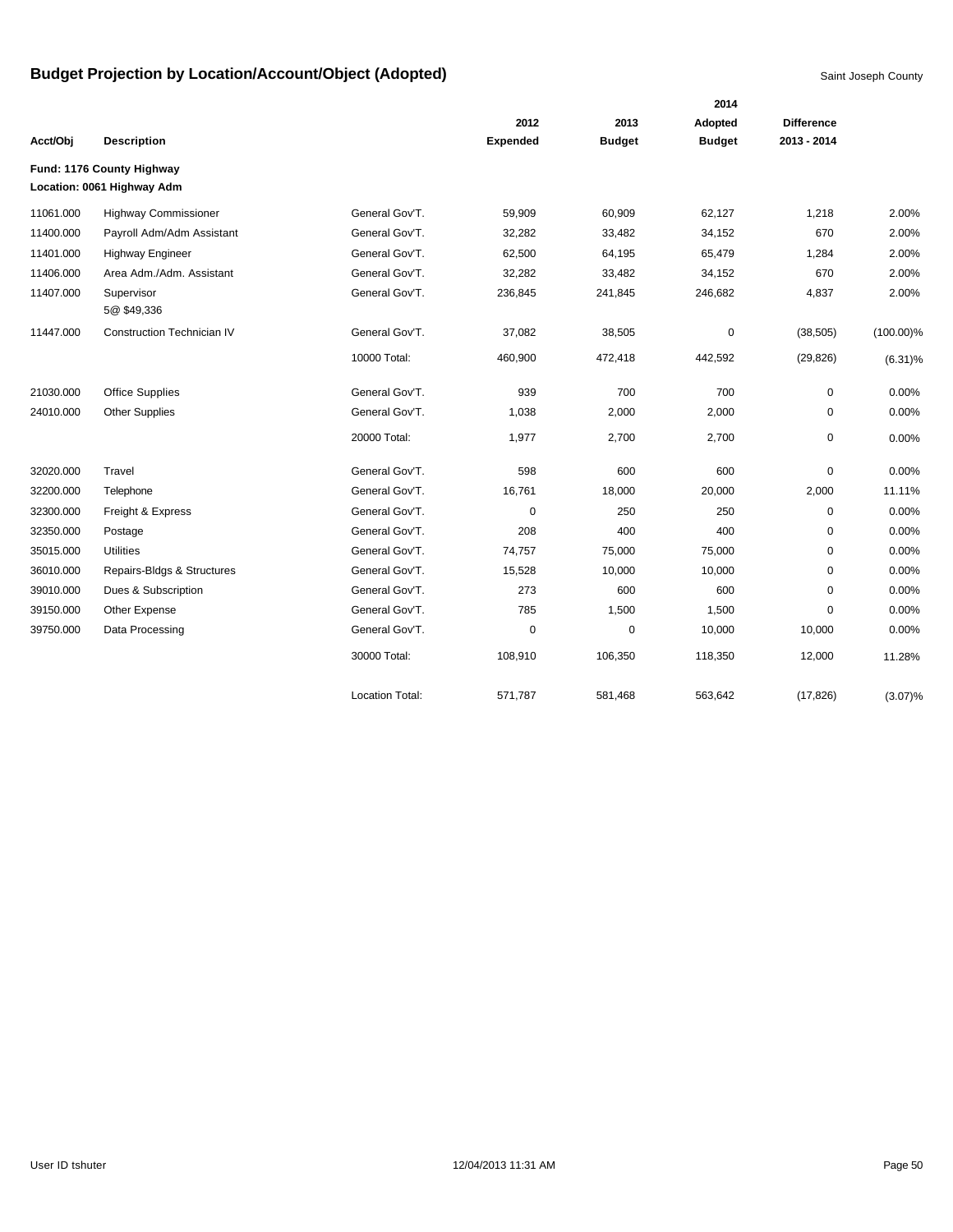|           |                                                                 |                 |                 | 2014          |               |                   |        |  |  |  |  |
|-----------|-----------------------------------------------------------------|-----------------|-----------------|---------------|---------------|-------------------|--------|--|--|--|--|
|           |                                                                 |                 | 2012            | 2013          | Adopted       | <b>Difference</b> |        |  |  |  |  |
| Acct/Obj  | <b>Description</b>                                              |                 | <b>Expended</b> | <b>Budget</b> | <b>Budget</b> | 2013 - 2014       |        |  |  |  |  |
|           | Fund: 1176 County Highway<br>Location: 0062 Highway Maintenance |                 |                 |               |               |                   |        |  |  |  |  |
| 11402.000 | Asst. Supervisors                                               | General Gov'T.  | 166,190         | 174,720       | 178,255       | 3,535             | 2.02%  |  |  |  |  |
|           | 5@ 35,651 (17.14 Hr)                                            |                 |                 |               |               |                   |        |  |  |  |  |
| 11423.000 | Group 3 (Hrly)<br>23@ 32,198 (15.48 Hr)                         | General Gov'T.  | 603,662         | 726,340       | 740,554       | 14,214            | 1.96%  |  |  |  |  |
| 11424.000 | Group 2 (Hrly)<br>34@ 30,930 (14.87 Hr)                         | General Gov'T.  | 947,965         | 1,001,055     | 1,051,620     | 50,565            | 5.05%  |  |  |  |  |
| 11428.000 | Part Time (Hrly)<br>12.62 per hour                              | General Gov'T.  | 37,355          | 39,584        | 40,376        | 792               | 2.00%  |  |  |  |  |
| 11439.000 | Overtime                                                        | General Gov'T.  | 58,499          | 115,633       | 115,633       | 0                 | 0.00%  |  |  |  |  |
| 11951.000 | Out of Group Pay                                                | General Gov'T.  | 0               | 0             | 5,000         | 5,000             | 0.00%  |  |  |  |  |
| 14900.000 | Uniforms                                                        | General Gov'T.  | 23,683          | 30,320        | 40,000        | 9,680             | 31.93% |  |  |  |  |
|           |                                                                 | 10000 Total:    | 1,837,354       | 2,087,652     | 2,171,438     | 83,786            | 4.01%  |  |  |  |  |
| 23200.000 | Hardware & Tools                                                | General Gov'T.  | 9,433           | 3,600         | 5,000         | 1,400             | 38.89% |  |  |  |  |
| 23210.000 | Calcium Chloride                                                | General Gov'T.  | 337,358         | 219,912       | 314,160       | 94,248            | 42.86% |  |  |  |  |
| 23220.000 | Weed Spray                                                      | General Gov'T.  | 3,855           | 4,000         | 4,000         | 0                 | 0.00%  |  |  |  |  |
| 23230.000 | Paint                                                           | General Gov'T.  | 81,496          | 95,000        | 95,000        | 0                 | 0.00%  |  |  |  |  |
| 23240.000 | <b>Other Supplies</b>                                           | General Gov'T.  | 0               | 1,500         | 1,500         | 0                 | 0.00%  |  |  |  |  |
| 23400.000 | Stone Gravel, Aggregates                                        | General Gov'T.  | 32,756          | 75,000        | 75,000        | 0                 | 0.00%  |  |  |  |  |
| 23410.000 | Culverts, Tile & Sewer Pipes                                    | General Gov'T.  | 52,283          | 8,000         | 8,000         | 0                 | 0.00%  |  |  |  |  |
| 23420.000 | <b>Bituminous</b>                                               | General Gov'T.  | 289,866         | 125,000       | 200,000       | 75,000            | 60.00% |  |  |  |  |
| 23430.000 | Lumber                                                          | General Gov'T.  | 1,566           | 1,500         | 1,500         | $\mathbf 0$       | 0.00%  |  |  |  |  |
| 23440.000 | Road Signs                                                      | General Gov'T.  | 42,709          | 60,000        | 65,000        | 5,000             | 8.33%  |  |  |  |  |
| 23460.000 | <b>Other Materials</b>                                          | General Gov'T.  | 479             | 2,000         | 2,000         | $\mathbf 0$       | 0.00%  |  |  |  |  |
|           |                                                                 | 20000 Total:    | 851,801         | 595,512       | 771,160       | 175,648           | 29.50% |  |  |  |  |
| 35015.000 | Utilities                                                       | General Gov'T.  | 34,890          | 45,000        | 60,000        | 15,000            | 33.33% |  |  |  |  |
| 35090.000 | <b>Trash Removal</b>                                            | General Gov'T.  | 50,553          | 55,000        | 55,000        | 0                 | 0.00%  |  |  |  |  |
| 36014.000 | Road Repairs                                                    | General Gov'T.  | 197             | 10,000        | 10,000        | 0                 | 0.00%  |  |  |  |  |
| 37210.000 | Rental Of Equipment                                             | General Gov'T.  | 11,048          | 7,500         | 7,500         | 0                 | 0.00%  |  |  |  |  |
| 39050.000 | Licenses                                                        | General Gov'T.  | 45              | 200           | 200           | $\mathsf 0$       | 0.00%  |  |  |  |  |
| 39150.000 | Other Expense                                                   | General Gov'T.  | 3,720           | 4,000         | 4,000         | 0                 | 0.00%  |  |  |  |  |
| 39510.000 | Drainage & Other Assessment                                     | General Gov'T.  | 441             | 800           | 800           | 0                 | 0.00%  |  |  |  |  |
|           |                                                                 | 30000 Total:    | 100,894         | 122,500       | 137,500       | 15,000            | 12.24% |  |  |  |  |
|           |                                                                 | Location Total: | 2,790,049       | 2,805,664     | 3,080,098     | 274,434           | 9.78%  |  |  |  |  |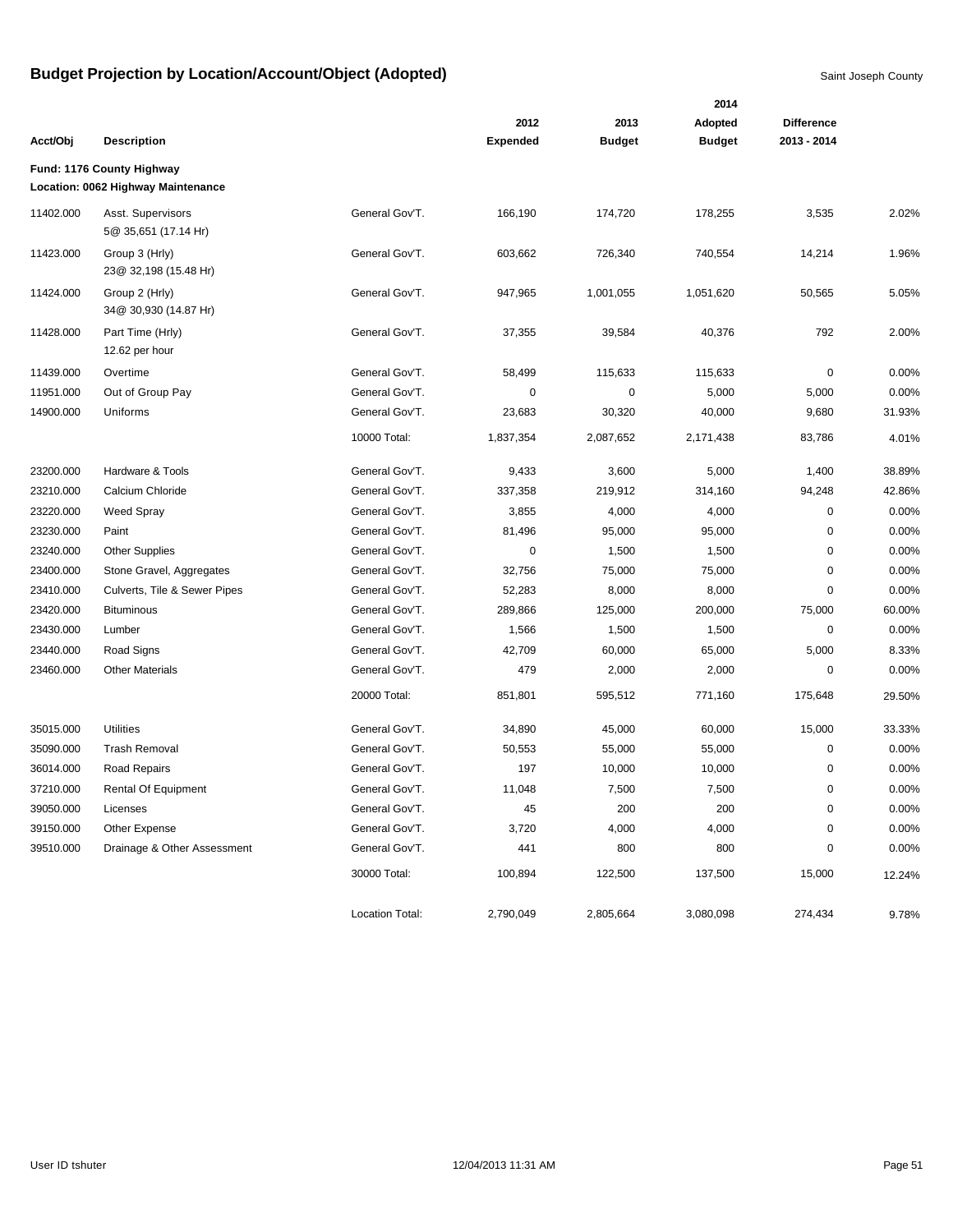|           |                                                             |                        |                 |               | 2014          |                   |         |
|-----------|-------------------------------------------------------------|------------------------|-----------------|---------------|---------------|-------------------|---------|
|           |                                                             |                        | 2012            | 2013          | Adopted       | <b>Difference</b> |         |
| Acct/Obj  | <b>Description</b>                                          |                        | <b>Expended</b> | <b>Budget</b> | <b>Budget</b> | 2013 - 2014       |         |
|           | Fund: 1176 County Highway<br>Location: 0064 Highway Gen Exp |                        |                 |               |               |                   |         |
| 11436.000 | Group B Mechanic<br>5@ 34,840 (16.75 Hr)                    | General Gov'T.         | 162,658         | 170,745       | 174,200       | 3,455             | 2.02%   |
| 11437.000 | Group C Mechanic<br>5@ 32,427 (15.59 Hr)                    | General Gov'T.         | 143,885         | 158,945       | 162,140       | 3,195             | 2.01%   |
| 11439.000 | Overtime                                                    | General Gov'T.         | 13,411          | 20,000        | 20,000        | $\pmb{0}$         | 0.00%   |
| 11951.000 | Out of Group Pay                                            | General Gov'T.         | 0               | $\pmb{0}$     | 1,000         | 1,000             | 0.00%   |
| 14800.000 | <b>Fica Contribution</b>                                    | General Gov'T.         | 191,706         | 220,275       | 224,298       | 4,023             | 1.83%   |
| 14810.000 | P.E.R.F.                                                    | General Gov'T.         | 198,801         | 184,588       | 274,899       | 90,311            | 48.93%  |
| 14840.000 | Group Insurance                                             | General Gov'T.         | 295,000         | 295,000       | 295,000       | $\mathbf 0$       | 0.00%   |
| 14910.000 | C.D.L. Compliance                                           | General Gov'T.         | 5,324           | 7,000         | 7,000         | $\mathbf 0$       | 0.00%   |
|           |                                                             | 10000 Total:           | 1,010,785       | 1,056,553     | 1,158,537     | 101,984           | 9.65%   |
| 22010.000 | Gas Oil & Lubricants                                        | General Gov'T.         | 705,824         | 358,425       | 800,000       | 441,575           | 123.20% |
| 22100.000 | <b>Tires &amp; Tubes</b>                                    | General Gov'T.         | 53,128          | 60,000        | 70,000        | 10,000            | 16.67%  |
| 22120.000 | Garage & Motor Supplies                                     | General Gov'T.         | 156,329         | 200,000       | 200,000       | $\pmb{0}$         | 0.00%   |
| 24010.000 | <b>Other Supplies</b>                                       | General Gov'T.         | 23,977          | 40,000        | 40,000        | $\mathbf 0$       | 0.00%   |
|           |                                                             | 20000 Total:           | 939,258         | 658,425       | 1,110,000     | 451,575           | 68.58%  |
| 32210.000 | Radio Maintenance                                           | General Gov'T.         | 31,358          | 10,000        | 10,000        | $\mathbf 0$       | 0.00%   |
| 34030.000 | <b>Insurance Coverage</b>                                   | General Gov'T.         | 140,000         | 140,000       | 140,000       | $\pmb{0}$         | 0.00%   |
| 34050.000 | <b>Workmens Comp</b>                                        | General Gov'T.         | $\mathbf 0$     | 30,000        | 30,000        | $\mathbf 0$       | 0.00%   |
| 35015.000 | <b>Utilities</b>                                            | General Gov'T.         | 45,371          | 90,000        | 90,000        | $\mathbf 0$       | 0.00%   |
| 36010.000 | Repairs-Bldgs & Structures                                  | General Gov'T.         | 17,765          | 15,000        | 15,000        | $\mathbf 0$       | 0.00%   |
| 36100.000 | Repairs - Auto & Truck                                      | General Gov'T.         | 20,542          | 40,000        | 45,000        | 5,000             | 12.50%  |
| 36110.000 | Repairs - Road Equip                                        | General Gov'T.         | 42,578          | 44,124        | 50,000        | 5,876             | 13.32%  |
| 36200.000 | Repairs - Other Equipment                                   | General Gov'T.         | 17,663          | 25,000        | 30,000        | 5,000             | 20.00%  |
|           |                                                             | 30000 Total:           | 315,277         | 394,124       | 410,000       | 15,876            | 4.03%   |
| 42010.000 | <b>Buildings &amp; Structures</b>                           | General Gov'T.         | 12,769          | 10,000        | 10,000        | $\pmb{0}$         | 0.00%   |
| 45510.000 | Furniture & Fixtures                                        | General Gov'T.         | 0               | 0             | $\mathbf 0$   | $\mathbf 0$       | 0.00%   |
|           |                                                             | 40000 Total:           | 12,769          | 10,000        | 10,000        | $\pmb{0}$         | 0.00%   |
|           |                                                             | <b>Location Total:</b> | 2,278,089       | 2,119,102     | 2,688,537     | 569,435           | 26.87%  |
|           |                                                             | Fund Totals:           | 5,639,925       | 5,506,234     | 6,332,277     | 826,043           | 0.00%   |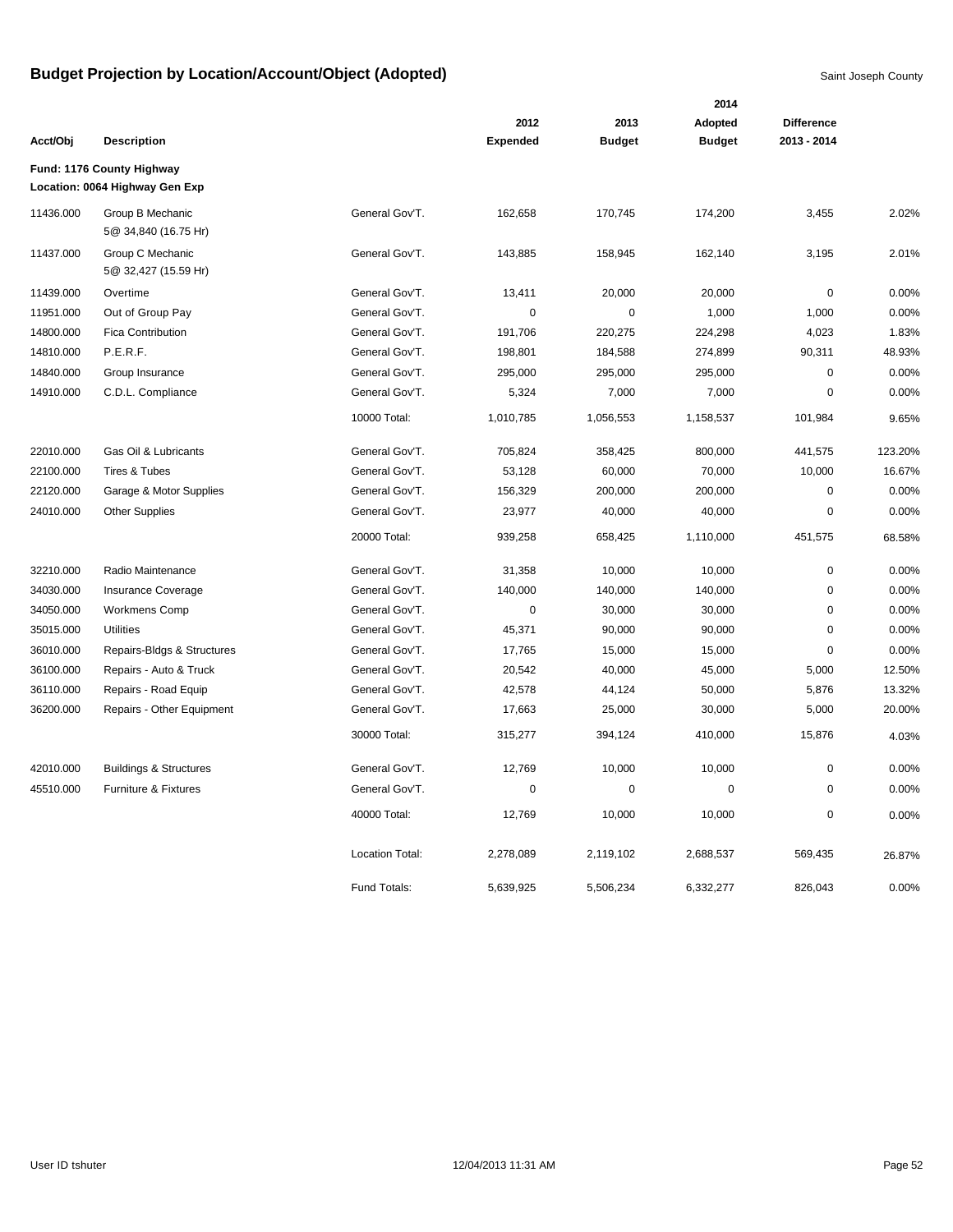|           |                                                                    |                        |                 |               | 2014          |                   |          |
|-----------|--------------------------------------------------------------------|------------------------|-----------------|---------------|---------------|-------------------|----------|
|           |                                                                    |                        | 2012            | 2013          | Adopted       | <b>Difference</b> |          |
| Acct/Obj  | <b>Description</b>                                                 |                        | <b>Expended</b> | <b>Budget</b> | <b>Budget</b> | 2013 - 2014       |          |
|           | Fund: 1179 Park & Recr Non Reverting<br>Location: 0057 Parks & Rec |                        |                 |               |               |                   |          |
| 11428.000 | Part Time (Hrly)<br>7.25-10.20 Hr                                  | General Gov'T.         | 0               | $\mathbf 0$   | 15,500        | 15,500            | $0.00\%$ |
| 11439.000 | Overtime                                                           | General Gov'T.         | 0               | 0             | 1,000         | 1,000             | 0.00%    |
| 11476.000 | Gatekeepers/Security-P.T.<br>7.25-11.09 Hr                         | General Gov'T.         | 0               | 0             | 14,500        | 14,500            | 0.00%    |
| 11477.000 | Interpretive - P.T.<br>7.25-16.32 Hr                               | General Gov'T.         | 0               | $\pmb{0}$     | 8,000         | 8,000             | 0.00%    |
| 11478.000 | Maintenance - P.T.<br>7.25-11.22 Hr                                | General Gov'T.         | 0               | $\pmb{0}$     | 1,000         | 1,000             | $0.00\%$ |
| 14800.000 | <b>Fica Contribution</b>                                           | General Gov'T.         | 2,461           | $\mathbf 0$   | 2,500         | 2,500             | 0.00%    |
| 14810.000 | P.E.R.F.                                                           | General Gov'T.         | 871             | 0             | 1,000         | 1,000             | 0.00%    |
|           |                                                                    | 10000 Total:           | 3,332           | $\pmb{0}$     | 43,500        | 43,500            | 0.00%    |
|           |                                                                    | <b>Location Total:</b> | 3,332           | $\pmb{0}$     | 43,500        | 43,500            | 0.00%    |
|           |                                                                    | Fund Totals:           | 3,332           | 0             | 43,500        | 43,500            | 0.00%    |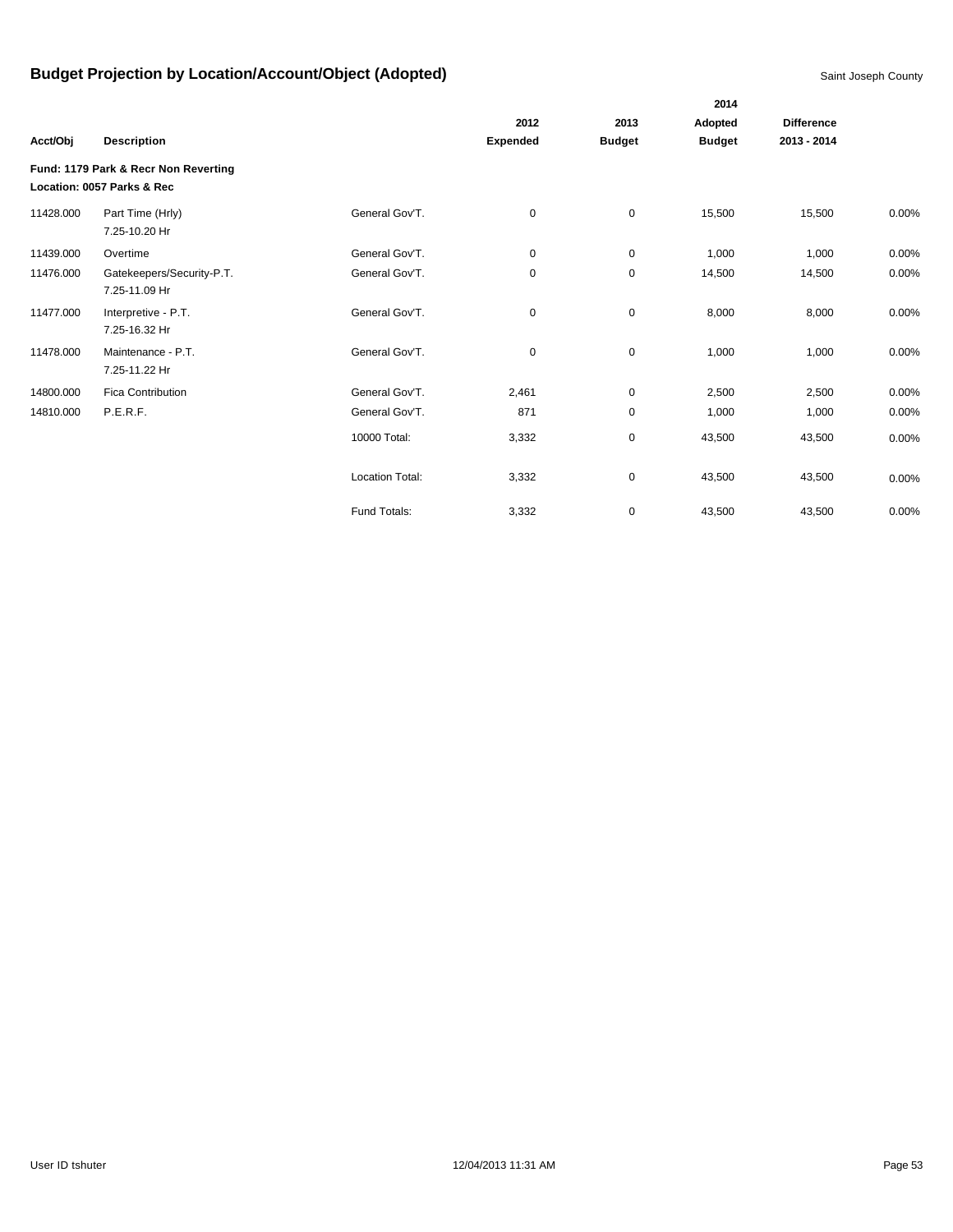|           |                                                                                                                           |                 |                 |               | 2014          |                   |       |
|-----------|---------------------------------------------------------------------------------------------------------------------------|-----------------|-----------------|---------------|---------------|-------------------|-------|
|           |                                                                                                                           |                 | 2012            | 2013          | Adopted       | <b>Difference</b> |       |
| Acct/Obj  | <b>Description</b>                                                                                                        |                 | <b>Expended</b> | <b>Budget</b> | <b>Budget</b> | 2013 - 2014       |       |
|           | Fund: 1188 2017 Cum Reassessment                                                                                          |                 |                 |               |               |                   |       |
|           | Location: 0012 County Assessor                                                                                            |                 |                 |               |               |                   |       |
| 11010.000 | <b>Township Assessor</b>                                                                                                  | General Gov'T.  | 2,112           | 5,150         | 5,150         | 0                 | 0.00% |
| 11012.000 | <b>County Assessor</b>                                                                                                    | General Gov'T.  | $\mathbf 0$     | 22,660        | 22,660        | $\mathbf 0$       | 0.00% |
| 11040.000 | <b>Board Member</b>                                                                                                       | General Gov'T.  | 32,310          | 65,000        | 65,000        | 0                 | 0.00% |
|           | 5 @ \$12 per hour                                                                                                         |                 |                 |               |               |                   |       |
| 11101.000 | Deputy                                                                                                                    | General Gov'T.  | 138,844         | 122,628       | 127,795       | 5,167             | 4.21% |
|           | 1@ 25,022 2@ 25,000 1@ 27,206 1@ 25,567                                                                                   |                 |                 |               |               |                   |       |
| 11102.000 | Second Deputy                                                                                                             | General Gov'T.  | 0               | 58,000        | 59,160        | 1,160             | 2.00% |
|           | 2@ 29,580                                                                                                                 |                 |                 |               |               |                   |       |
| 11103.000 | <b>Third Deputy</b>                                                                                                       | General Gov'T.  | 0               | 187,200       | 190,945       | 3,745             | 2.00% |
|           | 5@ 38,189                                                                                                                 |                 |                 |               |               |                   |       |
| 11625.000 | Prop. Tax Appeals Manager                                                                                                 | General Gov'T.  | 31,000          | 32,200        | 32,844        | 644               | 2.00% |
| 11809.000 | Compliance Manager-Reasses.                                                                                               | General Gov'T.  | 31,000          | 32,200        | 32,844        | 644               | 2.00% |
| 11950.000 | Part Time                                                                                                                 | General Gov'T.  | 14,618          | 104,500       | 107,758       | 3,258             | 3.12% |
|           | \$3,500 for Certifications-Certificates Required \$104,258 for Part Time Hourly Paid Deputies 8.00-20.00 per hour maximum |                 |                 |               |               |                   |       |
| 14800.000 | <b>Fica Contribution</b>                                                                                                  | General Gov'T.  | 18,397          | 46,905        | 46,905        | $\pmb{0}$         | 0.00% |
|           | Based on 38 employees                                                                                                     |                 |                 |               |               |                   |       |
| 14810.000 | P.E.R.F.                                                                                                                  | General Gov'T.  | 15,394          | 33,546        | 33,546        | $\mathbf 0$       | 0.00% |
|           | 9.5%                                                                                                                      |                 |                 |               |               |                   |       |
| 14840.000 | Group Insurance                                                                                                           | General Gov'T.  | 76,000          | 158,500       | 158,500       | 0                 | 0.00% |
|           |                                                                                                                           | 10000 Total:    | 359,675         | 868,489       | 883,107       | 14,618            | 1.68% |
|           |                                                                                                                           |                 |                 |               |               |                   |       |
| 21010.000 | <b>Stationery &amp; Printing</b>                                                                                          | General Gov'T.  | 3,823           | 15,000        | 15,000        | $\mathbf 0$       | 0.00% |
| 21020.000 | <b>Official Forms &amp; Records</b>                                                                                       | General Gov'T.  | 6,233           | 15,000        | 15,000        | 0                 | 0.00% |
| 21030.000 | <b>Office Supplies</b>                                                                                                    | General Gov'T.  | 1,254           | 15,000        | 15,000        | $\mathbf 0$       | 0.00% |
|           |                                                                                                                           | 20000 Total:    | 11,310          | 45,000        | 45,000        | $\pmb{0}$         | 0.00% |
|           |                                                                                                                           |                 |                 |               |               |                   |       |
| 31070.000 | <b>Other Contractual Services</b>                                                                                         | General Gov'T.  | 8,441           | 600,000       | 600,000       | $\mathbf 0$       | 0.00% |
| 31300.000 | <b>Appraisers Fees</b>                                                                                                    | General Gov'T.  | 0               | 50,000        | 50,000        | 0                 | 0.00% |
| 31400.000 | <b>Mapping Services</b>                                                                                                   | General Gov'T.  | 3,846           | 20,000        | 20,000        | 0                 | 0.00% |
| 32010.000 | Mileage Allowance                                                                                                         | General Gov'T.  | 2,968           | 25,080        | 25,080        | $\mathbf 0$       | 0.00% |
| 32020.000 | Travel                                                                                                                    | General Gov'T.  | 2,970           | 8,000         | 8,000         | $\pmb{0}$         | 0.00% |
| 32200.000 | Telephone                                                                                                                 | General Gov'T.  | 3,783           | 10,000        | 10,000        | 0                 | 0.00% |
| 32350.000 | Postage                                                                                                                   | General Gov'T.  | 70,640          | 60,160        | 60,160        | 0                 | 0.00% |
|           | 128,000 parcel mailing Form 11's                                                                                          |                 |                 |               |               |                   |       |
| 36300.000 | Repair - Office Equipment                                                                                                 | General Gov'T.  | 200             | 2,500         | 2,500         | 0                 | 0.00% |
| 37100.000 | Auto Lease                                                                                                                | General Gov'T.  | $\mathbf 0$     | 6,000         | 6,000         | 0                 | 0.00% |
| 37400.000 | Leases - Photocopy                                                                                                        | General Gov'T.  | 990             | 2,500         | 2,500         | 0                 | 0.00% |
| 39010.000 | Dues & Subscription                                                                                                       | General Gov'T.  | 0               | 2,500         | 2,500         | 0                 | 0.00% |
| 39750.000 | Data Processing                                                                                                           | General Gov'T.  | 21,230          | 130,000       | 130,000       | 0                 | 0.00% |
|           |                                                                                                                           |                 |                 |               |               |                   |       |
|           |                                                                                                                           | 30000 Total:    | 115,068         | 916,740       | 916,740       | 0                 | 0.00% |
|           |                                                                                                                           |                 |                 |               |               |                   |       |
|           |                                                                                                                           | Location Total: | 486,053         | 1,830,229     | 1,844,847     | 14,618            | 0.80% |
|           |                                                                                                                           | Fund Totals:    | 486,053         | 1,830,229     | 1,844,847     | 14,618            | 0.00% |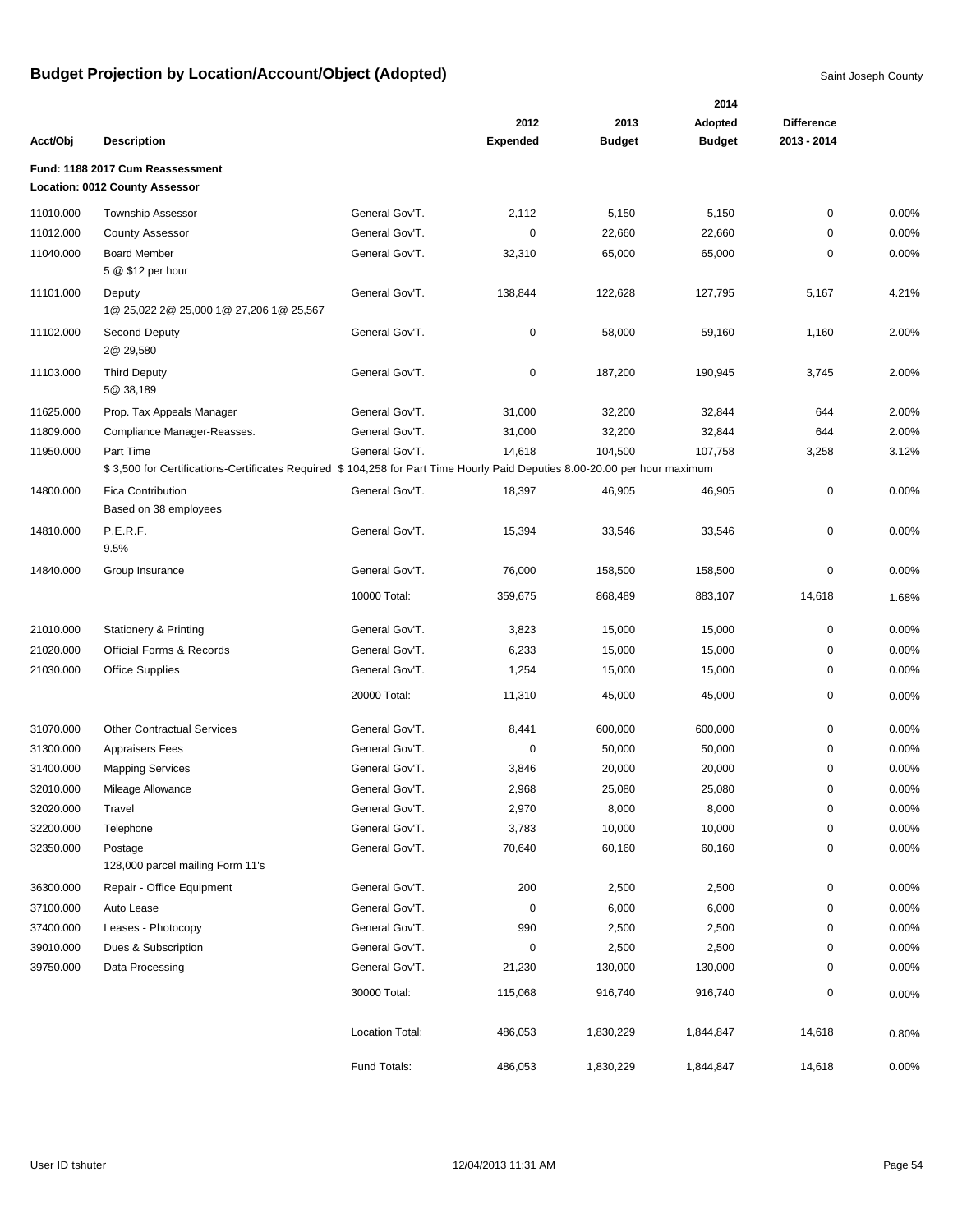|           |                                                             |                        |                 | 2014          |               |                   |        |
|-----------|-------------------------------------------------------------|------------------------|-----------------|---------------|---------------|-------------------|--------|
|           |                                                             |                        | 2012            | 2013          | Adopted       | <b>Difference</b> |        |
| Acct/Obj  | <b>Description</b>                                          |                        | <b>Expended</b> | <b>Budget</b> | <b>Budget</b> | 2013 - 2014       |        |
|           | Fund: 1189 Recorder Perpetuation<br>Location: 0004 Recorder |                        |                 |               |               |                   |        |
| 11360.000 | Technician I                                                | General Gov'T.         | 28,140          | 29,640        | 30,233        | 593               | 2.00%  |
| 14800.000 | <b>Fica Contribution</b>                                    | General Gov'T.         | 2,168           | 2,153         | 2,268         | 115               | 5.34%  |
| 14810.000 | P.E.R.F.                                                    | General Gov'T.         | 1,899           | 1,829         | 2,816         | 987               | 53.96% |
|           |                                                             | 10000 Total:           | 32,207          | 33,622        | 35,317        | 1,695             | 5.04%  |
|           |                                                             | <b>Location Total:</b> | 32,207          | 33,622        | 35,317        | 1,695             | 5.04%  |
|           |                                                             | Fund Totals:           | 32,207          | 33,622        | 35,317        | 1,695             | 53.96% |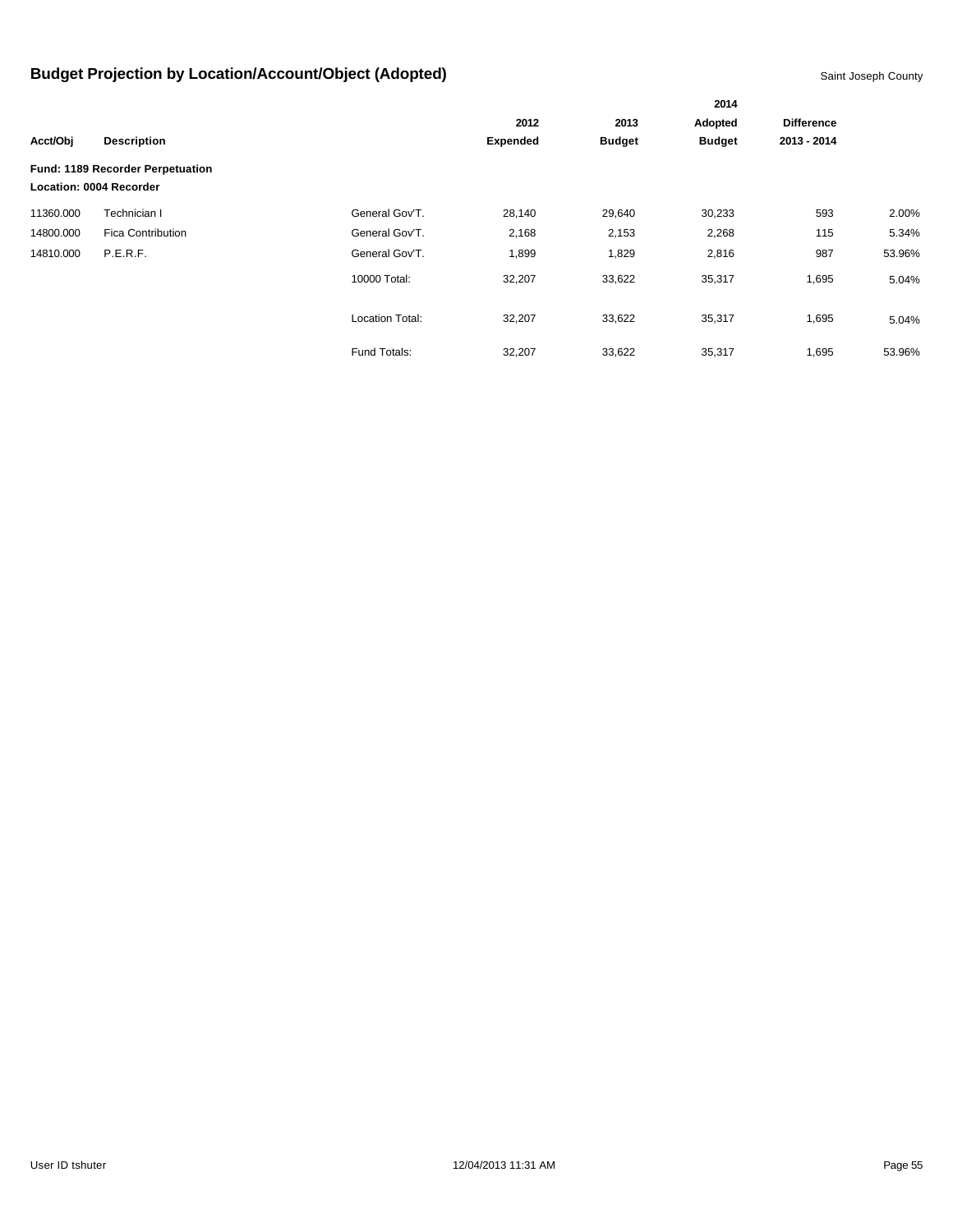|           |                                                                        |                        |                 |               | 2014          |                   |              |
|-----------|------------------------------------------------------------------------|------------------------|-----------------|---------------|---------------|-------------------|--------------|
|           |                                                                        |                        | 2012            | 2013          | Adopted       | <b>Difference</b> |              |
| Acct/Obj  | <b>Description</b>                                                     |                        | <b>Expended</b> | <b>Budget</b> | <b>Budget</b> | 2013 - 2014       |              |
|           | Fund: 1213 GAL/CASA Program<br>Location: 0025 Juvenile & Probate Court |                        |                 |               |               |                   |              |
| 21030.000 | <b>Office Supplies</b>                                                 | General Gov'T.         | $\mathbf 0$     | 4,000         | $\pmb{0}$     | (4,000)           | $(100.00)\%$ |
|           |                                                                        | 20000 Total:           | 0               | 4,000         | $\pmb{0}$     | (4,000)           | $(100.00)\%$ |
| 31070.000 | <b>Other Contractual Services</b>                                      | General Gov'T.         | $\mathbf 0$     | $\pmb{0}$     | 69,267        | 69,267            | 0.00%        |
| 32020.000 | Travel                                                                 | General Gov'T.         | $\mathbf 0$     | $\mathbf 0$   | $\mathbf 0$   | $\mathbf 0$       | 0.00%        |
| 32050.000 | Instruction & Training                                                 | General Gov'T.         | 0               | 40,000        | $\mathbf 0$   | (40,000)          | $(100.00)\%$ |
| 32051.000 | Promotion                                                              | General Gov'T.         | 0               | 50,965        | 100,000       | 49,035            | 96.21%       |
| 32051.710 | Promotion                                                              | CASA - CAPTA           | $\mathbf 0$     | $\mathbf 0$   | $\mathbf 0$   | $\mathbf 0$       | 0.00%        |
| 32053.711 | <b>Public Relations</b>                                                | GAL/CASA Prog.         | 0               | 0             | 0             | 0                 | 0.00%        |
| 32350.000 | Postage                                                                | General Gov'T.         | 0               | 2,500         | $\mathbf 0$   | (2,500)           | $(100.00)\%$ |
| 36010.000 | Repairs-Bldgs & Structures                                             | General Gov'T.         | $\mathbf 0$     | $\pmb{0}$     | $\mathbf 0$   | $\mathbf 0$       | 0.00%        |
|           |                                                                        | 30000 Total:           | 0               | 93,465        | 169,267       | 75,802            | 81.10%       |
| 44250.000 | <b>Office Machines</b>                                                 | General Gov'T.         | 0               | 10,000        | $\pmb{0}$     | (10,000)          | $(100.00)\%$ |
| 44510.000 | <b>Furniture &amp; Fixtures</b>                                        | General Gov'T.         | $\mathbf 0$     | $\mathbf 0$   | $\mathbf 0$   | 0                 | 0.00%        |
| 45510.000 | Furniture & Fixtures                                                   | General Gov'T.         | 0               | 2,500         | 0             | (2,500)           | $(100.00)\%$ |
|           |                                                                        | 40000 Total:           | 0               | 12,500        | $\mathbf 0$   | (12,500)          | $(100.00)\%$ |
|           |                                                                        | <b>Location Total:</b> | 0               | 109,965       | 169,267       | 59,302            | 53.93%       |
|           |                                                                        | Fund Totals:           | $\mathbf 0$     | 109,965       | 169,267       | 59,302            | $(100.00)\%$ |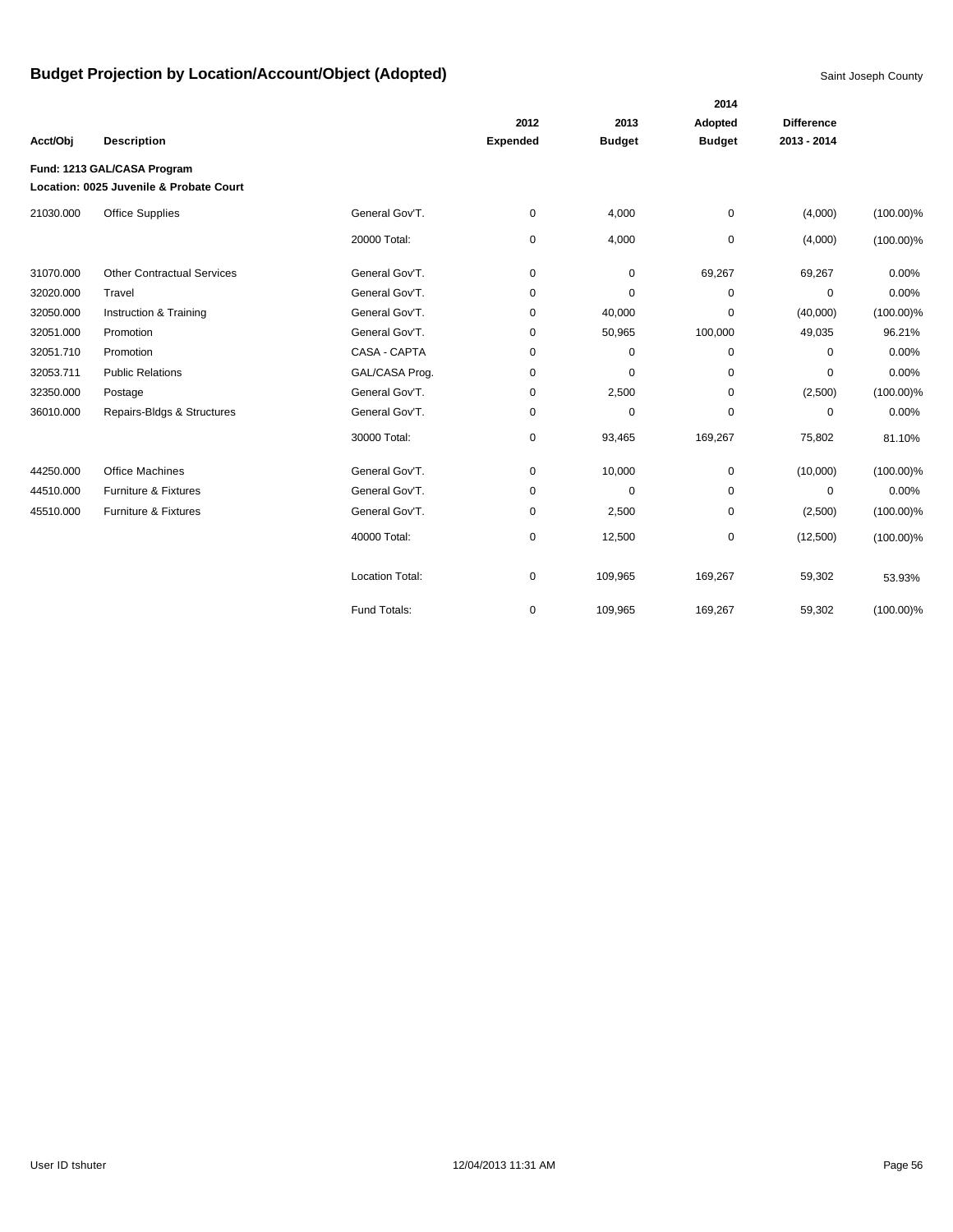|                        |                                       |                        |                 |               | 2014          |                   |          |
|------------------------|---------------------------------------|------------------------|-----------------|---------------|---------------|-------------------|----------|
|                        |                                       |                        | 2012            | 2013          | Adopted       | <b>Difference</b> |          |
| Acct/Obj               | <b>Description</b>                    |                        | <b>Expended</b> | <b>Budget</b> | <b>Budget</b> | 2013 - 2014       |          |
| Location: 0002 Auditor | Fund: 1216 Ineligible Deductions Fund |                        |                 |               |               |                   |          |
| 11664.000              | Property Tax Clerk<br>2@ 27,490       | General Gov'T.         | 0               | $\mathbf 0$   | 54,980        | 54,980            | 0.00%    |
| 11950.000              | Part Time<br>9.59 per hr              | General Gov'T.         | 6,000           | $\mathbf 0$   | 6,000         | 6,000             | 0.00%    |
|                        |                                       | 10000 Total:           | 6,000           | $\mathbf 0$   | 60,980        | 60,980            | 0.00%    |
| 21030.000              | Office Supplies                       | General Gov'T.         | $\mathbf 0$     | $\mathbf 0$   | 3,000         | 3,000             | 0.00%    |
|                        |                                       | 20000 Total:           | 0               | $\mathbf 0$   | 3,000         | 3,000             | 0.00%    |
| 31070.000              | <b>Other Contractual Services</b>     | General Gov'T.         | 0               | $\mathbf 0$   | 50,000        | 50,000            | 0.00%    |
| 33238.000              | <b>Travel Expense</b>                 | General Gov'T.         | 0               | $\mathbf 0$   | 6,000         | 6,000             | 0.00%    |
|                        |                                       | 30000 Total:           | 0               | $\mathsf 0$   | 56,000        | 56,000            | 0.00%    |
|                        |                                       | <b>Location Total:</b> | 6,000           | $\pmb{0}$     | 119,980       | 119,980           | 0.00%    |
|                        |                                       | Fund Totals:           | 6,000           | $\pmb{0}$     | 119,980       | 119,980           | $0.00\%$ |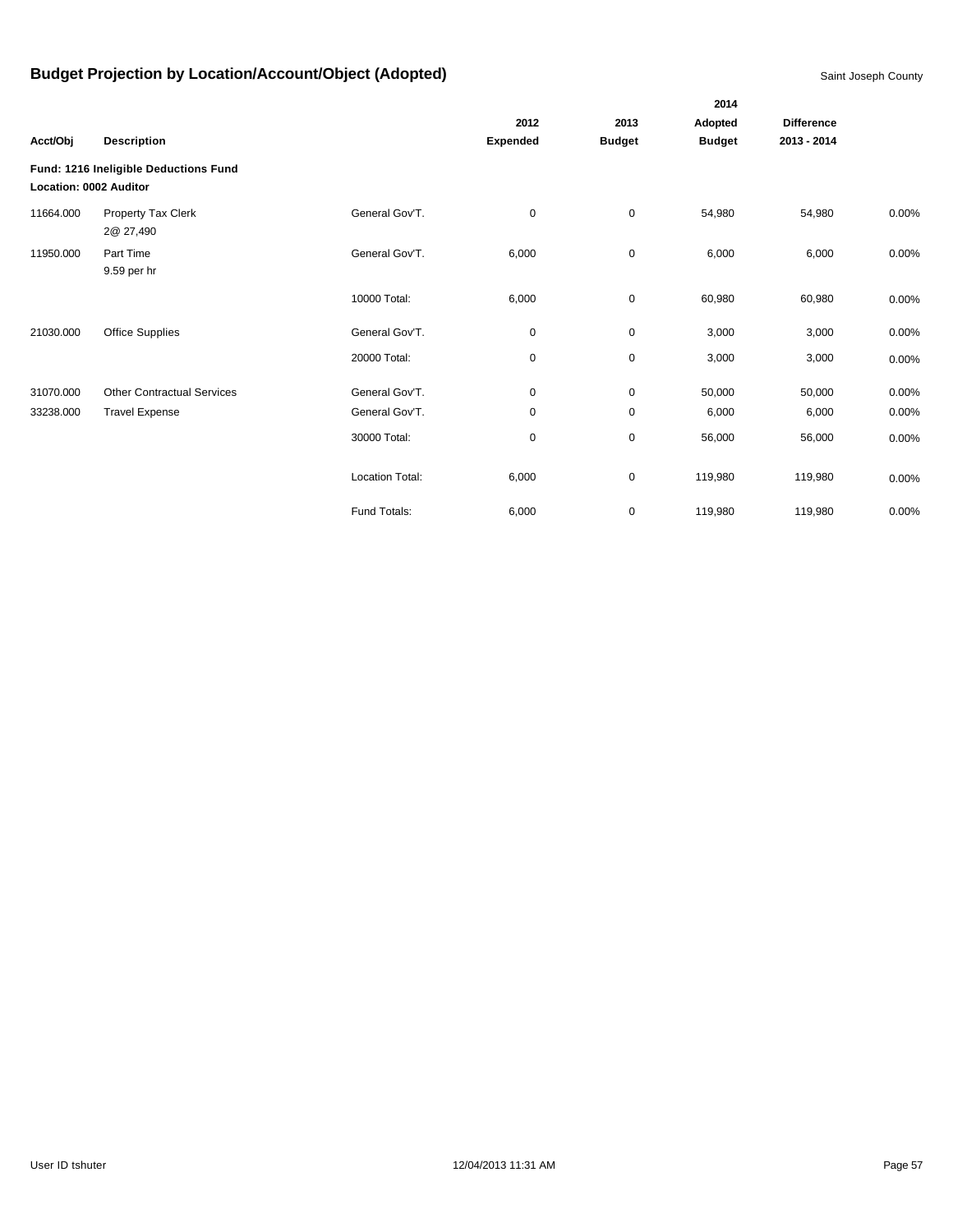|           |                                                                                               |                |                 |               | 2014          |                   |              |
|-----------|-----------------------------------------------------------------------------------------------|----------------|-----------------|---------------|---------------|-------------------|--------------|
|           |                                                                                               |                | 2012            | 2013          | Adopted       | <b>Difference</b> |              |
| Acct/Obj  | <b>Description</b>                                                                            |                | <b>Expended</b> | <b>Budget</b> | <b>Budget</b> | 2013 - 2014       |              |
|           | Fund: 1219 Park & Recreation Fund                                                             |                |                 |               |               |                   |              |
|           | Location: 0057 Parks & Rec                                                                    |                |                 |               |               |                   |              |
| 11009.000 | Director                                                                                      | General Gov'T. | 61,285          | 62,285        | 63,531        | 1,246             | 2.00%        |
| 11075.000 | Deputy Director                                                                               | General Gov'T. | 51,500          | 52,500        | 53,550        | 1,050             | 2.00%        |
| 11439.000 | Overtime                                                                                      | General Gov'T. | 0               | 0             | 11,000        | 11,000            | 0.00%        |
| 11451.000 | <b>Board Members</b><br>7 @ 75.00 per Quarter                                                 | General Gov'T. | 1,800           | 2,100         | 2,100         | 0                 | 0.00%        |
| 11452.000 | <b>Administrative Secretary</b>                                                               | General Gov'T. | 33,132          | 38,648        | 39,998        | 1,350             | 3.49%        |
| 11454.000 | Sec'y Receptionist<br>2@ 26,744                                                               | General Gov'T. | 46,339          | 52,440        | 53,488        | 1,048             | 2.00%        |
| 11455.000 | <b>Computer Operator</b>                                                                      | General Gov'T. | 32,213          | 33,413        | 34,081        | 668               | 2.00%        |
| 11456.000 | Sup't. Of Interpretation                                                                      | General Gov'T. | 38,014          | 39,214        | 39,998        | 784               | 2.00%        |
| 11458.000 | <b>Chief Of Operations</b>                                                                    | General Gov'T. | 37,575          | 39,214        | 39,998        | 784               | 2.00%        |
| 11461.000 | Program Managers<br>1@39,998 2@ 34,142 ONE POSITION MOVED FROM P-T TO F-T                     | General Gov'T. | 92,932          | 96,834        | 108,282       | 11,448            | 11.82%       |
| 11462.000 | Interpreter<br>2@ 34,142                                                                      | General Gov'T. | 66,239          | 68,640        | 68,284        | (356)             | (0.52)%      |
| 11463.000 | Legal Retainer                                                                                | General Gov'T. | 3,759           | 3,040         | 0             | (3,040)           | $(100.00)\%$ |
| 11464.000 | <b>Chief Of Construction</b><br><b>Facility Manager</b>                                       | General Gov'T. | 38,014          | 39,214        | 39,998        | 784               | 2.00%        |
| 11465.000 | Repairman                                                                                     | General Gov'T. | 32,253          | 33,473        | 34,142        | 669               | 2.00%        |
| 11466.000 | Equipment Repair Leader                                                                       | General Gov'T. | 32,253          | 33,473        | 0             | (33, 473)         | $(100.00)\%$ |
| 11467.000 | Park Leader F/Bc<br>4@ 34,142                                                                 | General Gov'T. | 32,253          | 33,473        | 136,568       | 103,095           | 307.99%      |
| 11468.000 | Park Leader Bxw                                                                               | General Gov'T. | 32,253          | 33,473        | $\pmb{0}$     | (33, 473)         | $(100.00)\%$ |
| 11469.000 | Park Leader Stp                                                                               | General Gov'T. | 32,253          | 33,473        | 0             | (33, 473)         | $(100.00)\%$ |
| 11470.000 | Park Technician Stp<br>3@ 31.550                                                              | General Gov'T. | 29,394          | 30,931        | 94,650        | 63,719            | 206.00%      |
| 11471.000 | Park Technicial F/Bc                                                                          | General Gov'T. | 29,281          | 30,931        | 0             | (30, 931)         | $(100.00)\%$ |
| 11472.000 | Maint. Apprentice Stp<br>2@ 26,744 INCLUDES 1 NEW POSITION in 2014                            | General Gov'T. | 24,680          | 26,220        | 53,488        | 27,268            | 104.00%      |
| 11474.000 | Park Technician Bxw                                                                           | General Gov'T. | 29,394          | 30,931        | 0             | (30, 931)         | $(100.00)\%$ |
| 11475.000 | Carpenter Leader                                                                              | General Gov'T. | 32,276          | 33,473        | 34,142        | 669               | 2.00%        |
| 11476.000 | Gatekeepers/Security-P.T.<br>9 Gate/Seasonal & 8 Ranger/Security @ \$7.25 to \$11.09 per hour | General Gov'T. | 60,847          | 62,783        | 64,039        | 1,256             | 2.00%        |
| 11477.000 | Interpretive - P.T.<br>4 @\$7.25 to \$16.32 per hour                                          | General Gov'T. | 11,608          | 10,183        | 10,387        | 204               | 2.00%        |
| 11478.000 | Maintenance - P.T.<br>5 @\$7.25 to \$12.24 per hour                                           | General Gov'T. | 26,354          | 31,857        | 21,274        | (10, 583)         | $(33.22)\%$  |
| 11480.000 | <b>Construction Technician</b>                                                                | General Gov'T. | 29,394          | 30,931        | 31,550        | 619               | 2.00%        |
| 14800.000 | Fica Contribution<br>7.65%                                                                    | General Gov'T. | 69,186          | 72,763        | 79,617        | 6,854             | 9.42%        |
| 14810.000 | P.E.R.F.<br>9.5%                                                                              | General Gov'T. | 67,308          | 76,092        | 98,871        | 22,779            | 29.94%       |
| 14840.000 | Group Insurance                                                                               | General Gov'T. | 101,509         | 215,000       | 215,000       | 0                 | 0.00%        |
| 14900.000 | Uniforms                                                                                      | General Gov'T. | 2,952           | 5,193         | 5,193         | 0                 | 0.00%        |
|           |                                                                                               | 10000 Total:   | 1,178,250       | 1,352,195     | 1,433,229     | 81,034            | 5.99%        |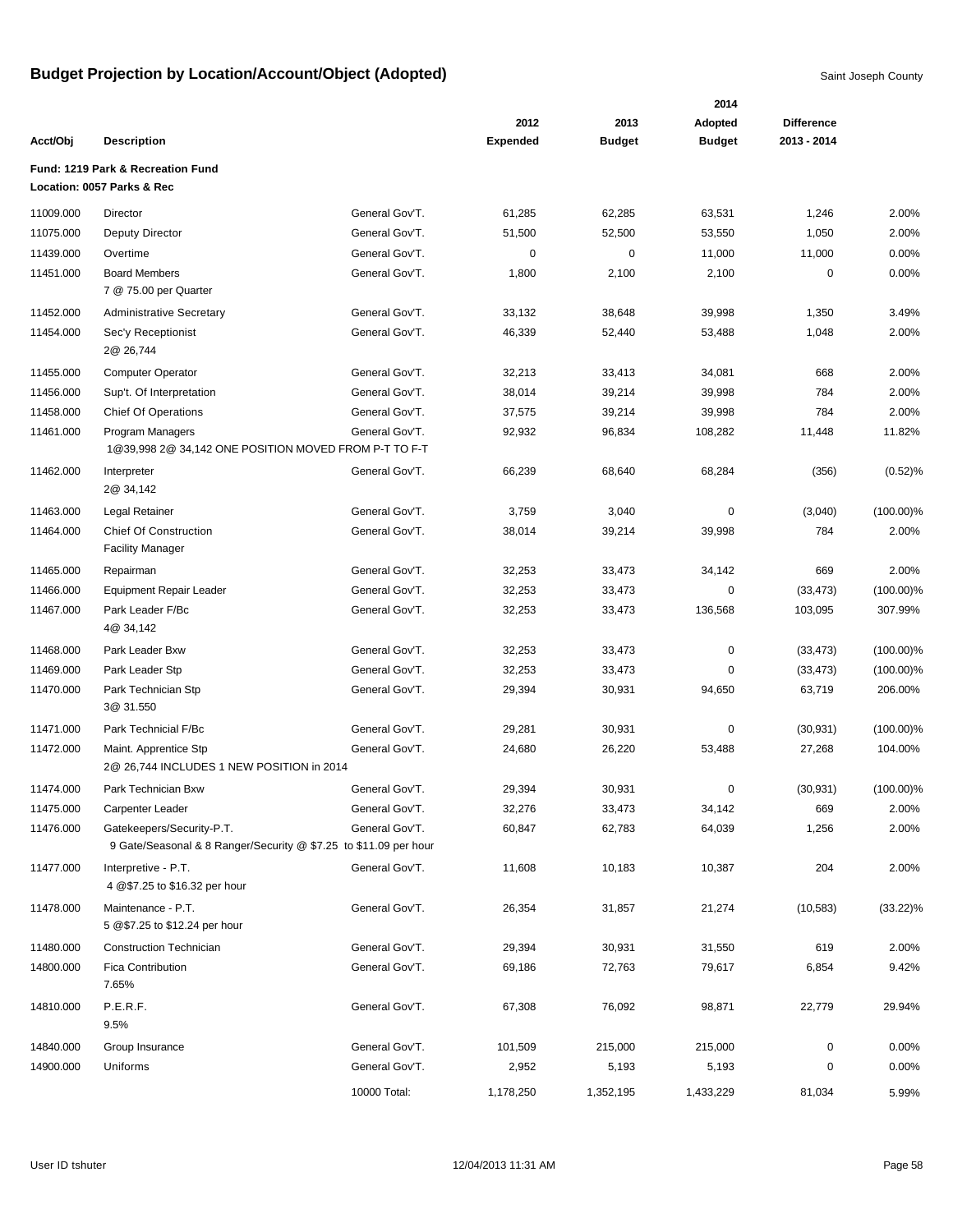|           |                                                                 |                        |                 | 2014          |               |                   |              |  |  |
|-----------|-----------------------------------------------------------------|------------------------|-----------------|---------------|---------------|-------------------|--------------|--|--|
|           |                                                                 |                        | 2012            | 2013          | Adopted       | <b>Difference</b> |              |  |  |
| Acct/Obj  | <b>Description</b>                                              |                        | <b>Expended</b> | <b>Budget</b> | <b>Budget</b> | 2013 - 2014       |              |  |  |
|           | Fund: 1219 Park & Recreation Fund<br>Location: 0057 Parks & Rec |                        |                 |               |               |                   |              |  |  |
| 21030.000 | <b>Office Supplies</b>                                          | General Gov'T.         | 4,770           | 4,500         | 4,500         | $\pmb{0}$         | 0.00%        |  |  |
| 22010.000 | Gas Oil & Lubricants                                            | General Gov'T.         | 30,226          | 32,000        | 32,000        | $\mathbf 0$       | 0.00%        |  |  |
| 22011.000 | <b>Diesel Fuel</b>                                              | General Gov'T.         | 5,688           | 9,000         | 9,000         | 0                 | 0.00%        |  |  |
| 22100.000 | Tires & Tubes                                                   | General Gov'T.         | 3,616           | 4,000         | 4,000         | 0                 | 0.00%        |  |  |
| 22120.000 | Garage & Motor Supplies                                         | General Gov'T.         | 13,823          | 15,000        | 15,000        | $\mathbf 0$       | 0.00%        |  |  |
| 22210.000 | <b>Institutional Supplies</b>                                   | General Gov'T.         | 9,899           | 10,300        | 10,300        | 0                 | 0.00%        |  |  |
| 23010.000 | Repair & Maint Supplies-Bldgs                                   | General Gov'T.         | 29,052          | 27,700        | $\mathbf 0$   | (27, 700)         | $(100.00)\%$ |  |  |
| 23015.000 | <b>Construction Supplies</b>                                    | General Gov'T.         | 12,650          | $\mathbf 0$   | $\mathbf 0$   | 0                 | 0.00%        |  |  |
| 24130.000 | <b>Recreation Supplies</b>                                      | General Gov'T.         | 460             | 750           | 750           | 0                 | 0.00%        |  |  |
|           |                                                                 | 20000 Total:           | 110,184         | 103,250       | 75,550        | (27,700)          | $(26.83)\%$  |  |  |
| 31010.000 | <b>Legal Services</b>                                           | General Gov'T.         | $\mathbf 0$     | $\mathbf 0$   | 3,040         | 3,040             | 0.00%        |  |  |
| 32200.000 | Telephone                                                       | General Gov'T.         | 22,411          | 27,000        | 27,000        | $\mathbf 0$       | 0.00%        |  |  |
| 32350.000 | Postage                                                         | General Gov'T.         | 2,882           | 3,100         | 3,100         | $\mathbf 0$       | 0.00%        |  |  |
| 33100.000 | Printing                                                        | General Gov'T.         | 2,000           | 2,000         | 2,000         | 0                 | 0.00%        |  |  |
| 34030.000 | Insurance Coverage                                              | General Gov'T.         | 25,640          | 25,640        | 25,640        | 0                 | 0.00%        |  |  |
| 35015.000 | <b>Utilities</b>                                                | General Gov'T.         | 74,824          | 92,000        | 92,000        | $\pmb{0}$         | 0.00%        |  |  |
| 35090.000 | <b>Trash Removal</b>                                            | General Gov'T.         | 5,148           | 6,500         | 6,500         | 0                 | 0.00%        |  |  |
| 36010.000 | Repairs-Bldgs & Structures                                      | General Gov'T.         | 7,799           | $\pmb{0}$     | 0             | 0                 | 0.00%        |  |  |
| 36015.000 | <b>Contractual Services</b>                                     | General Gov'T.         | 24,673          | 0             | $\mathbf 0$   | 0                 | 0.00%        |  |  |
| 36200.000 | Repairs - Other Equipment                                       | General Gov'T.         | 10,207          | 10,000        | 10,000        | 0                 | 0.00%        |  |  |
| 37300.000 | Lease - Office Equipment                                        | General Gov'T.         | 4,200           | 6,000         | 6,000         | 0                 | 0.00%        |  |  |
| 39010.000 | Dues & Subscription                                             | General Gov'T.         | 1,344           | 1,000         | 1,000         | $\pmb{0}$         | 0.00%        |  |  |
| 39014.000 | <b>Technical Books &amp; Manuals</b>                            | General Gov'T.         | 69              | 300           | 300           | 0                 | 0.00%        |  |  |
| 39750.000 | Data Processing                                                 | General Gov'T.         | 1,000           | 4,000         | 5,000         | 1,000             | 25.00%       |  |  |
|           |                                                                 | 30000 Total:           | 182,197         | 177,540       | 181,580       | 4,040             | 2.28%        |  |  |
| 44601.000 | Maintenance Equipment                                           | General Gov'T.         | 2,153           | 2,500         | 0             | (2,500)           | $(100.00)\%$ |  |  |
|           |                                                                 | 40000 Total:           | 2,153           | 2,500         | $\mathbf 0$   | (2,500)           | $(100.00)\%$ |  |  |
|           |                                                                 | <b>Location Total:</b> | 1,472,784       | 1,635,485     | 1,690,359     | 54,874            | 3.36%        |  |  |
|           |                                                                 | Fund Totals:           | 1,472,784       | 1,635,485     | 1,690,359     | 54,874            | $(100.00)\%$ |  |  |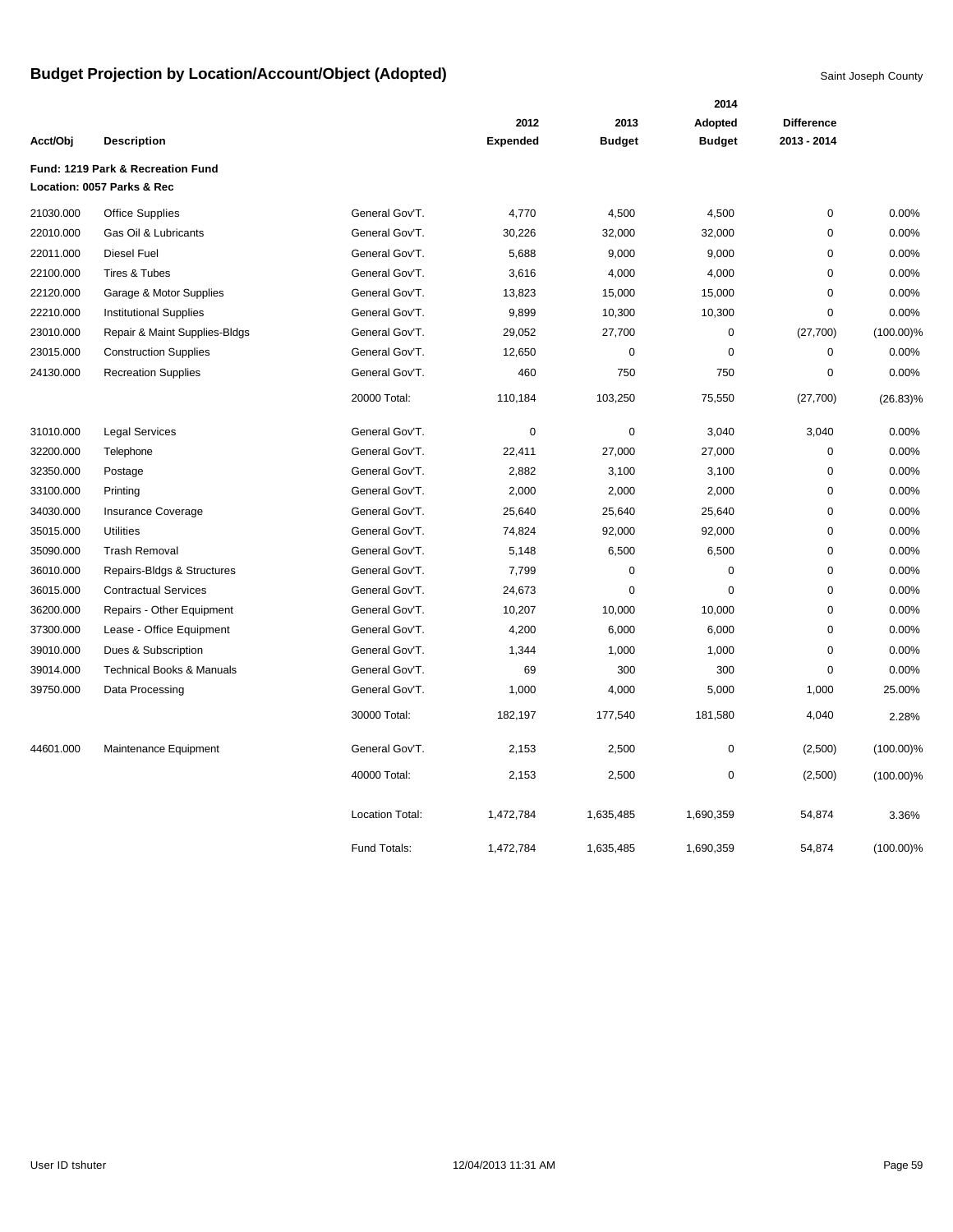|           |                                                                                                |                        |                 |               | 2014          |                   |        |
|-----------|------------------------------------------------------------------------------------------------|------------------------|-----------------|---------------|---------------|-------------------|--------|
|           |                                                                                                |                        | 2012            | 2013          | Adopted       | <b>Difference</b> |        |
| Acct/Obj  | <b>Description</b>                                                                             |                        | <b>Expended</b> | <b>Budget</b> | <b>Budget</b> | 2013 - 2014       |        |
|           | Fund: 2000 Adult Probation Fees                                                                |                        |                 |               |               |                   |        |
|           | Location: 0024 Adult Probation                                                                 |                        |                 |               |               |                   |        |
| 11719.000 | Secretary                                                                                      | General Gov'T.         | 20,904          | 24,596        | 25,088        | 492               | 2.00%  |
| 11727.000 | Secretary<br>3 @ 25,276                                                                        | General Gov'T.         | 69,840          | 74,340        | 75,828        | 1,488             | 2.00%  |
| 11960.000 | <b>Probation Officer Part Time</b><br>3 Part Time P.O.'s 2 @ 10.40 per hour 1 @ 20.40 per hour | General Gov'T.         | 10,956          | 20,000        | 20,000        | 0                 | 0.00%  |
|           |                                                                                                | 10000 Total:           | 101,700         | 118,936       | 120,916       | 1,980             | 1.66%  |
| 32020.000 | Travel                                                                                         | General Gov'T.         | 6,020           | 8,000         | 8,800         | 800               | 10.00% |
| 32200.000 | Telephone                                                                                      | General Gov'T.         | 568             | 1,500         | 1,500         | 0                 | 0.00%  |
| 32350.000 | Postage                                                                                        | General Gov'T.         | 2,169           | 2,900         | 2,900         | 0                 | 0.00%  |
| 33118.000 | <b>Immunization Supplies</b>                                                                   | General Gov'T.         | 0               | 500           | 500           | $\mathbf 0$       | 0.00%  |
| 36300.000 | Repair - Office Equipment                                                                      | General Gov'T.         | 4,295           | 5,000         | 5,000         | $\mathbf 0$       | 0.00%  |
| 39010.000 | Dues & Subscription                                                                            | General Gov'T.         | 159             | 300           | 300           | 0                 | 0.00%  |
| 39750.000 | Data Processing                                                                                | General Gov'T.         | 15,177          | 20,000        | 20,000        | 0                 | 0.00%  |
|           |                                                                                                | 30000 Total:           | 28,388          | 38,200        | 39,000        | 800               | 2.09%  |
|           |                                                                                                | <b>Location Total:</b> | 130,088         | 157,136       | 159,916       | 2,780             | 1.77%  |
|           |                                                                                                | Fund Totals:           | 130,088         | 157,136       | 159,916       | 2,780             | 0.00%  |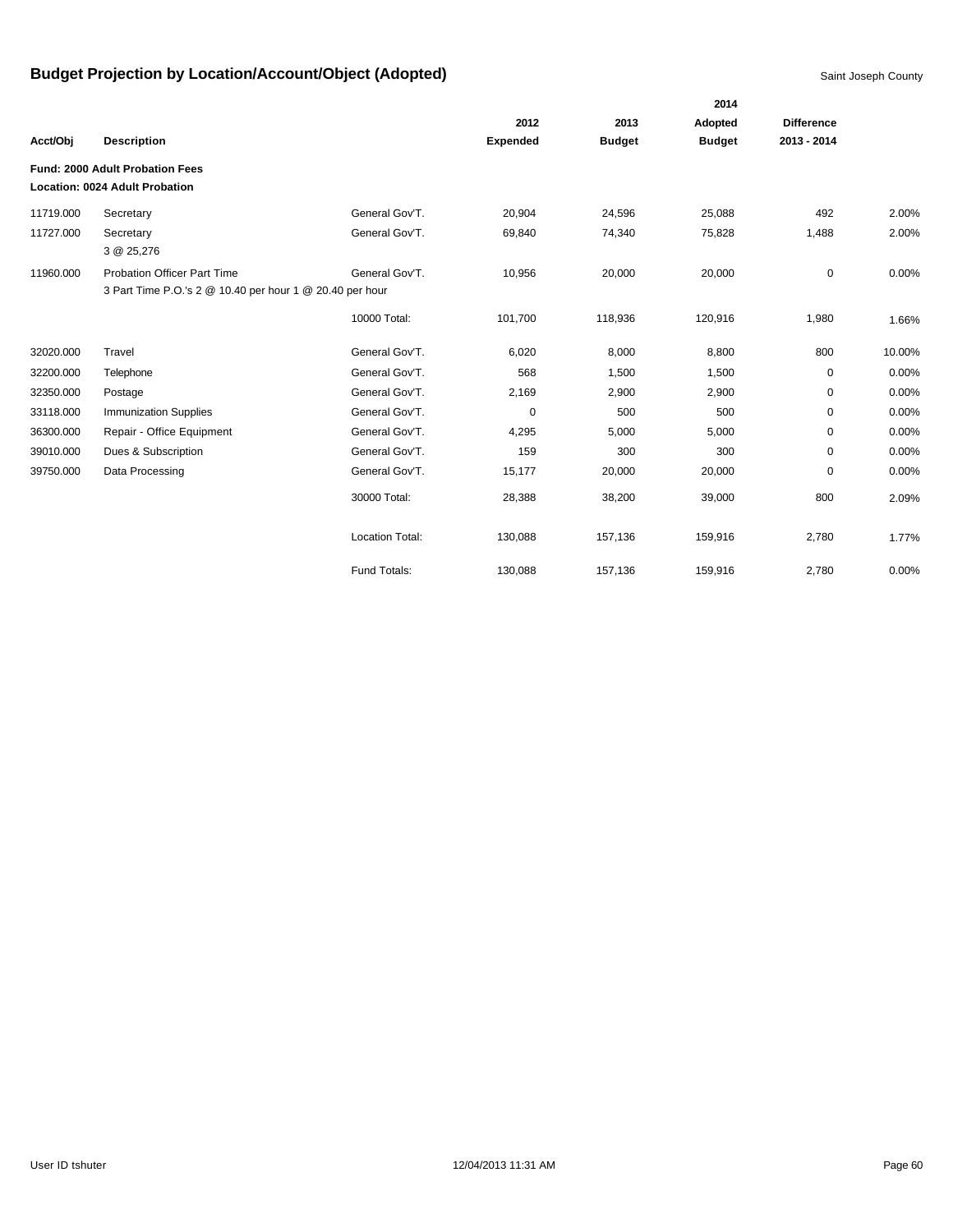|           |                                                                                                |                        |                 |               | 2014          |                   |              |
|-----------|------------------------------------------------------------------------------------------------|------------------------|-----------------|---------------|---------------|-------------------|--------------|
|           |                                                                                                |                        | 2012            | 2013          | Adopted       | <b>Difference</b> |              |
| Acct/Obi  | <b>Description</b>                                                                             |                        | <b>Expended</b> | <b>Budget</b> | <b>Budget</b> | 2013 - 2014       |              |
|           | <b>Fund: 2050 Juvenile Probation Fees</b>                                                      |                        |                 |               |               |                   |              |
|           | Location: 0025 Juvenile & Probate Court                                                        |                        |                 |               |               |                   |              |
| 11332.000 | Psychologist                                                                                   | General Gov'T.         | $\mathbf 0$     | 0             | 23,000        | 23,000            | 0.00%        |
| 11347.000 | <b>Accelerated Academy Teacher</b>                                                             | General Gov'T.         | 0               | 48,038        | 48,999        | 961               | 2.00%        |
| 11376.000 | <b>Education Coordinator</b>                                                                   | General Gov'T.         | $\mathbf 0$     | 46,000        | 46,920        | 920               | 2.00%        |
| 11385.000 | <b>Probation Officer I</b>                                                                     | General Gov'T.         | 0               | 42,808        | 14,285        | (28, 523)         | $(66.63)\%$  |
|           | Difference for P-T to F-T Probation Officer I in Locatiion 25 to be reimbursed to General Fund |                        |                 |               |               |                   |              |
| 11601.000 | Supervisor                                                                                     | General Gov'T.         | 55,000          | 56,000        | $\mathbf 0$   | (56,000)          | $(100.00)\%$ |
| 11646.000 | Secretary/Coordinator                                                                          | General Gov'T.         | 45,000          | 46,000        | $\mathbf 0$   | (46,000)          | $(100.00)\%$ |
| 14800.000 | Fica Contribution                                                                              | General Gov'T.         | 7,509           | 14,997        | 1,093         | (13,904)          | $(92.71)\%$  |
|           | Calculated on difference for PO 1 P-T to F-T To be reimbursed to the General Fund              |                        |                 |               |               |                   |              |
| 14810.000 | P.E.R.F.                                                                                       | General Gov'T.         | 6,500           | 15,683        | 1,357         | (14, 326)         | $(91.35)\%$  |
|           | Calculated on difference for PO 1 P-T to F-T To be reimbursed to the General Fund              |                        |                 |               |               |                   |              |
| 14840.000 | Group Insurance                                                                                | General Gov'T.         | 6,114           | 35,441        | $\pmb{0}$     | (35, 441)         | $(100.00)\%$ |
|           |                                                                                                | 10000 Total:           | 120,123         | 304,967       | 135,654       | (169, 313)        | $(55.52)\%$  |
| 21030.000 | <b>Office Supplies</b>                                                                         | General Gov'T.         | 933             | 5,000         | 0             | (5,000)           | $(100.00)\%$ |
| 24100.000 | Food                                                                                           | General Gov'T.         | 0               | 2,500         | 0             | (2,500)           | $(100.00)\%$ |
|           |                                                                                                | 20000 Total:           | 933             | 7,500         | 0             | (7,500)           | $(100.00)\%$ |
| 31070.000 | <b>Other Contractual Services</b>                                                              | General Gov'T.         | 90,200          | $\mathbf 0$   | 25,000        | 25,000            | 0.00%        |
| 32020.000 | Travel                                                                                         | General Gov'T.         | 6,122           | 6,750         | 0             | (6,750)           | $(100.00)\%$ |
| 32050.000 | Instruction & Training                                                                         | General Gov'T.         | 5,723           | 16,675        | 20,000        | 3,325             | 19.94%       |
| 32051.000 | Promotion                                                                                      | General Gov'T.         | 261             | 1,875         | 0             | (1,875)           | $(100.00)\%$ |
| 36015.000 | <b>Contractual Services</b>                                                                    | General Gov'T.         | 8,100           | 15,600        | 206,600       | 191,000           | 1,224.36%    |
|           |                                                                                                | 30000 Total:           | 110,406         | 40,900        | 251,600       | 210,700           | 515.16%      |
|           |                                                                                                | <b>Location Total:</b> | 231,462         | 353,367       | 387,254       | 33,887            | 9.59%        |
|           |                                                                                                | Fund Totals:           | 231,462         | 353,367       | 387,254       | 33,887            | 1,224.36%    |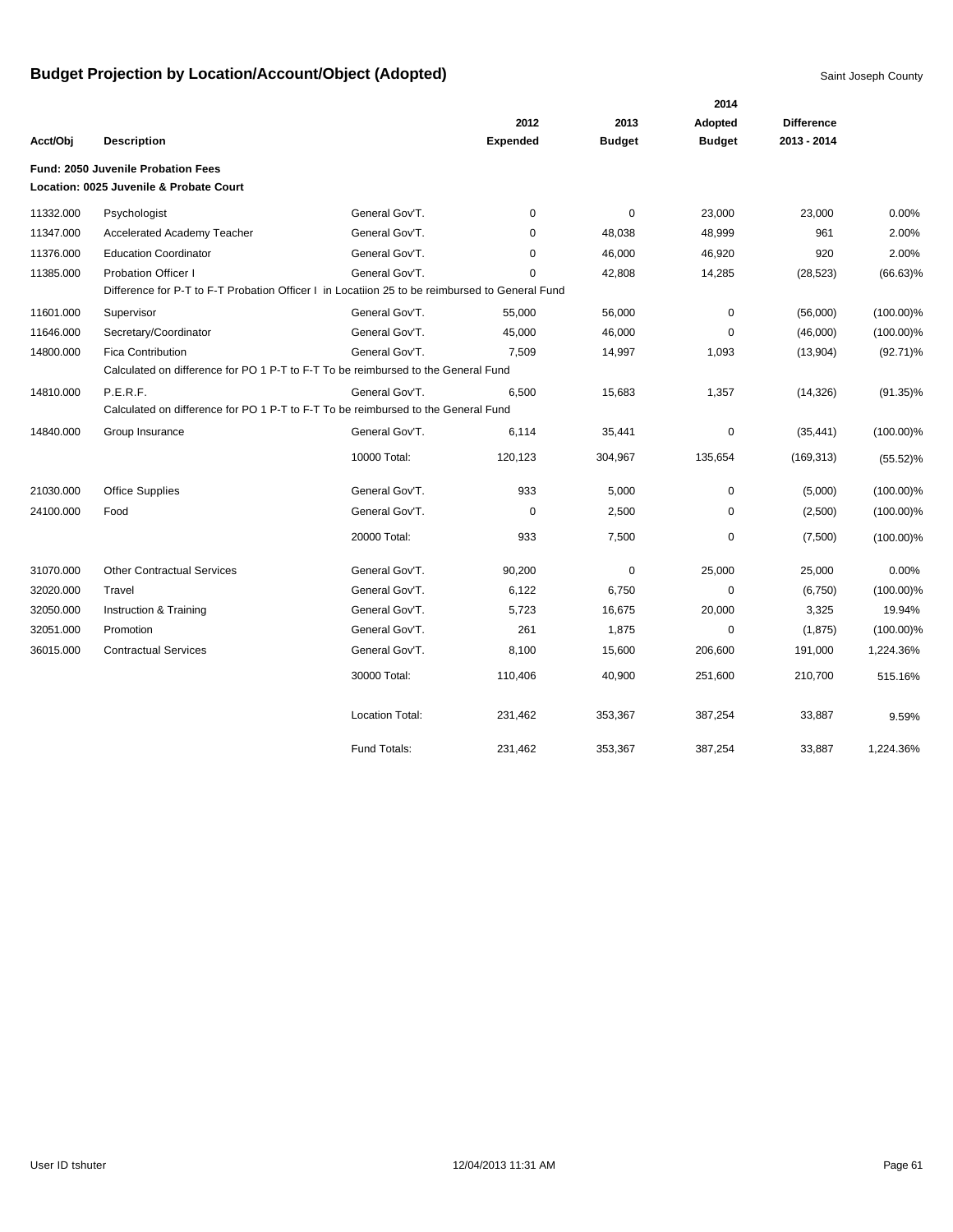|           |                                                                   |                |                 |               | 2014          |                   |              |
|-----------|-------------------------------------------------------------------|----------------|-----------------|---------------|---------------|-------------------|--------------|
|           |                                                                   |                | 2012            | 2013          | Adopted       | <b>Difference</b> |              |
| Acct/Obj  | <b>Description</b>                                                |                | <b>Expended</b> | <b>Budget</b> | <b>Budget</b> | 2013 - 2014       |              |
|           | Fund: 4019 Portage Manor Fund<br>Location: 0030 Portage Manor     |                |                 |               |               |                   |              |
| 11009.000 | Director                                                          | General Gov'T. | 80,340          | 81,340        | 82,967        | 1,627             | 2.00%        |
| 11075.000 | <b>Deputy Director</b>                                            | General Gov'T. | 44,177          | 45,177        | 46,081        | 904               | 2.00%        |
| 11532.000 | Cook Part Time                                                    | General Gov'T. | 0               | $\pmb{0}$     | 19,927        | 19,927            | 0.00%        |
|           | 11.97 Hr                                                          |                |                 |               |               |                   |              |
| 11571.000 | Overtime                                                          | General Gov'T. | 0               | 0             | 49,365        | 49,365            | 0.00%        |
| 11700.000 | <b>Medical Director</b>                                           | General Gov'T. | 19,000          | 20,500        | 20,910        | 410               | 2.00%        |
| 11701.000 | Director Of Nursing                                               | General Gov'T. | 53,545          | 54,545        | 55,636        | 1,091             | 2.00%        |
| 11702.000 | Lic Pract'L Nurse/ Med Records                                    | General Gov'T. | 16,321          | 30,479        | 31,089        | 610               | 2.00%        |
| 11704.000 | Dir. Of Bldgs. & Grounds                                          | General Gov'T. | 39,499          | 40,699        | 41,513        | 814               | 2.00%        |
| 11706.000 | Food Service Supervisor                                           | General Gov'T. | 32,146          | 33,346        | 34,013        | 667               | 2.00%        |
| 11707.000 | <b>Activity Director</b>                                          | General Gov'T. | 30,413          | 31,613        | 32,245        | 632               | 2.00%        |
| 11708.000 | <b>Admission Counselor</b>                                        | General Gov'T. | 35,543          | 35,771        | 36,486        | 715               | 2.00%        |
| 11709.000 | Asst. Dir. Nursing                                                | General Gov'T. | 31,841          | 37,808        | 38,564        | 756               | 2.00%        |
| 11710.000 | <b>Executive Housekeeper</b>                                      | General Gov'T. | 34,481          | 35,681        | 36,395        | 714               | 2.00%        |
| 11711.000 | <b>Qualified Medication Aide</b><br>2@ 30,042 2@ 30,254 2@ 30,360 | General Gov'T. | 279,021         | 314,335       | 181,312       | (133, 023)        | $(42.32)\%$  |
| 11712.000 | Maintenance Class I                                               | General Gov'T. | 21,388          | 26,611        | 27,143        | 532               | 2.00%        |
| 11713.000 | Housekeeper<br>2@ 25,000                                          | General Gov'T. | 59,574          | 85,010        | 50,000        | (35,010)          | $(41.18)\%$  |
| 11714.000 | Maintenance Class III                                             | General Gov'T. | 21,181          | 23,193        | 25,000        | 1,807             | 7.79%        |
| 11715.000 | Maintenance Class II                                              | General Gov'T. | 32,162          | 33,418        | 34,086        | 668               | 2.00%        |
| 11716.000 | Cooks<br>2@ 25,000                                                | General Gov'T. | 74,020          | 73,016        | 50,000        | (23,016)          | $(31.52)\%$  |
| 11717.000 | Dietary Aide<br>3@ 25,000                                         | General Gov'T. | 100,729         | 104,198       | 75,000        | (29, 198)         | $(28.02)\%$  |
| 11719.000 | Secretary                                                         | General Gov'T. | 15,401          | 21,336        | 25,000        | 3,664             | 17.17%       |
| 11720.000 | <b>Recreation Officers</b>                                        | General Gov'T. | 24,798          | 29,060        | 29,641        | 581               | 2.00%        |
| 11722.000 | Data Processor                                                    | General Gov'T. | 34,160          | 35,344        | 36,051        | 707               | 2.00%        |
| 11723.000 | Stockroom Clerk                                                   | General Gov'T. | 19,191          | 22,070        | 25,000        | 2,930             | 13.28%       |
| 11724.000 | Extra Hire<br>7.65 Hr                                             | General Gov'T. | 450             | 3,978         | 29,592        | 25,614            | 643.89%      |
| 11725.000 | Holiday Pay                                                       | General Gov'T. | 0               | 49,365        | 49,365        | 0                 | 0.00%        |
| 11729.000 | <b>Certified Nursing Assistant</b>                                | General Gov'T. | 13,917          | 34,759        | 0             | (34, 759)         | $(100.00)\%$ |
| 11730.000 | Unit Coordinator                                                  | General Gov'T. | 30,079          | 31,494        | 25,000        | (6, 494)          | $(20.62)\%$  |
| 11731.000 | <b>License Practical Nurse</b>                                    | General Gov'T. | 13,145          | 22,398        | 0             | (22, 398)         | $(100.00)\%$ |
| 11732.000 | License Practical Nurse-P.T.<br>17.75 Hr                          | General Gov'T. | 0               | $\pmb{0}$     | 29,533        | 29,533            | 0.00%        |
| 11733.000 | Certified Nursing Assist.-P.T.<br>11.14 Hr                        | General Gov'T. | 0               | $\pmb{0}$     | 9,268         | 9,268             | 0.00%        |
| 11734.000 | Recreation Officers-P.T.<br>7.75 Hr                               | General Gov'T. | 0               | $\pmb{0}$     | 6,450         | 6,450             | 0.00%        |
| 11735.000 | Dietary Aide-P.T.<br>7.35-9.57 Hr                                 | General Gov'T. | 0               | $\pmb{0}$     | 61,018        | 61,018            | 0.00%        |
| 11736.000 | Houskeepers-P.T.<br>8.75-10.64 Hr                                 | General Gov'T. | 0               | 0             | 23,773        | 23,773            | 0.00%        |
| 11737.000 | Qualified Medical Aide-P.T.<br>14.44 Hr                           | General Gov'T. | 0               | $\pmb{0}$     | 61,587        | 61,587            | 0.00%        |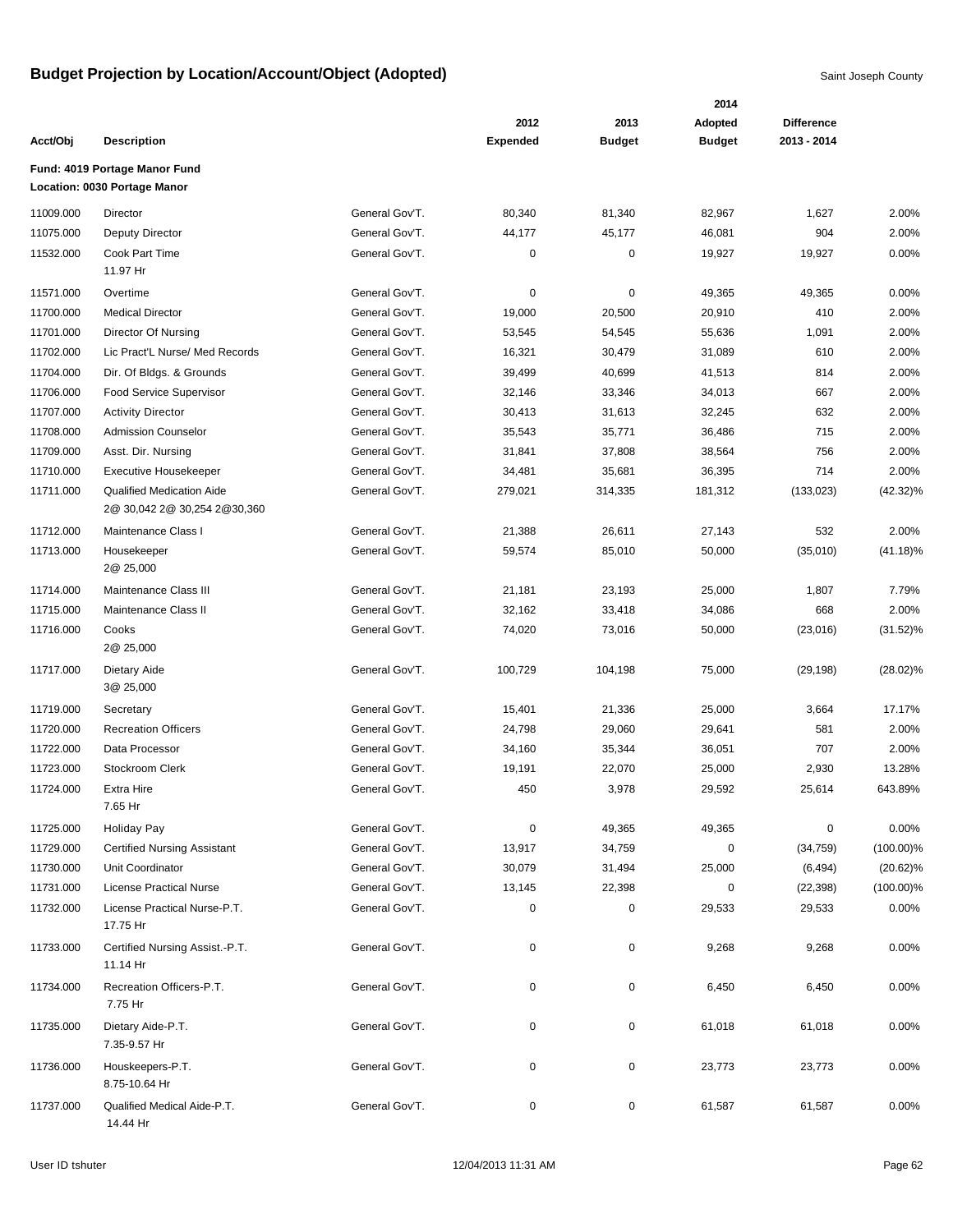|           |                                                               |                                  |                 |               | 2014          |                   |            |
|-----------|---------------------------------------------------------------|----------------------------------|-----------------|---------------|---------------|-------------------|------------|
|           |                                                               |                                  | 2012            | 2013          | Adopted       | <b>Difference</b> |            |
| Acct/Obj  | <b>Description</b>                                            |                                  | <b>Expended</b> | <b>Budget</b> | <b>Budget</b> | 2013 - 2014       |            |
|           | Fund: 4019 Portage Manor Fund<br>Location: 0030 Portage Manor |                                  |                 |               |               |                   |            |
|           |                                                               |                                  |                 |               |               |                   |            |
| 11780.000 | Housekeeper/Security                                          | General Gov'T.                   | 22,058          | 23,576        | 25,000        | 1,424             | 6.04%      |
| 14800.000 | Fica Contribution                                             | General Gov'T.<br>General Gov'T. | 87,204          | 104,305       | 114,735       | 10,430            | 10.00%     |
| 14810.000 | P.E.R.F.<br>9.5%                                              |                                  | 84,606          | 84,087        | 92,075        | 7,988             | 9.50%      |
| 14840.000 | Group Insurance                                               | General Gov'T.                   | 159,041         | 260,147       | 294,730       | 34,583            | 13.29%     |
| 14850.000 | Unemployment                                                  | General Gov'T.                   | 0               | 3,675         | 3,675         | 0                 | 0.00%      |
|           |                                                               | 10000 Total:                     | 1,509,431       | 1,832,334     | 1,909,225     | 76,891            | 4.20%      |
| 21010.000 | <b>Stationery &amp; Printing</b>                              | General Gov'T.                   | 245             | 2,000         | 2,000         | 0                 | 0.00%      |
| 21030.000 | <b>Office Supplies</b>                                        | General Gov'T.                   | 4,083           | 4,900         | 4,900         | 0                 | 0.00%      |
| 22010.000 | Gas Oil & Lubricants                                          | General Gov'T.                   | 8,987           | 9,000         | 9,000         | 0                 | 0.00%      |
| 22100.000 | Tires & Tubes                                                 | General Gov'T.                   | $\pmb{0}$       | 560           | 560           | 0                 | 0.00%      |
| 22120.000 | Garage & Motor Supplies                                       | General Gov'T.                   | $\mathbf 0$     | 75            | 75            | 0                 | 0.00%      |
| 23011.000 | <b>Boiler Supplies</b>                                        | General Gov'T.                   | 839             | 1,018         | 1,018         | 0                 | 0.00%      |
| 23230.000 | Paint                                                         | General Gov'T.                   | 3,150           | 2,500         | 2,500         | 0                 | 0.00%      |
| 24010.000 | <b>Other Supplies</b>                                         | General Gov'T.                   | 16,160          | 20,527        | 20,527        | 0                 | 0.00%      |
| 24100.000 | Food                                                          | General Gov'T.                   | 280,884         | 280,614       | 280,614       | 0                 | 0.00%      |
| 24120.000 | Medical Supplies, Etc                                         | General Gov'T.                   | 4,813           | 5,000         | 5,000         | 0                 | 0.00%      |
| 24130.000 | <b>Recreation Supplies</b>                                    | General Gov'T.                   | 1,789           | 2,402         | 2,402         | 0                 | 0.00%      |
|           |                                                               | 20000 Total:                     | 320,950         | 328,596       | 328,596       | 0                 | 0.00%      |
| 31010.000 | <b>Legal Services</b>                                         | General Gov'T.                   | $\pmb{0}$       | 1,000         | 1,000         | 0                 | 0.00%      |
| 31150.000 | <b>Medical Services</b>                                       | General Gov'T.                   | 4,627           | 8,000         | 8,000         | 0                 | 0.00%      |
| 31158.000 | <b>Veterinary Services</b>                                    | General Gov'T.                   | 1,545           | 1,700         | 1,700         | 0                 | 0.00%      |
| 32050.000 | Instruction & Training                                        | General Gov'T.                   | 1,303           | 2,188         | 2,188         | 0                 | 0.00%      |
| 32200.000 | Telephone                                                     | General Gov'T.                   | 16,874          | 11,572        | 11,572        | 0                 | 0.00%      |
| 32350.000 | Postage                                                       | General Gov'T.                   | 1,588           | 1,647         | 1,647         | 0                 | 0.00%      |
| 33025.000 | Other                                                         | General Gov'T.                   | 4,071           | 7,000         | 7,000         | 0                 | 0.00%      |
| 35010.000 | Electric                                                      | General Gov'T.                   | 51,606          | 53,534        | 53,534        | 0                 | 0.00%      |
| 35030.000 | Water & Sewage                                                | General Gov'T.                   | 12,822          | 15,560        | 15,560        | 0                 | 0.00%      |
| 35040.000 | Heating & Fuel Oil                                            | General Gov'T.                   | 17,649          | 49,200        | 49,200        | 0                 | 0.00%      |
| 36010.000 | Repairs-Bldgs & Structures                                    | General Gov'T.                   | 46,276          | 50,650        | 50,650        | 0                 | 0.00%      |
| 36015.000 | <b>Contractual Services</b>                                   | General Gov'T.                   | 82,170          | 92,133        | 85,537        | (6,596)           | $(7.16)\%$ |
| 36100.000 | Repairs - Auto & Truck                                        | General Gov'T.                   | 4,200           | 6,000         | 6,000         | 0                 | 0.00%      |
| 36200.000 | Repairs - Other Equipment                                     | General Gov'T.                   | 4,393           | 25,000        | 25,000        | 0                 | 0.00%      |
| 36202.000 | Repairs - Farm Equipment                                      | General Gov'T.                   | $\pmb{0}$       | 0             | 0             | 0                 | 0.00%      |
| 39050.000 | Licenses                                                      | General Gov'T.                   | 1,081           | 1,081         | 1,081         | 0                 | 0.00%      |
| 39100.000 | Laundry & Cleaning                                            | General Gov'T.                   | 32,907          | 29,360        | 29,360        | 0                 | 0.00%      |
| 39600.000 | Refunds, Awards & Indemnities                                 | General Gov'T.                   | 1,382           | $\pmb{0}$     | 0             | 0                 | 0.00%      |
| 39750.000 | Data Processing                                               | General Gov'T.                   | 968             | 1,000         | 1,000         | 0                 | 0.00%      |
|           |                                                               | 30000 Total:                     | 285,462         | 356,625       | 350,029       | (6,596)           | $(1.85)\%$ |
| 44510.000 | Furniture & Fixtures                                          | General Gov'T.                   | $\pmb{0}$       | $\pmb{0}$     | 0             | 0                 | 0.00%      |
| 44600.000 | Special Equipment                                             | General Gov'T.                   | 12,809          | 30,000        | 30,000        | 0                 | 0.00%      |
| 44601.000 | Maintenance Equipment                                         | General Gov'T.                   | 503             | 2,350         | 2,350         | 0                 | 0.00%      |
| 45510.000 | Furniture & Fixtures                                          | General Gov'T.                   | 49,772          | 78,758        | 78,758        | 0                 | 0.00%      |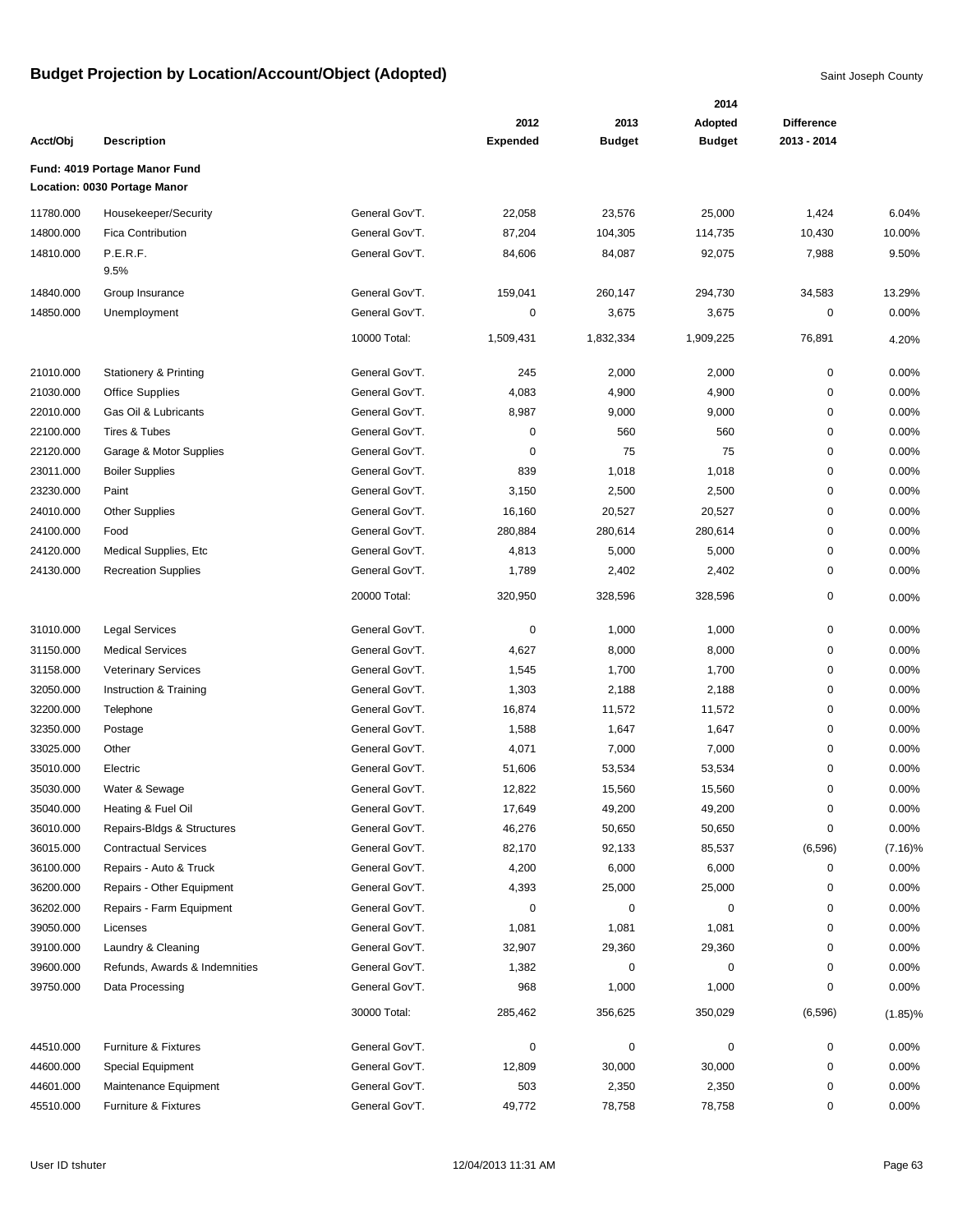|                                                               |                    |                        |                 |                       | 2014<br>Adopted<br><b>Budget</b> | <b>Difference</b> |       |
|---------------------------------------------------------------|--------------------|------------------------|-----------------|-----------------------|----------------------------------|-------------------|-------|
|                                                               |                    |                        | 2012            | 2013<br><b>Budget</b> |                                  |                   |       |
| Acct/Obj                                                      | <b>Description</b> |                        | <b>Expended</b> |                       |                                  | 2013 - 2014       |       |
| Fund: 4019 Portage Manor Fund<br>Location: 0030 Portage Manor |                    |                        |                 |                       |                                  |                   |       |
|                                                               |                    | 40000 Total:           | 63,084          | 111,108               | 111,108                          | $\mathbf 0$       | 0.00% |
|                                                               |                    | <b>Location Total:</b> | 2,178,927       | 2,628,663             | 2,698,958                        | 70,295            | 2.67% |
|                                                               |                    | Fund Totals:           | 2,178,927       | 2,628,663             | 2,698,958                        | 70,295            | 0.00% |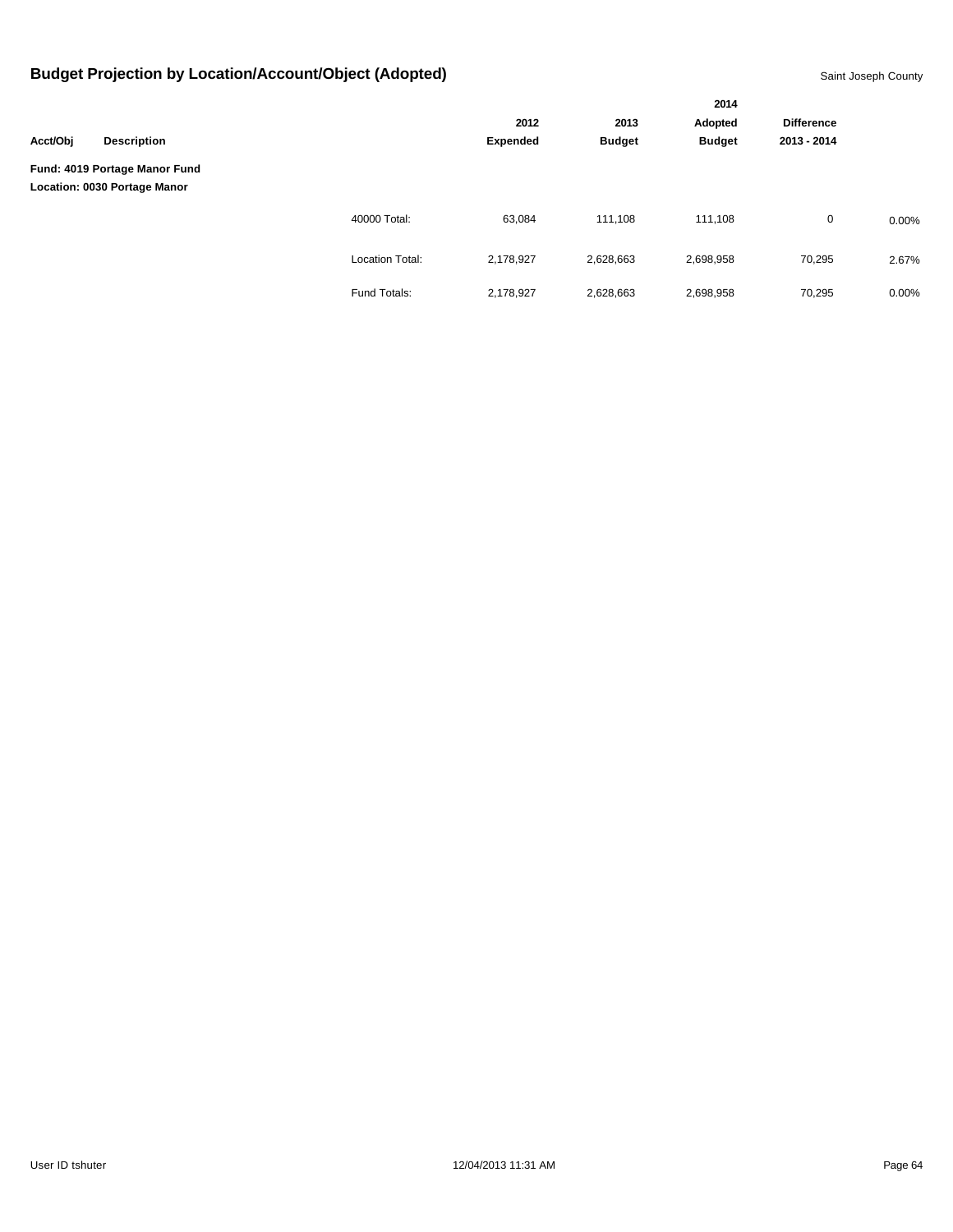|                        |                                    |                        |                 | 2014          |               |                   |             |
|------------------------|------------------------------------|------------------------|-----------------|---------------|---------------|-------------------|-------------|
|                        |                                    |                        | 2012            | 2013          | Adopted       | <b>Difference</b> |             |
| Acct/Obj               | <b>Description</b>                 |                        | <b>Expended</b> | <b>Budget</b> | <b>Budget</b> | 2013 - 2014       |             |
| Location: 0002 Auditor | Fund: 4600 County Bonds & Interest |                        |                 |               |               |                   |             |
| 38010.000              | Paying Agent Fees                  | General Gov'T.         | (1,728,000)     | 4,000         | 4,000         | 0                 | $0.00\%$    |
| 38550.000              | Jail Lease Rental                  | General Gov'T.         | 3,461,000       | 5,194,000     | 3,960,000     | (1,234,000)       | $(23.76)\%$ |
|                        |                                    | 30000 Total:           | 1,733,000       | 5,198,000     | 3,964,000     | (1,234,000)       | $(23.74)\%$ |
|                        |                                    | <b>Location Total:</b> | 1,733,000       | 5,198,000     | 3,964,000     | (1,234,000)       | $(23.74)\%$ |
|                        |                                    | Fund Totals:           | 1,733,000       | 5,198,000     | 3,964,000     | (1,234,000)       | $(23.76)\%$ |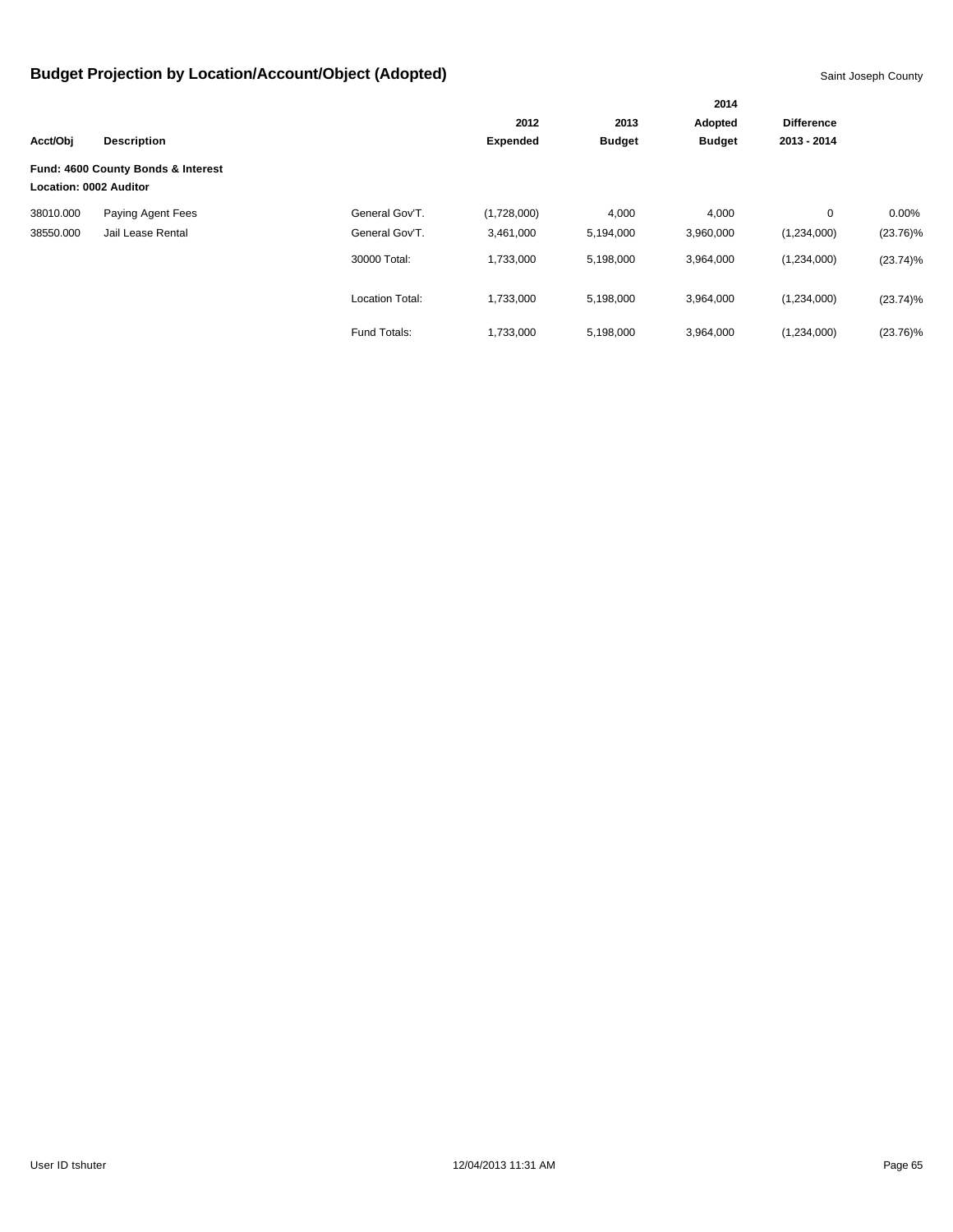|           |                                         |                 |                 |               | 2014          |                   |          |
|-----------|-----------------------------------------|-----------------|-----------------|---------------|---------------|-------------------|----------|
|           |                                         |                 | 2012            | 2013          | Adopted       | <b>Difference</b> |          |
| Acct/Obj  | <b>Description</b>                      |                 | <b>Expended</b> | <b>Budget</b> | <b>Budget</b> | 2013 - 2014       |          |
|           | Fund: 4923 Local Hwy. User Tax Projects |                 |                 |               |               |                   |          |
|           | Location: 0023 County Engineer          |                 |                 |               |               |                   |          |
| 91201.000 | Reconstruction/Resurface-2012           | General Gov'T.  | 2,458,914       | 0             | 0             | $\mathbf 0$       | $0.00\%$ |
| 91301.000 | Reconstruction/resuface-2013            | General Gov'T.  | $\mathbf 0$     | $\mathbf 0$   | 0             | $\mathbf 0$       | 0.00%    |
| 91401.000 | Reconstruction/resuface-2014            | General Gov'T.  | 0               | 0             | 2,700,000     | 2,700,000         | 0.00%    |
|           |                                         | 90000 Total:    | 2,458,914       | 0             | 2,700,000     | 2,700,000         | $0.00\%$ |
|           |                                         | Location Total: | 2,458,914       | $\mathbf 0$   | 2,700,000     | 2,700,000         | $0.00\%$ |
|           |                                         | Fund Totals:    | 2,458,914       | 0             | 2,700,000     | 2,700,000         | 0.00%    |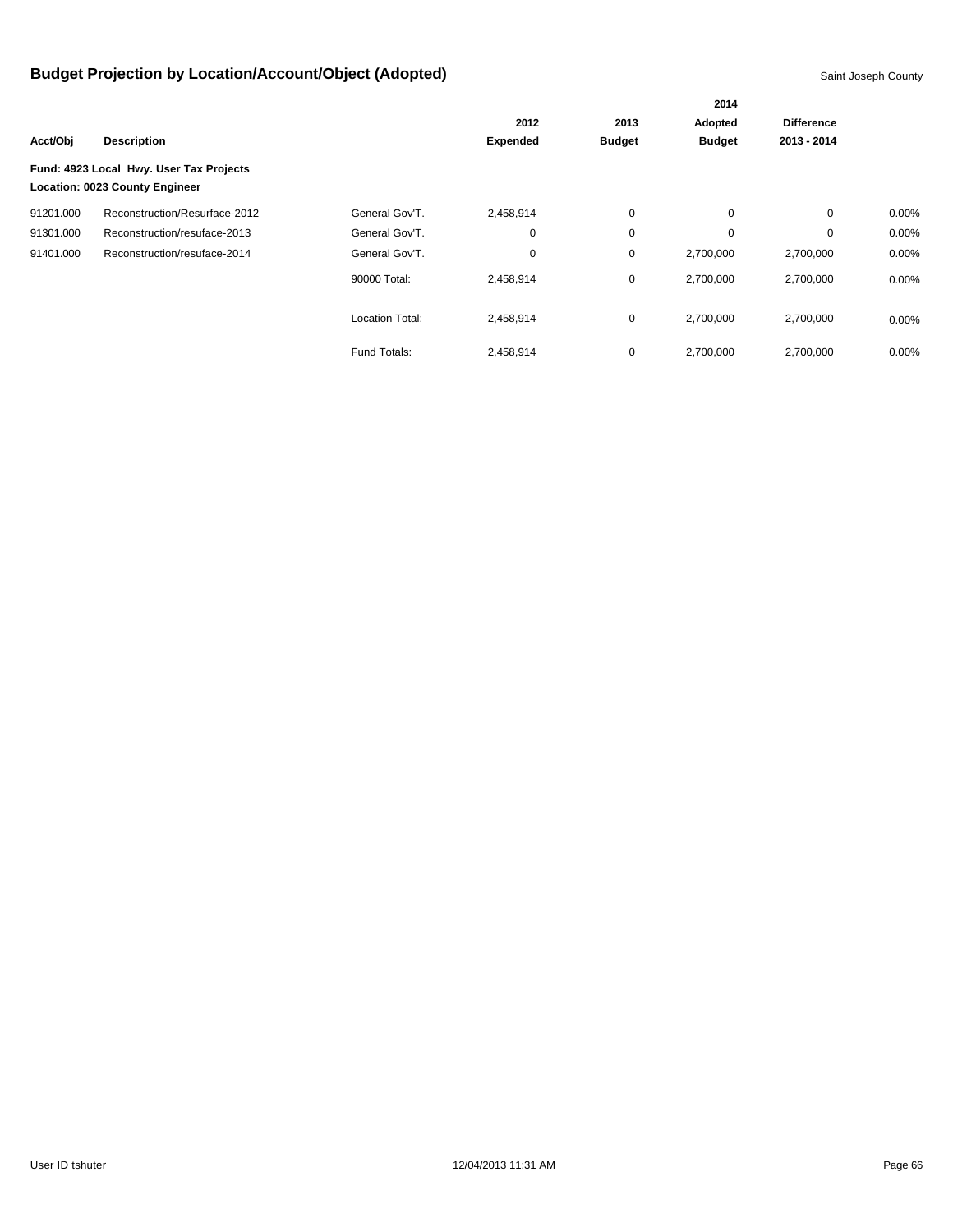|           |                                                                           |                        |                 |               | 2014          |                   |          |
|-----------|---------------------------------------------------------------------------|------------------------|-----------------|---------------|---------------|-------------------|----------|
|           |                                                                           |                        | 2012            |               | Adopted       | <b>Difference</b> |          |
| Acct/Obj  | <b>Description</b>                                                        |                        | <b>Expended</b> | <b>Budget</b> | <b>Budget</b> | 2013 - 2014       |          |
|           | Fund: 4925 Adult Pro. Admin. Fee<br><b>Location: 0024 Adult Probation</b> |                        |                 |               |               |                   |          |
| 11385.000 | <b>Probation Officer I</b>                                                | General Gov'T.         | 16,964          | 35,649        | 35,649        | $\mathbf 0$       | $0.00\%$ |
|           |                                                                           | 10000 Total:           | 16,964          | 35,649        | 35,649        | $\mathbf 0$       | 0.00%    |
|           |                                                                           | <b>Location Total:</b> | 16,964          | 35,649        | 35,649        | $\mathbf 0$       | $0.00\%$ |
|           |                                                                           | Fund Totals:           | 16,964          | 35,649        | 35,649        | $\mathbf 0$       | 0.00%    |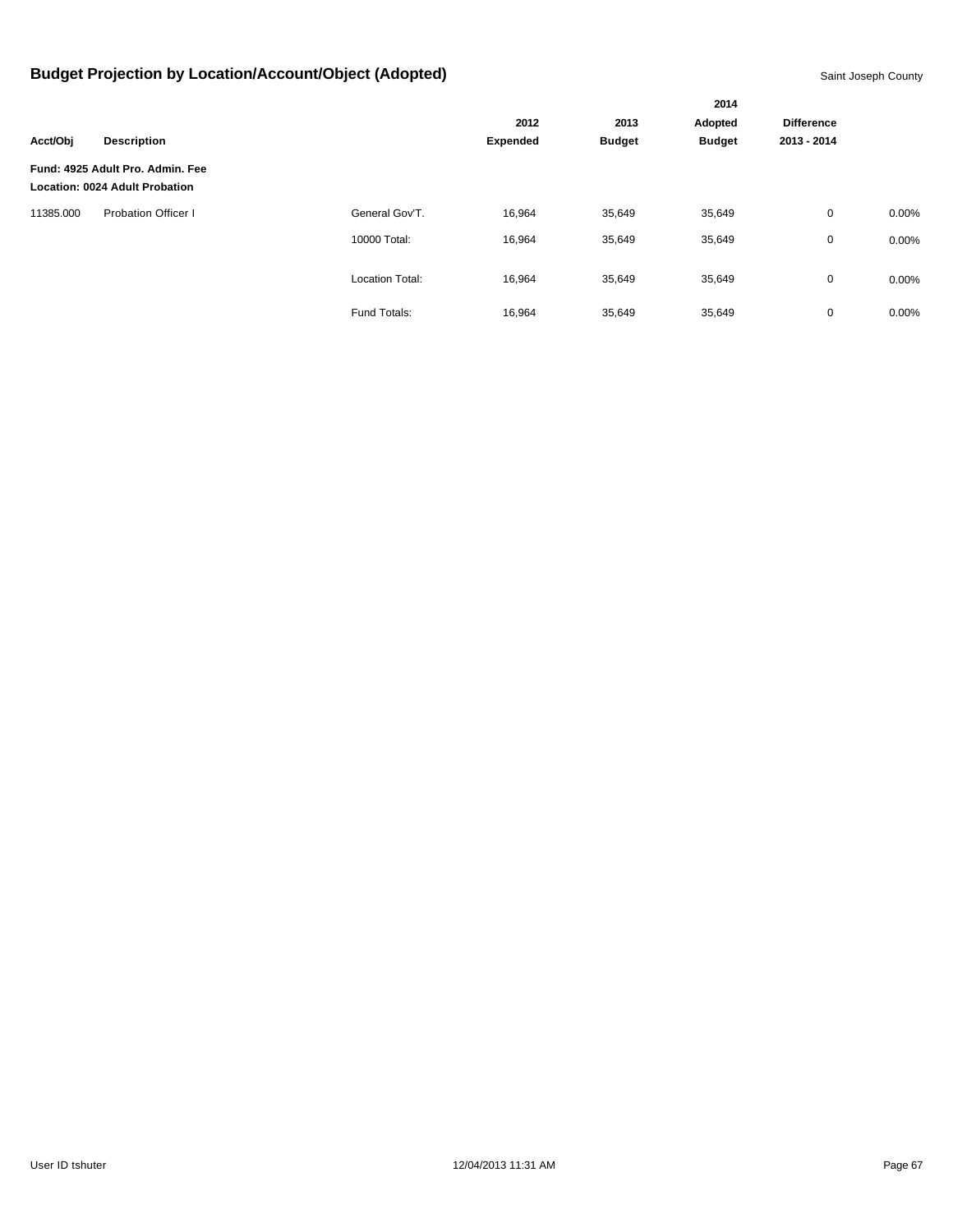|           |                                                                          |                        |                 |                       | 2014                     |                                  |        |
|-----------|--------------------------------------------------------------------------|------------------------|-----------------|-----------------------|--------------------------|----------------------------------|--------|
|           |                                                                          |                        | 2012            | 2013<br><b>Budget</b> | Adopted<br><b>Budget</b> | <b>Difference</b><br>2013 - 2014 |        |
| Acct/Obj  | <b>Description</b>                                                       |                        | <b>Expended</b> |                       |                          |                                  |        |
|           | Fund: 6005 Public Safety L.O.I.T.<br><b>Location: 0005 County Police</b> |                        |                 |                       |                          |                                  |        |
| 14830.000 | Police Pension                                                           | General Gov'T.         | 1,740,273       | 1,690,633             | 2,109,249                | 418,616                          | 24.76% |
|           |                                                                          | 10000 Total:           | 1,740,273       | 1,690,633             | 2,109,249                | 418,616                          | 24.76% |
|           |                                                                          | <b>Location Total:</b> | 1,740,273       | 1,690,633             | 2,109,249                | 418,616                          | 24.76% |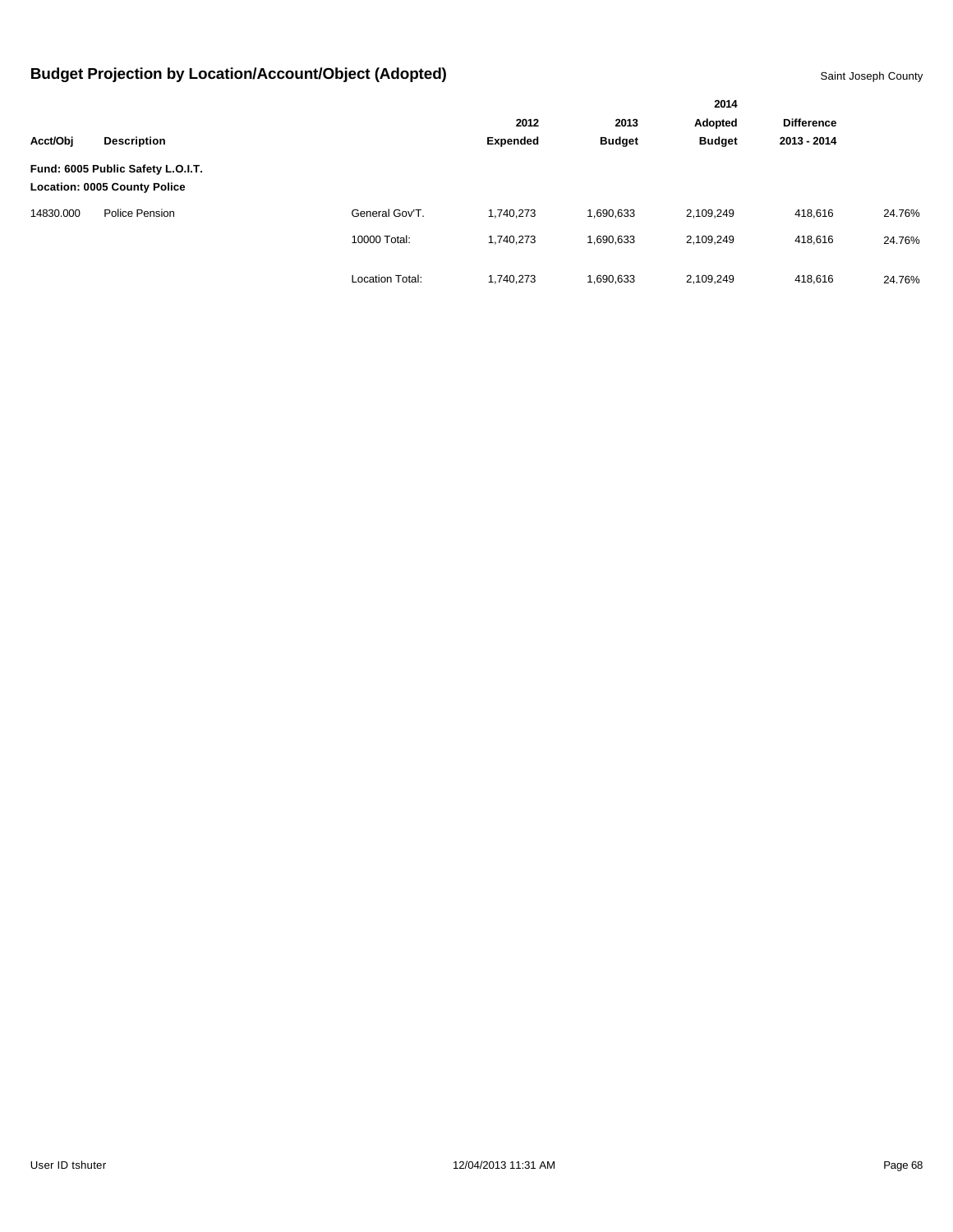|           |                                                                    |                        |                 |               | 2014          |                   |       |
|-----------|--------------------------------------------------------------------|------------------------|-----------------|---------------|---------------|-------------------|-------|
|           |                                                                    |                        | 2012            | 2013          | Adopted       | <b>Difference</b> |       |
| Acct/Obj  | <b>Description</b>                                                 |                        | <b>Expended</b> | <b>Budget</b> | <b>Budget</b> | 2013 - 2014       |       |
|           | Fund: 6005 Public Safety L.O.I.T.<br>Location: 0006 Cty Jail Admin |                        |                 |               |               |                   |       |
| 24100.000 | Food                                                               | General Gov'T.         | 105,763         | $\mathbf 0$   | $\mathbf 0$   | $\mathbf 0$       | 0.00% |
|           |                                                                    | 20000 Total:           | 105,763         | 0             | 0             | $\mathbf 0$       | 0.00% |
| 31150.000 | <b>Medical Services</b>                                            | General Gov'T.         | 1,786,736       | 1,919,130     | 1,952,790     | 33,660            | 1.75% |
|           |                                                                    | 30000 Total:           | 1,786,736       | 1,919,130     | 1,952,790     | 33,660            | 1.75% |
|           |                                                                    | <b>Location Total:</b> | 1,892,499       | 1,919,130     | 1,952,790     | 33,660            | 1.75% |
|           |                                                                    | Fund Totals:           | 3,632,772       | 3,609,763     | 4,062,039     | 452,276           | 1.75% |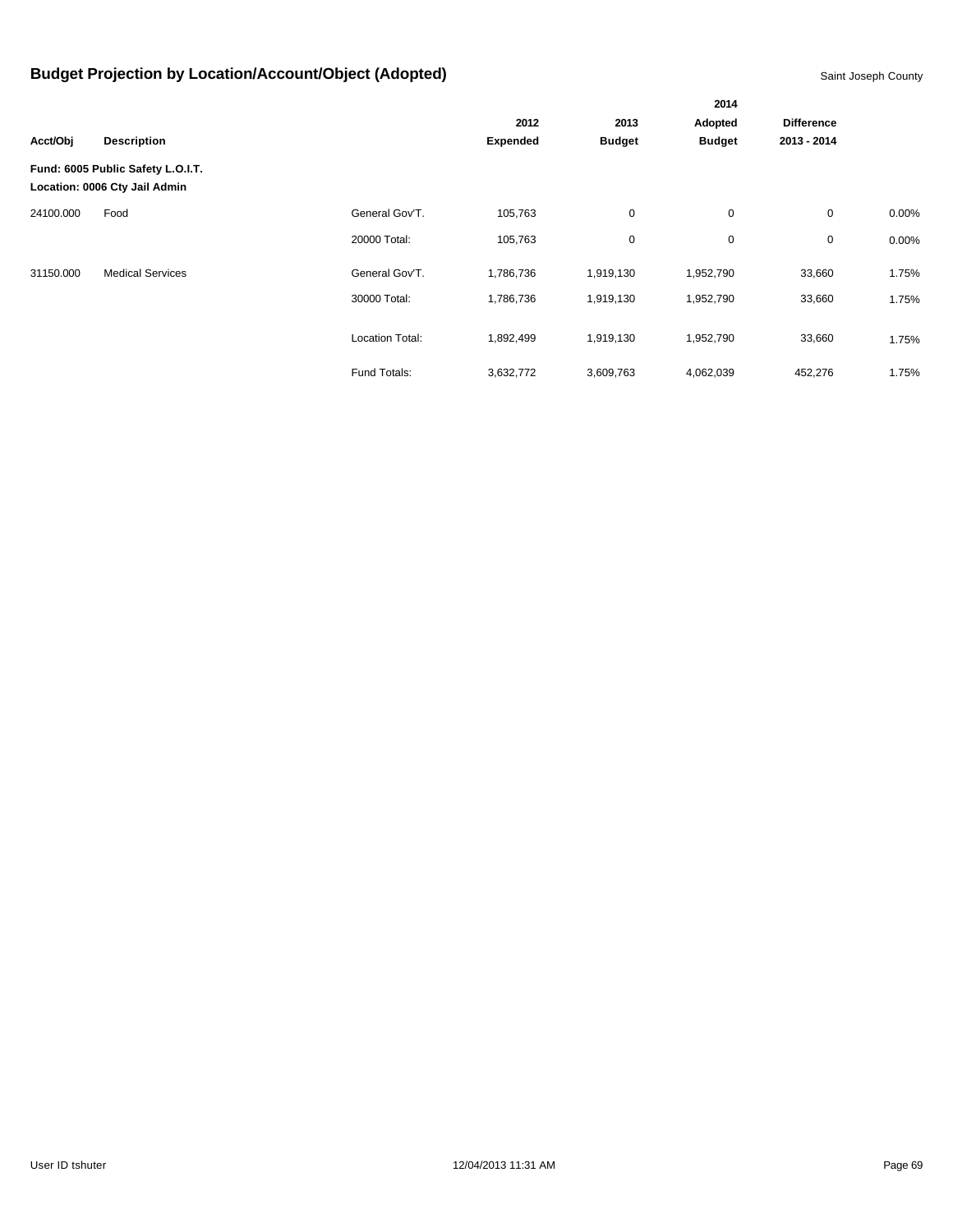|           |                                                                              |                 |                 |               | 2014          |                   |          |
|-----------|------------------------------------------------------------------------------|-----------------|-----------------|---------------|---------------|-------------------|----------|
|           |                                                                              |                 | 2012            | 2013          | Adopted       | <b>Difference</b> |          |
| Acct/Obj  | <b>Description</b>                                                           |                 | <b>Expended</b> | <b>Budget</b> | <b>Budget</b> | 2013 - 2014       |          |
|           | Fund: 7400 County C.O.I.T. Dist. Fund<br><b>Location: 0034 Commissioners</b> |                 |                 |               |               |                   |          |
| 14840.000 | Group Insurance                                                              | General Gov'T.  | $\mathbf 0$     | 7,000,000     | 7,000,000     | $\mathbf 0$       | $0.00\%$ |
|           |                                                                              | 10000 Total:    | 0               | 7,000,000     | 7,000,000     | 0                 | 0.00%    |
|           |                                                                              | Location Total: | 0               | 7,000,000     | 7,000,000     | 0                 | $0.00\%$ |
|           |                                                                              | Fund Totals:    | 0               | 7,000,000     | 7,000,000     | $\mathbf 0$       | 0.00%    |